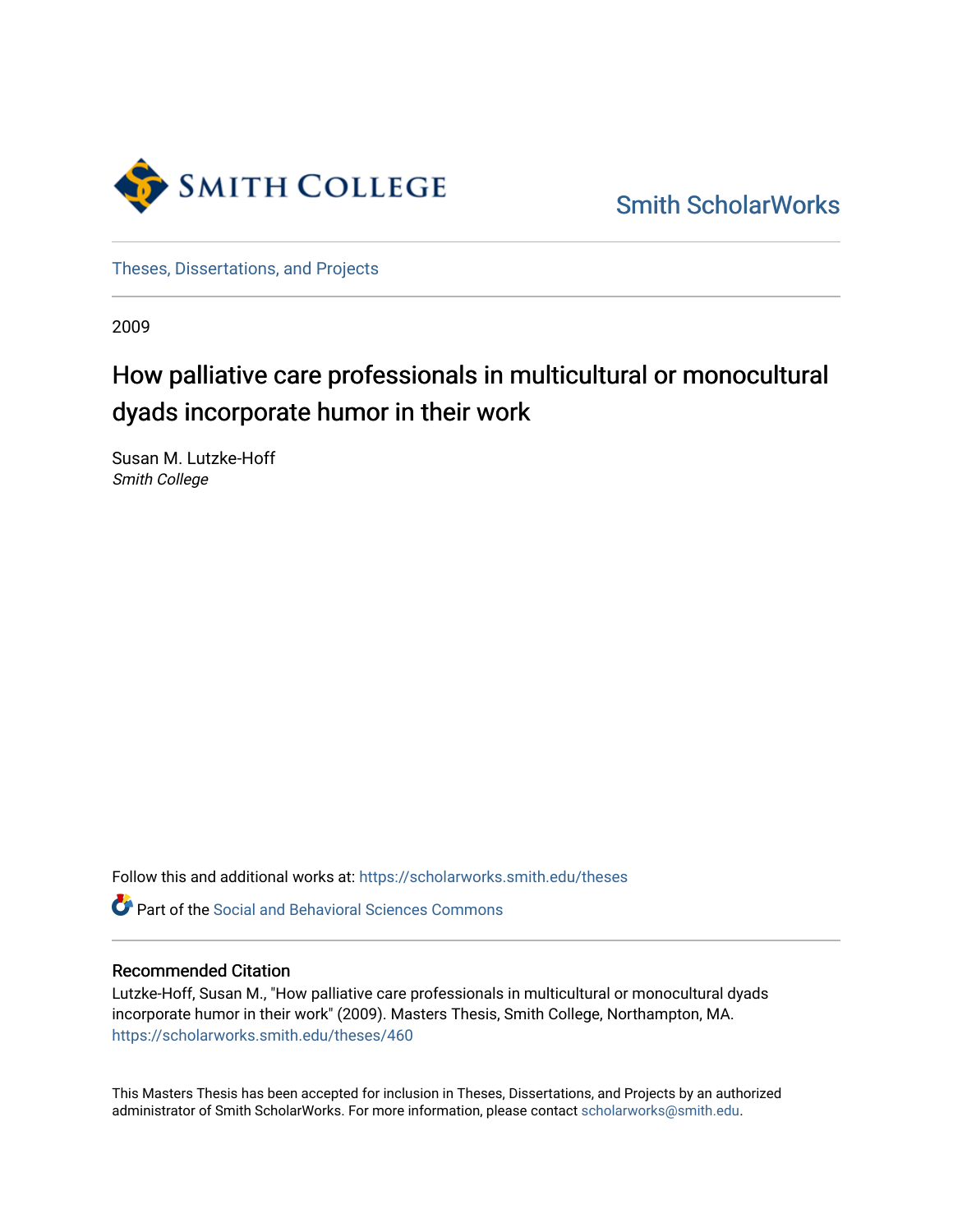Susan Lutzke-Hoff How Palliative Care Professionals in Multicultural or Monocultural Dyads Incorporate Humor in Their Work?

#### **ABSTRACT**

Some religions/people believe that a persons' core being, or spirit will cease to be at death, some believe in reincarnation, and others believe in eternal life. With the seriousness of one's spirit ending, transforming, or transitioning from this life to another, some believe it is a most solemn and serious time, where there is no room for humor. Others believe there are no boundaries to contain humor. It is part of life and death.

The objective of this qualitative study was to explore how palliative care professionals in multicultural or monocultural dyads incorporated humor in their work. The narratives in this study offered positive and negative experiences of thirteen palliative care professionals. The study utilized an interview questionnaire guide, a demographic information questionnaire, and the Multidimensional Sense of Humor Scale developed by Dr. James A. Thorson and F. C. Powell (1993).

A growing body of research is demonstrating that the use of humor in palliative care is both positive and normalizing for the client, allowing the client to continue to live while dying. Social workers are encouraged to be aware of cultural differences and actively to explore the diverse cultures of their clients.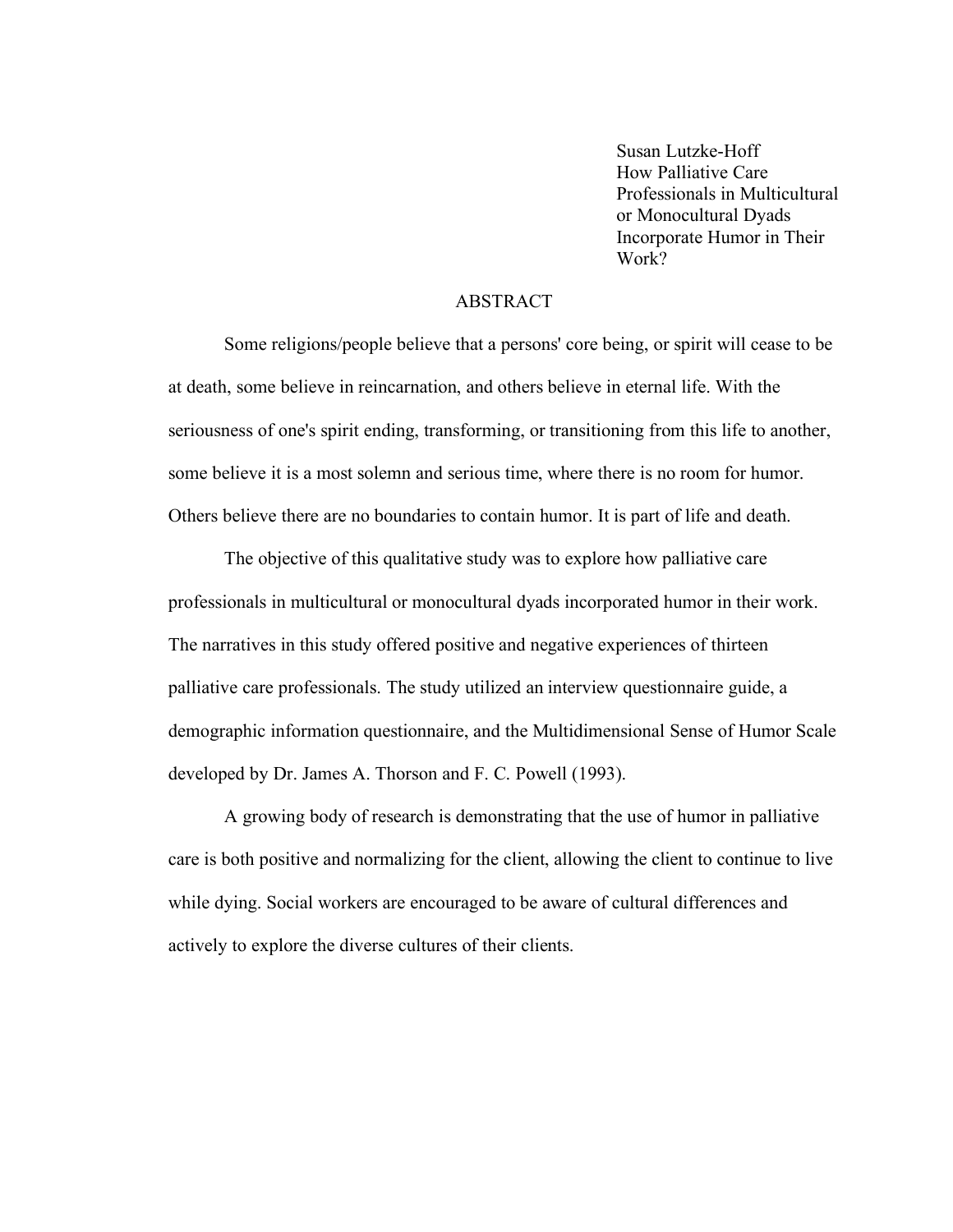# HOW PALLIATIVE CARE PROFESSIONALS IN MULTICULTURAL OR MONOCULTURAL DYADS INCORPORATE HUMOR IN THEIR WORK?

A project based upon an independent investigation, submitted in partial fulfillment of the requirements for the degree of Master of Social Work.

Susan Lutzke-Hoff

Smith College School of Social Work Northampton, Massachusetts 01063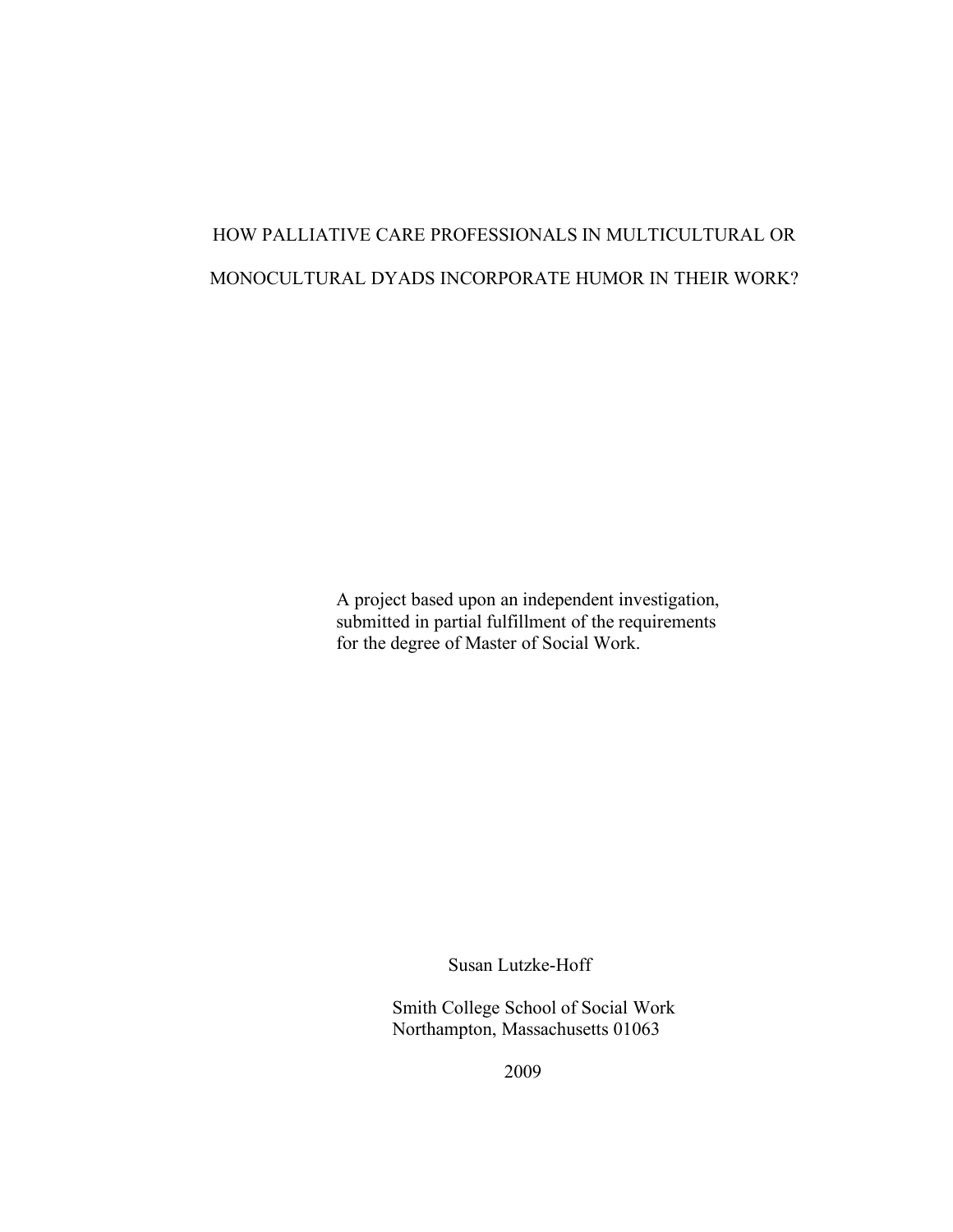#### ACKNOWLEDGEMENTS

This thesis could not have been accomplished without the assistance of many people whose contributions are gratefully acknowledged.

I wish to thank the compassionate staff of Providence Hospice / Seattle, specifically the Transitions program team; the thirteen empathic, giving and honest professional participants; my research advisor, Dr. Gael McCarthy for her patience, understanding, generous time and super woman efforts, my Smith College School of Social Work close friends: Sonnie and Jaeyoun; Liane Hartman the formatting guru; and my family for their ever-present support and encouragement.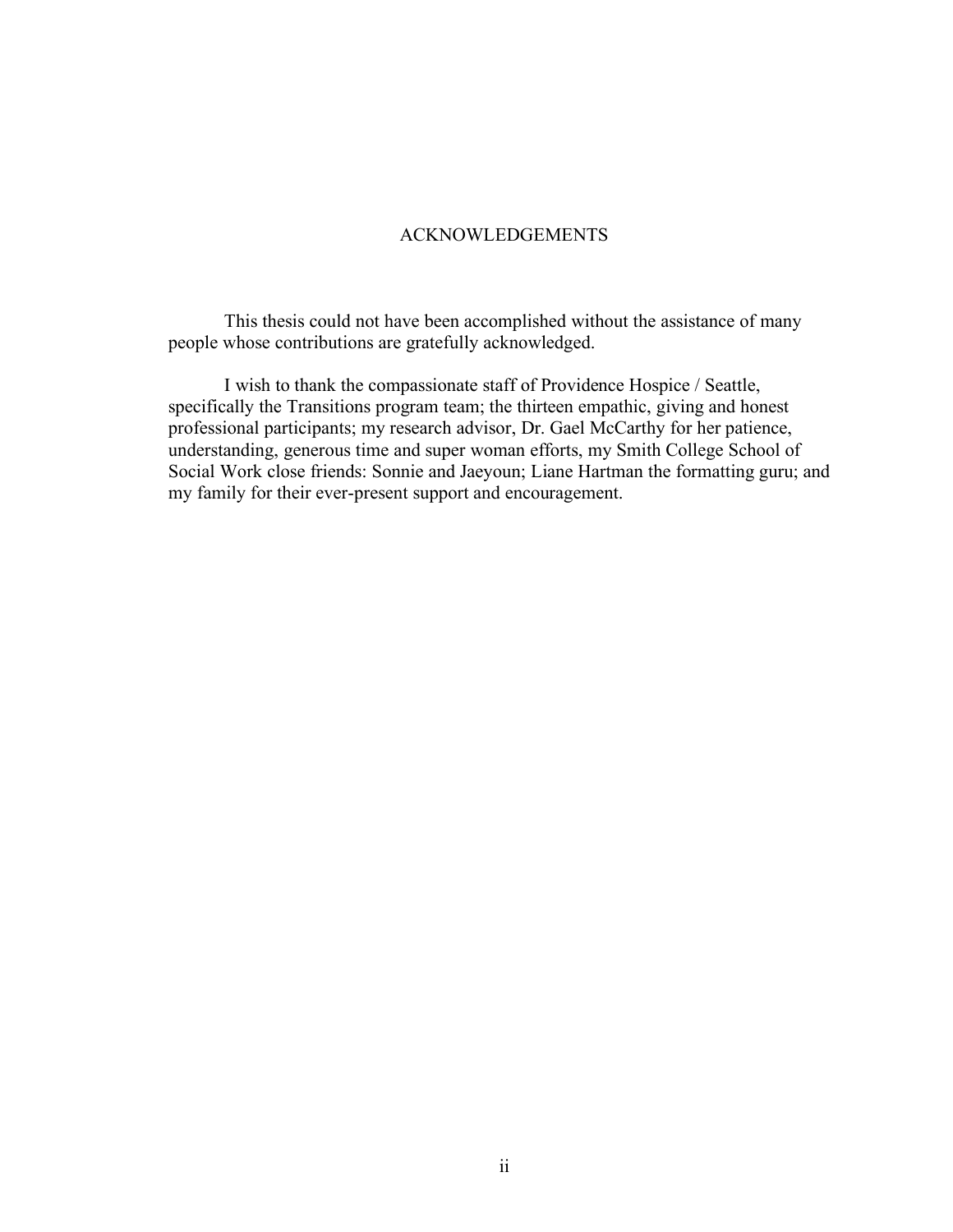## TABLE OF CONTENTS

| $\cdots$ |
|----------|
|          |

### **CHAPTER**

|  | 6  |
|--|----|
|  | 25 |
|  | 33 |
|  | 81 |
|  | 86 |

## **APPENDICES**

|  | 91. |
|--|-----|
|  | 92. |
|  | 94  |
|  | 96  |
|  | 99. |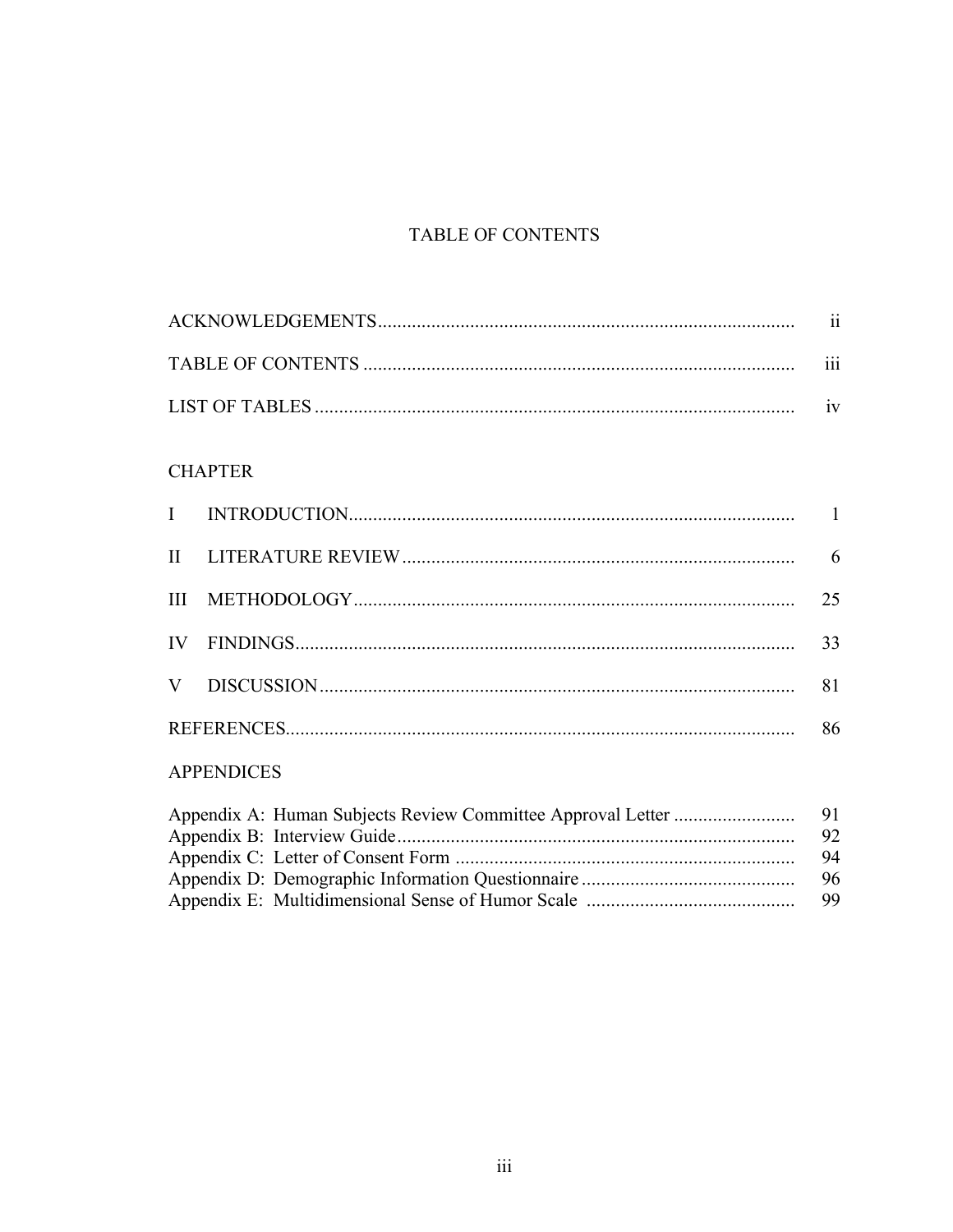## LIST OF TABLES

| Table |                                                                           |    |
|-------|---------------------------------------------------------------------------|----|
| 1.    |                                                                           | 35 |
| 2.    |                                                                           | 38 |
| 3.    |                                                                           | 40 |
| 4.    | Diagnoses Reported for What Percentages of Their Clients by Professionals | 42 |
| 5.    | Professionals' Matching/not Matching Their Clients on Demographics        | 44 |
| 6.    | Summary of Professionals' Multidimensional Sense of Humor Scale Scores    | 46 |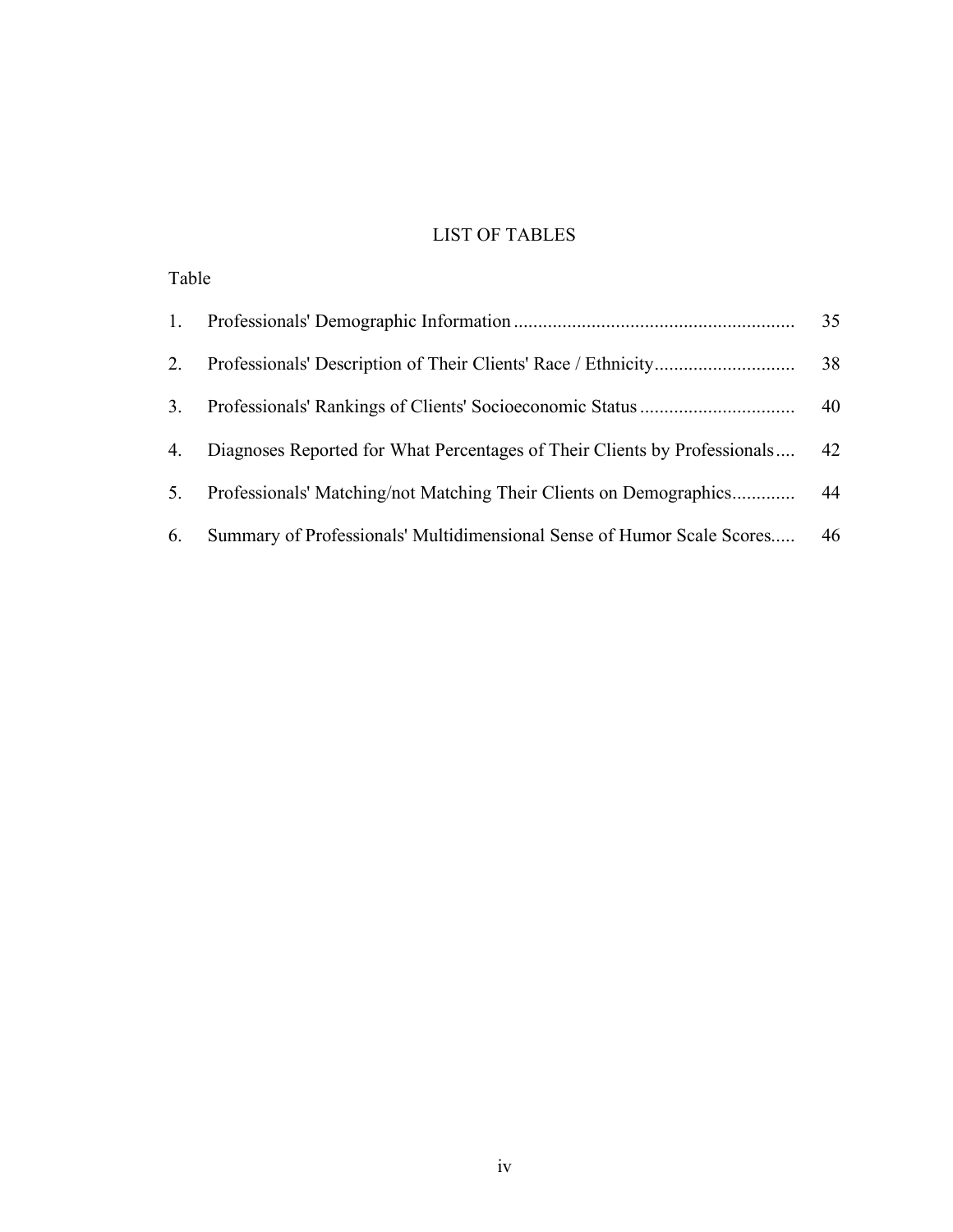#### CHAPTER I

#### **INTRODUCTION**

"According to most studies, people's number one fear is public speaking. Number two is death; death is number two… . This means to the average person, if you go to a funeral you're better off in the casket than doing the eulogy," Jerry Seinfeld (2Spare, 2009). To aid us in managing our fears of death and dying we utilize a variety of adaptive coping mechanisms. According to Valliant's research throughout life we heal ourselves through involuntary (unconscious) coping mechanisms (2002). Humor is one of the mature coping mechanisms and has been found to be beneficial in many ways both physiologically and psychologically (McCreaddie & Wiggins, 2007; Capp, 2006; Boyle & Joss-Reid, 2004; Adams, 1998; Martin, 2004; Franzini, 2001). It seems that one of the most efficacious situations in which to utilize humor would be in palliative care both by the patient and the clinician. There has been some past research investigating humor in palliative care settings (Adamle & Ludwick, 2005; Langley-Evans & Payne, 1997). This information about: humor being present in professional-based hospice visits and the humor initiated by the patient; the lighthearted and humorous nature of patient 'death talk' serves an important psychological function in allowing patients to distance themselves from their own deaths while simultaneously permitting an acknowledgement of their terminal condition may cause social workers to wonder how they may integrate humor into their work in order to support their end-of-life patients' needs in palliative care.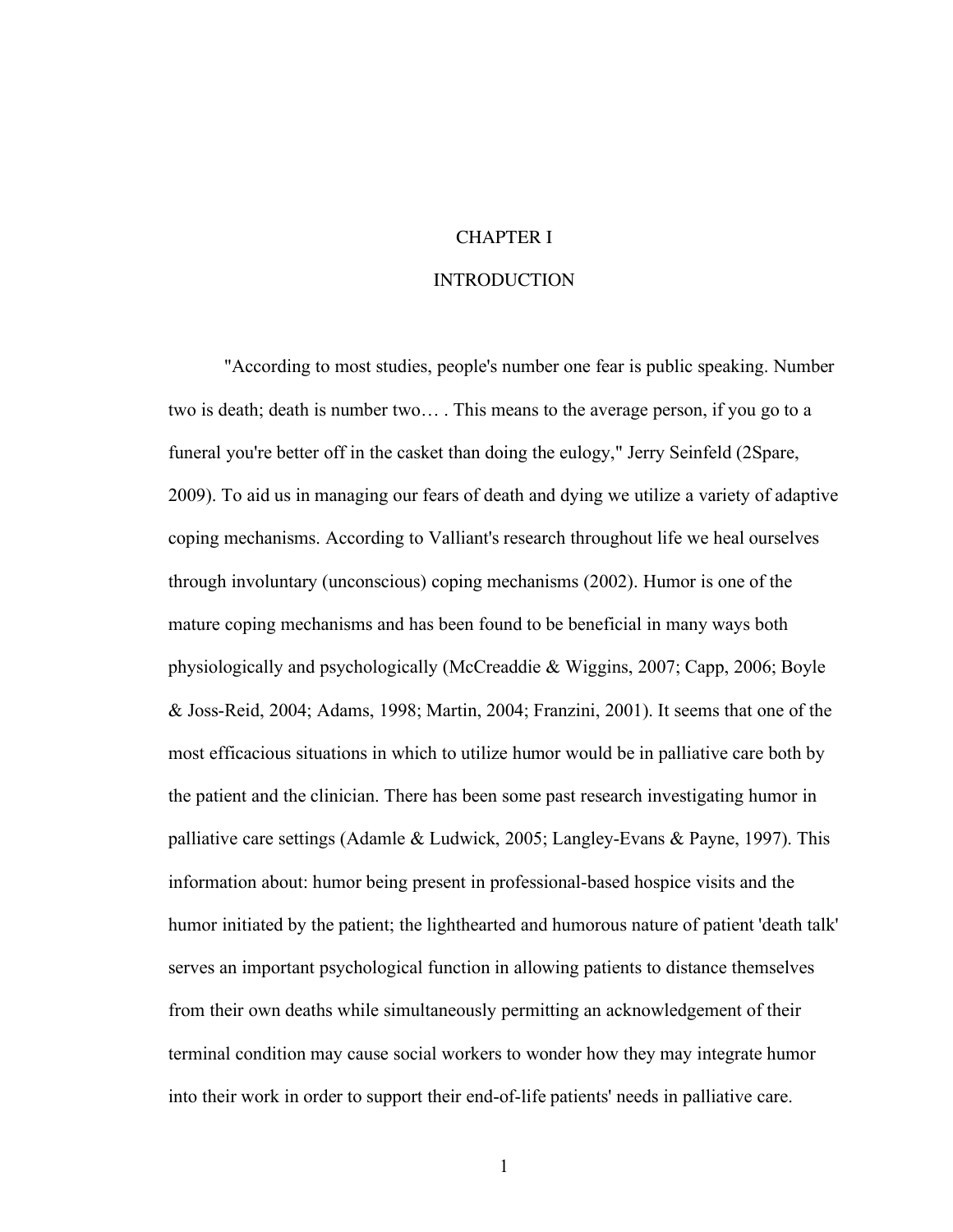Social workers support clients who cover the entire spectrum of demographics: race/ethnicity, sexual orientation, religion, age, socioeconomics, gender, education and others. Given that death has no boundaries and that humor is beneficial using it would seem generally indicated: however are there multicultural or other barriers that would inhibit a clinician from utilizing humor with their end-of-life clients? The objective of this study is to explore how palliative care professionals in multicultural or monocultural dyads incorporate humor in their work in the hope that the information gathered may inspire further work and help social workers appreciate the benefits and challenges of incorporating humor in palliative care work.

#### *Issues in End of Life Care*

Curative care refers to those treatments and therapies provided to a person with the intent to improve symptoms and cure the person's medical problems. Chemotherapy, immunizations, and antibiotics treatments are all examples of curative care. The act of "doing" to fight the illness is the focus: ramping up the medications, going through another round of chemotherapy, or driving eight hours to the medical center in a neighboring state to participate in a new drug research study.

One of the most weighty and life changing decisions for a person or a person's family living with terminal illness is the decision to shift from the aim of curative care to palliative care. The departure is away from the quantity of life to not preferring years or months longer even if in pain of disability. The purpose then is the quality of life for the remaining time of living.

Palliative care is the comfort / supportive care that provides relief, but does not attempt to cure a person's terminal illness. Palliative care respects the goals and choices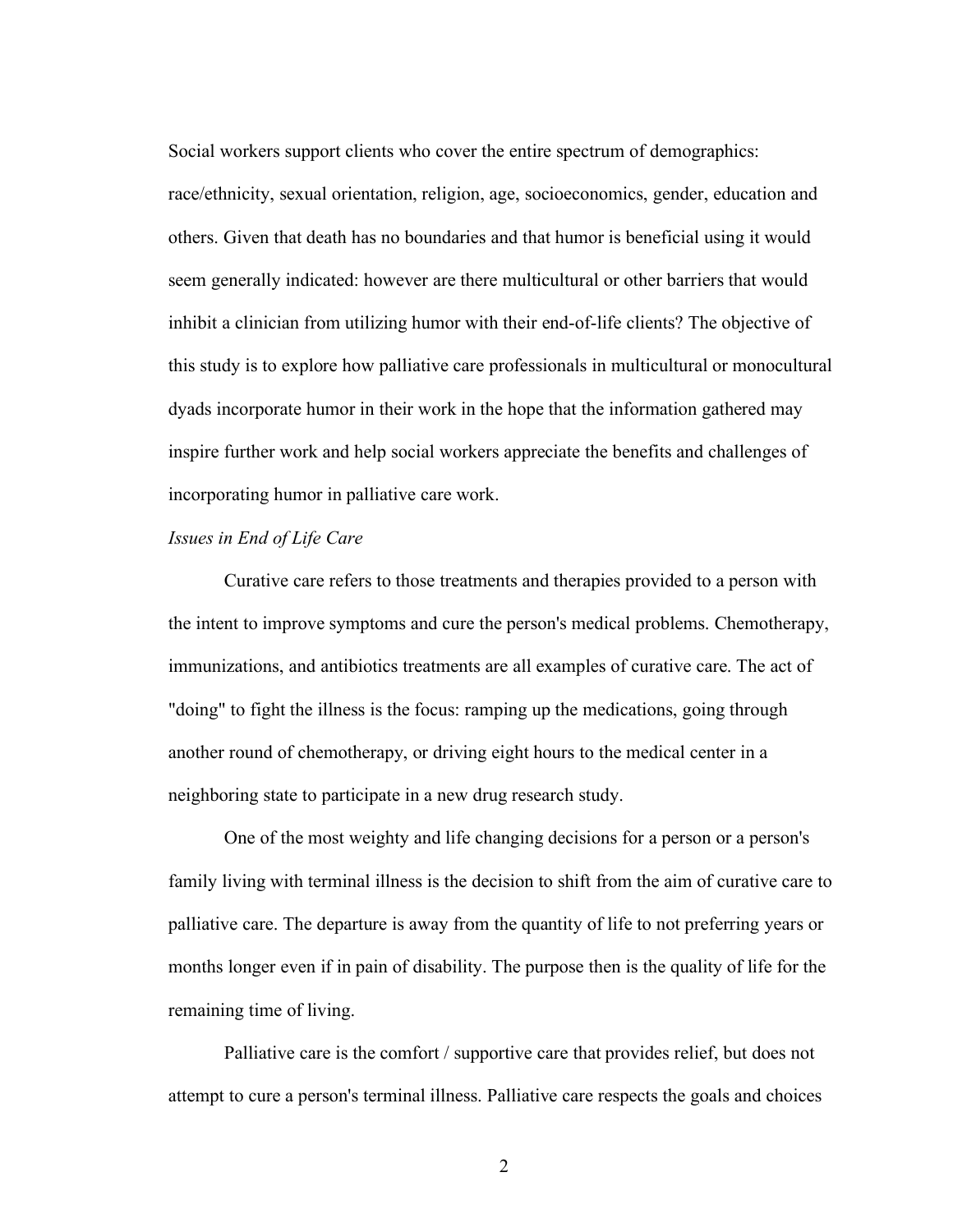of the person, mitigating the physiological and psychological pain and suffering, providing social and spiritual support to the person and family members, and helps gain access to needed health care providers and appropriate settings (Robert Wood Johnson Foundation, May 12, 2009). For some it may be a drastic change from actively "doing" to the act of "being": being with self, and with those close family and friends. This radical shift may almost seem foreign.

Many people have anxiety and some people with a terminal illness have both anxieties that are similar to those of us without an illness and other anxieties very specific to their situation in reference to their diagnoses, their demographics, and where they are in the span of their life. Their anxieties can be internal and external, insurmountable, dealing with fears of the unknown and the known. How do they cope with terminal illness and all of their anxieties? End of life care workers have seen people use denial to disavow their predicament: use prayer to stay connected with their spirituality, or seek out professionals to help cope and some use humor to make light of their situation.

Using humor can mean the ability to see that something is funny, or the enjoyment of things that are funny. In my palliative care internship it became very evident that people at the end of their lives are still very much alive. Being alive for some terminally ill people may mean finding humor even in the most macabre of situations as a way to cope. For some also to give normalcy to their lives they still need to laugh.

There are a plethora of professionals -- in many different environments -- who work with people at their end of lives. The palliative care team could consist of: social workers, nurses, nurses' aides, medical doctors, psychologists, psycho-oncologist, psychiatrists, chaplains, alternative therapists and many more. Each professional utilizes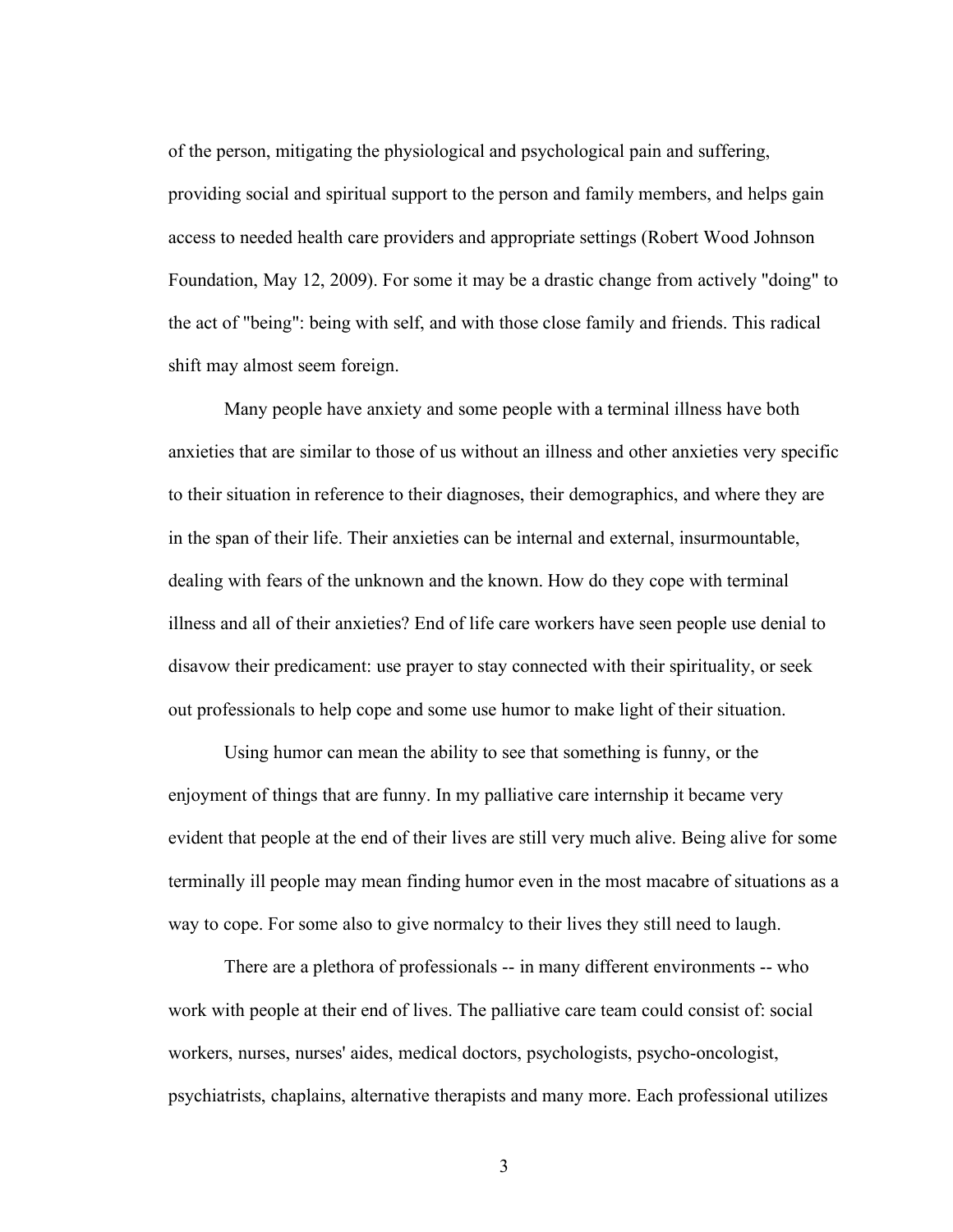specific skills to provide compassionate support and advocacy. This thesis is an attempt to bring forth much of what I wish I had known prior to beginning work in the field of palliative care -- with a special concern that my sense of humor might "get in the way" of the therapeutic relationship.

The field of palliative care has grown over the years, and there are many good books and professional journals dedicated to the subject matter. However, there is a scarcity in the literature of specific skills and techniques used by professionals to engage with, and support terminally ill clients through the use of humor, specifically in multicultural dyads.

Clinicians, with or without a sense of humor who are new to the palliative care field may be in need of this information, which in turn will hopefully benefit those vulnerable people facing their own death. This study includes information about stressors for end of life clients. It explores age appropriate coping mechanisms for people generally and those used by the terminally ill and dying. The project aims in particular to explore humor its benefits and detriments, the uses of a sense of humor, of possible therapeutic interventions with humor, and the importance of cultural competency for clinical professionals. This exploratory/descriptive study will investigated the personal sense of humor, knowledge, and skills of 13 experienced palliative care professionals. The study examined the clinicians' views about the impact of matching or not matching clients in terms of demographics when using humor: of multicultural and monocultural aspects of the use of humor in a palliative care settings. The research method is qualitative in nature and was carried out through semi-structured interviews.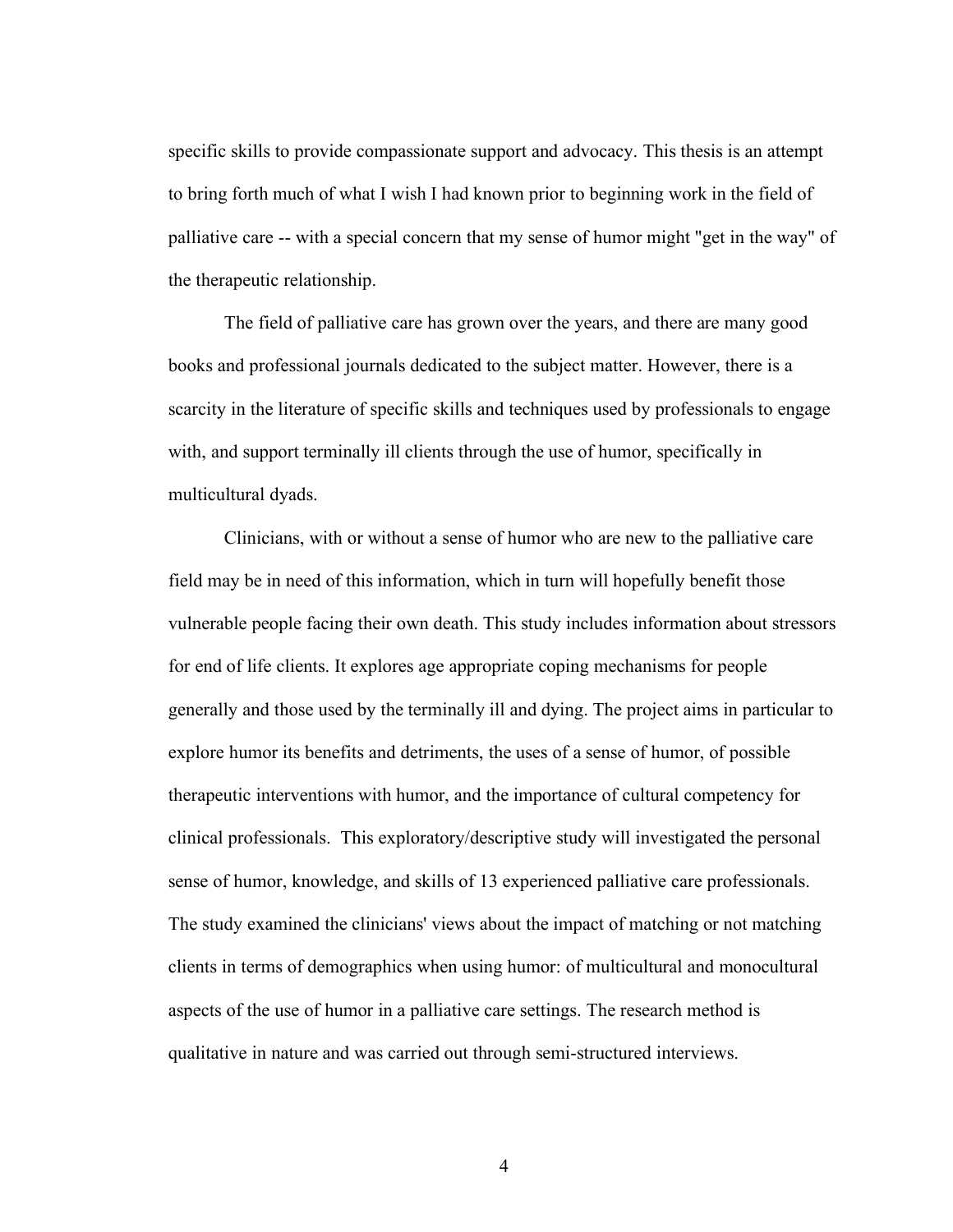This thesis is organized by an Introduction in which the rationale, problem, and purpose are presented. Next, the Literature Review will provide additional details of prior research concerning stressors and coping mechanisms in terminally ill clients. The clinicians' opinions about the benefits and risks of humor in their work are explored in depth. The Methodology chapter describes how participants were selected and how data were collected and analyzed. Following the Methodology chapter, a Findings chapter presents the narrative findings of the research organized by common and divergent themes in participants' responses. Finally, there is a Discussion chapter summarizing the findings, presenting my own opinions about significance of the findings and limitations of the study, and offering suggestions for further research on the topic.

It is my wish that this thesis be taken as the beginning and a continuation of an understanding about the many nuances, difficulties, and joys of humor in multi / monocultural dyads in palliative care. This thesis is not intended as a guide to palliative care with the use of humor, and does not seek to teach the correct or proper way to interact with people in end of life. It does, however, enlighten the reader about some of the practices and opinions of experienced palliative care professionals, especially in the area of humor – admittedly, so dear to my heart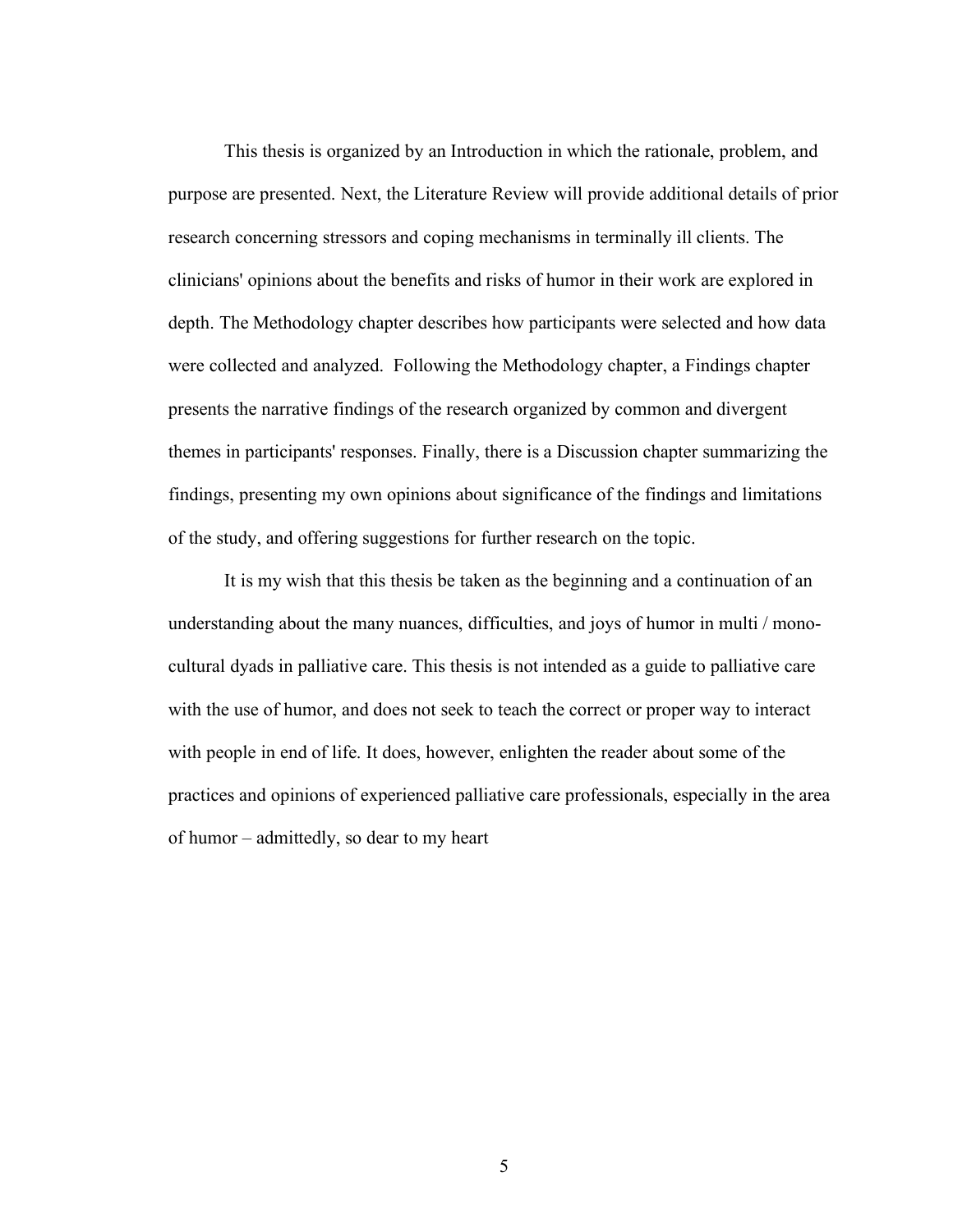#### CHAPTER II

#### LITERATURE REVIEW

#### *Introduction*

This chapter will survey research pertaining both to the roles and techniques that palliative care professionals use in their work with their dying patients and in particular will address what may pertain to the use of humor with culturally matched or not matched client-therapist pairs. Settings that address palliative care social work include hospitals, hospices, home care, nursing homes, senior centers, family service agencies, among other settings. While the field of palliative care social work has grown over the years, there continues to be a scarcity in the literature of research studies on specific techniques used by workers to engage with clients, assess their needs, and incorporate humor in their work with clients throughout end-of-life care, as well as clinicians' experiences and observations working in the field. As the National Association of Social Workers (NASW) notes: "Palliative and end of life care is a growing area of practice, and social workers may feel unprepared to deal with the complex issues it encompasses" (2005, p. 8). There are several texts dedicated to palliative care in social work. (Examples of texts include: *Living with Dying: A handbook for end-of-life healthcare practitioners; Palliative Care, Social Work and Service Users; and Social Work Practice With the Terminally*) and several professional journals (Journal of Social Work in End-of-Life and Palliative Care; Omega: Journal of Death and Dying; Journal of Palliative Medicine; Hospice Journal). These writings essentially focus on the stages a client passes through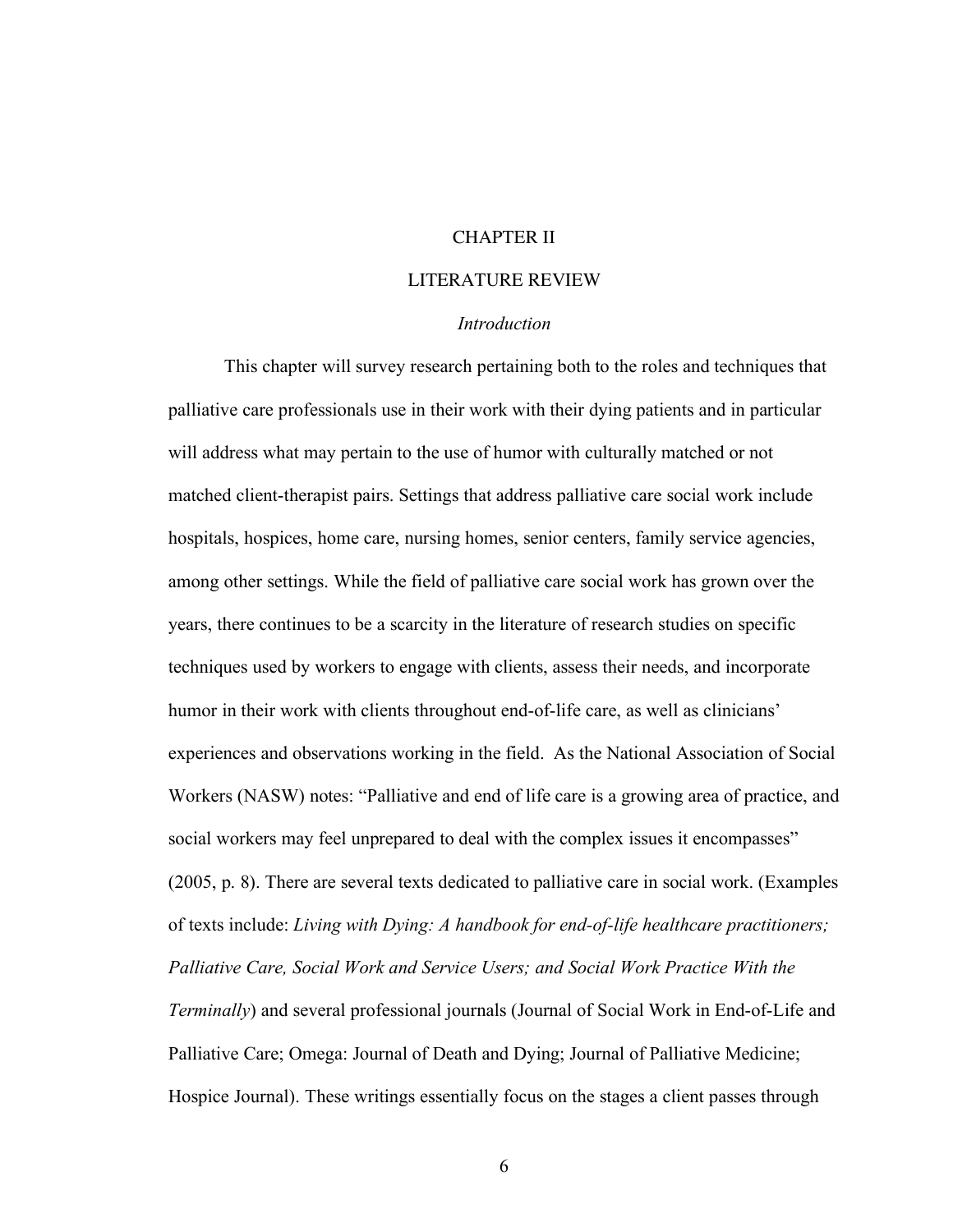during end-of-life care, the importance of a holistic approach and including family in the process, and options available, such as hospice care.

The literature on death and dying is quite broad. However, this chapter primarily focuses on the previous aspects of research regarding the use of humor in end-of-life care and the issues closely pertinent to use of humor. First, there is a general description of the stressors of the terminally ill, and then coping and defense mechanisms. Next there is a summary of humor research: the benefits and risks of using it, what a sense of humor comprises, therapeutic humor interventions, and possible resistances to it. A short discussion on ethnographic sensitivity then follows including a discussion of what it means to be culturally competent.

#### *Stressors of the Terminally Ill*

Here in this social community (the United States), there has been a history of denial and discomfort with thinking and talking about death. "For many years, society featured the strategy of ignoring death and practically everything connected with it, including the dying," (Kastenbaum, 2004, p. xvii). This is supported by Sulmasy's study reporting that seriously and terminally ill hospitalized patients spend almost all their time alone (2002). Perhaps to some people the dying, the terminally ill are already dead; this concept has been internalized in some of the terminally ill and they feel no self-worth or value. Singh concurred, "Some see the terminal prognosis sadly and bewilderingly as life's statement of their lack of unique value," (2000, p. 97). Kastenbaum added that for a person diagnosed with a terminal illness, "… [negative] self-evaluation can undermine one's sense of identity," (2004, p. 115).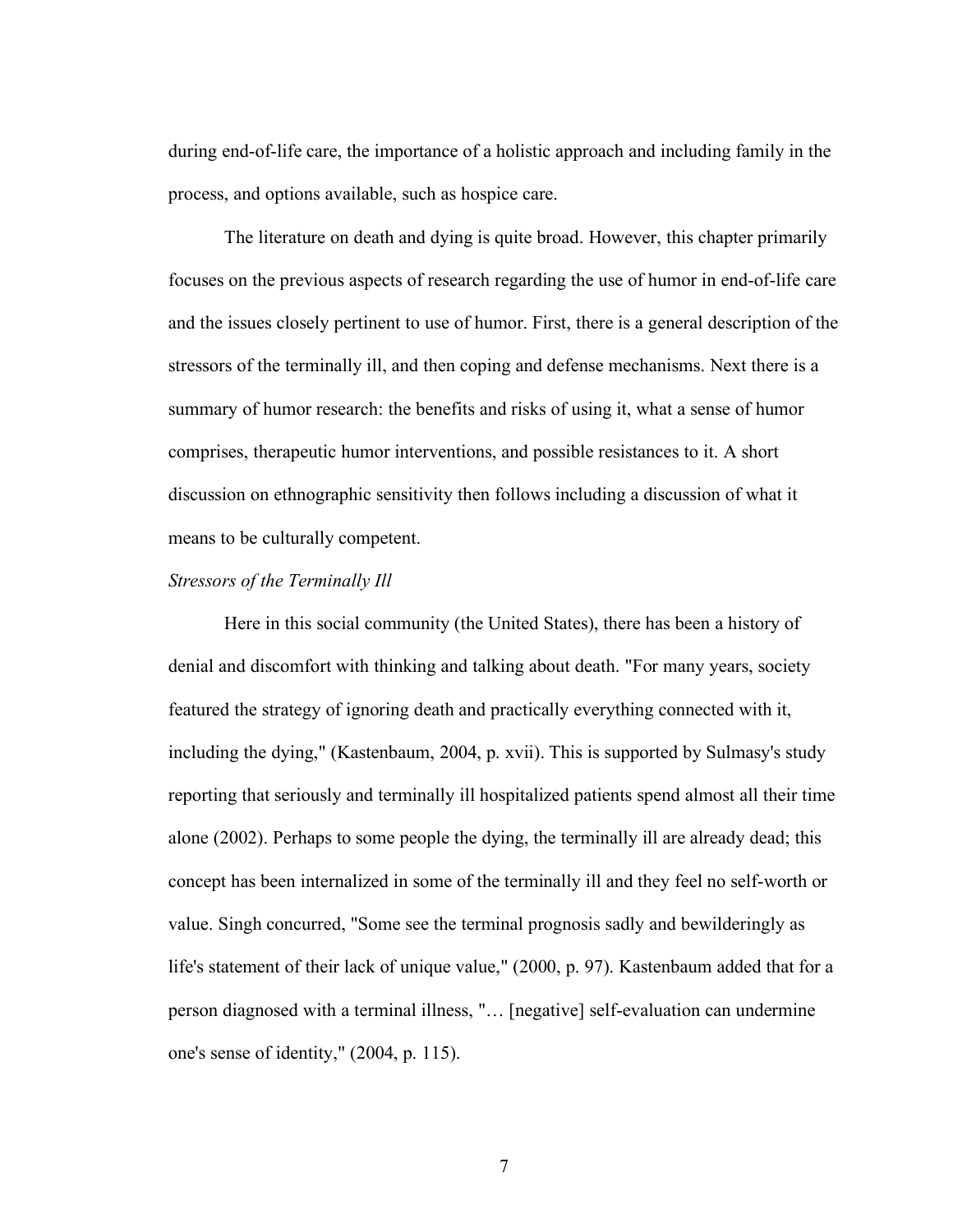"People with a potentially life-threatening disease are likely to feel overwhelmed emotionally," (Sigal, Ouimet, Margolese, Panarello, Stibernik, & Bescec, 2008, p. 61). They face not only the daunting fact of their own mortality but a plethora of other stressors, whose accumulation may be just as disconcerting as the thought of death itself. Some of the issues people with a terminally illness were: change in activity level, reduced functionality, becoming more dependent on others, role changes, family member stressors, loss of control, being a financial burden, wanting and not wanting more information, changes in their disease status, what and when to tell family members, spirituality issues, fear of death, fear of the dying process, of pain, of suffering, or a prolonged dying process (Kutner, Steiner, Corbett, Jahnigen & Barton, 1999). In the McPherson, Wilson and Murray study (2007) evidence suggests that self-perceived burden is an important problem faced by many patients at the end of life. Many terminally ill clients fear that they will be "subjected to unnecessary and intrusive medical intervention when near death, with enduring and undesirable consequences for themselves and their loved ones," (Eliott & Olver, 2008, p. 178; McPherson, et. al, Kutner, et. al). They live with multiple hospitalizations, questions of insurance coverage or lack thereof, increasing medical bills, side effects of medications and treatment, nausea and weakness, bodily changes, loss of familiar routines, disruption of family life, separation from family, friends and pets, impaired cognitive abilities, unresolved conflicts, work obligations, loss of intimacy, decrease in the quality of life, leaving the family behind, no long-term future, unmet goals, questions about meaning of life, and leaving a legacy.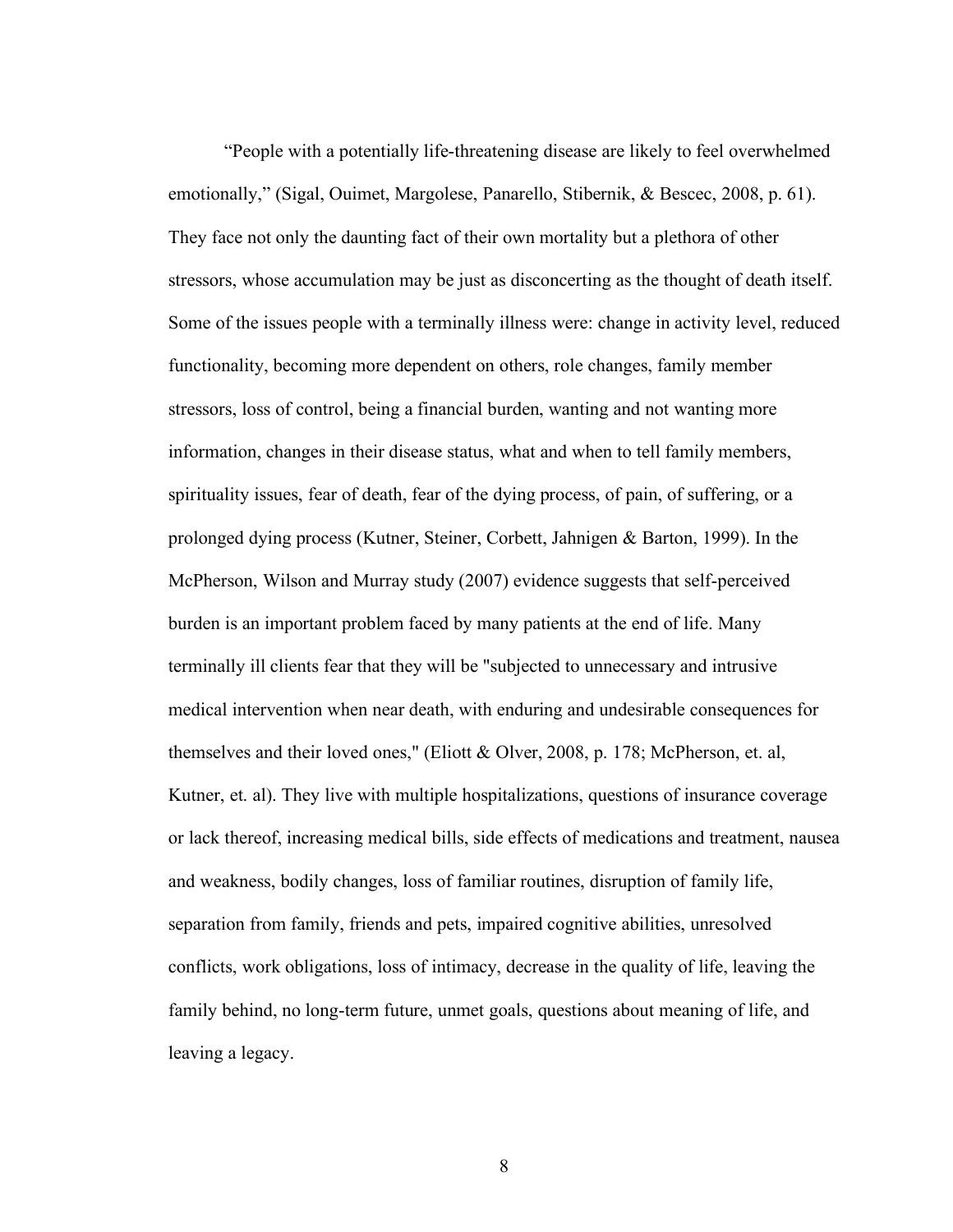With all these stressors people with terminal illness have, it is not only important to be able to cope in a few ways, but to be able to draw from an arsenal of coping skills. We define coping as "efforts individuals make to master, reduce, or tolerate the demands created by stressful situations," (Gadzella, Pierce, & Young, 2008, p. 2). Some of these coping skills we learn at a very early age.

#### *Coping Strategies*

Structural theory is named in reference to Freud's three structures that make up the human psyche: the id, ego, and superego. When we talk about coping strategies within structural theory we are referring to ego defenses. "Defense mechanisms are among the most important of the ego functions; they protect the self from both perceived and real dangers," (Berzoff, Melano, Flanagan & Hertz, 2002, p. 79). If the threat of death and dying is not mitigated it could result in anxiety or depression. Our coping / defense mechanisms help us restore our psychological balance. Defense mechanisms can provide mental respite to mitigate those changes in reality and self-image that cannot be immediately integrated such as the loss of a limb (Vaillant, 2000).

It has been widely theorized that there is a hierarchy of the defense mechanisms starting with those that we develop as children and those that evolve as we mature with age. Some developmental psychologists believe that these defense mechanisms, like other cognitive operations, are part of normal development. Each individual defense has a developmental history in that, "the defense is present in an early form at younger ages, becomes more prominent during its age-appropriate period, and then gradually declines in importance, while a new, more mature defense now becomes predominant," (Cramer & Brilliant, 2001, p. 298). This was supported in Vaillant's longitudinal study of Harvard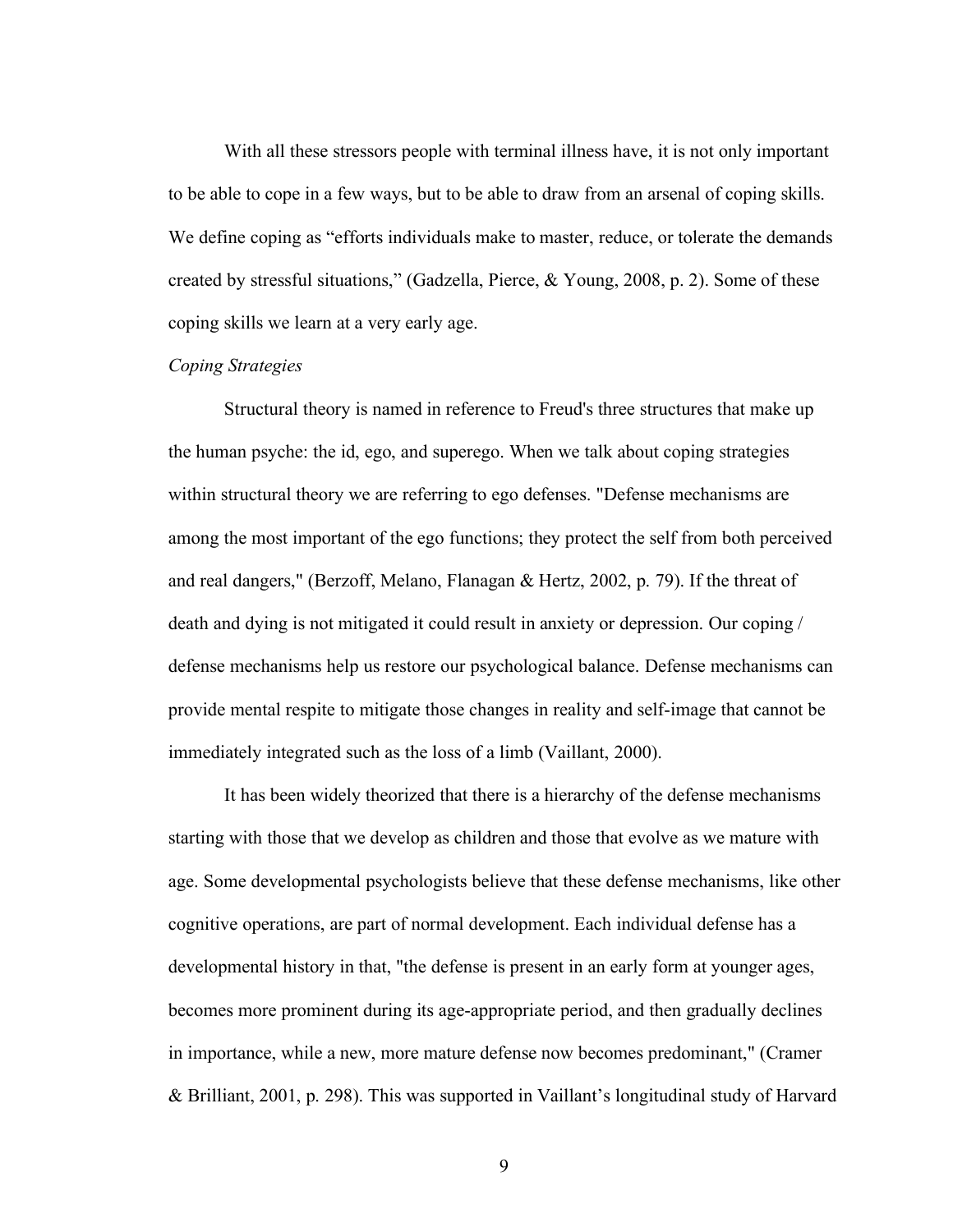undergraduate sophomores over a more than 35 year period he found that with time, immature coping evolves into more adaptive coping strategies or mature defenses (2002).

The clients that we work with in palliative care span the chronological age continuum from infants to the "old" old. It is pertinent for social workers to understand the defense and coping mechanisms for each life stage.

#### *Early Defense Mechanisms*

Cramer describes a theory of defense mechanism development in which the life history of every defense begins in an innate reflex (1997). Cramer states that "denial the most primitive defense, begins in the innate blink reflex, which protects an infant from overwhelming visual stimulation"; the denial defense obstructs specific events or stimuli that are threatening to us, to our ego (1997, p. 234). The projection defense is a more mature defense than denial, and "… it requires the ability to differentiate between internal and external stimuli," (Cramer, 1987, p. 599). It allows us to propel unbearable impulses or anxieties onto someone else; then, we may then feel victimized by the other person and spare ourselves the anxiety of feeling our own responsibility by blaming them for our impulses or anxieties. The good versus evil and right versus wrong dichotomies fall into this category. The identification mechanism is a more mature defense than denial or projection, and it requires the ability of the child to differentiate self from others. "A child makes someone or an aspect of someone a part of themselves," (Mitchell & Black, 1995, p. 39); for example, a boy enjoys being in the woods like his mother. Considered an immature defense, acting out involves overtly expressing inappropriate wishes, impulses, and fantasies in behaviors rather than inhibiting them or expressing them in words.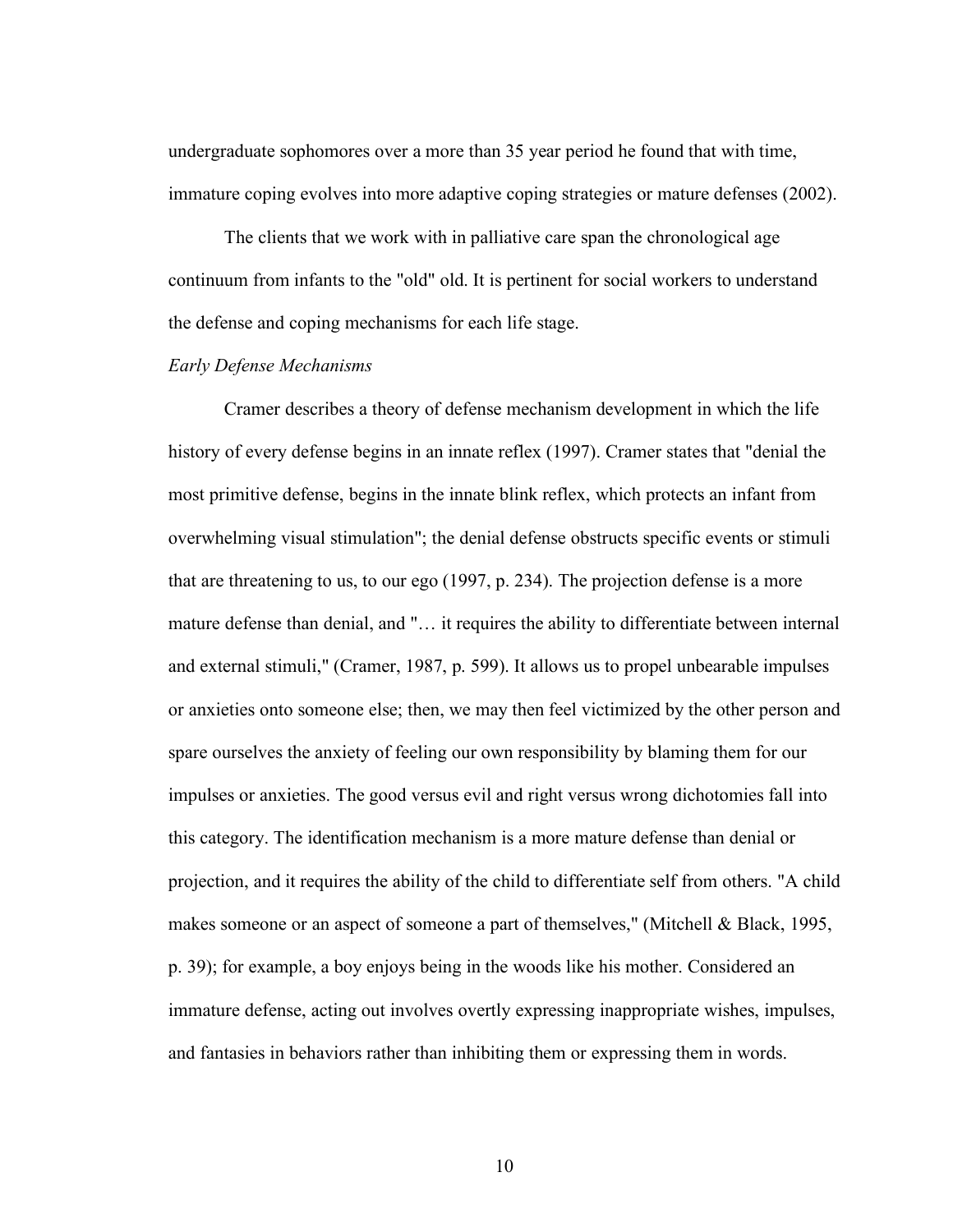#### *Advancing Defense Mechanisms*

In middle or latency age of childhood, the repression defense begins to appear. Repression implies completely forgetting: "… thoughts, memories and feelings protecting the self from unwanted knowledge, fears, or disappointments too difficult to bear," (Berzoff, et. al, 2002, p. 89). The reaction formation defense occurs when acknowledging an unacceptable impulse or emotion is avoided or transcended by emphasizing its complete opposite. For a child, reaction formation may be used, for example, to keep the child consciously unaware of the continuing, socially unacceptable pleasures involved in blowing the nose. A child is using the isolation defense when repressing the affect associated with a thought so that the thought has a "neutral" quality: for example a child describing the experience of a bone marrow transplant in a matter of fact tone and having trouble answering when asked how he felt about it (Davies, 2004). The doing and undoing defense is the expression of a negative impulse, immediately followed by the direct opposite; a child angry with her oncologist undoes the impulse by being over-anxious or remorseful (Davies, 2004,). The turning against self defense entails punishing oneself for having forbidden impulses - a child feels guilty and "beats herself up" -- criticizing herself due to the anger she may have towards her parents (Davies, 2004).

#### *More Mature Defense Mechanisms*

With time the immature coping evolves into more adaptive coping strategies. Berzoff mentions sublimation and humor as more mature coping strategies. The Vaillant longitudinal research found that the four mature coping strategies were sublimation, altruism, suppression, and humor (2002). The American Psychiatry Association (APA)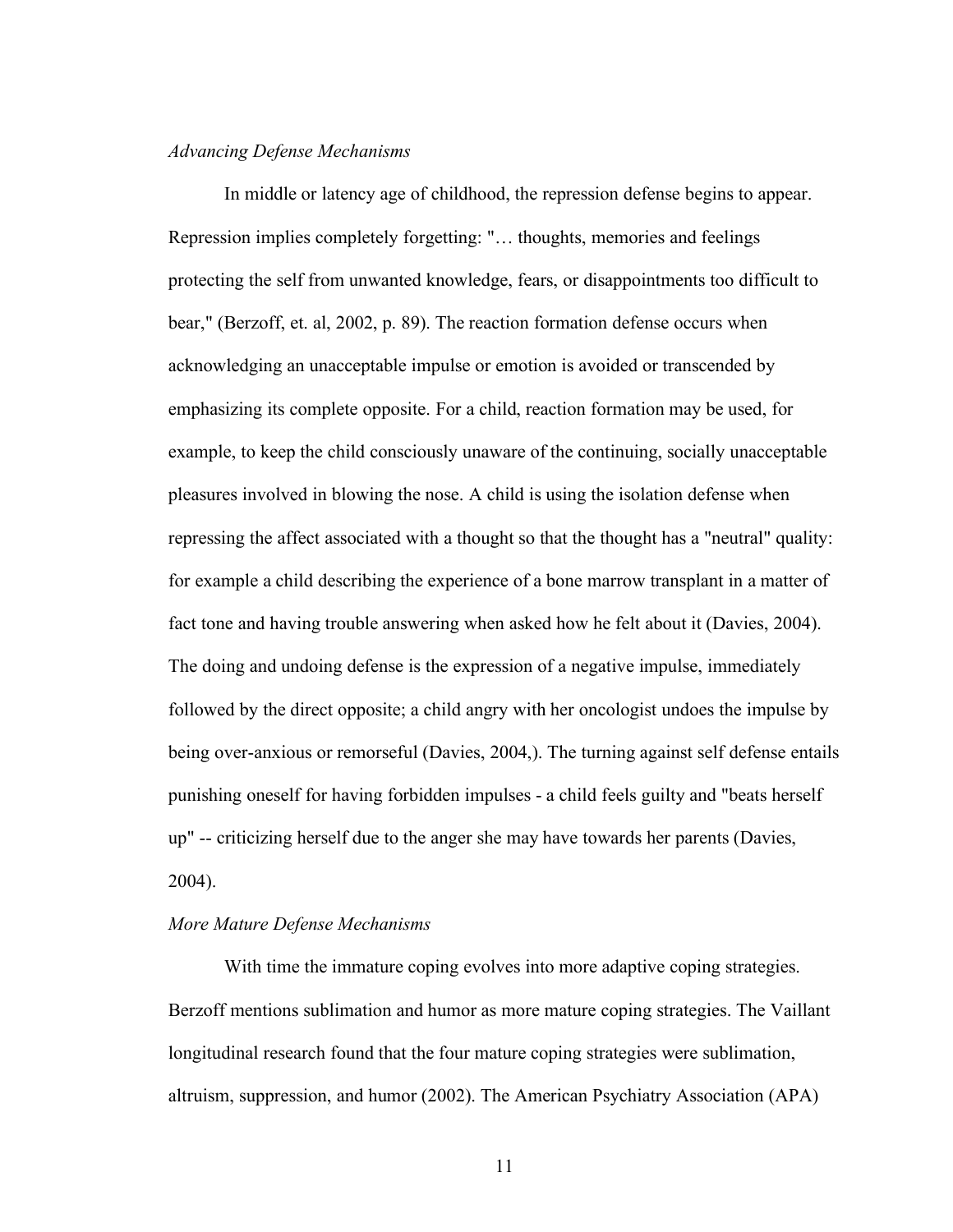has assigned levels to the different defense mechanisms, the "high adaptive level" lists those most optimal in adaptation to handling stressors. They are: anticipation, affiliation, altruism, humor, self-assertion, self-observation, sublimation, and suppression (2000).

Altruism is considered to be the quality of unselfish concern and devotion to others. The Valliant research states that it "… involves getting pleasure from giving to others what we ourselves would like to receive," (2002, p. 63). Suppression is the conscious decision to delay thinking about anxiety-producing things. "An individual uses suppression when faced with emotional conflict or internal / external stressors by intentionally avoiding thinking about disturbing problems, wishes, feelings or experiences," (APA, 2000, p. 813). Sublimation involves a process where "… the ego transforms asocial sexual and aggressive wishes into derivative behaviors that are socially acceptable," (Berzoff, et. al, 2002, p. 92).

Vaillant states that "humor permits the expression of emotion without individual discomfort and without unpleasant effects on others," (2000, p. 95). "Humor can be regarded as the highest of these defensive processes," for humor "scorns to withdraw the ideational content bearing the distressing affect from conscious attention, as repression does, and thus surmounts the automatism of defense," (Freud, 1905, p. 233). Vaillant adds that "mature humor allows people to look directly at what is painful, and transform the pain into the ridiculous," (2002, p. 63). Do people with chronic and terminal illness utilize the same or different coping / defense mechanisms?

#### *Coping Strategies Used by the Chronic and Terminally Ill*

It was reported that the participants in one study, all diagnosed with end-stage renal disease who were more inclined to use problem focused strategies "… relied on a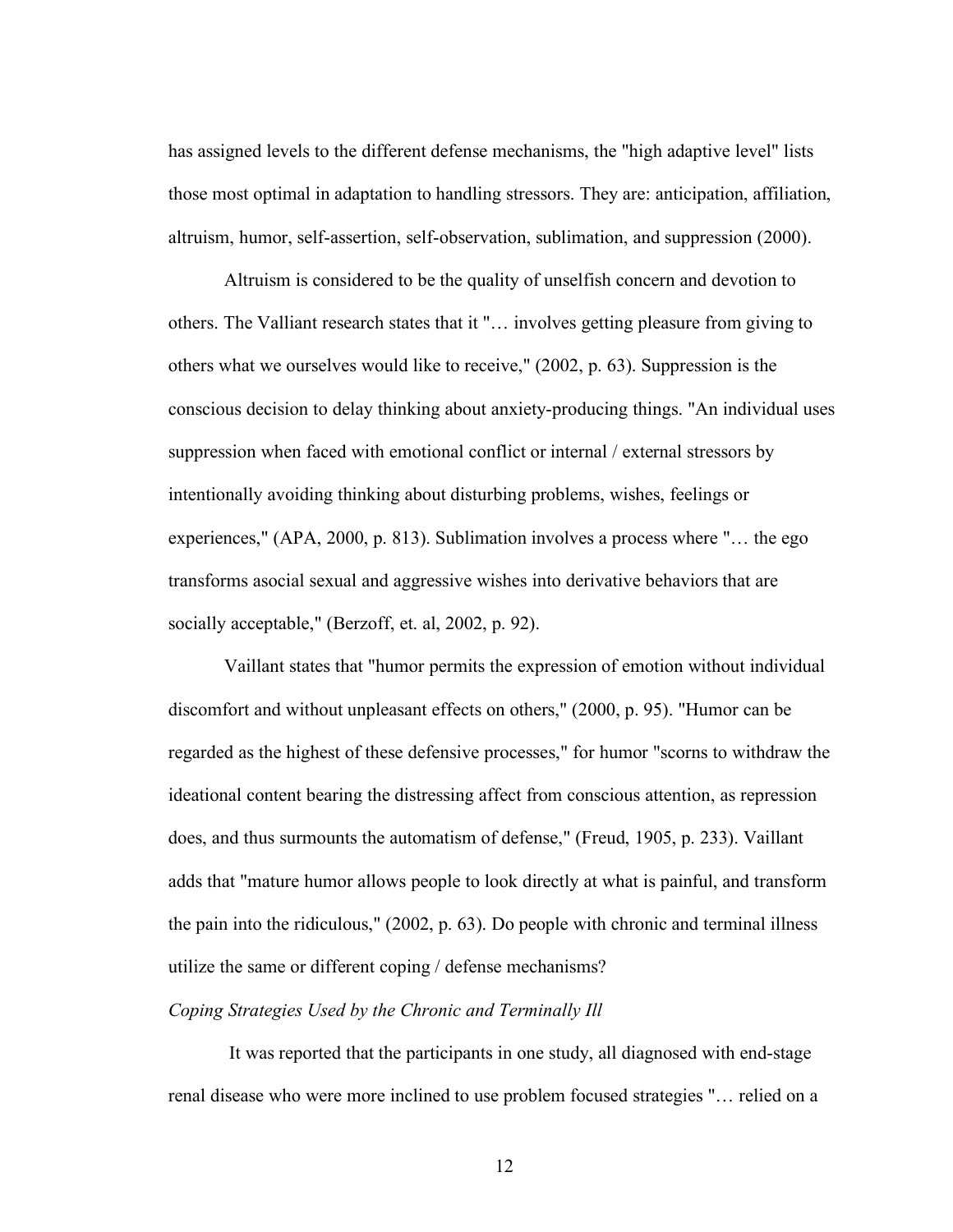fighting spirit as an adjustment coping style," (Gilbar, et al., 2004, p. 471). In another study in the UK, where patients in a palliative day care facility were observed for seven weeks, they, "… proposed that the light-hearted and humorous nature of patient 'deathtalk' serves an important psychological function in allowing patients to distance themselves from their own deaths whilst simultaneously permitting an acknowledgement of their terminal condition," (Langley-Evans, & Payne, 1997, p. 1091). In a study with patients in critical care, researchers found humor served to enable co-operation, relieve tensions, developed emotional flexibility and helped to humanize the healthcare experience for both the caregivers and the client (Kinsman & Major, 2008). Jones' (2008) study of patients' humor noted that it consisted of silliness, bodily function jokes and lightheartedness to reduce stress, enhance quality of life, and foster acceptance of death. In Minear's research about quality of life with the terminally ill, thirteen central themes emerged; humor was one of them (Minear, 1998). The Culver, Arena, Wimberly, Antoni, and Carver research study of minority women with breast cancer found that there were only two differences in their three groups compared to non-Hispanic White women: the African American and Hispanic groups both reported using humor-based coping less, and religion-based coping more (2004). Humor has been mentioned several times now as an effective coping strategy for some and maybe not as much for others. What is it about humor?

#### *Humor*

The late Norman Cousins wrote about his experience of laughing himself back to health after suffering a serious chronic disease. "I made a joyous discovery that ten minutes of genuine belly laughter had an anesthetic effect and would give me at least two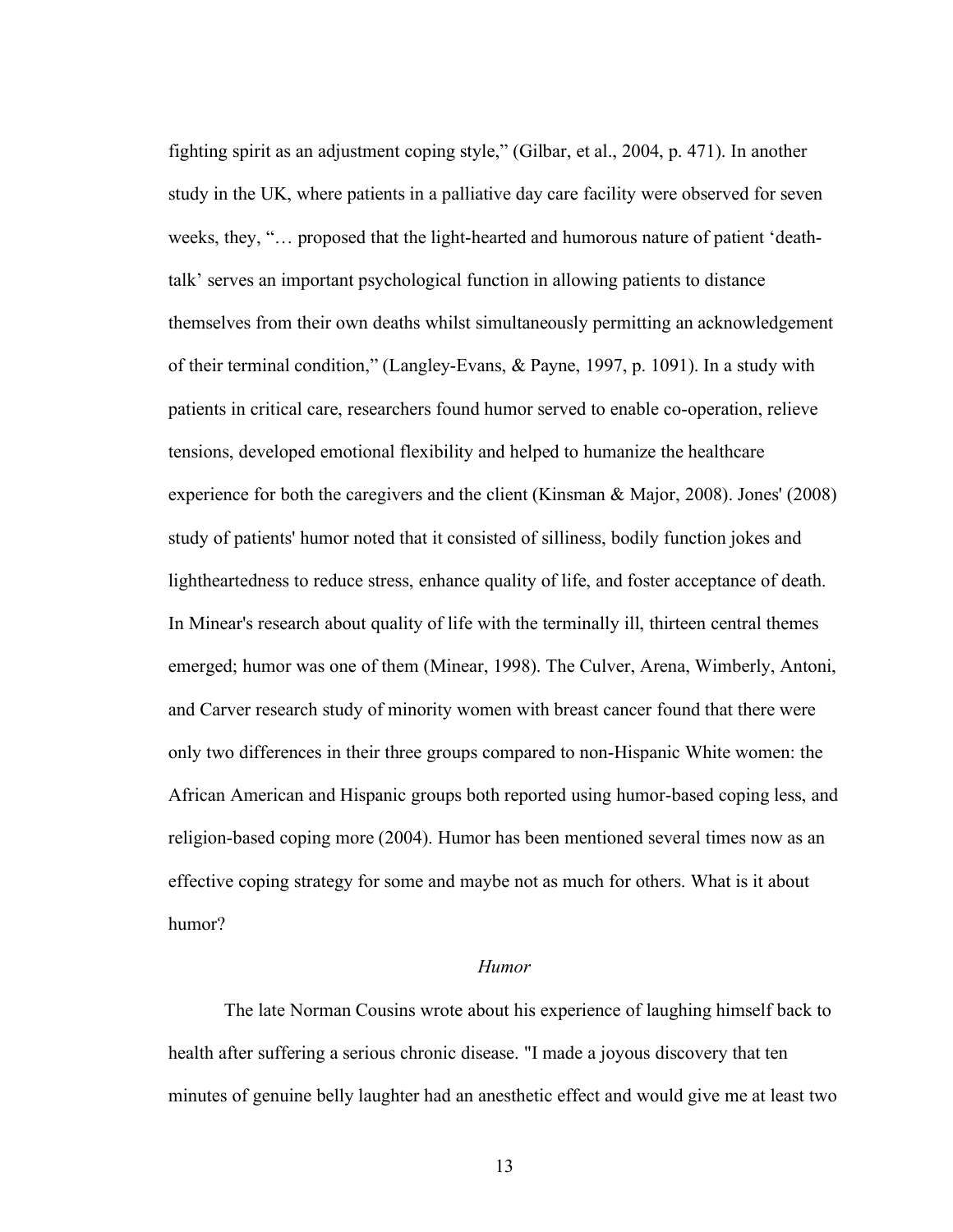hours of pain-free sleep" (Cousins, 1979, p. 39). Freud wrote an entire volume on the subject in 1905. There has been an outpouring of humor research studies: Adamle, 2005; Adams, 1998; Berk, 2001; Boyle, 2004; Capps, 2006; Franzini, 2001; Jolley, 1982; Langley-Evans, 1997; Martin, 2004; McCreaddie, 2007; Mindess, 1998; Strean, 1994; Thorson and Powell, 1993; Valliant, 2000, and many others. Several text books at Smith College School of Social Work talk about the use of humor in therapeutic relationships. One in reference to cognitive behavior therapy states, "Humor can have positive effects on the patient's ability to recognize cognitive distortions, express healthy emotions, and experience pleasure," (Wright, Basco, & Thase, 2006, p. 34). Another text in reference to working with children and adolescents notes "Having a sense of humor in working with adolescents doesn't necessarily refer to the practitioner's ability to be funny in the comedic sense, although that might prove to be an asset if exercised with good judgment and timing," (Malekoff, 2004, p. 25). Taken together, this substantial literature suggests that there is some basis for credence in the cliché "laughter is the best medicine."

#### *Psychological Benefits of Humor*

Freud himself said, "Humor has the function of 'preserving the sense of self… . It is the healthy way of feeling a 'distance' between one's self and the problem, a way of standing off and looking at one's problem with perspective," (1959, p. 129). Capps's research provides a review of recent empirical studies of the psychological benefits of humor "Humor may help a person cope with negative life experiences and ... may counter the tendency to become depressed when one is in the throes of a painful life experience," (2006, p. 409). Berk's research presents a comprehensive synthesis of 30 years of research giving evidence of eight psychological benefits of humor and laughter.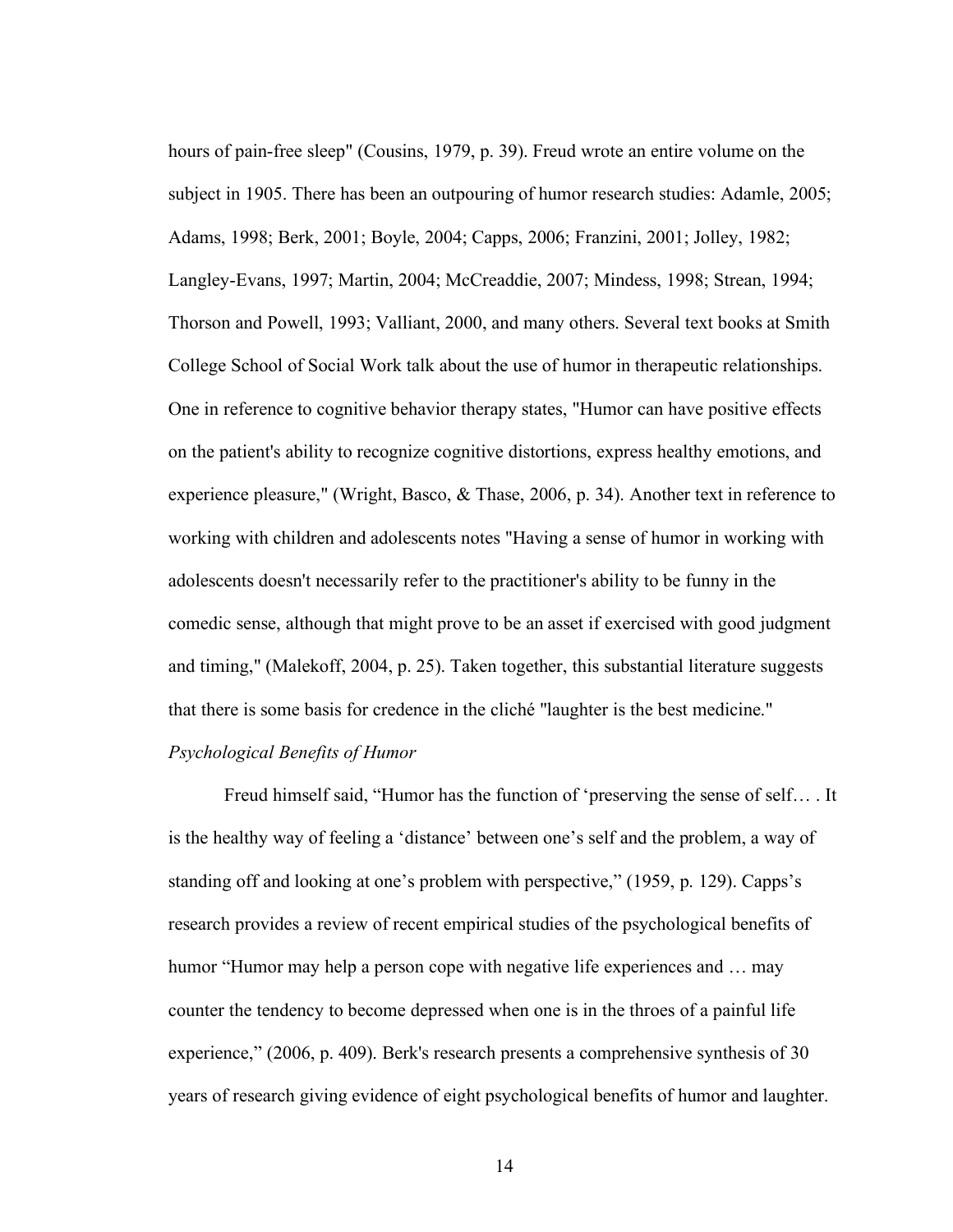The psychological benefits of humor and laughter are: it reduces anxiety, reduces tension, reduces stress, reduces depression, reduces loneliness, improves self-esteem, restores hope and energy and provides a sense of empowerment and control (2001).

In Martin and Lefcourt's (1986) research, the humor-health hypothesis states that there is a link between humor and health and the link is perceived to be a positive one which may occur by four separate processes, direct and indirect relationships: directly, "humor, in terms of laughter, creates accompanying physiological changes in the body which are positive and conducive to health. Humor and / or laughter may create a resultant 'positive emotional state' or mirth which confers health benefits" (reported in Martin, 2004, p. 4).

"Indirectly, humor and / or laughter may assist in moderating adverse effects stress via the individual's cognitive perception, thereby enhancing ability to cope and negating the known negative physical effects of stress," (Martin, 2004, p. 3). The psychological benefits of humor are numerous, but there are physiological benefits as well.

#### *Physiological Benefits of Humor*

Norman Cousin's successful self study created an explosion of other research exploring humor and its physiological benefits. The Berk study found that there are seven specific physiological benefits that involve the central nervous, muscular, respiratory, circulatory, endocrine, immune, and cardiovascular systems. Humor's direct physiological benefits are: "… improves mental functioning, exercises / relaxes the muscles, improves respiration, stimulates circulation, decreases stress hormones, increases the immune system's defenses and increases the production of endorphins,"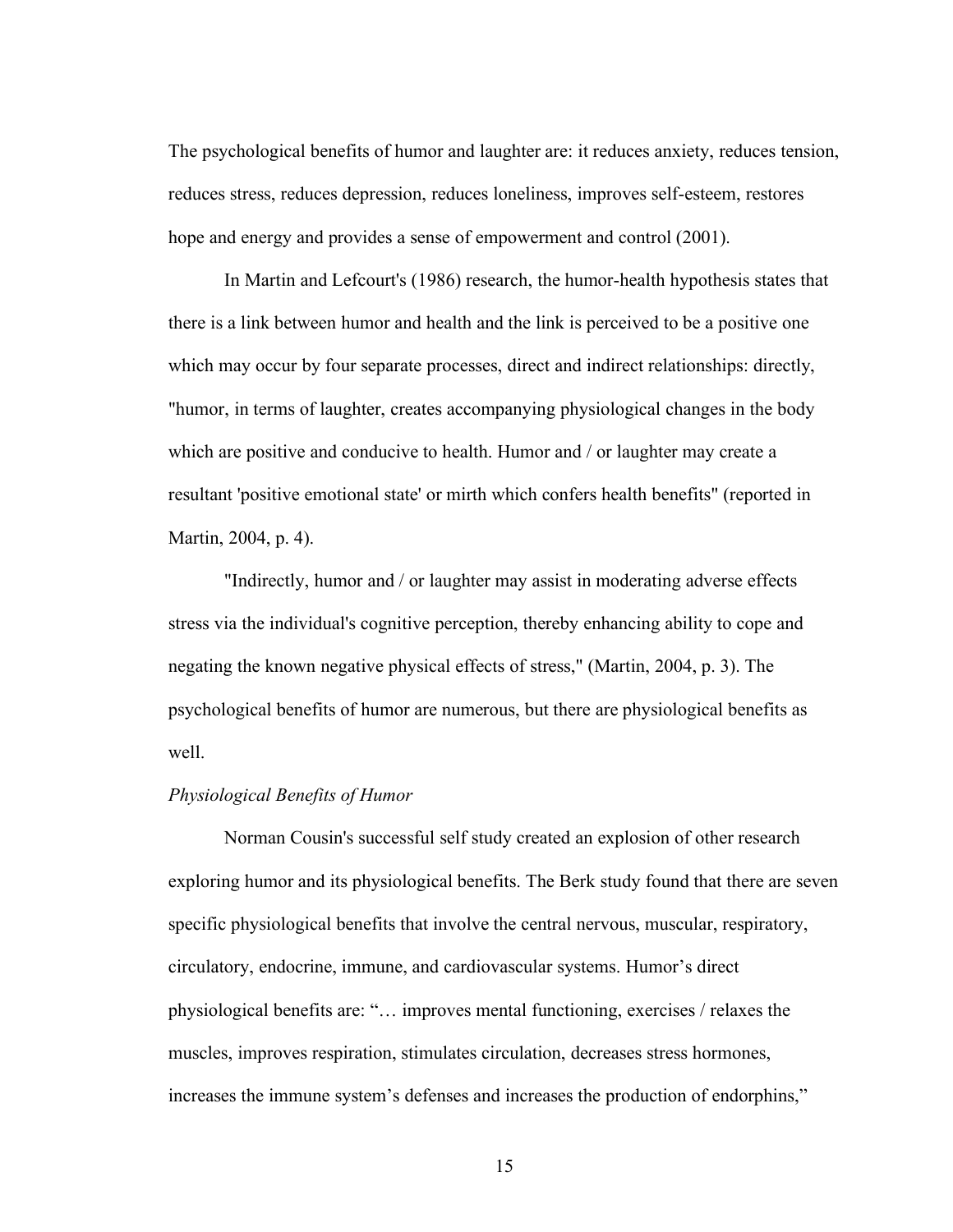(Berk, 2001, pp.328-331). In the Rotton and Shats 1996 study, the researchers examined the use of minor analgesics amongst orthopedic patients and concluded that the humor group required fewer than the non-humor group (reported in McCraddie & Wiggins, 2007). In the Mahoney, Burroughs, and Hieatt study "both the positive and no impact groups had greater pain thresholds than the negative impact group," (reported in McCraddie & Wiggins, 2007, p. 587). The results in Booth and Pennebaker's (2000) study "… assert that there is a link between emotions and immunity or the brain-immune system communication and an association between pain, cardiovascular effects and humor," (reported in McCraddie & Wiggins, 2007, p. 587). Exposure to humorous comedy results in increases in pain threshold and tolerance; these effects are due to physiological changes affecting the sensory components of pain, rather than simply altering the cognitive-affective-motivational components of pain (Martin, 2004). Despite these many benefits -- as with any construct -- we need to examine the negative impacts, if any, of humor.

#### *The Risks of Humor*

Cousin saw a risk in that those other patients in the hospital were disturbed by all the commotion his belly laughter created (1979). On a more serious note certain cautions in the use of humor are appropriate. Clinicians need to be mindful that the intent of their humor may have a negative impact on a client.

In the Saper (1987) study it is suggested that "Improper humor is any humor that "humiliates, deprecates, or undermines the self-esteem, intelligence, or sell-being of client," (reported in Franzini, 2001). Thomson in 1990 stated that humor or the use of "… should only be attempted after establishing a strong therapeutic relationship," (Franzini,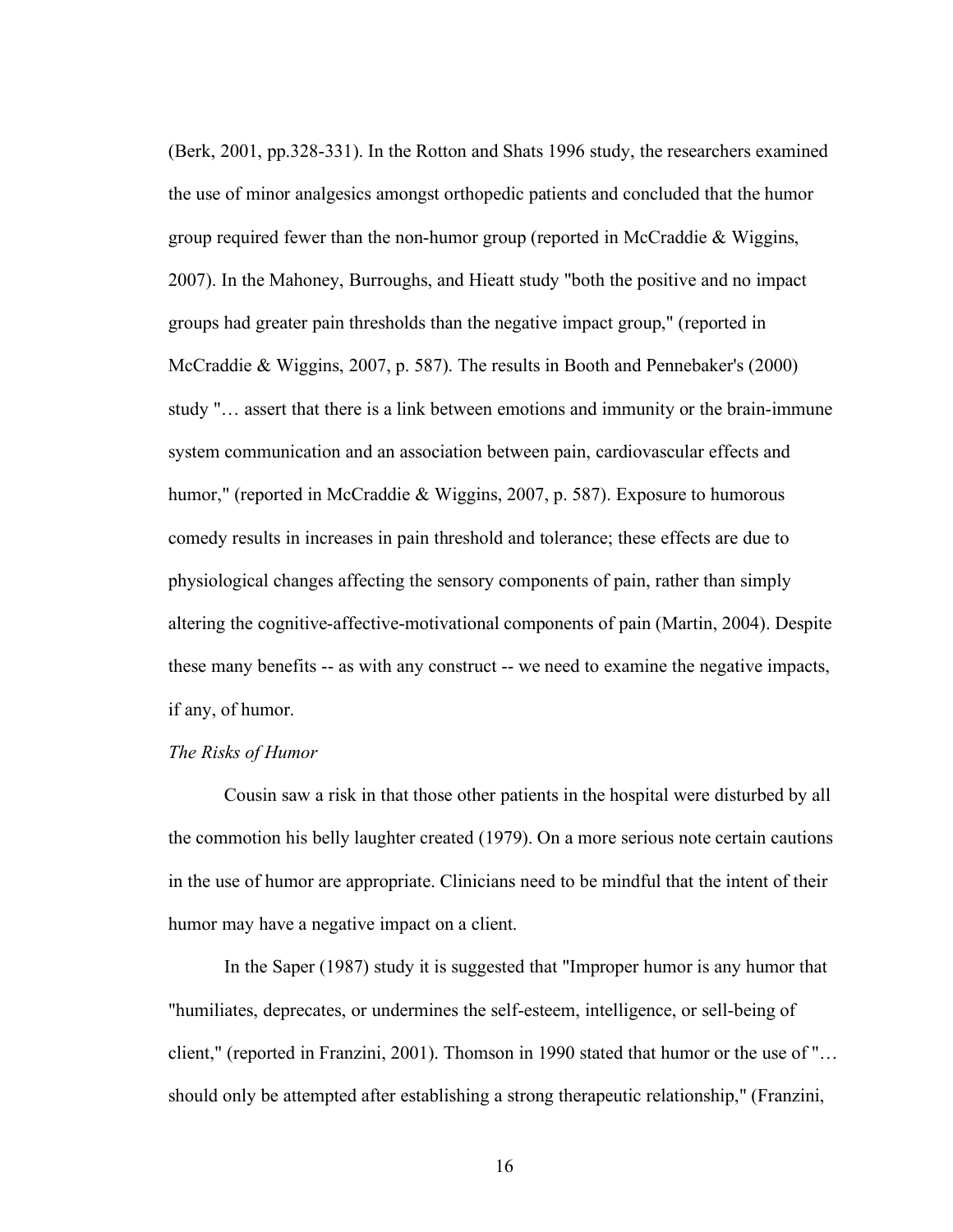2001). "A few risks cautioned by Fry in his 1992 study relate to the central nervous, muscular, respiratory, circulatory, and cardiovascular systems," (reported in Berk 2001, p. 333). "A small number of people have experienced neurological reactions to laughter, including seizures and cataplectic and narcoleptic attacks," (Berk 2001, p. 333). "Large increases in abdominal and thoracic pressure are ill-advised following abdominal or pelvic surgery, after acute orthopedic distress, such as rib or shoulder girdle fractures, and acute respiratory diseases, such as asthma," (Berk 2001, p. 333). "The strong sudden increase in blood pressure of relatively brief duration can produce cerebrovascular accidents and even myocardial infarction," (Berk 2001, p. 333). Make note that Berk goes on and clarifies, "the benefits seem to provide overwhelming evidence in favor of laughing," (Berk 2001, p. 333).

It is very important *how* the palliative care professional reacts to the patient's humor. "The therapist could laugh genuinely with the patient, laugh falsely out of pity or sympathy, laugh disparagingly, attempt to top the patient with a better story or remark, or instantly attempt to "use" these humor data to interpret cracks or quirks in the patient's personality structure or to diagnose hidden psychopathological tendencies. All of these reactions, except the first would probably be therapeutically counterproductive," (Fanzini, 2001, p. 5).

The success of humor relies heavily on spontaneity; you cannot command spontaneity. You cannot order a therapist, a novice, or the inexperienced to be funny. "To force humor in a therapy session by a therapist uncomfortable or inexperienced in humor techniques would be unwise and counterproductive," (Franzini, 2001, p. 7). "The use of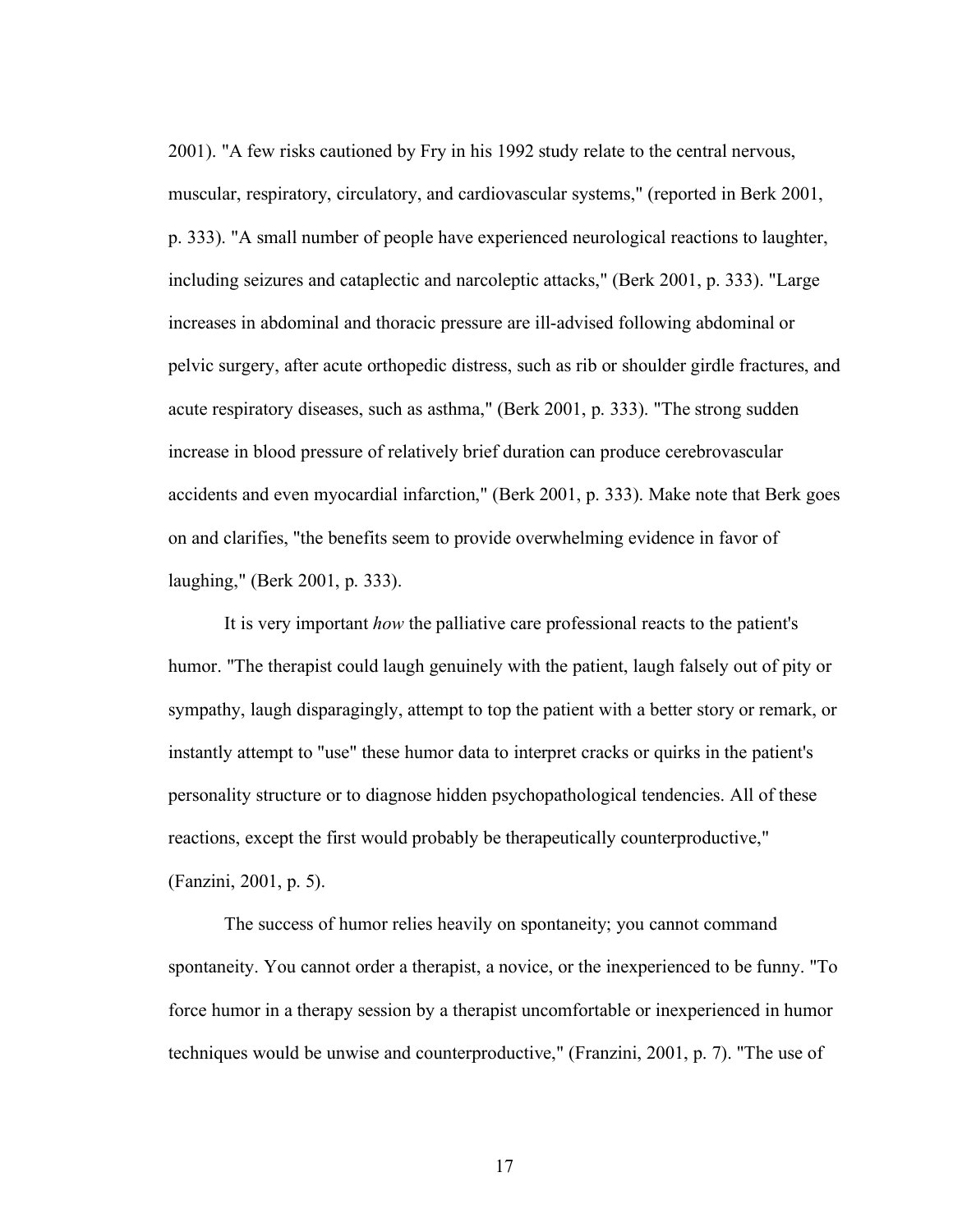exaggeration or the telling of a formal joke might create the impression that the therapist is insensitive or uncaring or excessively self-absorbed," (Franzini, 2001, p. 7).

"If we use humor to discharge some aspect of our own conflicts, we do not help the development of the patient's insight, mastery, and humor; in that circumstance, we seriously inhibit progress," (Strean, 1994, p. 20). "Humor is always double edged in its use; even seeming modesty, self-deprecating humor, runs the risk of the analyst's warding off emerging negative transference," (Strean, 1994, p. 21). Can clinicians' sense of humor or lack thereof impact their effectiveness and / or the therapeutic relationship? *Sense of Humor*

# Sense of humor as a personality trait, refers to a set of relatively stable humorrelated personality traits or individual differences variables (Martin, 2004). No single dimension can adequately capture the concept of sense of humor (Martin, 2004). Mindess believes it is an inner condition, a stance, a point of view, or in the largest sense an attitude of life (2001). In Saper's (1987) research, sense of humor is "an affective, cognitive, or aesthetic aspect of a person; it's the personality trait that embraces at least two human capacities: appreciation, or the set to perceive things as being funny, and creativity, or the ability to say and do funny things, to be witty; it implies a readiness to find something to laugh about even in one's own adversity," (Franzini, 2001, p. 4). It may be conceived as a tendency to laugh frequently, to easily perceive humorous incongruities in the environment, to tell jokes and amuse others, to be generally cheerful, to maintain a humorous outlook in coping with stress, to deprecate oneself in a humorous way, and so on (Martin, 2004). If humor and laughter have positive effects on health, then one would expect that individuals who laugh and engage in humor more frequently in their daily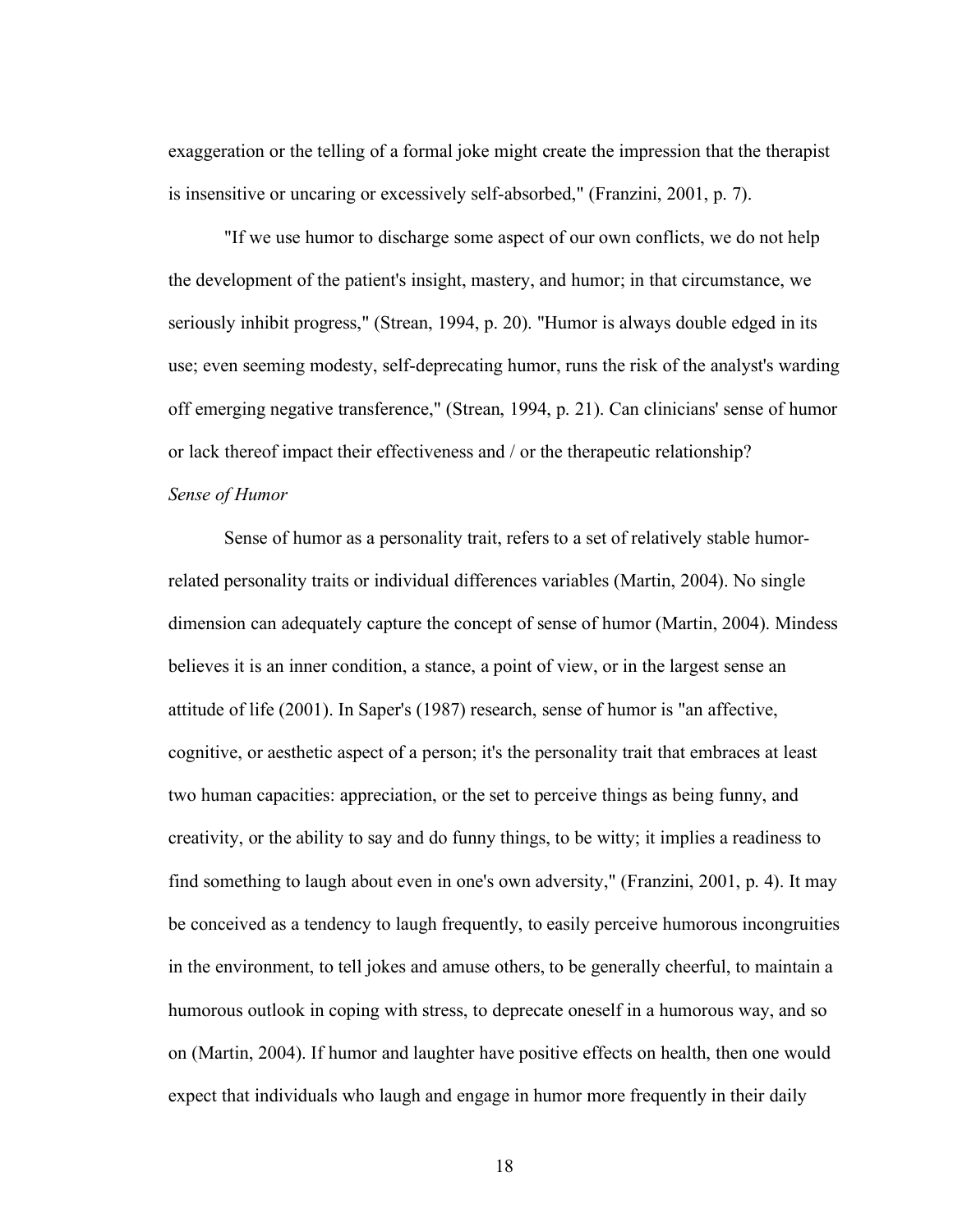lives would show evidence of better general health, such as enhanced immunity, fewer illnesses, and greater longevity (Martin, 2004). Berk confirms this "… the psychophysiological benefits of humor are significant to the health and well-being of all humans, but especially to older adults" (2001, p. 335).

Cognitive-perceptual aspects of humor are more important than mere laughter, and the ability to maintain a humorous outlook during times of stress and adversity is particularly important (Martin, 2004). Certain styles of humor may be more adaptive and health enhancing than others e.g., excessively self-disparaging humor is probably not adaptive (Martin, 2004).

Thorson and Powell, when developing their Multidimensional Sense of Humor Scale determined that some elements that make up an individual's sense of humor are: recognition of oneself as a humorous person, recognition of others' humor, appreciation of humor, behavioral response by laughing, perspective, and coping with humor (1993). *Therapeutic Humor Intervention*

The American Association for Therapeutic Humor (AATH) defines therapeutic humor as any intervention that promotes health and wellness by stimulating a playful discovery, expression or appreciation of the absurdity or incongruity of life's situation (Franzini, 2001). One of the primary roles of social workers or of palliative care professionals in general is to provide comfort and support to our clients with empathic attunement and mindfulness. This may be accomplished through a therapeutic humor intervention, and just through being genuine. These interventions may enhance health or be used as a complementary treatment of illness to facilitate healing or coping, whether physical, emotional, cognitive, social or spiritual (Franzini, 2001). In Salameh's (1987)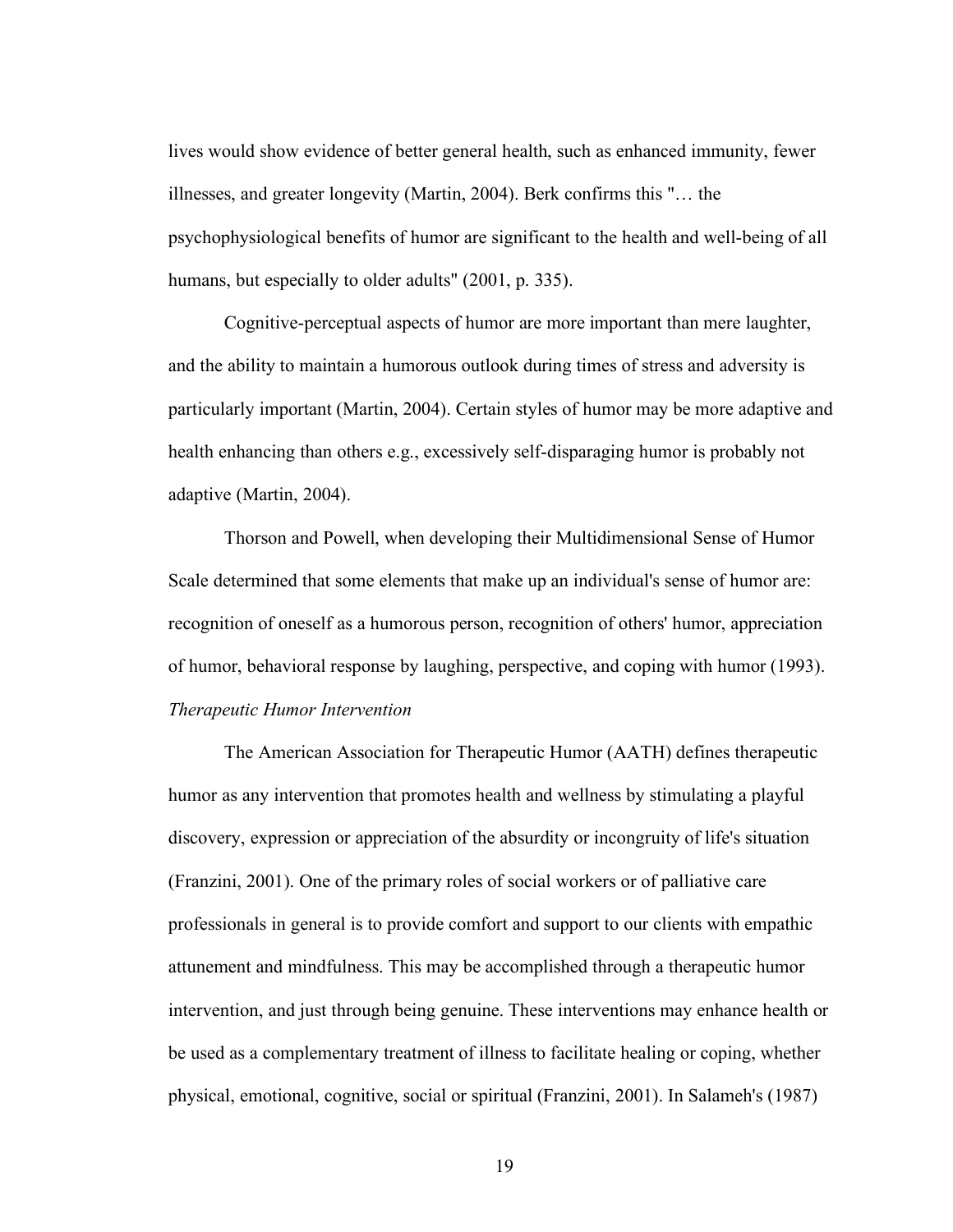research, he states that "Therapeutic humor should be well-timed, taking into account the patient's sensitivities and specific needs at the moment when a humorous intervention is considered; the judicious therapist is aware of when not to use humor, depending upon the therapeutic material under discussion and the patient's level of absorption," (reported in Franzini, 2001, p. 3). Salameh stressed that humor is the best gift we can offer our patients because it demonstrates constructively that with a newly acquired positive view, their problems become solvable (in Franzini, 2001, p. 3).

Therapeutic humor includes the intentional and spontaneous use of humor techniques by therapists and other health professionals, which can lead to improvements in the self understanding and behavior of clients and patients (Franzini, 2001). The humorous point should have a detectable relevance to the client's own conflict situation or personal characteristics (Franzini, 2001).

Mindess stated "deep, genuine humor -- the humor that deserves to be called therapeutic, that can be instrumental in our lives -- extends beyond jokes, beyond wit, beyond laughter itself to a peculiar frame of mind," (1971, p. 214).

The therapeutic humor intervention should be viewed as a component of stress management training, focusing on teaching individuals ways of using humor to cope with stress in their daily lives (Martin, 2004). Therapeutic humor intervention may be seen as an adjunct to social skills training, teaching individuals to develop a socially facilitative sense of humor (Martin, 2004). In humor interventions employed for pain reducing effects, individuals should be encouraged to enjoy themselves in an unrestrained manner, whereas forcing themselves to laugh artificially may actually be counter-therapeutic (Martin, 2004). Franzini states that humor helps to establish rapport, to illustrate the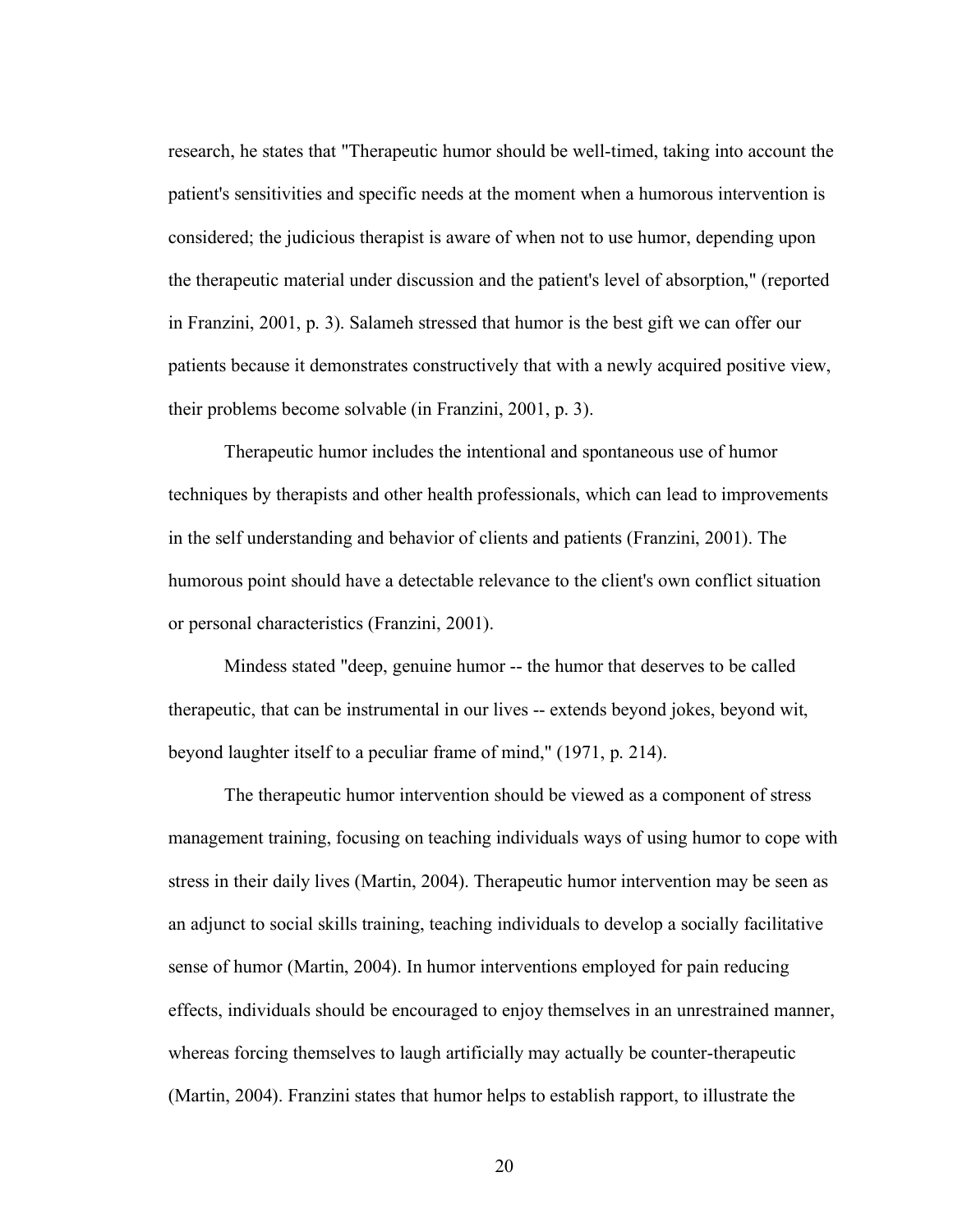client's illogical or irrational thinking, and to share a positive emotional experience with the client (Franzini, 2001). Ventis's (1987) study stated that humor can be used to compensate for inadequate levels of relaxation within systematic desensitization, it can promote self-efficacy in aiding the client in coping with previously difficult situations, and it can facilitate assertion training by reducing clients' fears while also teaching appropriate expressions of feelings in angry individuals (reported in Franzini, 2001). Saper, in 1987, confirmed the importance of establishing a strong relationship with the client and gauging whether the client can accept the therapist in a humorous role and even whether humor was a legitimate place in the therapy (Franzini, 2001).

Even with the stated benefits of many therapeutic humor interventions, some professionals may still be hesitant in utilizing humor or being comfortable being their genuine selves. Why the resistance?

#### *Resistance to Therapeutic Humor Intervention*

Therapists may see themselves and their work as very important and serious and themselves as very important and serious. As long as therapists are committed to the belief that their theories and techniques of therapy are cogent, valid, and beneficial, "… a deep and genuine sense of humor cannot be achieved and therefore promoted," (Mindess, 1971, p. 220). "Those therapists who are resistant to humor have difficulty with the issues of closeness and power, and that is a major reason why humor is not considered a 'legitimate' tool in some therapeutic societies," (Jolley, 1982, p. iii). "The real fear stems from how a therapist who uses humor will be seen through the eyes of his colleagues. A person who laughs with someone is sharing, and a therapist who does this is giving away some of his power, putting him more or less on an equal level," (Jolley, 1982, p. 21-22).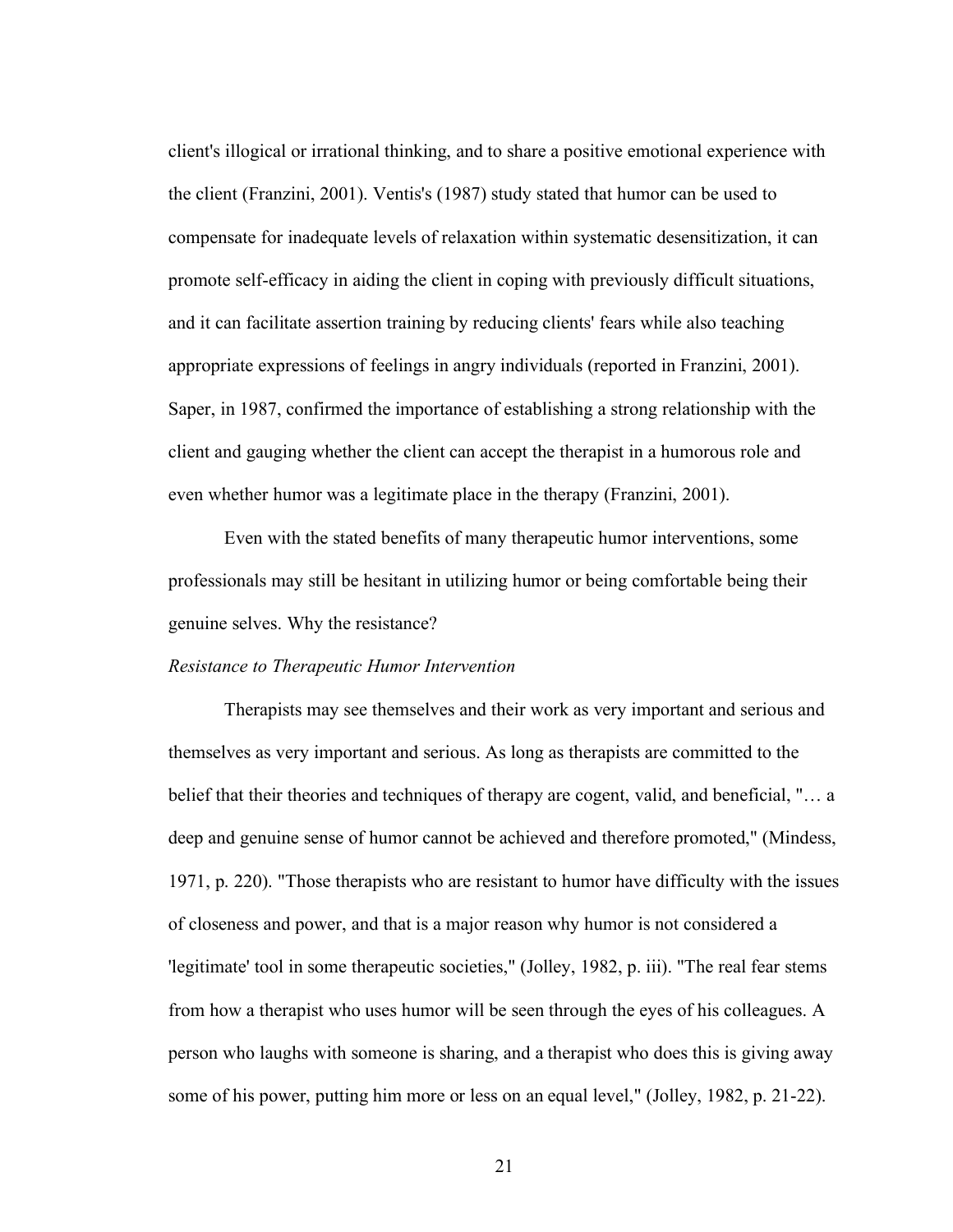Many therapists may not have the humor skills to integrate humor into therapy. Yet most people, including therapists, can tolerate nearly any epithet about themselves except that they are humorless (Franzini, 2001, p.6). Classroom instructors and senior clinical supervisors of novice therapists historically have discouraged the use of humor as part of the psychotherapeutic process (Franzini, 2001, p. 6). Franzini asks "Does the role of ethnic humor by the client facilitate the therapy process when the ethnicity, age, sex, or religion of the clients and the therapist differ or are the same?" (2001, p. 11).

#### *Ethnographic Sensitivity*

Patients presenting with a variety of desires, beliefs, and cultural practices can be challenging. In attempting to provide culturally attuned support, social workers face the challenge of acquiring sufficient cultural literacy and competence to understand and to respect the cultural beliefs of their clients. It is striking that out of all the research studies mentioned in this paper, only one had minority participants. Another obstacle is that providers are limited in the treatments they offer by the very concepts and methods they use. The training is imbued with the constructs and ideologies of the White mainstream culture. What does it mean to be culturally competent for therapist then? Is it enough to read Dean's article on Native American humor; Milner's book on Asian humor, Beatty's book on African American humor or Flowers' book on queer humor?

#### *Cultural Competency*

The National Association of Social Workers' (NASW) standards for palliative and end of life care state in standard number nine "… cultural competence: social workers shall have, and shall continue to develop, specialized knowledge and understanding about history, traditions, values, and family systems as they relate to palliative and end of life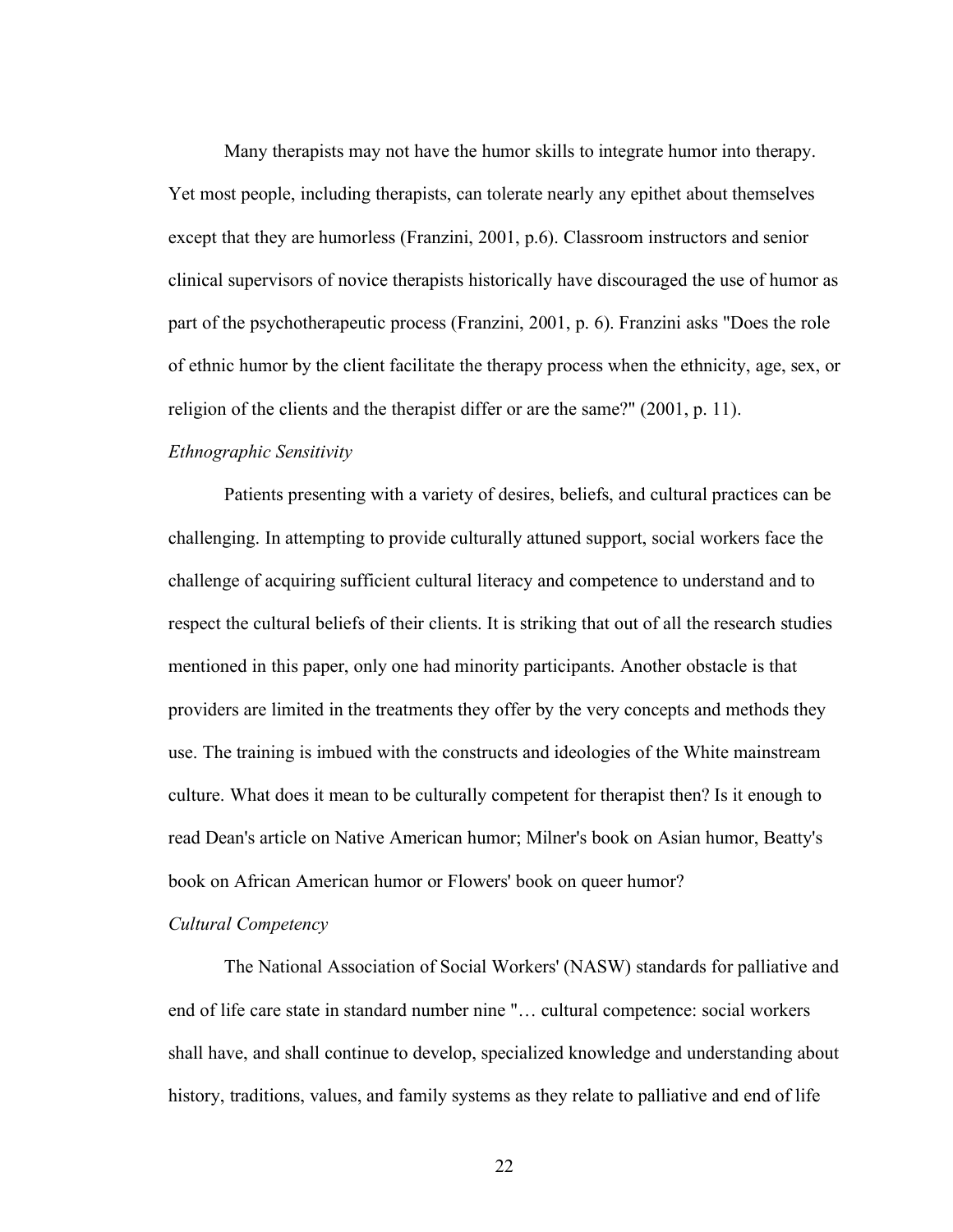care within different groups. Social workers shall be knowledgeable about, and act in accordance with, the NASW Standards for Cultural Competence in Social Work Practice," (NASW, 2004, p. 5).

We can help by empowering ethnic minorities to be involved in the development of culturally safe practices in partnership with the majority community. Cultural competency needs to be part of the mainstream professional education, including insights from anthropology and cultural psychology. It requires the development of selfawareness, so that professionals can reflect on and examine their own beliefs, responses, and views. "It involves taking risks, trusting to intuition, and self monitoring, and welcoming feedback from colleagues, carers, and patients," (Oliviere & Monroe, 2004, p. 36-37).

It is far more valuable to view culture as being expansive or extensive; culture can include such things as developmental stage of life, profession, educational level, geographic region of the country, religion, spirituality, sexual orientation, political affiliation, gender, and socioeconomic status, to name a few (Katz & Johnson, 2006; Mazanac & Kitzes, 2003; Ayonrinde, 2003; Dyche & Zayaz, 2001). "This would indicate that individuals can easily affiliate with several cultures and that depending on where they are in the life cycle, they may lead with one or two of their distinct cultures," (Katz & Johnson, 2006, p. 93). "It should be noted that the process of identifying cultural affiliations can be quite challenging for the helping professional. It is valuable to learn about cultural values, beliefs, and practices through the simple conversations we have with patients," (Katz & Johnson, 2006, p. 94).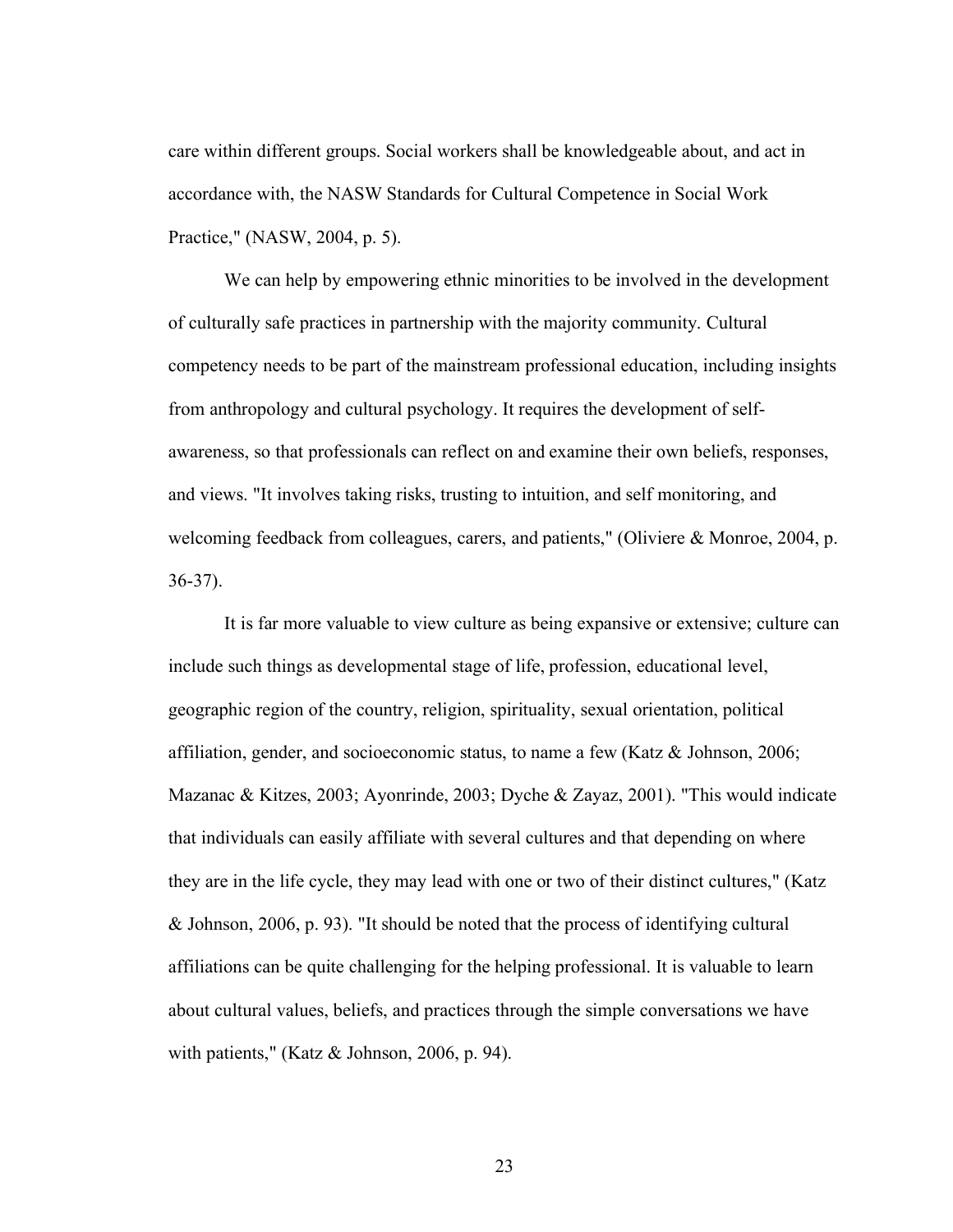Cultural competency refers to a dynamic, fluid, continuous process of awareness, knowledge, skill, interaction, and sensitivity. It is more comprehensive than cultural sensitivity, implying not only awareness of cultural differences -- but also the ability to intervene appropriately and effectively. "Seeking to become more culturally competent requires learning in the affective attitudes, values, feeling, and beliefs, cognitive and intellectual and psychomotor behavioral domains, and assumes skill in critical thinking. Cultural competence is an ongoing process, not an end point," (Mazanac & Kitzes, 2003, p. 178).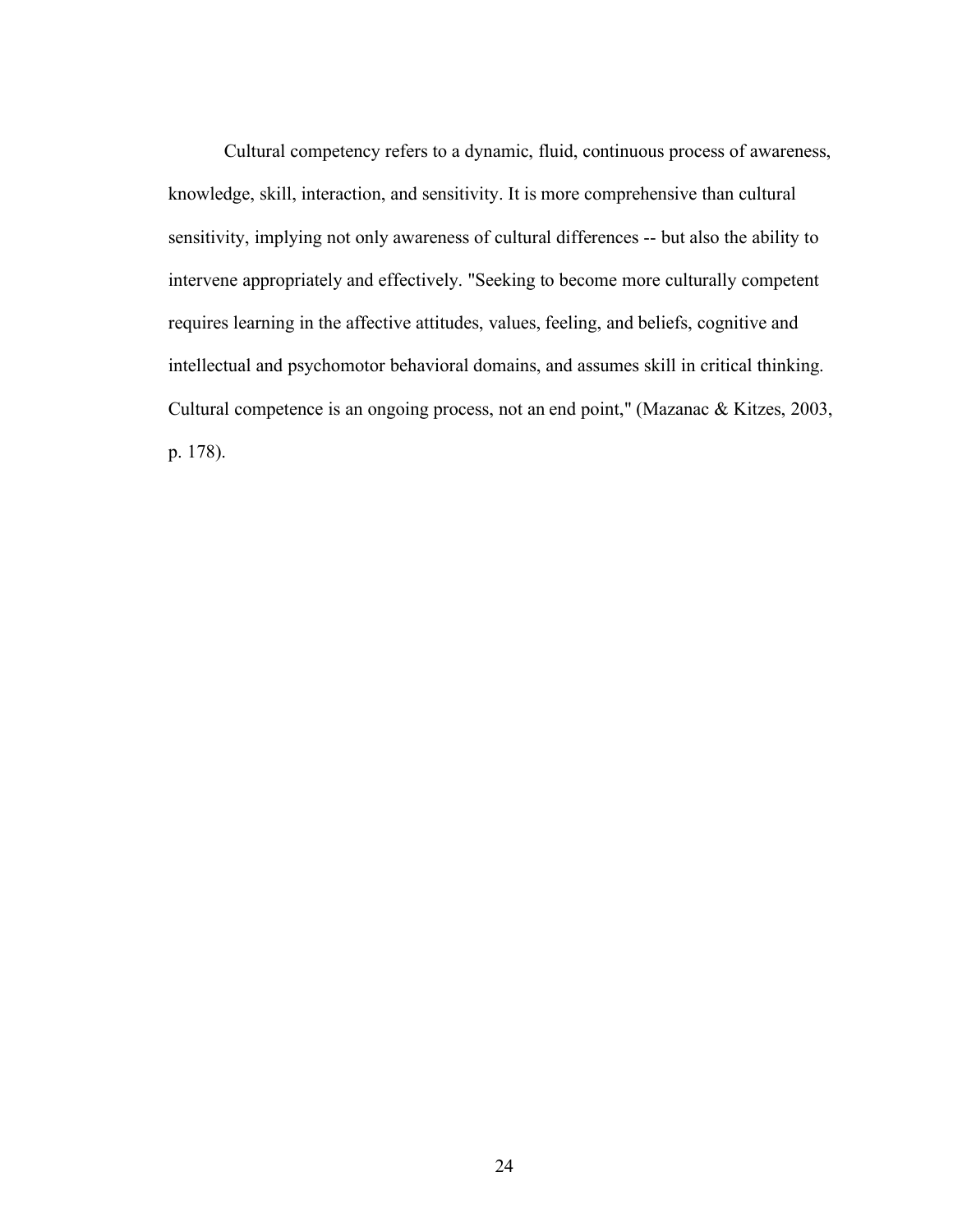## CHAPTER III

#### METHODOLOGY

The purpose of this qualitative study was to examine how palliative care professionals in multicultural or mono-cultural dyads incorporate humor in their work. This study employed a qualitative or flexible method using mainly open-ended interview questions to explore palliative care clinicians' impressions of the effects of humor on people with terminal illness, as well as their views about the impact of multiculturalism and mono-culturalism on the use of humor in palliative care. That is, professionals were asked whether they believed the use of humor was impacted in any way by their being matched in a cultural way ("monocultural" dyad) with the client with whom they used humor, or not so matched ("multicultural" dyad). By using open-ended questions I hoped that the narratives gathered would provide some information to clinicians new to this area of social work and allow them to consider which skills could be useful in their practice with end of life clients and their families.

It is anticipated that readers will recognize the importance of incorporating cultural competency aspects of palliative care into their practice. Moreover, it is hoped that the reader will appreciate the feelings and wisdom conveyed through the narratives. Anastas states that the essential aspects of human behavior: feelings, meanings, and interpretations and memories of events from the past can be apprehended in words through interviewing (1999). This chapter presents the methods of research used in this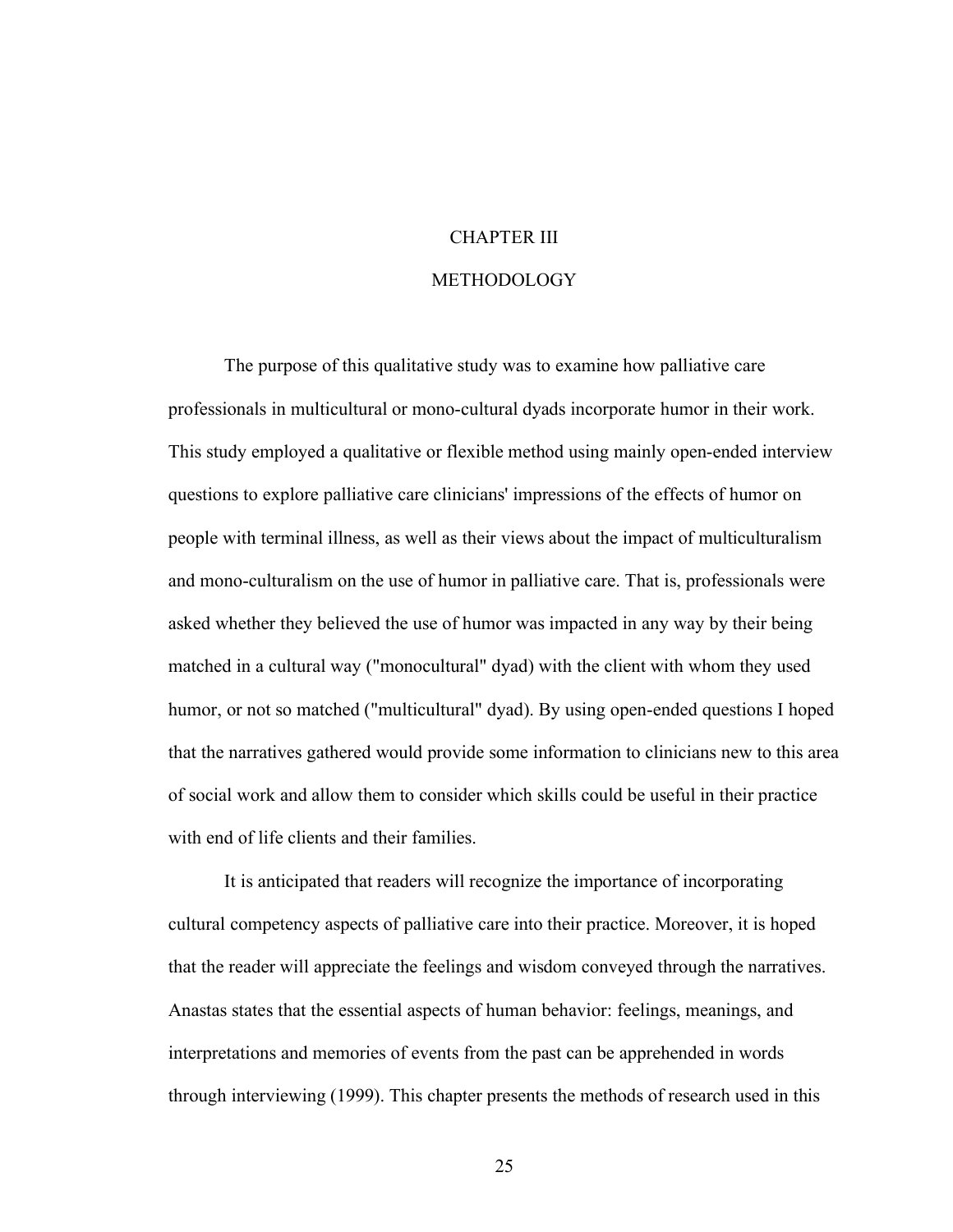study and will describe the sample selection, data collection, data analysis and limitations and biases.

This research study used an exploratory/descriptive research design. The flexible / qualitative research method was used to collect and analyze data from professionals providing end of life care. The choice of an exploratory/descriptive study design was made so as to open up new insights into the topic.

#### *Sample*

This expert sample consisted of thirteen palliative professionals recruited from across the greater Seattle, Washington area. In order for the participants to qualify they needed to meet the following minimal criteria: 1. have a master's level professional license in a mental health related field (e.g., social work, clinical psychology); 2. have had three years or more end of life work experience; 3. be currently providing services to clients faced with end of life, and 4. have proficiency in the English language. I am aware of the dangers of oppression in research, and did not discriminate against a professional's participation based on race, ethnicity, class, gender, sexual orientation, religion, age, or disability. On the contrary, I had hoped to recruit as diverse a sample as possible.

The thirteen professionals were recruited through the Oncology Social Worker Network / Seattle listserv, Providence Senior and Community Services / Seattle listserv and Group Health Palliative Care / Seattle listserv. The individual managing the Oncology Social Worker Network / Seattle listserv, Siobhan Ginnane, MSW, LICSW, Social Work Department, University of Washington Medical Center, Seattle, WA, had been contacted and had offered to post the recruitment announcement on the listserv.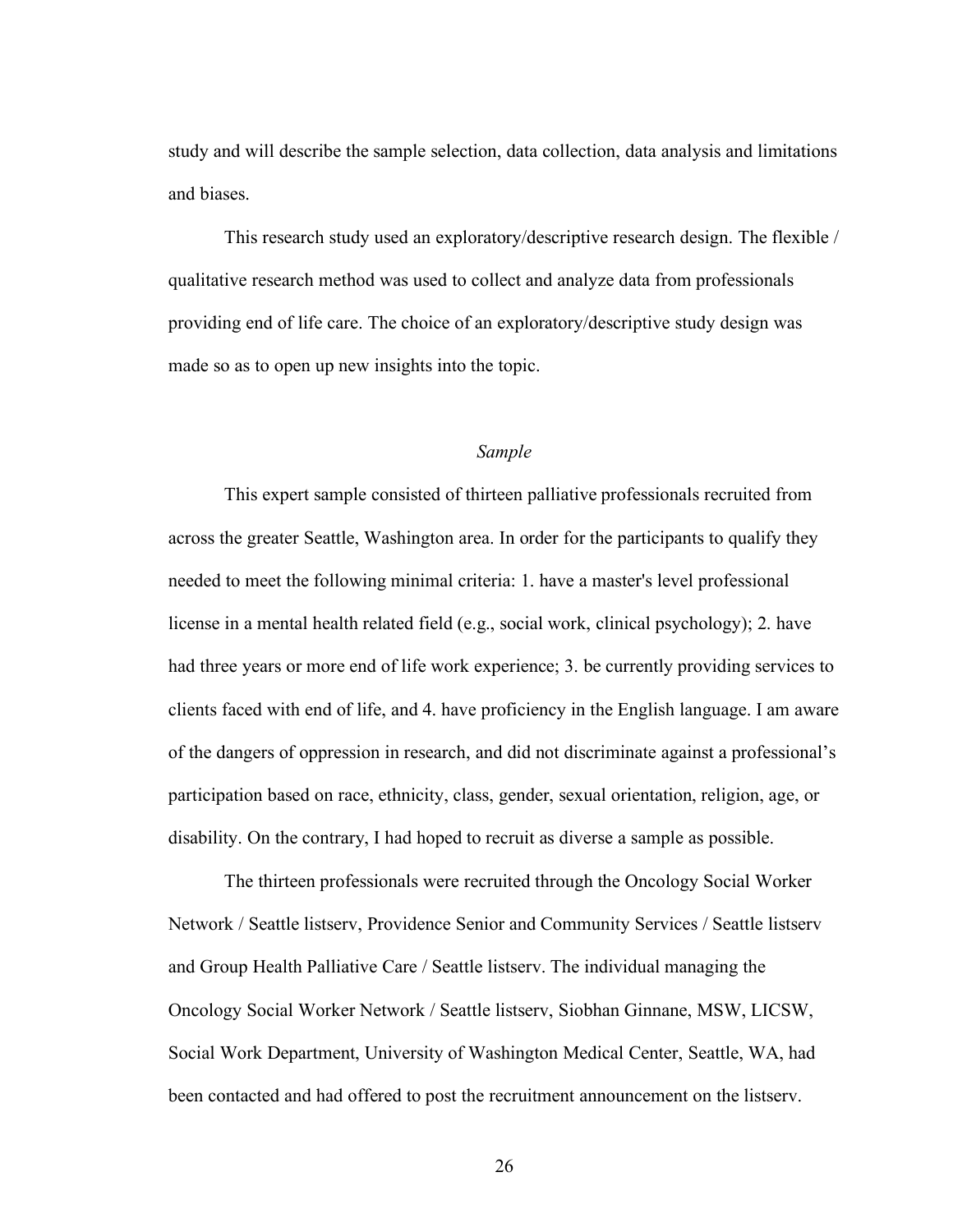The listserv was visible to over 70 palliative care social workers in the area. The individual giving permission to use the Providence Senior and Community Services listserv and post the recruitment flyer at the facility was Robert Luck, MSW, LICSW, Interim Palliative Care Director. The listserv/facility was visible to over 100 palliative care social workers. The individual giving permission to use the Group Health Palliative Care listserv was Patricia Toddhunter, RN, Palliative Care Team Coordinator, who had been contacted and had offered to post the email on their listserv and post the recruitment flyer at her facility. Their listserv was visible to over 100 palliative care social workers. I decided to employ this sample due to the expertise I hoped and expected these clinicians would have after having worked in this particular area of social work for a significant amount of time.

In the instance of a lack of response from the Oncology Social Worker Network / Seattle listserv, Providence Senior and Community Services / Seattle listserv and Group Health Palliative Care / Seattle listserv, I intended to contact local professionals from the National Hospice and Palliative Care Organization website with a specialty in palliative care, also via a listserv. Fortunately that was not necessary.

#### *Data Collection*

Narrative data from open-ended questions facilitated through in-person interviews were gathered from a sample of thirteen volunteers who meet the selection criteria. Procedures to protect the rights and confidentiality of participants were outlined in a proposal and presented to the Human Subjects Review Committee at Smith College School of Social Work before the interviews began. Approval of the research project (see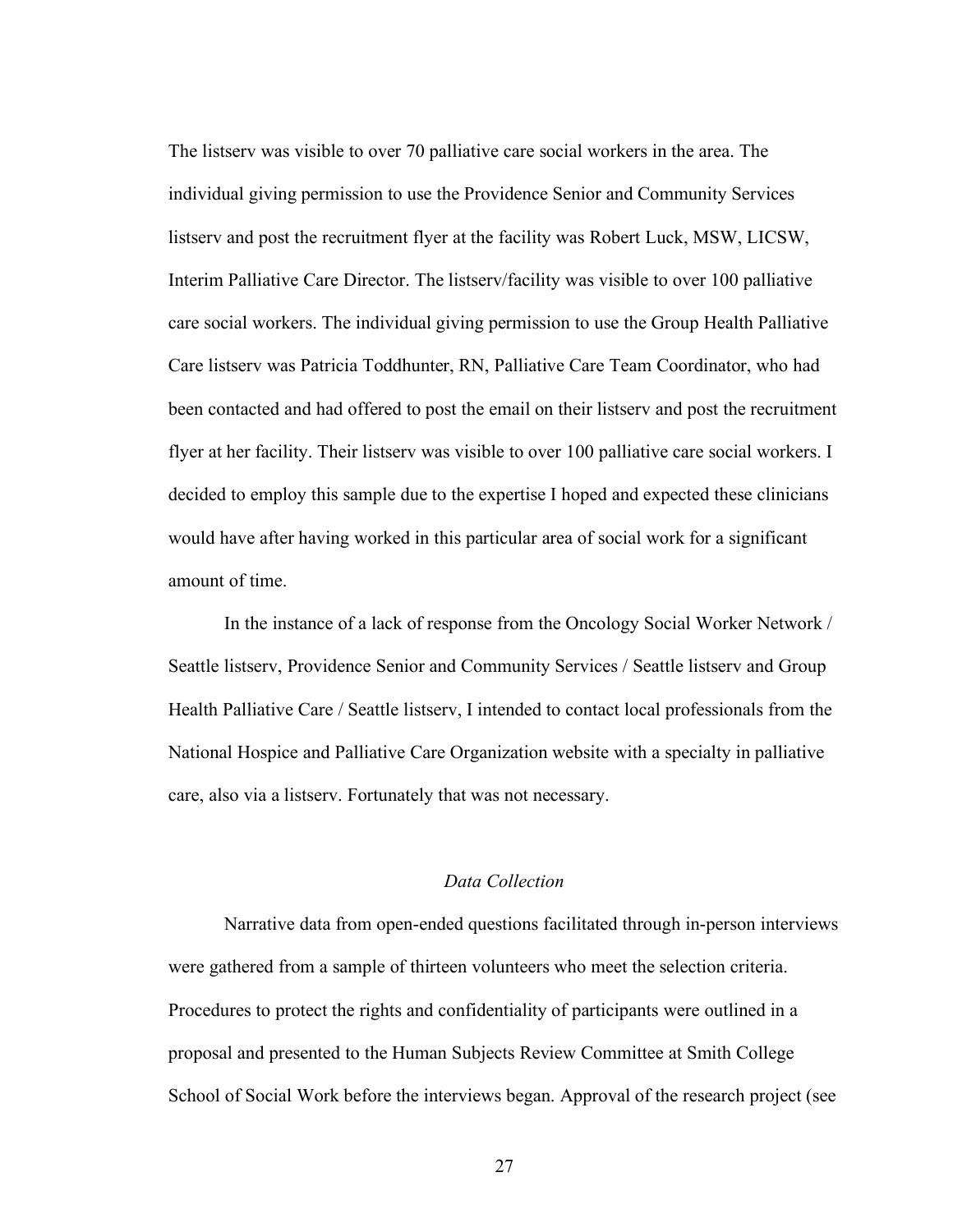Appendix A) assured that the research study was in accordance with the NASW *Code of Ethics* and the Federal regulations for the Protection of Human Research Subjects. Each participant contacted the researcher via an e-mail or telephone call expressing an interest in participating in the research study.

Once the participants had responded to the announcement on the listserv, they were requested to set up an initial telephone screening. At this time, they were asked to disclose their licensure status, the number of years they had worked in palliative care (a minimum of three years was required), verify that they were currently serving clients in palliative care, and whether they spoke English in order to conduct the in-person or telephone interview. They were informed of the length of the interview (60 minutes), and notified that it would be tape recorded. They were informed the interview would contain questions regarding their perspectives about the use of humor, countertransference / use of self, personal experiences, professional development, and therapeutic approach which they have felt to be helpful or unhelpful with their clients in regard to end-of-life care (see Appendix B for a copy of the Interview Guide).

The initial contact with the participants gave them the opportunity to inquire about the researcher, the study, their expectations as to how the data might be used, and any further questions they may have had. After the initial telephone contact, they were sent a copy of the letter of consent (see Appendix C), a Demographic Information Questionnaire (see Appendix D), as well a Multidimensional Sense of Humor Scale (see Appendix E). Once the letter of consent was signed, the Demographic Information Questionnaire and the Multidimensional Sense of Humor Scale were completed, another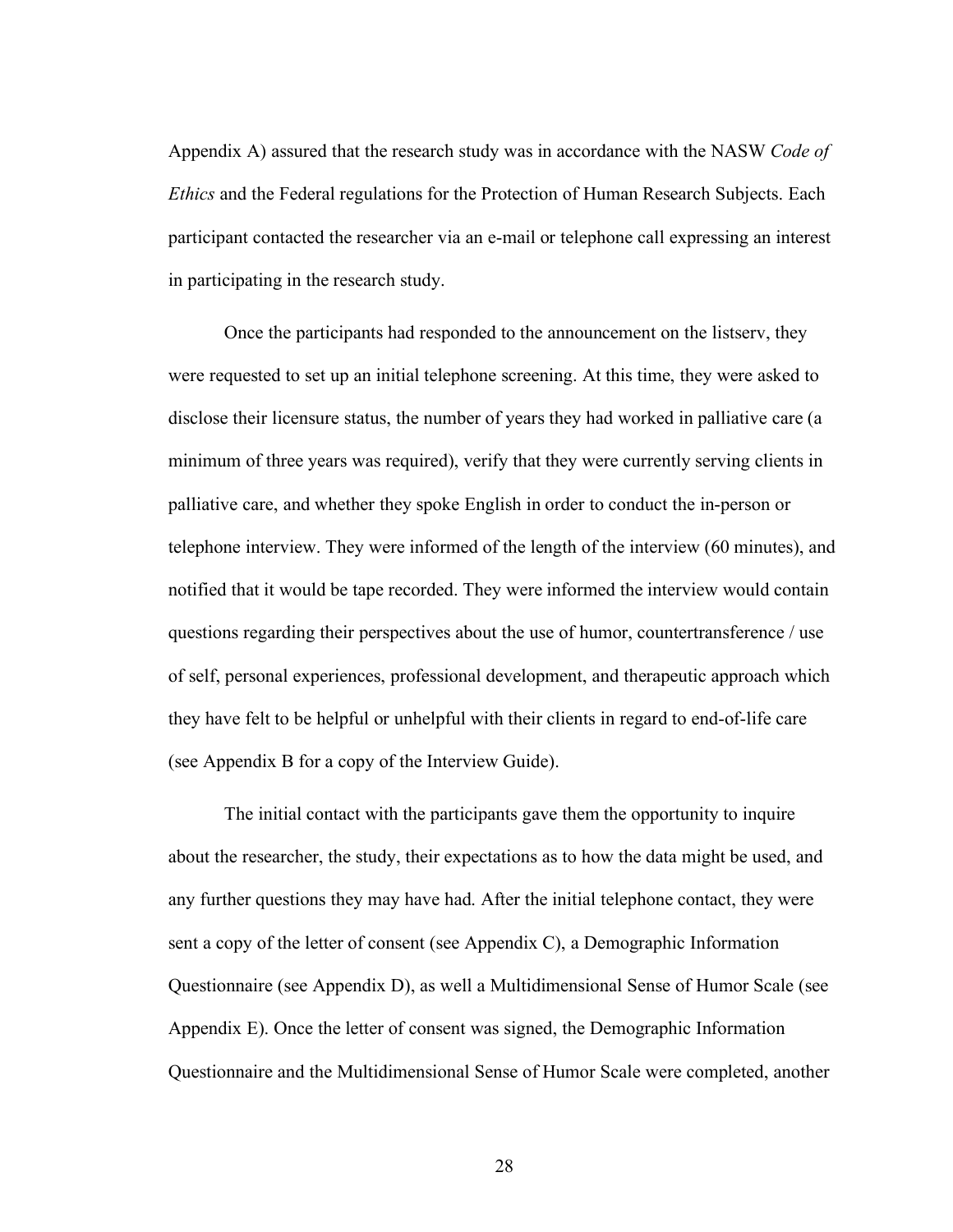phone contact was made in order to schedule a convenient time for the in-person interview. Because they were unable to attend in-person interviews, several participants requested that the narrative questionnaire be electronically forwarded to them. Interviews took place at a quiet location agreed upon by the participant and the researcher.

The narrative interviews, ranging from 30 minutes to 60 minutes, took place from March through April 2009. The in-person interviews were recorded by an Olympus Digital Voice Recorder WS-311M. The interviews were transcribed in their entirety to extract the maximum amount of detail. The data were maintained within Microsoft Word and Excel documents on a MacBook laptop. At the end of the research, the data were removed from the MacBook, transferred to a JumpDrive and stored in a locked safety deposit box.

The twenty-four open-ended interview questions were developed by this researcher. The questions were created based on previous research and information used in the area of palliative social work in regards to humor. The Smith College School of Social Work thesis advisor reviewed the questionnaire; her suggestions were incorporated into the questionnaire.

Two questionnaires were utilized in the research study, a demographic questionnaire and the Multidimensional Sense of Humor Scale (MSHS). The demographic questionnaire was used to investigate the multicultural / monocultural influences in the clinician / client relationship. The MSHS was used to rate the clinicians' sense of humor, exploring if there could be a correlation between the clinicians' sense of humor score and their use of humor or lack thereof with their clients. The MSHS developed by Dr. James Thorson and F. C. Powell (January, 1993), has been proven to be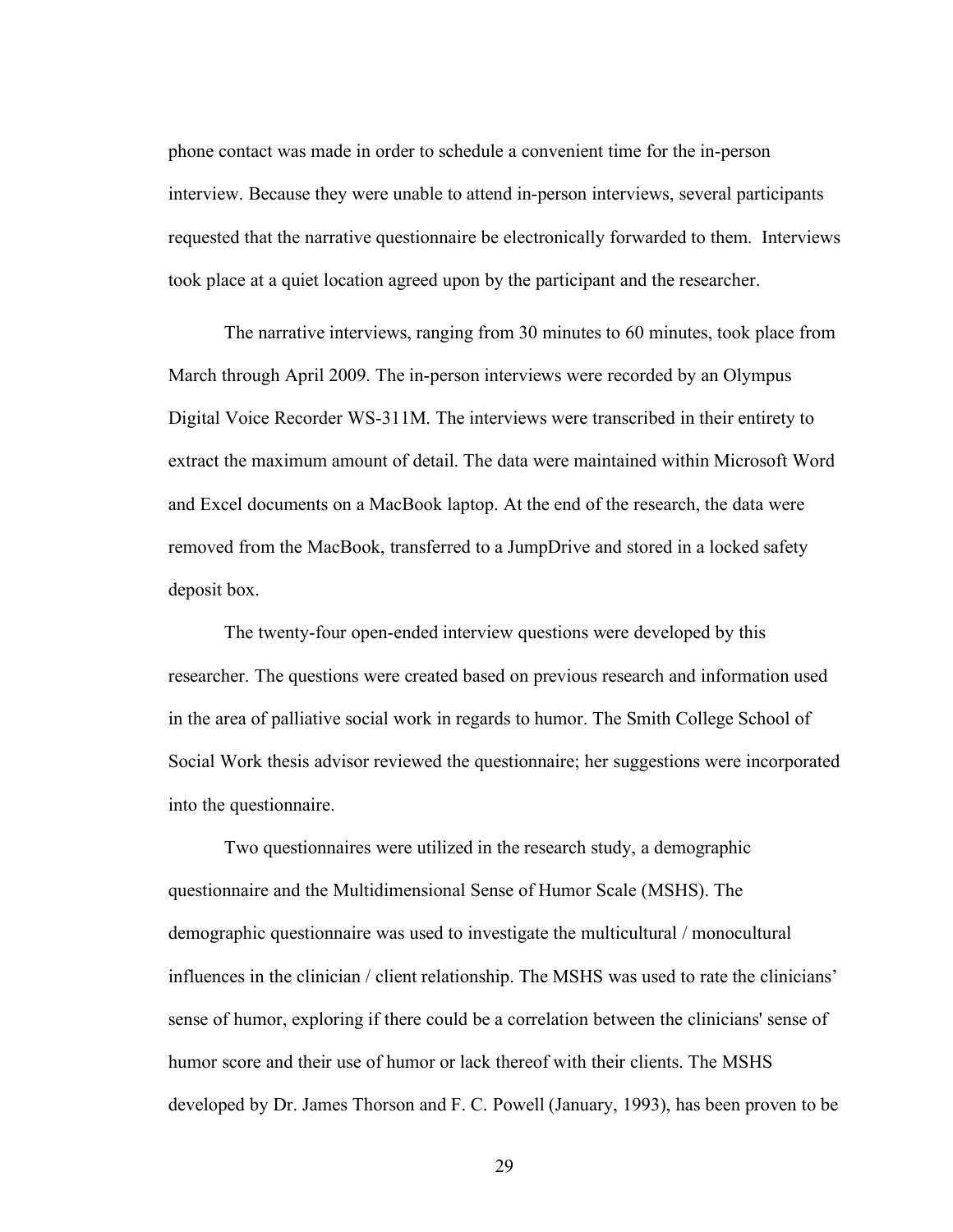both valid and reliable. The MSHS was developed through a series of factor analyses from a pool of 124 items. Thorson and Powell reported that the four factors remained stable across several large samples. They also reported a coefficient alpha of .92 for interrater reliability for the full MSHS.

Confidentiality was maintained throughout the research. No participant names appeared on any documents; specific numeric codes were assigned to each participant. Any quotes used to support my inferences did not include any identifying information. The information obtained in audio records and all research documentation are locked in a safety deposit box and will be retained for a period of three years, as required by Federal law. After the three years all audio records and documentation, if not needed for further research, will be destroyed. If they are needed beyond three years, they will remain secured in a locked location.

Participation in this study was voluntary. Participants could withdraw from the study, or choose not to answer certain questions, without penalty, nor will information regarding their participation be disclosed. Withdrawal could be done until the date of April 15th, 2009. Participants were asked to contact this researcher at the telephone number stated in the letter of consent if they choose to withdraw from the study, or if they had any questions regarding this process.

#### *Data Analysis*

The demographic data were analyzed manually and presented in Table 1 in the *Findings* chapter. The MSHS data were analyzed manually and presented in Table 2 in the *Findings* chapter. The taped narratives were transcribed into an electronic spreadsheet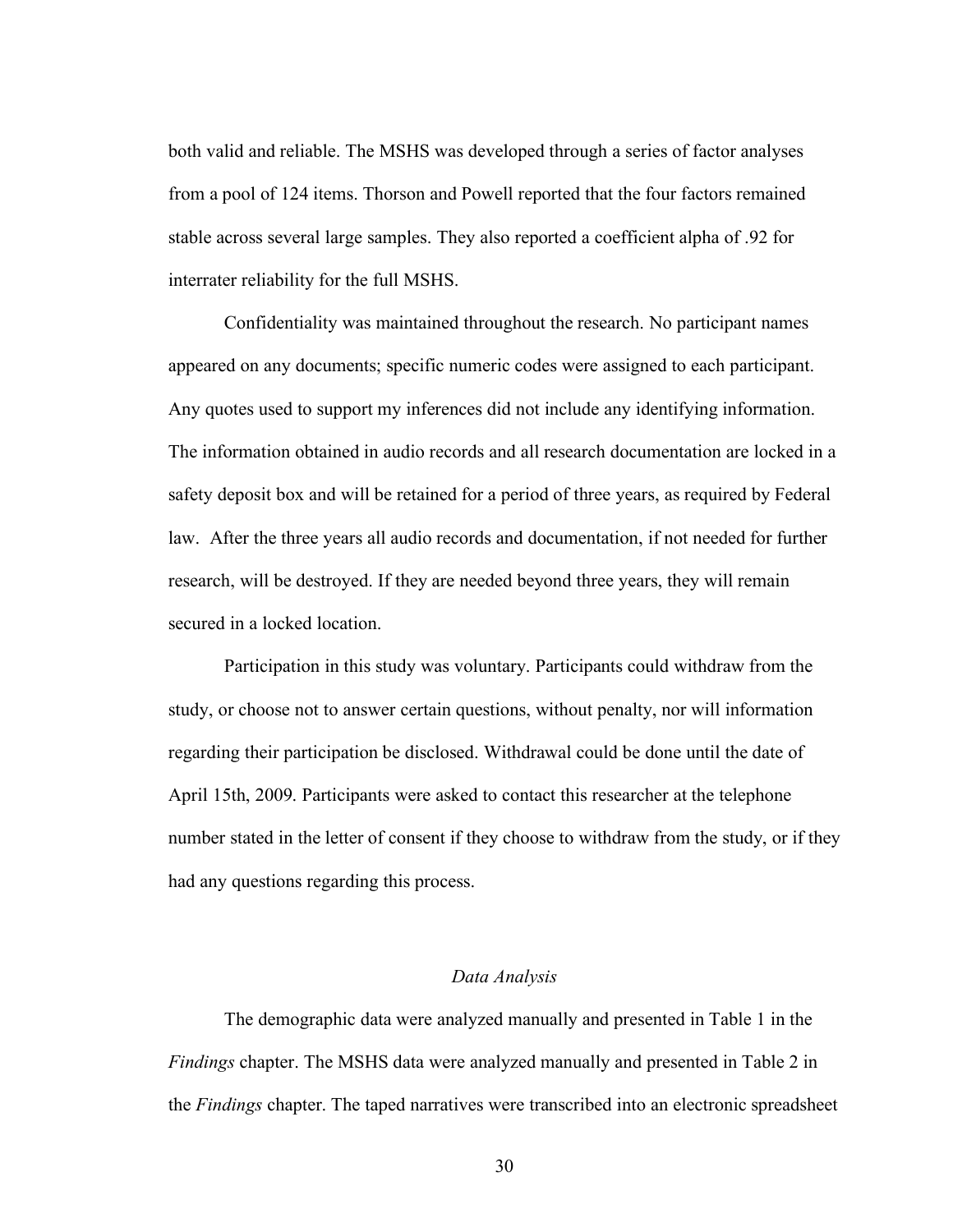and then analyzed for content using the grounded theory model as described by Anastas (1999). In this constant comparative method I analyzed data for similarities and differences across participants throughout the data analysis.

During the in-person interviews I took notes on any peculiarities or unusual aspects in themes or responses. When the narratives were transcribed these notes were added in a separate column. The transcribed data were first sorted by question number, and all participant responses to one question were gathered and printed as a separate document. That document was read and reread several times looking for and highlighting common themes, phrases and words, with different colors. Another document was created coding, tracking and sorting the common themes, phrases, words and peculiarities.

### *Limitations and Biases*

The sample of self-selected participants was not a random sample. The sample size of thirteen is a small representation of end of life professionals and offered only a glimpse into the views of a few in the field of palliative care. I could not be sure if the sample would be diverse in reference to race, ethnicity, class, gender, sexual orientation, religion, age, or disability, though I had hoped to recruit for diversity in my sample. Table 4.1 in the Findings chapter presents the demographics of the participant sample.

Many interviews were facilitated in person, but not all participants were able to attend and requested to complete the narrative questionnaire on their own, which may have had an impact on the results. The in-person interview participants may have been influenced by my mannerisms, voice, laughter, and dress. In two of the in-person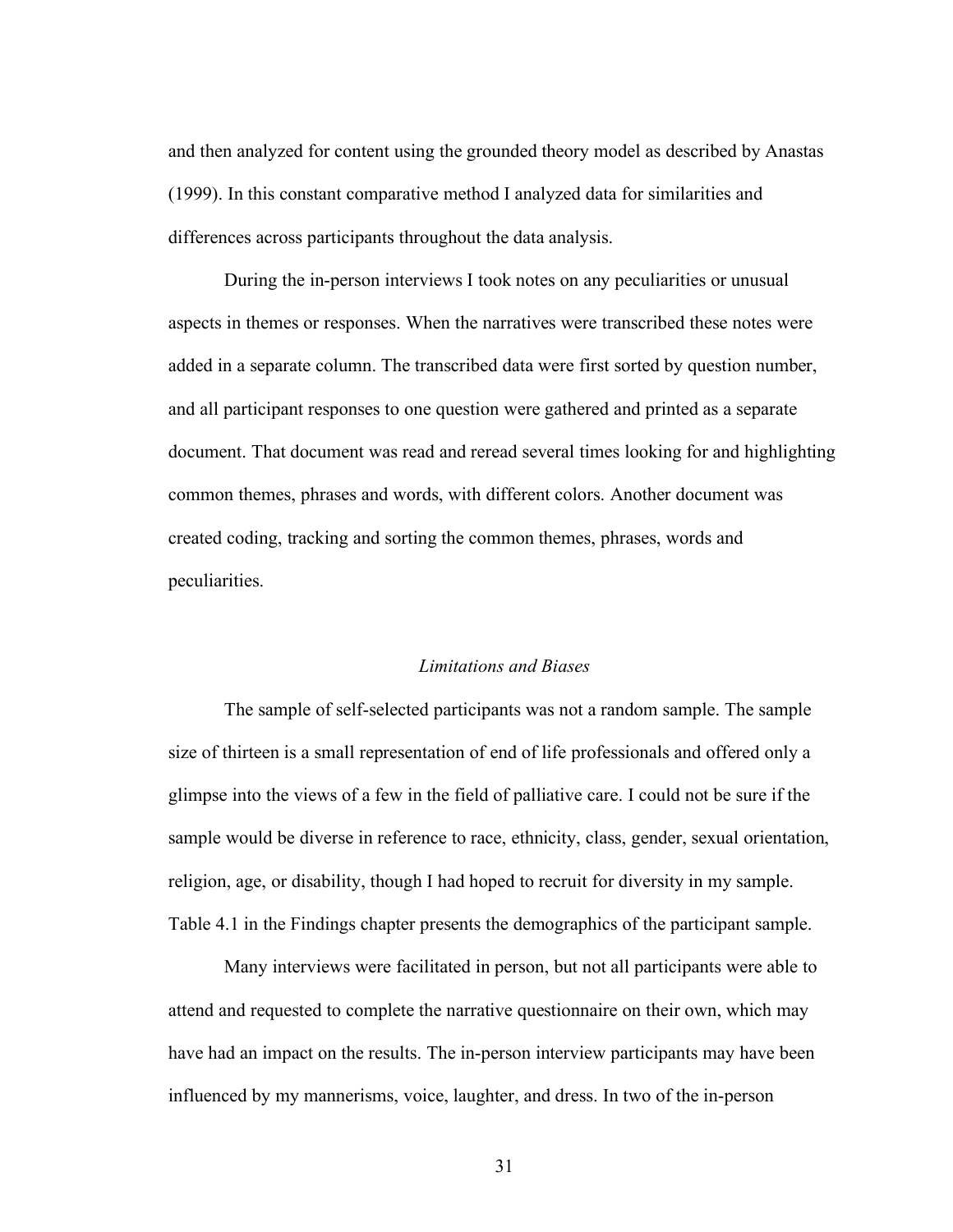interviews, I skipped over one question. My personal biases about the value of humor as a coping mechanism may have had an influence on the study. In the past I performed stand-up comedy and I use humor as a major coping strategy. There may be some subjectivity in my verbiage in the interview questions, as well.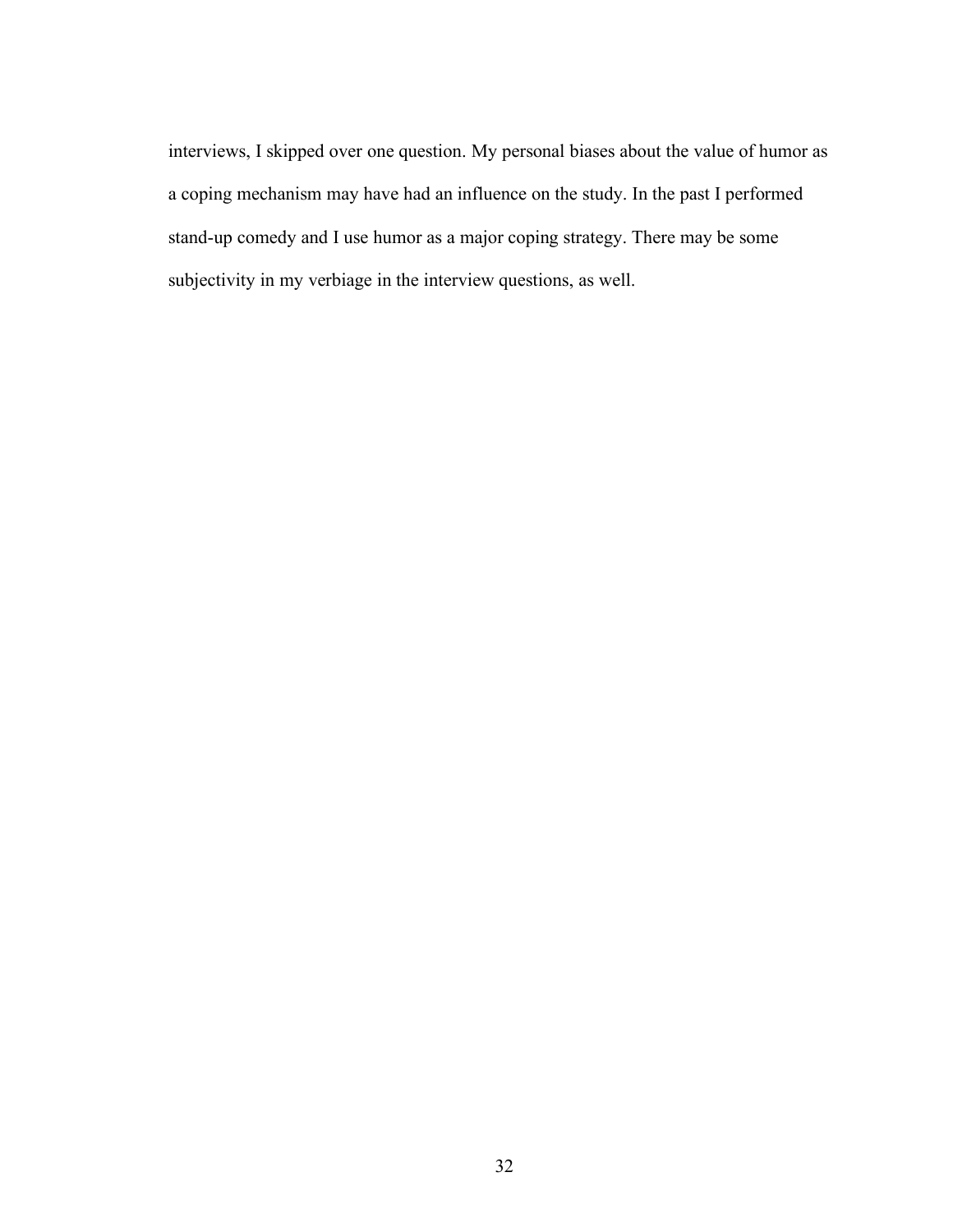### CHAPTER IV

### FINDINGS

### *Introduction*

Although much has been written on palliative care, a review of the literature reveals less published on the use of humor by palliative care professionals. There is scarce documentation on the multicultural influences on the use of humor, specifically in palliative care. This exploratory study investigated the use of humor by thirteen palliative care professional in multicultural and / or mono-cultural dyads.

The interview questions were created to elicit information in reference to the professionals' experiences in palliative care, their style in the use of humor, the barriers they experienced and what the use of humor in care with terminally ill patients meant to them. Next a set of questions concentrated on transference, countertransference and use of self in reference to the professionals use of humor with their end-of-life clients. The study garnered patterns / themes of client anxiety and comfort from the participants' personal experiences. The final set of research questions focused on the professionals' development around cultural competency, the use of humor and supervisor and / or peer contributions. The questions closed by asking for the professionals' words of wisdom for those who would in the future be palliative care professionals.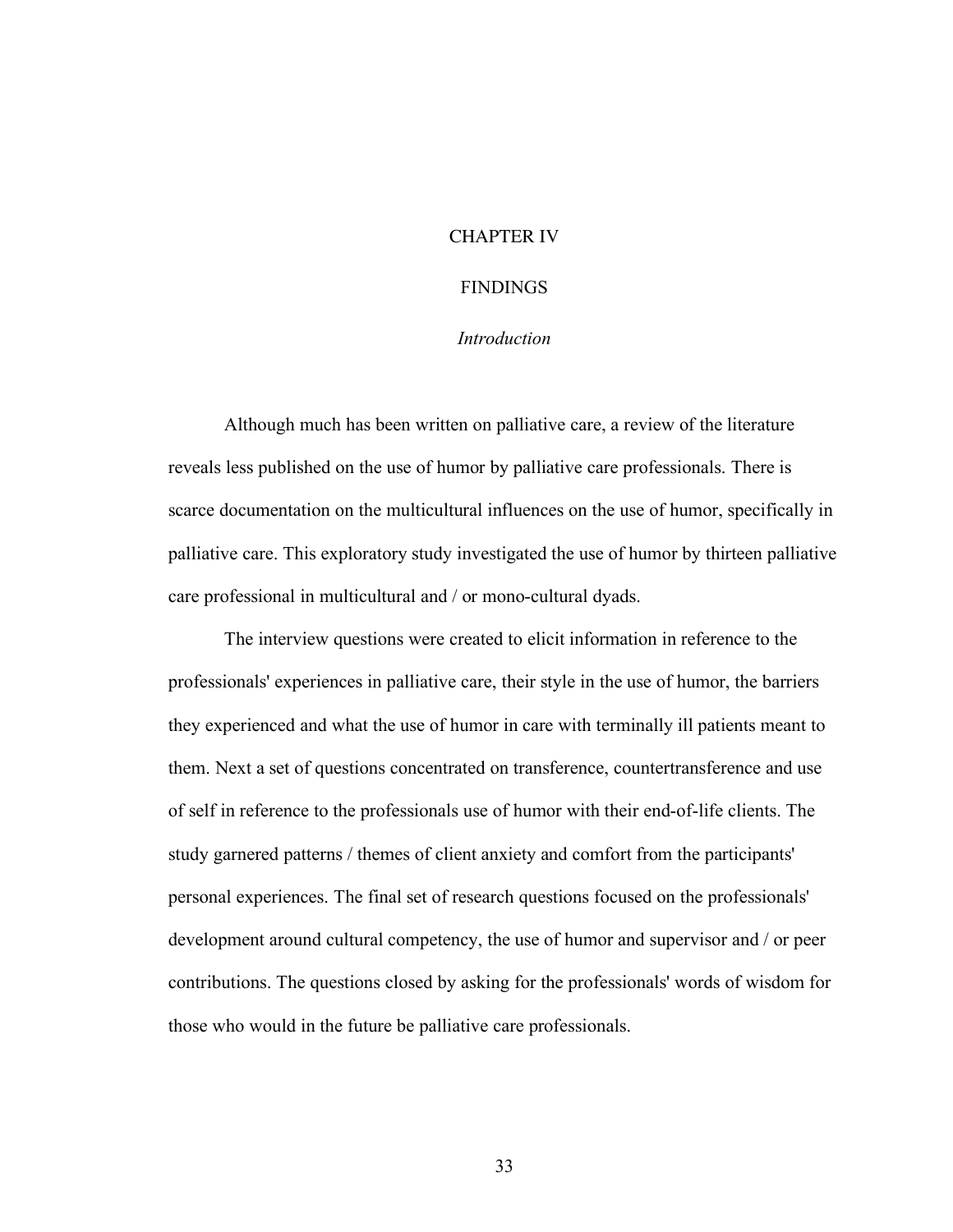### *Demographic Data*

### *Participant Demographics*

The geographical location of this research study was in the state of Washington. This study was comprised of thirteen palliative care professionals: nine females and four males. The professionals' ages ranged from 31 to 70. All participants (n= 13) identified as Caucasian. One participant did not respond to the socioeconomic status question, the majority ( $n= 7$ ) described being in the middle and the remainder of the participants ( $n= 5$ ) identified as being in the upper middle socioeconomic status. All participants had at least a master's level degree including six with a Masters in Social Work (MSW), three were Licensed Independent Clinical Social Workers (LICSW), one was a Licensed Mental Health Counselor, one had a Masters in Theology (M.Th.), one with a Doctorate in Psychology (Ph.D.) and one with a Doctorate in Psychiatry (M.D.). (See the following Table 4.1 for a summary of professionals' demographic information.)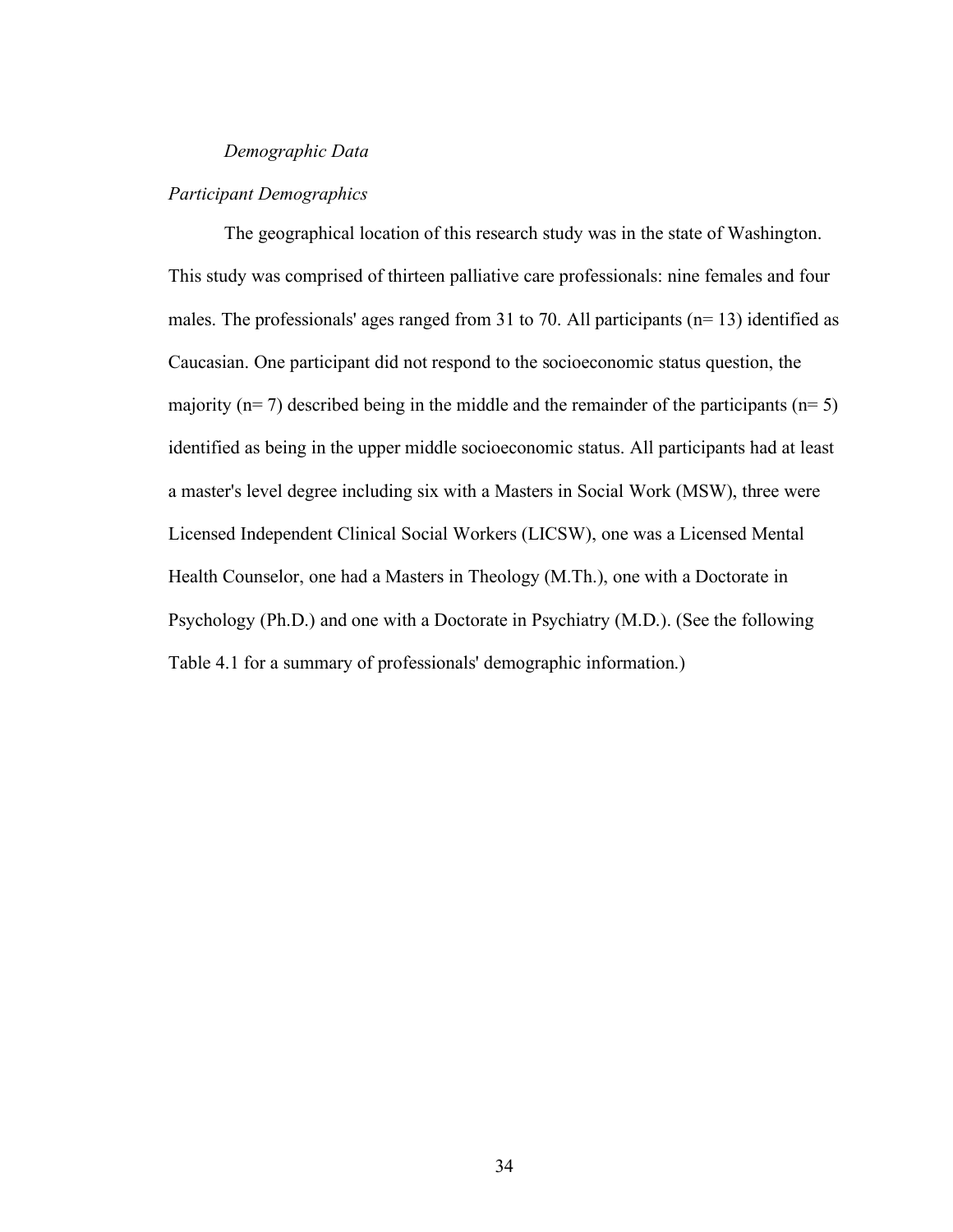### Table 4.1

|                       |                | Gender<br>Female or<br>Male | Age | Race                           | Socio-<br>Economic | Credentials  |
|-----------------------|----------------|-----------------------------|-----|--------------------------------|--------------------|--------------|
|                       | $\mathbf{1}$   | ${\bf F}$                   | 31  | European<br>American,<br>White | Middle             | <b>MSW</b>   |
|                       | $\overline{2}$ | M                           | 61  | Ħ                              | Middle             | <b>MSW</b>   |
| $\boldsymbol{\Omega}$ | $\overline{3}$ | M                           | --  | Ħ                              | Middle             | <b>MSW</b>   |
| PARTICIPANT           | $\overline{4}$ | $\overline{F}$              | 45  | Ħ                              | Middle             | <b>LICSW</b> |
|                       | 5              | M                           | 62  | $\pmb{\mathsf{H}}$             | Upper<br>Middle    | M.Th.        |
|                       | 6              | ${\bf F}$                   | 50  | Ħ                              | Upper<br>Middle    | <b>LICSW</b> |
|                       | $\overline{7}$ | $\boldsymbol{\mathrm{F}}$   | 53  | Ħ                              | Upper<br>Middle    | <b>LMHC</b>  |
|                       | 8              | ${\bf F}$                   | 50  | 11                             | Upper<br>Middle    | Ph.D.        |
|                       | 9              | $\overline{F}$              | 35  | 11                             |                    | <b>LICSW</b> |
|                       | 10             | F                           | 58  | Ħ                              | Middle             | <b>MSW</b>   |
|                       | 11             | ${\bf F}$                   | 36  | Ħ                              | Middle             | <b>MSW</b>   |
|                       | 12             | $\overline{F}$              | 32  | Ħ                              | Middle             | <b>MSW</b>   |
|                       | 13             | M                           | 51  | 11                             | Upper<br>Middle    | M.D.         |

# Professionals' Demographic Information

 $\mathcal{L}_\mathcal{L} = \{ \mathcal{L}_\mathcal{L} = \{ \mathcal{L}_\mathcal{L} = \{ \mathcal{L}_\mathcal{L} = \{ \mathcal{L}_\mathcal{L} = \{ \mathcal{L}_\mathcal{L} = \{ \mathcal{L}_\mathcal{L} = \{ \mathcal{L}_\mathcal{L} = \{ \mathcal{L}_\mathcal{L} = \{ \mathcal{L}_\mathcal{L} = \{ \mathcal{L}_\mathcal{L} = \{ \mathcal{L}_\mathcal{L} = \{ \mathcal{L}_\mathcal{L} = \{ \mathcal{L}_\mathcal{L} = \{ \mathcal{L}_\mathcal{$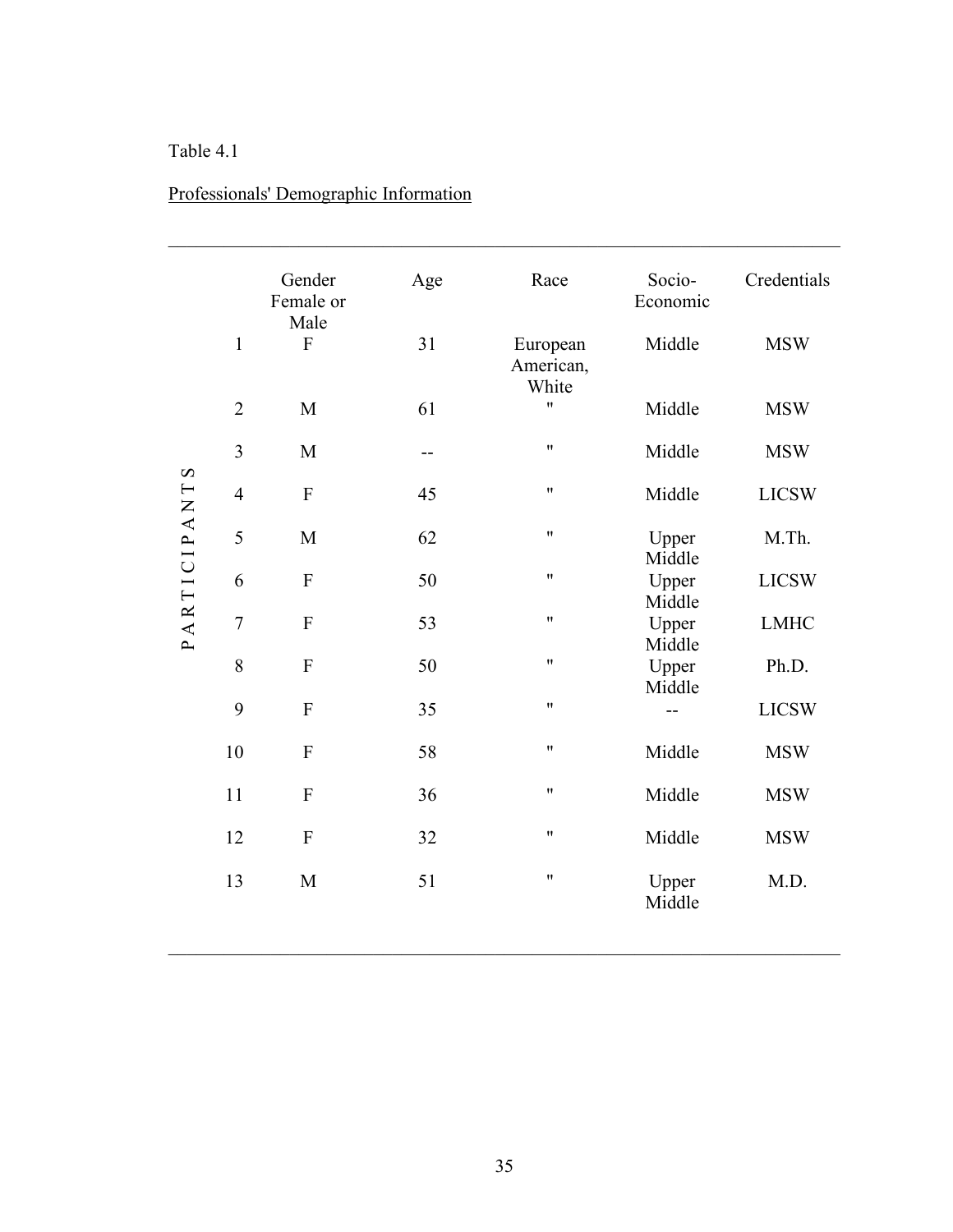The following provides information in regards to the professionals' current care setting; therapy and palliative care experience, palliative and humor training. The participants worked in a variety of care settings: hospitals, a hospice facility, hospice outpatient, oncology clinic, and private practice. A number  $(n=5)$  did outreach to the clients' residences: a private home, an adult family home, or different levels of skilled nursing facilities. The participants' years of experience in therapy ranged from 3 years to close to 30 years; several of the participants  $(n=5)$  had more than 21 years of experience. The participants' years of experience in palliative care ranged from 3 years to more than 21 years, but the majority of participants (n= 7) had between 4 to 6 years of experience. Most of the participants ( $n=10$ ) received their palliative care training on the job; the remaining (n= 3) received their training within an academic setting. In reference to formal humor / humor therapy training the majority  $(n=11)$  had no training, with the remaining (n= 2) receiving some form of formal training through professional seminars or an accredited university. One participant identified as a professional comedian. *Client Demographics*

The age range of the clients was from young children to a 99-year-old client. One participant stated that 50% of her clients were children. Two participants reported that they worked with adolescents; these clinicians reported that adolescents comprised from 38 to 40% of their clients. Some professionals (n= 9) worked with young adults; these clinicians said young adults constituted from 1 to 34% of their clients. The majority of professionals  $(n=12)$  worked with middle-aged adults; this age group represented from 10 to 85% of their clients. A majority of professionals also worked with older adults over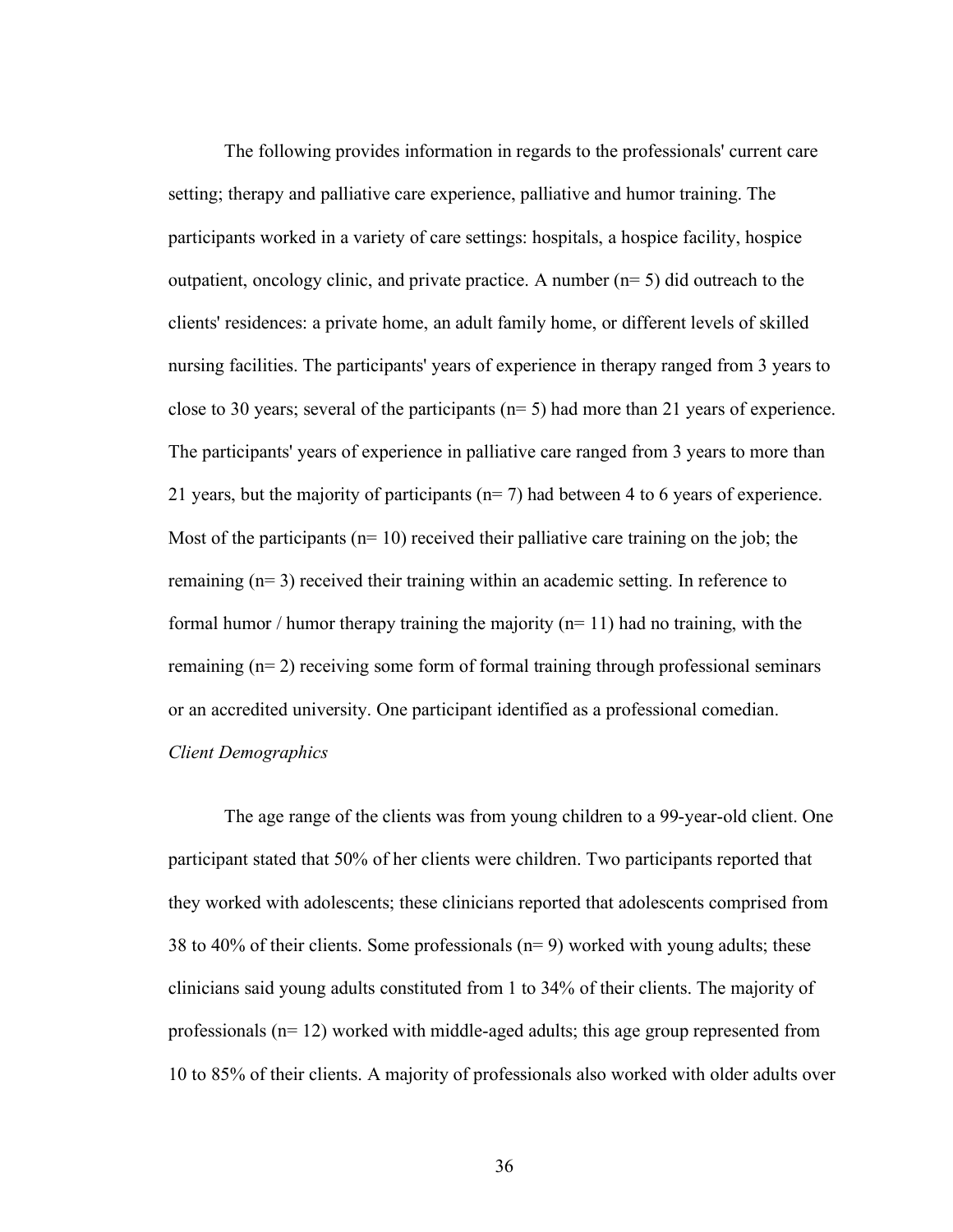65 years of age; these older adults ranged from 4 to 92% of their clientele. One professional responded that the majority of her client base was evenly split between the middle aged and the older adults.

With respect to the ethnicity of the clients the professionals worked with, all the professionals (n= 13) worked predominantly with Caucasian clients. Two of the professionals worked solely with Caucasians, and six of the professionals reported 90% of their clients were Caucasian. However, almost all professionals (n= 10) worked with some African American, Asian, Spanish/Hispanic/Latino, Pacific Islanders, Native American / Alaska Natives, and Biracial race / ethnic clients. (See the following Table 4.2 for a summary of professionals' description of their clients' ethnicity.)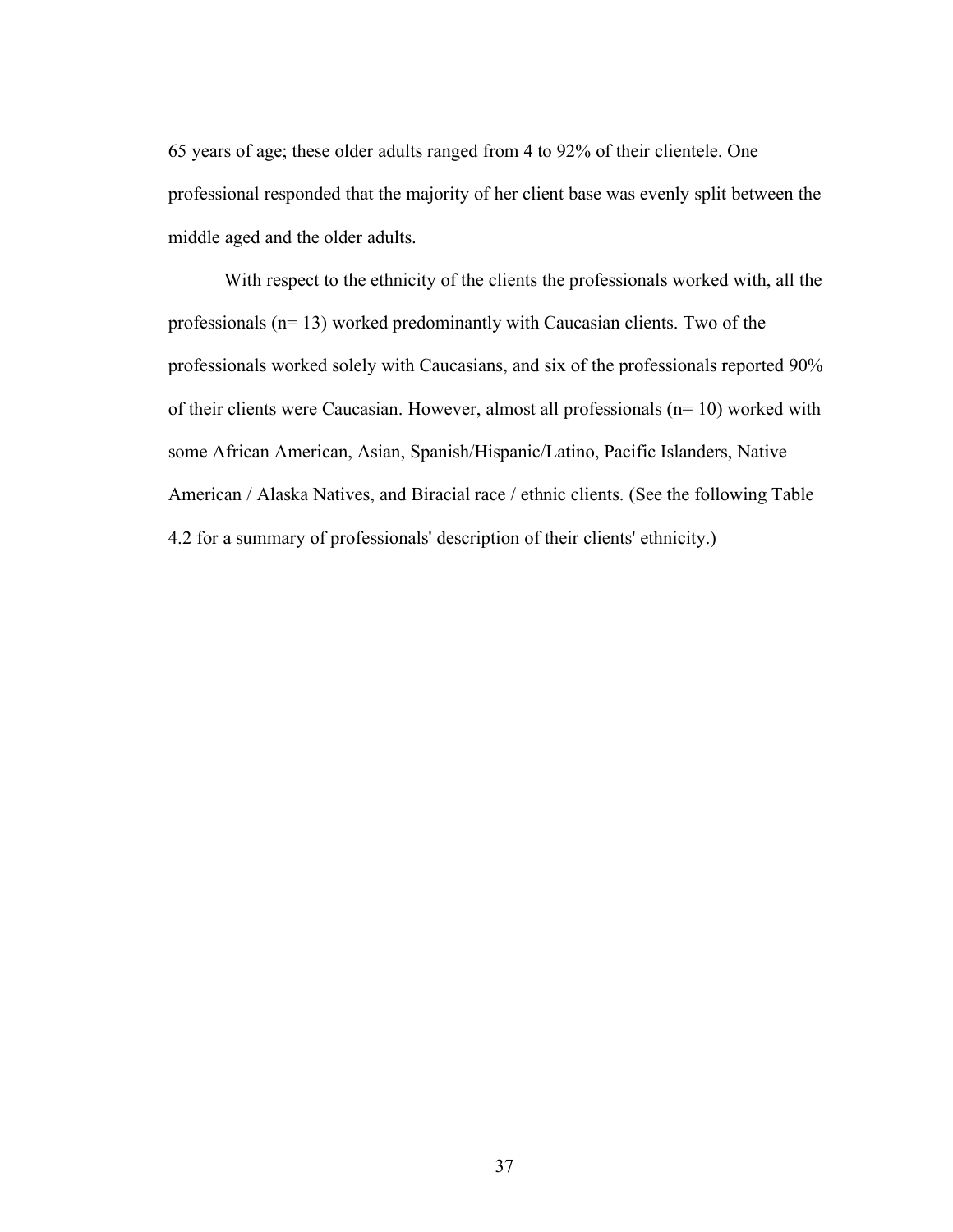# Table 4.2

|              |                | $\%$ of<br>Clients<br>Caucasian | $%$ of<br>Clients<br>African<br>American | $%$ of<br>Clients<br>Asian | $%$ of<br>Clients<br>Spanish,<br>Hispanic<br>Latino | $%$ of<br>Clients<br>Pacific<br>Islander | $%$ of<br>Clients<br>Native<br>Amer.,<br>Alaska | $%$ of<br>Clients<br>Biracial/<br>Multi-<br>Ethnicity |
|--------------|----------------|---------------------------------|------------------------------------------|----------------------------|-----------------------------------------------------|------------------------------------------|-------------------------------------------------|-------------------------------------------------------|
|              | $\mathbf{1}$   | 93                              | $\overline{2}$                           | 5                          | $\boldsymbol{0}$                                    | $\boldsymbol{0}$                         | Native<br>$\boldsymbol{0}$                      | $\boldsymbol{0}$                                      |
|              | $\overline{2}$ | 95                              | 5                                        | $\overline{0}$             | $\boldsymbol{0}$                                    | $\overline{0}$                           | $\boldsymbol{0}$                                | $\boldsymbol{0}$                                      |
|              | $\overline{3}$ | 65                              | 10                                       | $10\,$                     | 10                                                  | $\boldsymbol{0}$                         | 5                                               | $\boldsymbol{0}$                                      |
|              | $\overline{4}$ | 90                              | $\mathfrak{Z}$                           | $\overline{2}$             | $\overline{2}$                                      | $\overline{2}$                           | $\mathbf{1}$                                    | $\boldsymbol{0}$                                      |
| PARTICIPANTS | 5              | 60                              | 10                                       | $10\,$                     | 5                                                   | 10                                       | 5                                               | $\boldsymbol{0}$                                      |
|              | 6              | 90                              | $\overline{2}$                           | $\overline{2}$             | $\overline{2}$                                      | $\overline{2}$                           | $\boldsymbol{0}$                                | $\overline{2}$                                        |
|              | $\overline{7}$ | 92                              | $\overline{4}$                           | $\boldsymbol{0}$           | $\overline{4}$                                      | $\boldsymbol{0}$                         | $\boldsymbol{0}$                                | $\boldsymbol{0}$                                      |
|              | 8              | 100                             | $\boldsymbol{0}$                         | $\boldsymbol{0}$           | $\boldsymbol{0}$                                    | $\boldsymbol{0}$                         | $\boldsymbol{0}$                                | $\boldsymbol{0}$                                      |
|              | 9              | 76                              | $\mathbf{1}$                             | $\mathbf{1}$               | 19                                                  | $\overline{3}$                           | $\boldsymbol{0}$                                | $\boldsymbol{0}$                                      |
|              | 10             | 92                              | $\overline{3}$                           | 5                          | $\boldsymbol{0}$                                    | $\boldsymbol{0}$                         | $\boldsymbol{0}$                                | $\boldsymbol{0}$                                      |
|              | 11             | 85                              | $10\,$                                   | 5                          | $\boldsymbol{0}$                                    | $\boldsymbol{0}$                         | $\boldsymbol{0}$                                | $\boldsymbol{0}$                                      |
|              | 12             | 100                             | $\overline{0}$                           | $\boldsymbol{0}$           | $\boldsymbol{0}$                                    | $\overline{0}$                           | $\boldsymbol{0}$                                | $\boldsymbol{0}$                                      |
|              | 13             | 80                              | $\boldsymbol{0}$                         | 10                         | $\boldsymbol{0}$                                    | $\boldsymbol{0}$                         | $\boldsymbol{0}$                                | 10                                                    |
|              |                |                                 |                                          |                            |                                                     |                                          |                                                 |                                                       |

 $\mathcal{L}_\mathcal{L} = \{ \mathcal{L}_\mathcal{L} = \{ \mathcal{L}_\mathcal{L} = \{ \mathcal{L}_\mathcal{L} = \{ \mathcal{L}_\mathcal{L} = \{ \mathcal{L}_\mathcal{L} = \{ \mathcal{L}_\mathcal{L} = \{ \mathcal{L}_\mathcal{L} = \{ \mathcal{L}_\mathcal{L} = \{ \mathcal{L}_\mathcal{L} = \{ \mathcal{L}_\mathcal{L} = \{ \mathcal{L}_\mathcal{L} = \{ \mathcal{L}_\mathcal{L} = \{ \mathcal{L}_\mathcal{L} = \{ \mathcal{L}_\mathcal{$ 

# Professionals' Description of Their Clients' Race / Ethnicity

 $\mathcal{L}_\mathcal{L} = \{ \mathcal{L}_\mathcal{L} = \{ \mathcal{L}_\mathcal{L} = \{ \mathcal{L}_\mathcal{L} = \{ \mathcal{L}_\mathcal{L} = \{ \mathcal{L}_\mathcal{L} = \{ \mathcal{L}_\mathcal{L} = \{ \mathcal{L}_\mathcal{L} = \{ \mathcal{L}_\mathcal{L} = \{ \mathcal{L}_\mathcal{L} = \{ \mathcal{L}_\mathcal{L} = \{ \mathcal{L}_\mathcal{L} = \{ \mathcal{L}_\mathcal{L} = \{ \mathcal{L}_\mathcal{L} = \{ \mathcal{L}_\mathcal{$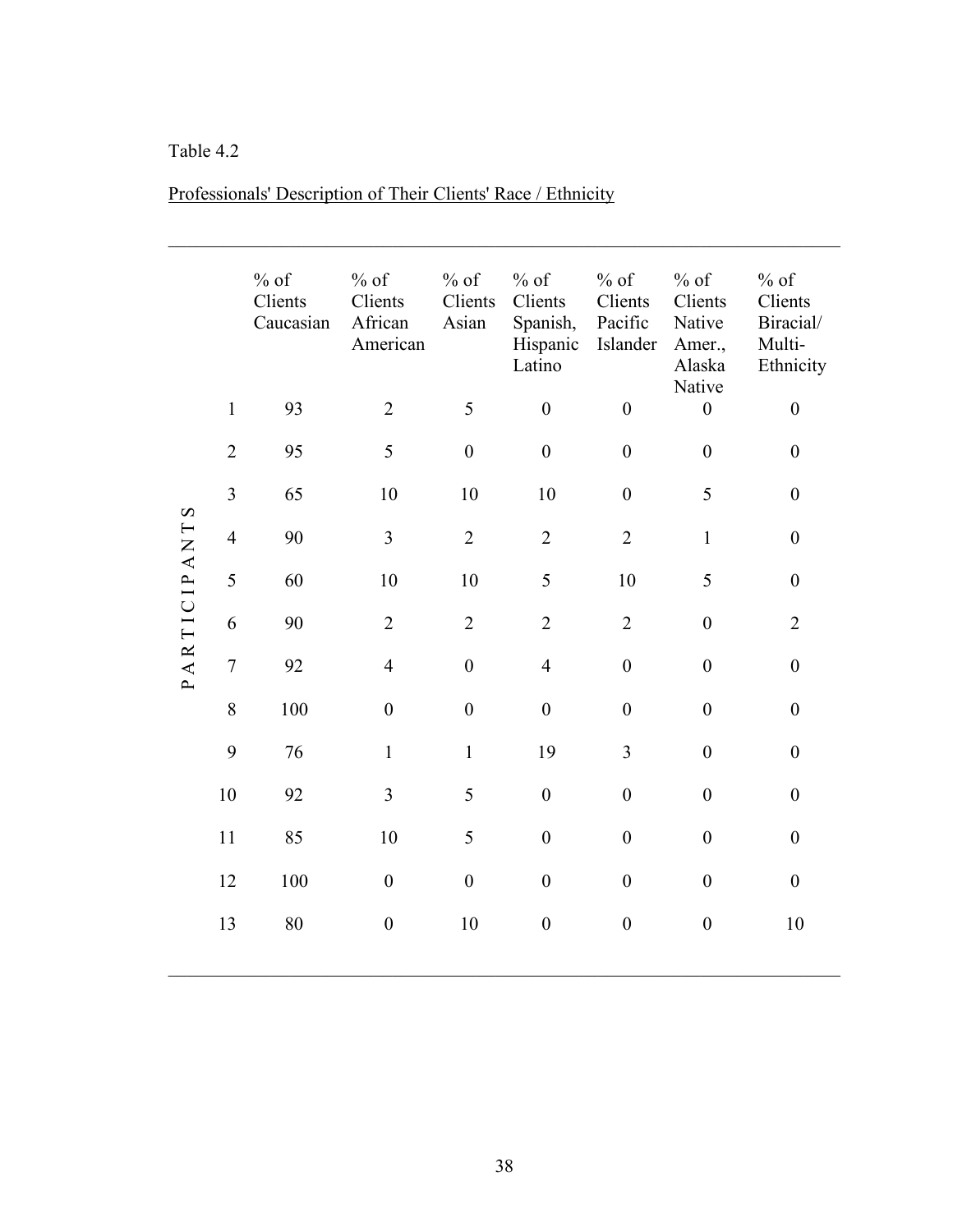Within socioeconomic status of clients cared for, there was much overlapping. One participant did not respond to the question; the majority of others (n=11) stated that anywhere from 5 to 70% of their clients were middle class. A majority of participants (n=10) reported that anywhere from 3 to 90% of their clients were upper middle class. Also a majority (n=10) worked with some clients in the lower middle class, ranging from 10 to 40% of their clients. Some professionals (n= 8) worked with clients in the lower socioeconomic status, ranging from 5 to 75% of their clients. ( See the following Table 4.3 for professionals' rankings of their clients' socioeconomic status.)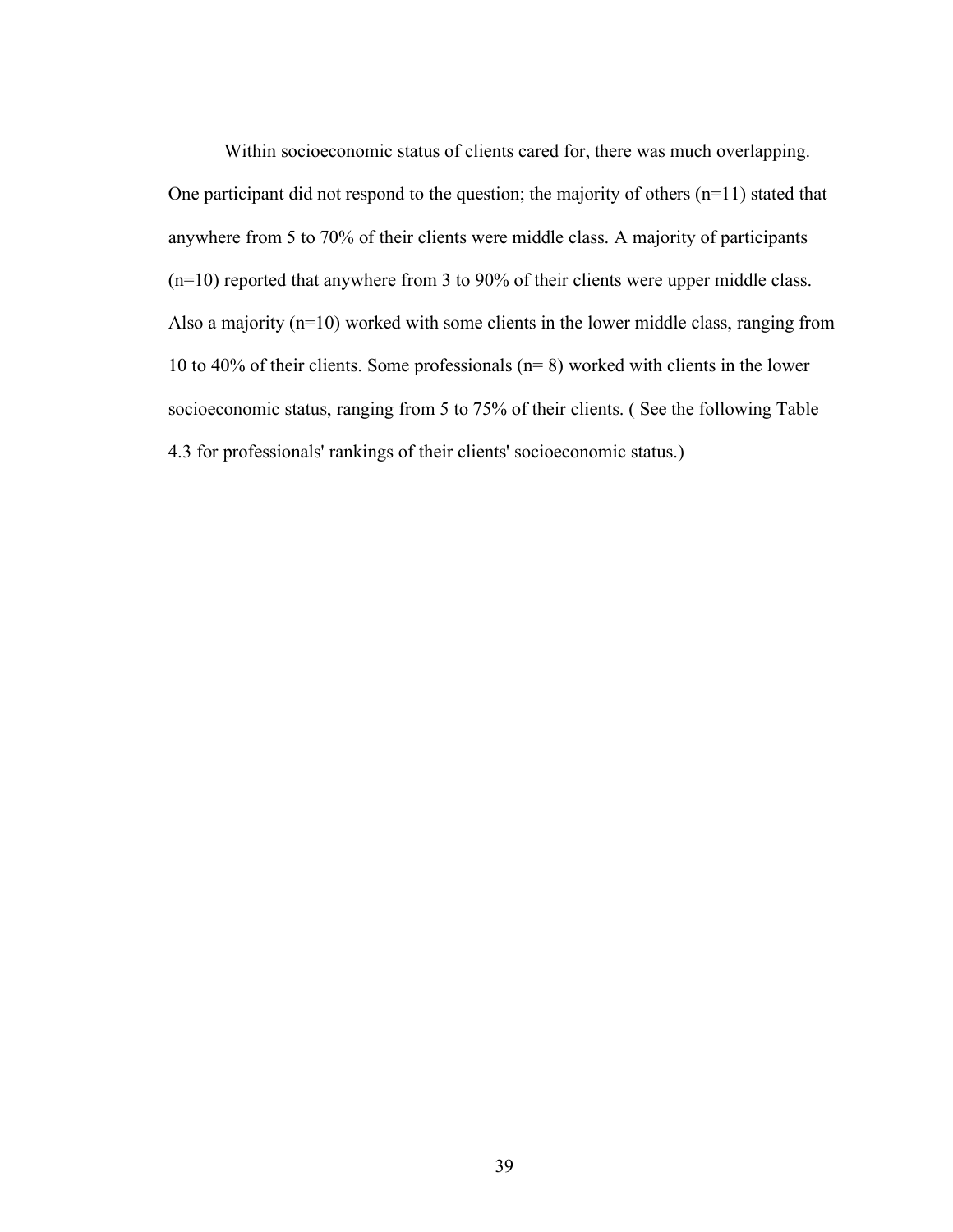### Table 4.3

|              |                  | $%$ of<br>Clients<br>Lower | $%$ of<br>Clients<br>Lower<br>Middle | $%$ of<br>Clients<br>Middle | $%$ of<br>Clients<br>Upper<br>Middle | $%$ of<br>Clients<br>Upper |
|--------------|------------------|----------------------------|--------------------------------------|-----------------------------|--------------------------------------|----------------------------|
|              | $\mathbf{1}$     | 5                          | $30\,$                               | 30                          | 30                                   | 5                          |
|              | $\sqrt{2}$       | $20\,$                     | 25                                   | 40                          | 10                                   | 5                          |
|              | $\overline{3}$   | 25                         | 20                                   | 20                          | 20                                   | 15                         |
| PARTICIPANTS | $\overline{4}$   | 15                         | $10\,$                               | 70                          | 5                                    | $\boldsymbol{0}$           |
|              | 5                | $\boldsymbol{0}$           | 50                                   | 35                          | 15                                   | $\boldsymbol{0}$           |
|              | 6                | $75\,$                     | 15                                   | 5                           | $\mathfrak{Z}$                       | $\overline{2}$             |
|              | $\boldsymbol{7}$ | $\boldsymbol{0}$           | $10\,$                               | 40                          | 40                                   | $10\,$                     |
|              | $\,8\,$          | $\boldsymbol{0}$           | $\boldsymbol{0}$                     | 9                           | 90                                   | $\,1\,$                    |
|              | 9                | $-$                        | --                                   | --                          | --                                   | --                         |
|              | $10\,$           | $10\,$                     | 40                                   | 50                          | $\boldsymbol{0}$                     | $\boldsymbol{0}$           |
|              | 11               | $10\,$                     | 25                                   | 40                          | 25                                   | $\boldsymbol{0}$           |
|              | 12               | $20\,$                     | $20\,$                               | 20                          | $20\,$                               | 20                         |
|              | 13               | 15                         | $10\,$                               | $25\,$                      | 25                                   | 25                         |
|              |                  |                            |                                      |                             |                                      |                            |

# Professionals' Rankings of Clients' Socioeconomic Status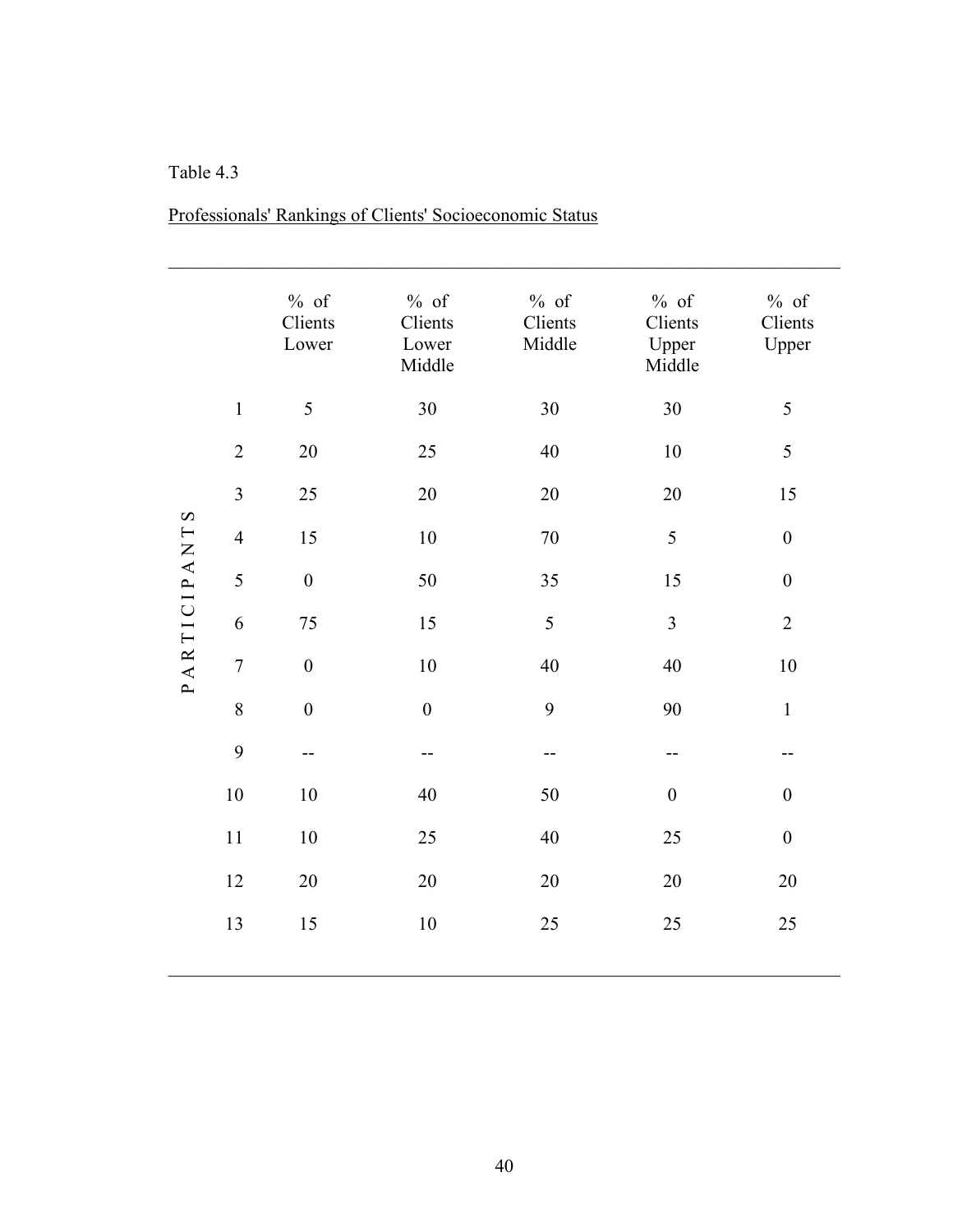The majority of clients referenced in this study had been diagnosed with some type of cancer. All professionals  $(n=13)$  had cared for clients diagnosed with cancer; the participants reported cancer diagnoses were present in from 10 to 100% of their clients. Two professionals worked solely with people diagnosed with cancer. Most other professionals had clients with a variety of diagnoses. It was noted that some clients had co-morbidity, living with two or more illnesses. Nine professionals worked with clients diagnosed with a cardiovascular illness, ranging from 4 to 38% of their clients. Nine professionals counseled clients with unknown debilities, ranging from 1 to 35% of their clients. Eight research participants worked with clients diagnosed with some form of dementia, ranging from 2 to 40% of their clients. Eight of the professionals had clients diagnosed with Parkinson's disease, ranging from 1 to 10% of their clients. Five of the participants had worked with clients diagnosed with Amyotrophic Lateral Sclerosis, ALS, ranging from 1 to 3% of their clients. Some clients had been diagnosed with Multiple Sclerosis, MS, and four research participants counseled them, ranging from 1 to 10% of their clients. Three professionals worked with clients diagnosed with the Acquired Immune Deficiency Syndrome, AIDS, ranging from 1 to 6% of their clients. Two professionals counseled clients with post-traumatic conditions, ranging from 12 to 60% of their clients. Two research participants cared for clients diagnosed with Endocrine illnesses, ranging from 5 to 15% of their clients. One professional working in pediatric palliative care revealed that 90% of her clients had been diagnosed with childhood diseases or disorders. See the following Table 4.4 for a visual display of the diagnoses reported for what percentages of their clients by participating professionals.)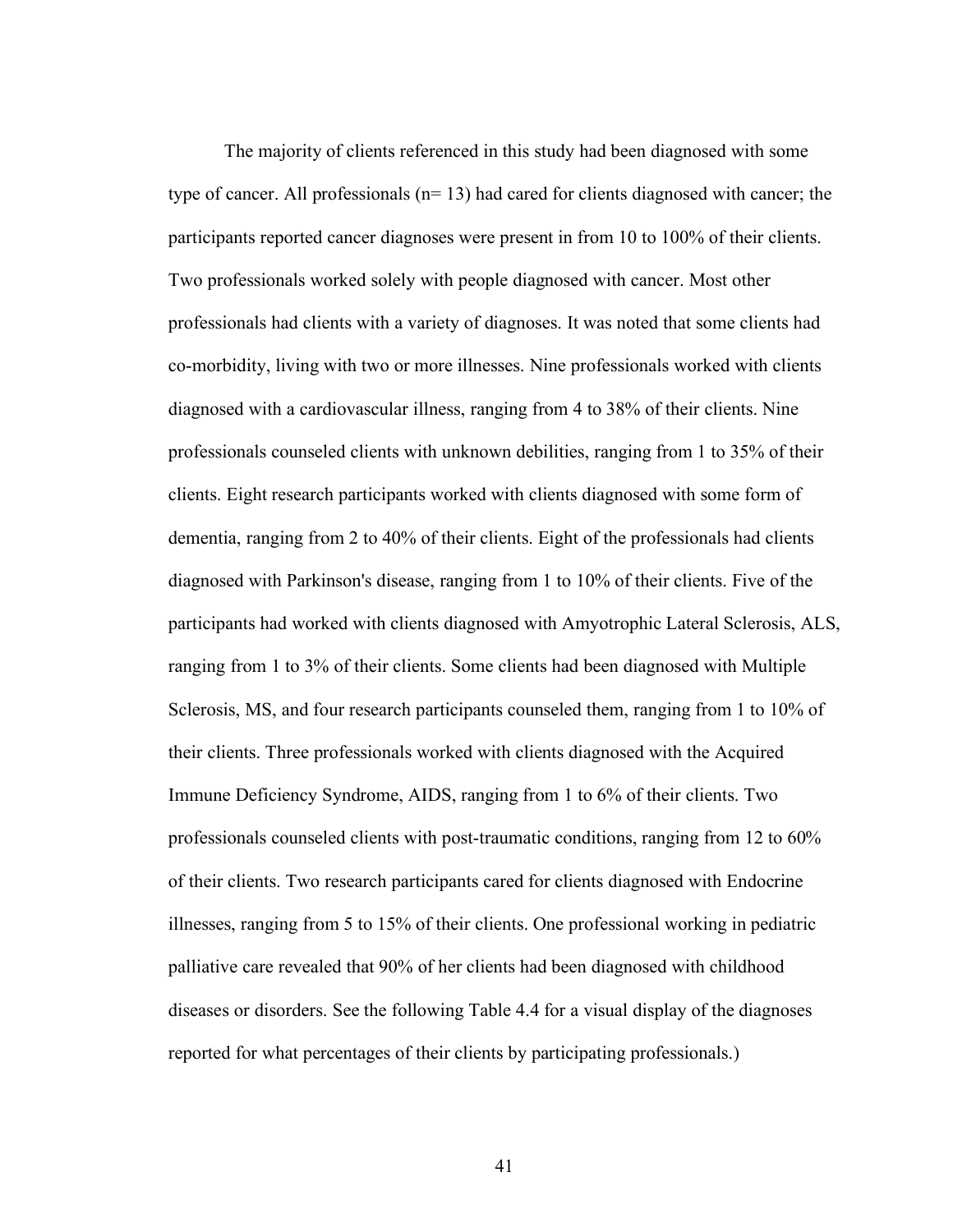Table 4.4

|                         |                | Cancer | Cardiovascular<br>Illness | Endocrine<br>Illness | PTSD             | SCIIV            | Dementia         | <b>ALS</b>       | SM               | Parkinson's      | Unspecified<br>Debility | Other,*Child-<br>hood Diseases |
|-------------------------|----------------|--------|---------------------------|----------------------|------------------|------------------|------------------|------------------|------------------|------------------|-------------------------|--------------------------------|
|                         | $\mathbf{1}$   | 40     | $\overline{4}$            | $\boldsymbol{0}$     | $\boldsymbol{0}$ | $\boldsymbol{0}$ | 40               | $\mathbf{1}$     | $\boldsymbol{0}$ | 5                | 10                      | --                             |
| $\infty$<br>PARTICIPANT | $\overline{2}$ | 10     | 10                        | $\boldsymbol{0}$     | $\boldsymbol{0}$ | $\boldsymbol{0}$ | 35               | $\boldsymbol{0}$ | 5                | 5                | 35                      |                                |
|                         | $\overline{3}$ | 50     | 20                        | 15                   | $\boldsymbol{0}$ | $\overline{2}$   | 35               | $\overline{3}$   | 10               | 5                | 20                      |                                |
|                         | $\overline{4}$ | 65     | 15                        | $\boldsymbol{0}$     | $\boldsymbol{0}$ | $\mathbf 1$      | 12               | $\overline{3}$   | $\mathbf 1$      | $\overline{2}$   | $\mathbf 1$             |                                |
|                         | 5              | 30     | 30                        | $\overline{0}$       | $\boldsymbol{0}$ | $\boldsymbol{0}$ | 30               | $\boldsymbol{0}$ | $\boldsymbol{0}$ | $\boldsymbol{0}$ | 10                      |                                |
|                         | 6              | 100    | $\boldsymbol{0}$          | $\boldsymbol{0}$     | $\boldsymbol{0}$ | $\boldsymbol{0}$ | $\boldsymbol{0}$ | $\boldsymbol{0}$ | $\boldsymbol{0}$ | $\boldsymbol{0}$ | $\boldsymbol{0}$        |                                |
|                         | $\overline{7}$ | 30     | 5                         | 5                    | 60               | $\boldsymbol{0}$ | $\boldsymbol{0}$ | $\boldsymbol{0}$ | $\boldsymbol{0}$ | $\boldsymbol{0}$ | $\boldsymbol{0}$        |                                |
|                         | 8              | 94     | $\boldsymbol{0}$          | $\boldsymbol{0}$     | $\boldsymbol{0}$ | $\boldsymbol{0}$ | $\boldsymbol{0}$ | $\mathbbm{1}$    | $\mathbf 1$      | $\mathbf 1$      | $\overline{2}$          |                                |
|                         | 9              | 10     | $\boldsymbol{0}$          | $\boldsymbol{0}$     | $\boldsymbol{0}$ | $\boldsymbol{0}$ | $\boldsymbol{0}$ | $\boldsymbol{0}$ | $\boldsymbol{0}$ | $\boldsymbol{0}$ | $\boldsymbol{0}$        | 90                             |
|                         | 10             | 30     | 30                        | $\boldsymbol{0}$     | $\boldsymbol{0}$ | $\boldsymbol{0}$ | 20               | $\boldsymbol{0}$ | $\boldsymbol{0}$ | 10               | 10                      |                                |
|                         | 11             | 50     | 38                        | $\boldsymbol{0}$     | $\boldsymbol{0}$ | $\boldsymbol{0}$ | 5                | $\mathbf{1}$     | $\boldsymbol{0}$ | $\mathbf{1}$     | 5                       |                                |
|                         | 12             | 100    | $\boldsymbol{0}$          | $\overline{0}$       | $\overline{0}$   | $\boldsymbol{0}$ | $\boldsymbol{0}$ | $\boldsymbol{0}$ | $\boldsymbol{0}$ | $\boldsymbol{0}$ | $\boldsymbol{0}$        |                                |
|                         | 13             | 50     | 12                        | 11                   | 12               | 6                | $\overline{2}$   | $\boldsymbol{0}$ | $\boldsymbol{0}$ | $\overline{2}$   | 5                       |                                |

Diagnoses\* Reported for What Percentages of Their Clients by Professionals

 $\mathcal{L}_\mathcal{L} = \{ \mathcal{L}_\mathcal{L} = \{ \mathcal{L}_\mathcal{L} = \{ \mathcal{L}_\mathcal{L} = \{ \mathcal{L}_\mathcal{L} = \{ \mathcal{L}_\mathcal{L} = \{ \mathcal{L}_\mathcal{L} = \{ \mathcal{L}_\mathcal{L} = \{ \mathcal{L}_\mathcal{L} = \{ \mathcal{L}_\mathcal{L} = \{ \mathcal{L}_\mathcal{L} = \{ \mathcal{L}_\mathcal{L} = \{ \mathcal{L}_\mathcal{L} = \{ \mathcal{L}_\mathcal{L} = \{ \mathcal{L}_\mathcal{$ 

\* N.B.: Because clients often had more than one diagnosis, percentages may add to more than 100.

 $\mathcal{L}_\text{max} = \mathcal{L}_\text{max} = \mathcal{L}_\text{max} = \mathcal{L}_\text{max} = \mathcal{L}_\text{max} = \mathcal{L}_\text{max} = \mathcal{L}_\text{max} = \mathcal{L}_\text{max} = \mathcal{L}_\text{max} = \mathcal{L}_\text{max} = \mathcal{L}_\text{max} = \mathcal{L}_\text{max} = \mathcal{L}_\text{max} = \mathcal{L}_\text{max} = \mathcal{L}_\text{max} = \mathcal{L}_\text{max} = \mathcal{L}_\text{max} = \mathcal{L}_\text{max} = \mathcal{$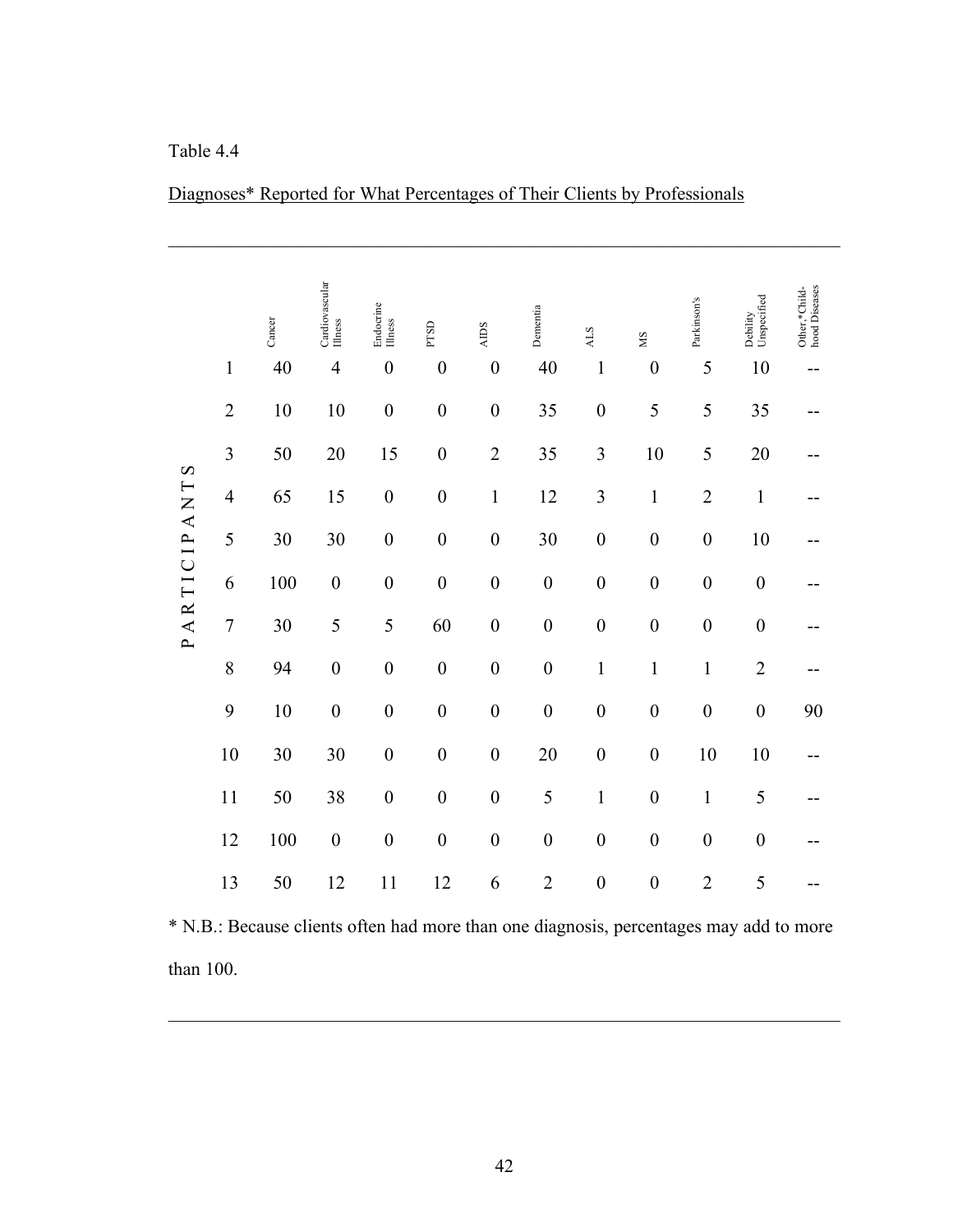#### *Participants and Client Demographic Similarities*

On several survey questions about their similarity to their clients on demographic characteristics, the participants were asked to check all options that applied; therefore there was much overlapping. In fact, although some matching questions asked a yes/no query, some respondents answered both yes and no to the same item, with the result that the answers sometimes add to more than 13. The majority of professionals  $(n=10)$ identified predominantly as being similar to their clients in ethnicity/race, socioeconomic level, education, and religious preferences categories. A smaller number of professionals (n= 2) reported they did not predominantly match their clients in the categories listed above. In the ethnicity/race category the majority  $(n=10)$  matched their clients, but several  $(n= 5)$  did not match. In the socioeconomic level category, the majority  $(n= 9)$ matched their clients. However, a close number (n=6), did not match their clients on a socioeconomic level. In reference to their level of education, the majority of participants  $(n=8)$  did not match their clients, with a few professionals  $(n=6)$  matching their clients. One participant did not respond yes or no matching their clients on an educational level. In the religious preference category, the majority of participants  $(n=8)$  did not match their clients, with only a few  $(n= 4)$  matching their clients. Two participants did not respond yes or no matching their clients in a religious preference. Two participants noted in the 'other' category, one a similarity with her clients in "spiritual depth," The other a difference in no extended family. (See the following Table 4.5 for a summary of professionals' matching/not matching their clients on demographics.)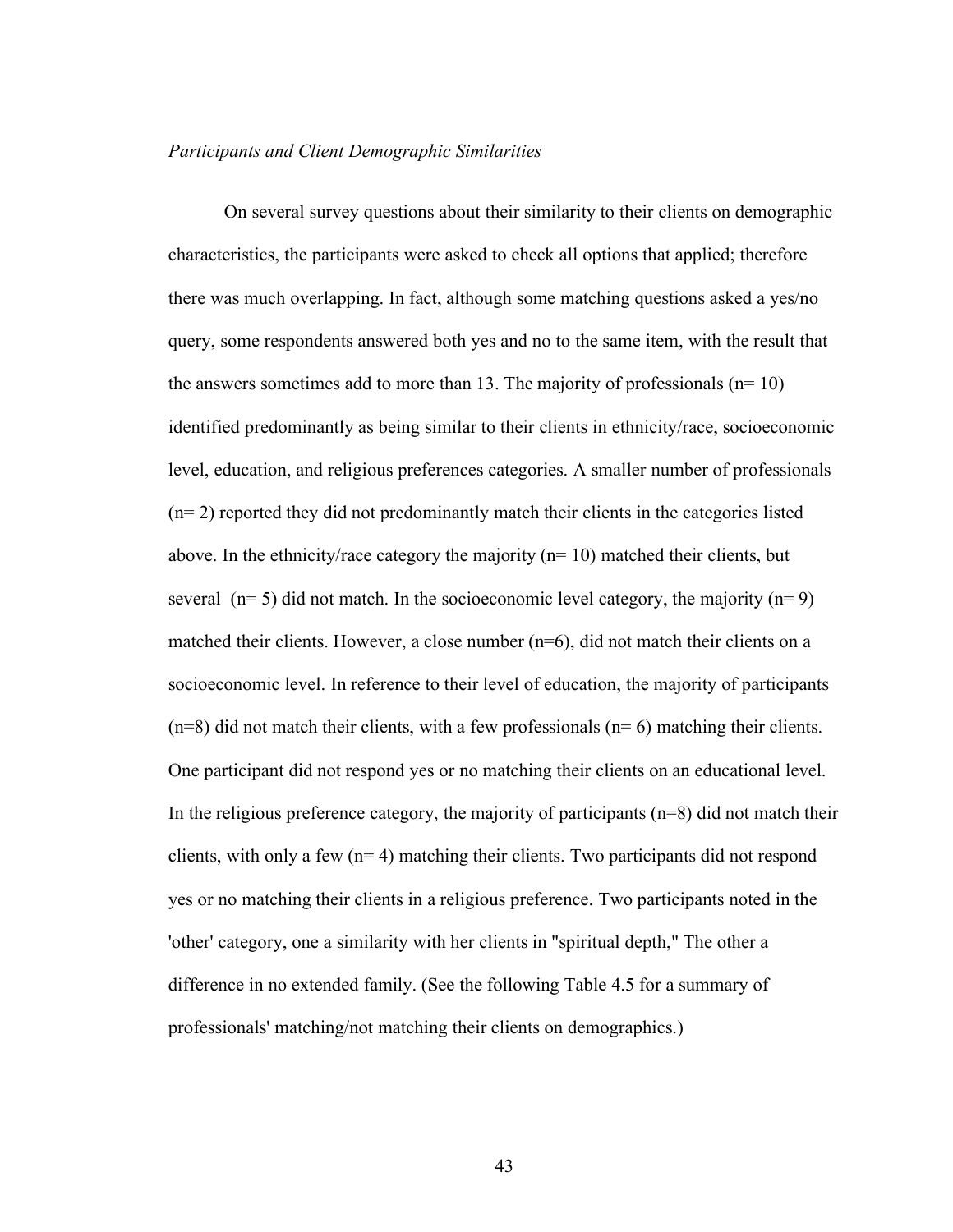# Table 4.5

| Professionals' Matching/not Matching Their Clients on Demographics |  |
|--------------------------------------------------------------------|--|
|--------------------------------------------------------------------|--|

|                       |                | Match<br>Clients<br>Yes or No | Match<br>Ethnicity/<br>Race | Match<br>Social<br>Economic<br><b>Status</b> | Match<br>Education<br>level | Match<br>Religious<br>Preference | Match<br>Other             |
|-----------------------|----------------|-------------------------------|-----------------------------|----------------------------------------------|-----------------------------|----------------------------------|----------------------------|
|                       | $\mathbf{1}$   | Yes                           | Yes                         | N <sub>0</sub>                               | N <sub>o</sub>              |                                  |                            |
|                       | $\overline{2}$ | Yes                           | Yes                         | Yes                                          | Yes                         | N <sub>o</sub>                   |                            |
|                       | 3              | N <sub>o</sub>                | N <sub>o</sub>              | N <sub>o</sub>                               | N <sub>o</sub>              | N <sub>o</sub>                   |                            |
| $\boldsymbol{\Omega}$ | $\overline{4}$ | Yes                           | N <sub>o</sub>              | Yes & No                                     | Yes & No                    | N <sub>o</sub>                   |                            |
| PARTICIPANT           | 5              | Yes                           | Yes                         | Yes                                          | N <sub>o</sub>              | N <sub>o</sub>                   |                            |
|                       | 6              | N <sub>o</sub>                | Yes                         | N <sub>0</sub>                               | N <sub>o</sub>              | Yes                              | --                         |
|                       | $\overline{7}$ | Yes                           | Yes                         | Yes                                          | Yes                         | Yes                              |                            |
|                       | 8              | Yes                           | Yes & No                    | Yes                                          | Yes                         | N <sub>o</sub>                   | Similar<br>Spiritual       |
|                       | 9              | Yes                           | Yes                         | Yes                                          |                             | N <sub>o</sub>                   | Depth                      |
|                       | 10             | Yes                           | Yes                         | Yes                                          | N <sub>o</sub>              |                                  | N <sub>o</sub><br>Extended |
|                       | 11             | Yes                           | Yes                         | N <sub>o</sub>                               | N <sub>o</sub>              | N <sub>o</sub>                   | Family                     |
|                       | 12             | Yes & No                      | Yes & No                    | Yes & No                                     | Yes & No                    | Yes & No                         |                            |
|                       | 13             | Yes                           | N <sub>o</sub>              | Yes                                          | Yes                         | Yes                              |                            |

 $\mathcal{L}_\mathcal{L} = \{ \mathcal{L}_\mathcal{L} = \{ \mathcal{L}_\mathcal{L} = \{ \mathcal{L}_\mathcal{L} = \{ \mathcal{L}_\mathcal{L} = \{ \mathcal{L}_\mathcal{L} = \{ \mathcal{L}_\mathcal{L} = \{ \mathcal{L}_\mathcal{L} = \{ \mathcal{L}_\mathcal{L} = \{ \mathcal{L}_\mathcal{L} = \{ \mathcal{L}_\mathcal{L} = \{ \mathcal{L}_\mathcal{L} = \{ \mathcal{L}_\mathcal{L} = \{ \mathcal{L}_\mathcal{L} = \{ \mathcal{L}_\mathcal{$ 

 $\_$  , and the state of the state of the state of the state of the state of the state of the state of the state of the state of the state of the state of the state of the state of the state of the state of the state of the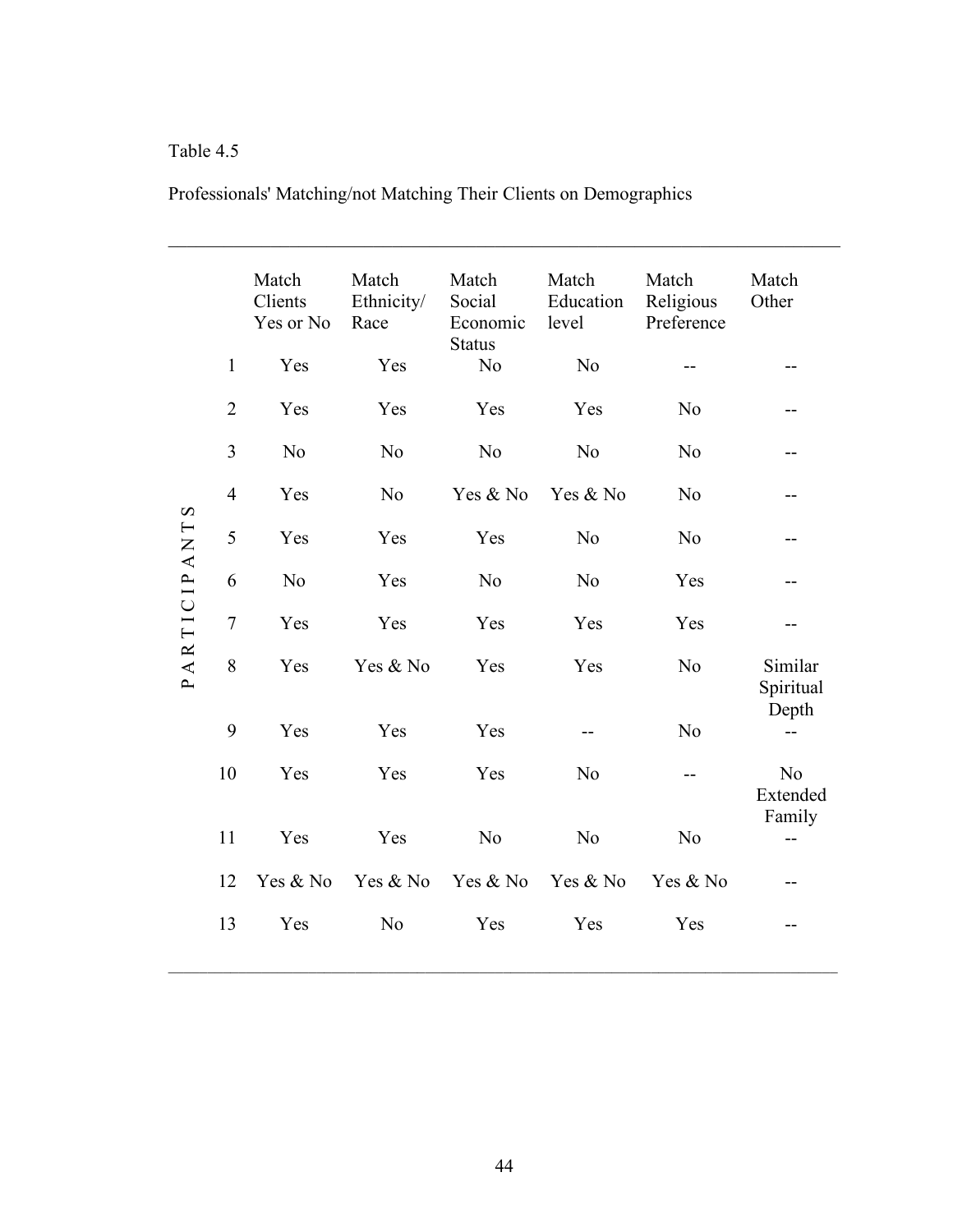#### *The Multidimensional Sense of Humor Scale*

As stated in the previous Methodology chapter, the participants were requested to complete a Multidimensional Sense of Humor Scale survey. The scale questions were broken down into four distinct categories: creation and performance of humor, uses of humor for coping, social uses of humor, and attitudes towards humor and humorous people. In the creation and performance category the majority of participants (n= 7) scored the lowest. There was one tie of the lowest score in this category and there was one tie of the highest score. In the uses of humor for coping category some of the participants ( $n= 4$ ) scored the highest, with others ( $n= 5$ ) in a tie of the highest scores. The social uses of humor category had a few participants  $(n=2)$  score the lowest; one participant scored the highest, and two others participants scored it with a tied high score. In the attitudes towards humor and humorous people, several participants ( $n=3$ ) scored it the lowest, the same number  $(n=3)$  scored it the highest, two scored it as a tie highest score, and one scored it as a tie lowest score. (See the following Table 4.6 for a summary of professionals' Multidimensional Sense of Humor Scale scores).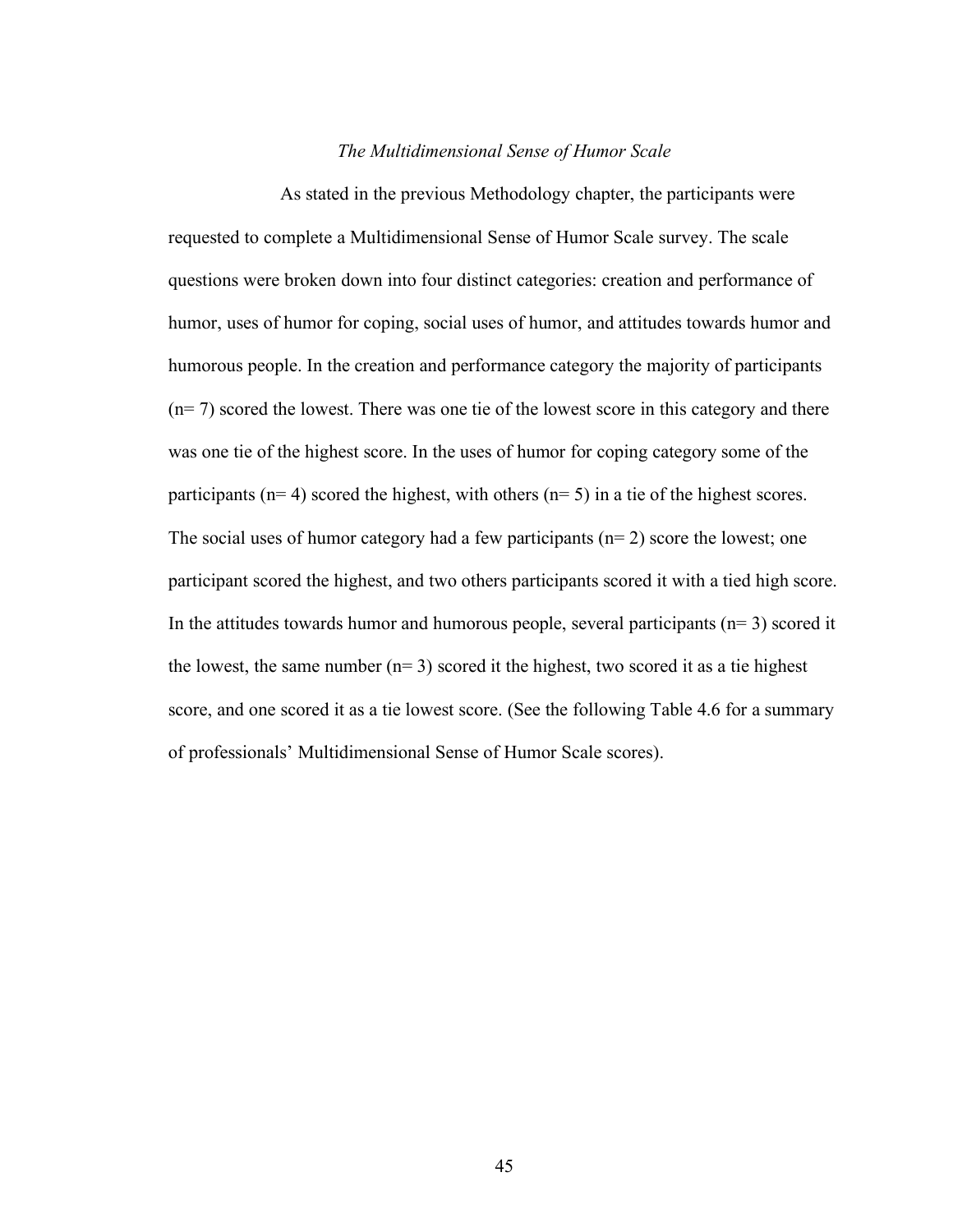### Table 4.6

|--|

 $\mathcal{L}_\mathcal{L} = \{ \mathcal{L}_\mathcal{L} = \{ \mathcal{L}_\mathcal{L} = \{ \mathcal{L}_\mathcal{L} = \{ \mathcal{L}_\mathcal{L} = \{ \mathcal{L}_\mathcal{L} = \{ \mathcal{L}_\mathcal{L} = \{ \mathcal{L}_\mathcal{L} = \{ \mathcal{L}_\mathcal{L} = \{ \mathcal{L}_\mathcal{L} = \{ \mathcal{L}_\mathcal{L} = \{ \mathcal{L}_\mathcal{L} = \{ \mathcal{L}_\mathcal{L} = \{ \mathcal{L}_\mathcal{L} = \{ \mathcal{L}_\mathcal{$ 

|              |                  | Creation and<br>Performance                   | Uses of Humor<br>for Coping | Social Uses of<br>Humor | Attitudes<br>Towards<br>Humor &<br>Humorous<br>People |
|--------------|------------------|-----------------------------------------------|-----------------------------|-------------------------|-------------------------------------------------------|
|              | $\mathbf{1}$     |                                               |                             | Lowest                  | Highest                                               |
|              | $\overline{2}$   | Lowest, tie*                                  | Highest, tie                | Highest, tie            | Lowest, tie                                           |
|              | 3                | Lowest                                        | Highest                     | --                      |                                                       |
| PARTICIPANTS | $\overline{4}$   | Lowest                                        | --                          |                         | Highest                                               |
|              | 5                | Highest, tie                                  | Highest, tie                |                         | Lowest                                                |
|              | 6                |                                               | --                          | Highest                 | Lowest                                                |
|              | $\boldsymbol{7}$ | Lowest                                        | Highest                     |                         |                                                       |
|              | $8\,$            | Lowest                                        | Highest                     |                         |                                                       |
|              | 9                | Lowest                                        | Highest, tie                |                         | Highest, tie                                          |
|              | 10               | Lowest                                        | Highest                     |                         | --                                                    |
|              | 11               | Lowest                                        | Highest, tie                |                         | Highest, tie                                          |
|              | 12               |                                               |                             | Lowest                  | Highest                                               |
|              | 13               |                                               | Highest, tie                | Highest, tie            | Lowest                                                |
|              |                  | * tie - signifies a "tied" or identical score |                             |                         |                                                       |

 $\mathcal{L}_\mathcal{L} = \{ \mathcal{L}_\mathcal{L} = \{ \mathcal{L}_\mathcal{L} = \{ \mathcal{L}_\mathcal{L} = \{ \mathcal{L}_\mathcal{L} = \{ \mathcal{L}_\mathcal{L} = \{ \mathcal{L}_\mathcal{L} = \{ \mathcal{L}_\mathcal{L} = \{ \mathcal{L}_\mathcal{L} = \{ \mathcal{L}_\mathcal{L} = \{ \mathcal{L}_\mathcal{L} = \{ \mathcal{L}_\mathcal{L} = \{ \mathcal{L}_\mathcal{L} = \{ \mathcal{L}_\mathcal{L} = \{ \mathcal{L}_\mathcal{$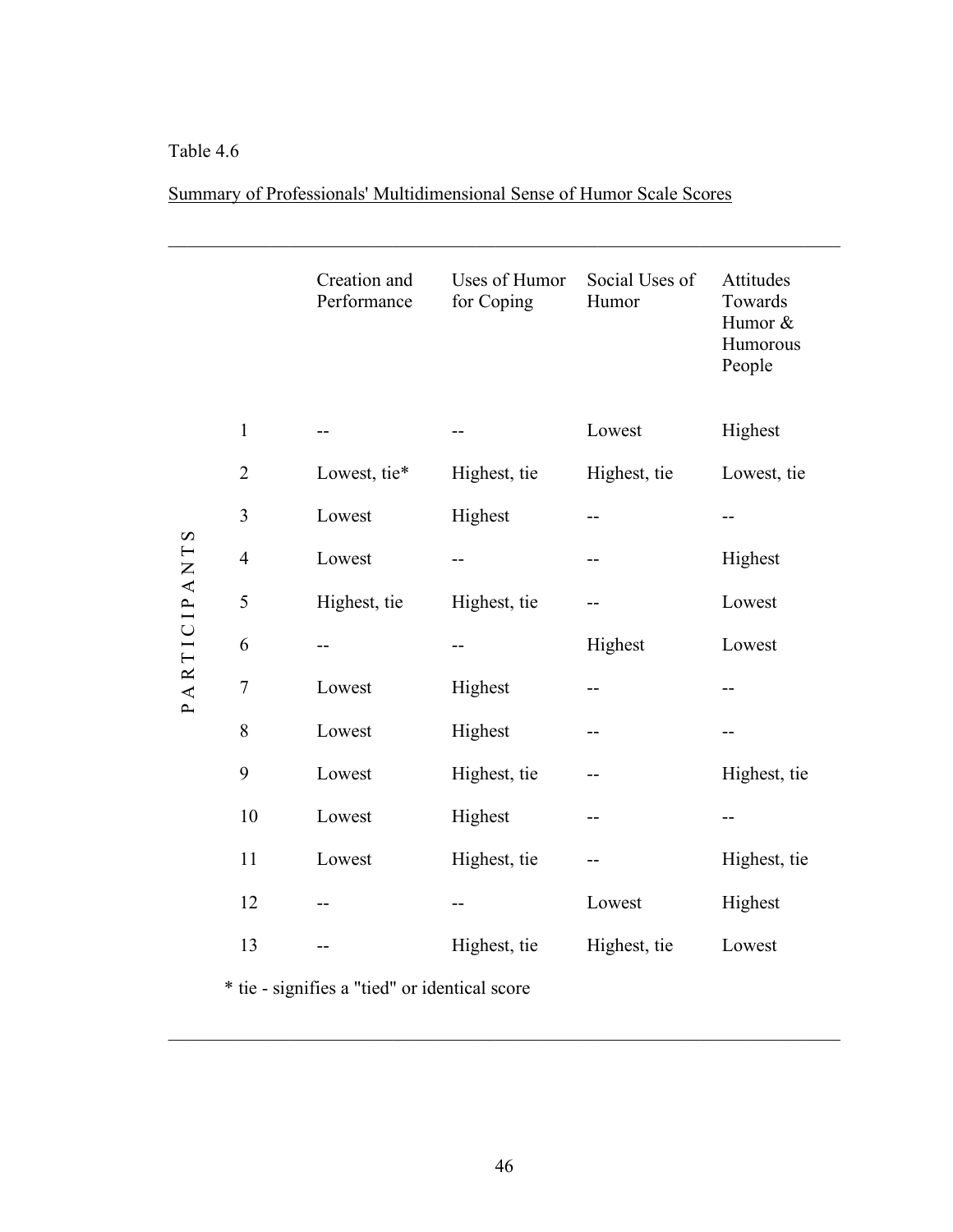#### *Use of Humor*

Some religions / people believe that a person's core being, or spirit will cease to be at death, some believe in reincarnation, others believe in eternal life, and there are many other beliefs. With the seriousness of one's spirit ending, transforming, or transitioning from this life to another, some believe it is a most solemn and serious time, where there is no room for humor. Others believe there are no boundaries to contain humor. It is part of life and death.

The participants were asked if they introduce / initiate humor with their clients in end of life care? and if so, how? Most of the participants (n= 8) responded that they do introduce / initiate humor if they felt it would be appropriate for their clients depending upon: "the client's cognitive status and level of awareness," the client / clinician relationship, the number of prior visits, or where the client was in reference to the end-oflife continuum. Several of the participants  $(n=3)$  indicated that they waited and took their lead from the client. One stated, "I generally wait for the patient or their family to initiate the use of humor." A few of the participants ( $n=2$ ) conveyed that they did introduce / initiate humor, neither dependent on nor taking their lead from the client. One of them responded, "Sometimes they need someone to lead into certain things…to know it's ok for them to do it (laugh), then I will purposefully take the lead." Another participant pointed out "if someone is actively dying, the family they don't always have to be solemn, that it's okay to laugh, that it's not sacrilegious." One participant stated that she was not sure as to whether or not she initiated humor with clients around end of life discussions.

There were common phrases used as to knowing if and when to use humor such as: "trust my gut feeling," "sort of feeling it out," and "if it feels right." Participants made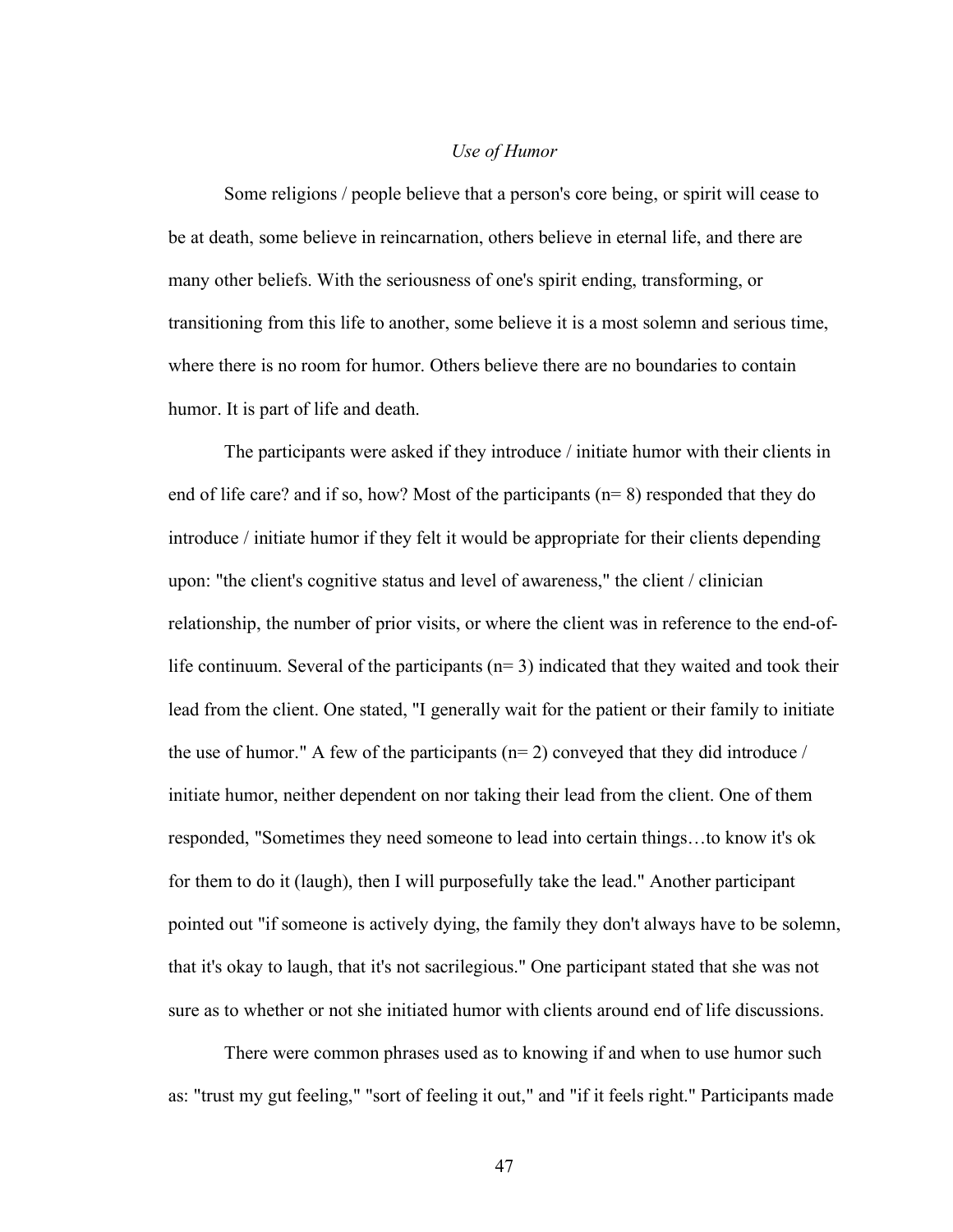note of the need to be sensitive to the client, other family members, and caregivers. Several participants insinuated something natural in the use of humor: "part of my personality," "comes up in me," and "integrated in my style." The following phrases were used by the participants to describe the motivations for, or the ways that they introduced / initiated humor: "lighten the mood," "bring a sense of levity to the situation," "point out humorous things," "ask funny things in their life," and "celebrate the life of the child."

It was evident that all participants took care when they did introduce / initiate humor. One participant pointed out a specific distinction:

I think that there is a distinction that is important to keep aware of by the way. It's the distinction between laughing at humor and laughter at irony, that there is a real important difference there. Sometimes when doing a mental status, it's important to note the range of somebody's affect, and sometimes what looks like someone has a full range of affect, she's smiling at something ironic. Well that's not funny. She's laughing, but it's not because it's funny. You know it's almost the opposite; it's sort of a sad ironic, wry laughter.

The second question in reference to the professionals' use of humor was, "Do you wait for the client to introduce / initiate humor? why or why not?" The majority of participants ( $n=10$ ) responded that they do wait for the client to introduce / initiate humor, some overlapping from question number one. The remainder of participants (n= 3) mentioned that they do not wait for the client to introduce / initiate humor. One of them stated, "It can be a useful tool to get at a subject matter that is otherwise, may be more difficult to get them to talk about."

The reasons why the majority of participants waited for the client were dependent on certain factors. Some stated earlier reasons mentioned in question number one and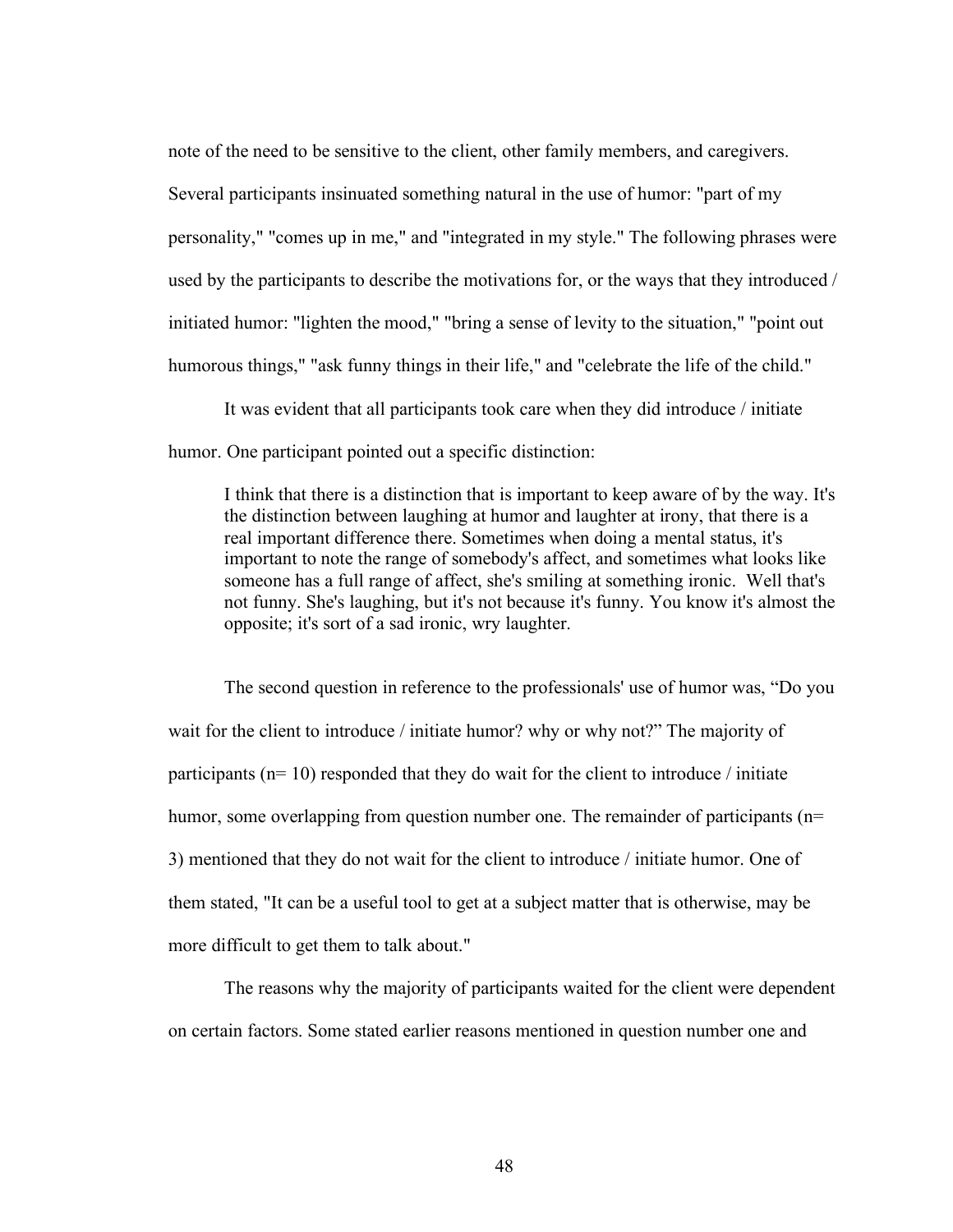additional ones: type of humor, client style, client diagnosis, age, medications and the environment or setting. One participant reported,

Humor is not the focus of my visit. It's lightheartedness when appropriate. As in I don't do it in Alzheimer units, and I won't wear my silly red nose that I wear if I was on a pediatric ward in the hospital just because those things could scare people. Just because those people could be on morphine or some other medication [which] doesn't mix and they [could] take what I do very wrong.

The professional who worked in pediatric palliative care stated, "I believe that it is important to respect where the client is at in their emotional journey." "Some people are not able to access humor as a coping tool." It was noted again by several participants that they were aware of the masking and or denial by the some of their clientele.

The participants were queried, "Do you think incorporating humor is helpful for the client in end-of-life care? why or why not?" Most professionals (n= 11) agreed that incorporating humor in end-of-life care is helpful for their clients. Only 2 participants voiced some concern with its helpfulness. One stated, "I'm cautious incorporating humor for fear of appearing too cavalier about death -- or of alienating the client." Most responses fell into one of three categories: humor being part of (their) life, humor as a tool, and what the client wants.

The first theme, humor being part of life was supported by these responses from the participants: "There is the serious part of life and the lighter side of life," "Humor is part of the human emotions," and "Humor is an important part of life." One participant mentioned, "Death and dying does not have to be all doom and gloom." Another stated, "It also reminds us that literally anything can be taken too serious, even death." When looking at the second category, humor as a tool, there were many examples, the most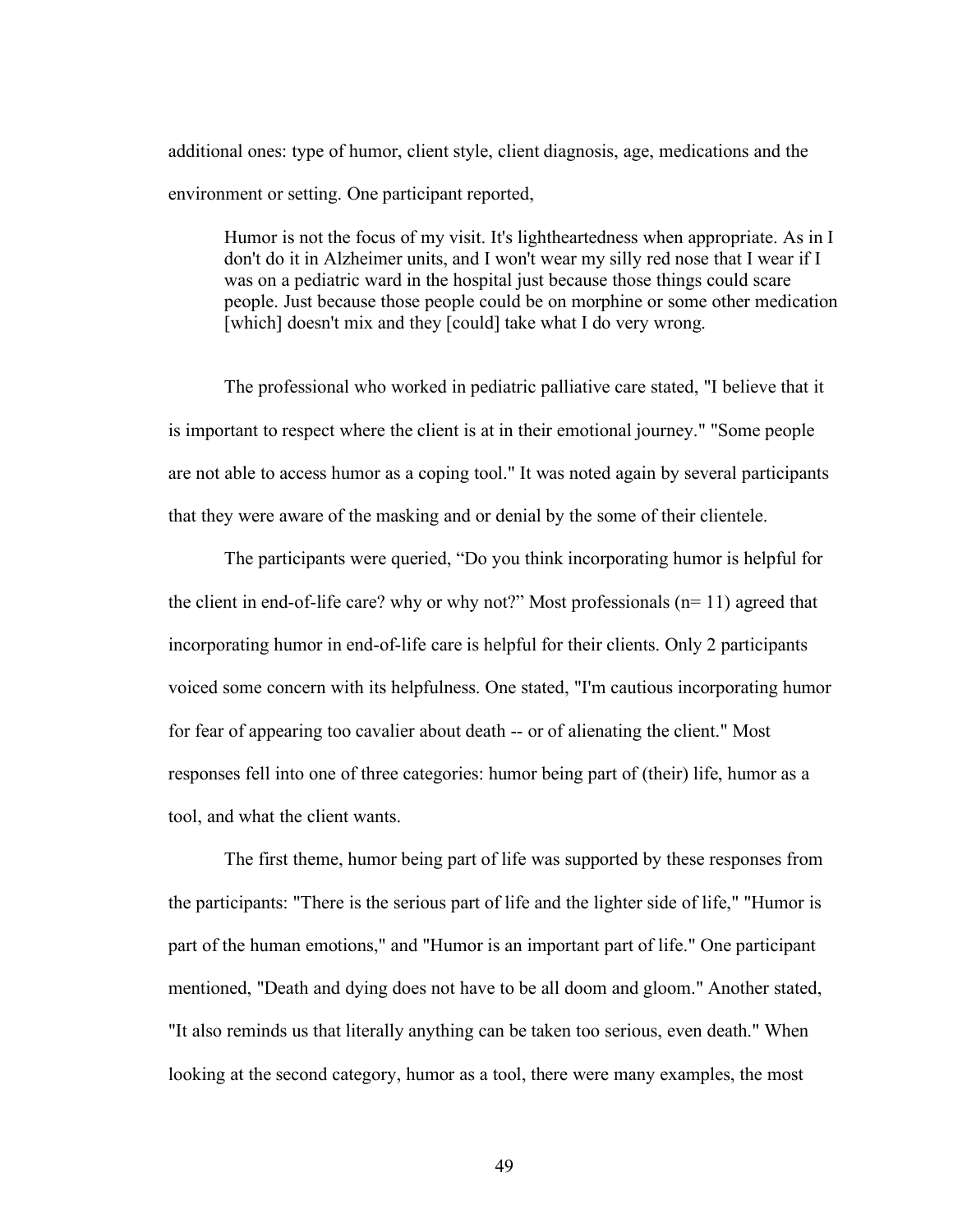common one was, humor was a tool to help the therapeutic relationship between the professional and client. The third theme carried over from responses to earlier questions, it is dependent on the client, for the multiple reasons stated earlier. One professional shared this:

It depends on the personality type. I believe a person dies the way that they live. If there has never been humor in their life and if they are a crotchety old person… I want to go with their personality, and if along the way there is an 'Ah ha!' moment and they get to look at themselves and they get to go deeper in their relationships and they find the healing that they have been looking for and they can laugh at some part of their life, that's great.

It bears mentioning that two professionals brought out two themes that evolved further in later research questions. They stated, "People will say, I want to make a joke," and it is better "the more genuine you can be."

To tease out more about humor and end-of-life care, question number four was similar to question three in that it asked the participants if they thought incorporating humor was *appropriate* for the client in end-of-life care? why or why not? Most participants (n= 8) agreed that it was appropriate with stipulations. The stipulations included: "dependent on the client," "were they are at in the end-of-life continuum," "being the right moment," "using clinical judgment," "it' can't be about me," "not about cheering them up," "only if I know the client will appreciate," "taking cues from the client," "how the conversation unfolds," and "appropriate whenever it's helpful." A few participants (n= 3) repeat the theme of humor as being natural, "part of life," and "humor is part of human emotions." The professional working in pediatric palliative care cited, "Working with children, it is their natural inclination to laugh and be joyful." "I think that it is absolutely appropriate for the client at end-of-life." One participant responded, "We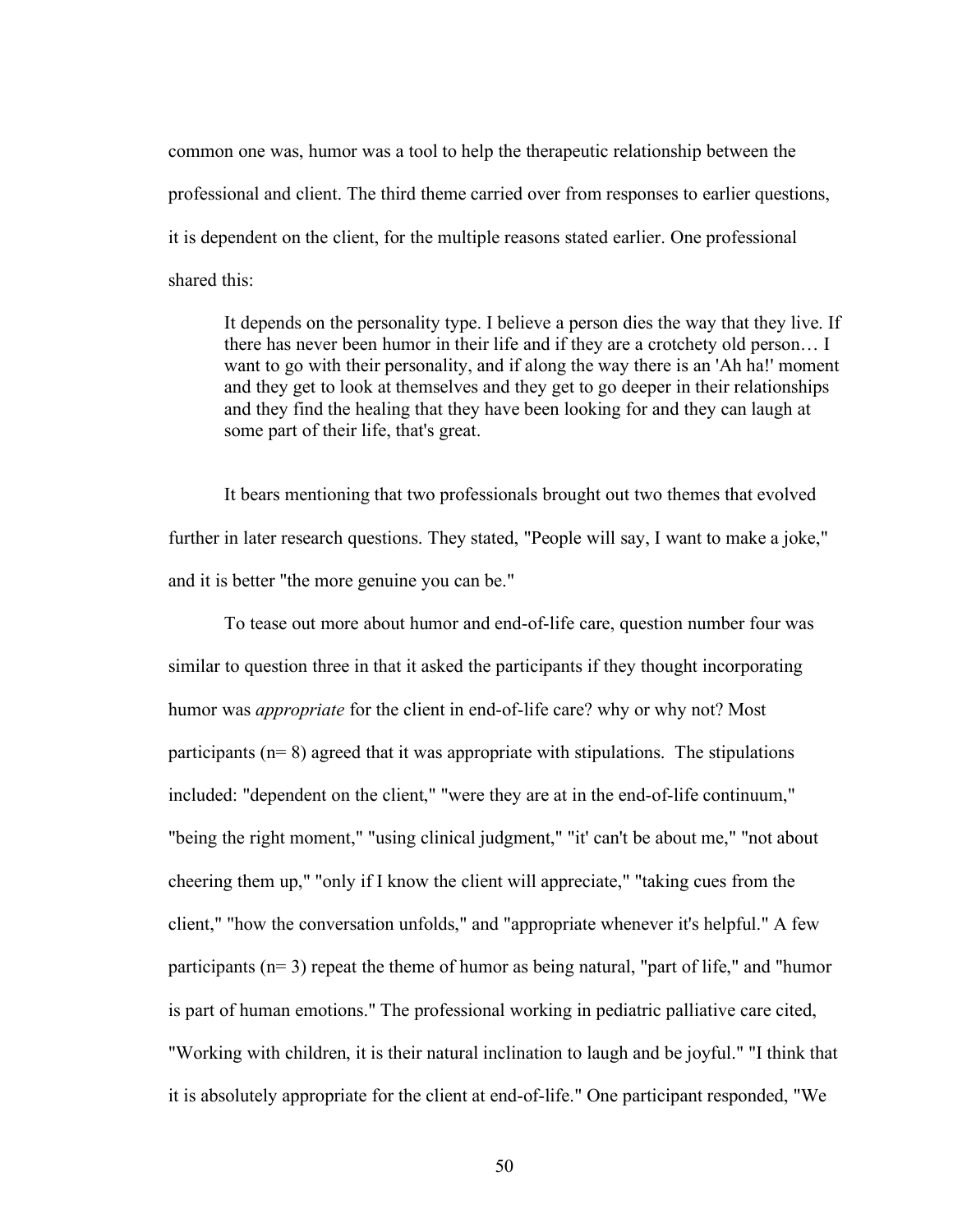have to really demonstrate that we value quality of life, of which humor is a vital component." Another pointed out, "Any sort of therapy that will help a client tell their story is helpful."

Questions number five focused on multicultural similarities and differences that may have been influential in the professionals' use of humor with their clients. The participants were asked if they found it easier to use humor with those clients whom they do match on a multicultural level? why or why not? The responses were spread out on this question, some participants ( $n=5$ ) answered affirmatively, "yes" it was easier to use humor with those clients they identified as similar to themselves. Words and phrases used were: "automatically easier," "slightly easier," and "maybe false assumptions of some similarities." Other participants ( $n=4$ ) responded that they did not believe that multicultural similarities with their clients made it easier for them to use humor. Their responses varied greatly. One stated, "The universality of the human condition is dying." One observed, "It's more of what's going on with the person internally in terms of personality." Another mentioned, "I just try to be myself with people, no matter their culture or background," and one shared, "Cultural issues are sometimes deep and crucially important and some[times] they are just superficial issues where you connect on a deeper level." Two participants carried the previous theme were it was dependent on were the client was at. One participant had the following reply repeating the genuine theme:

I think that humor is sometimes easier when I do NOT match the person/family on a multicultural level. As long as the family can recognize that I am genuine in my effort to be culturally sensitive, it can generate a very organic sense of humor as we explore each other's differences and cultures.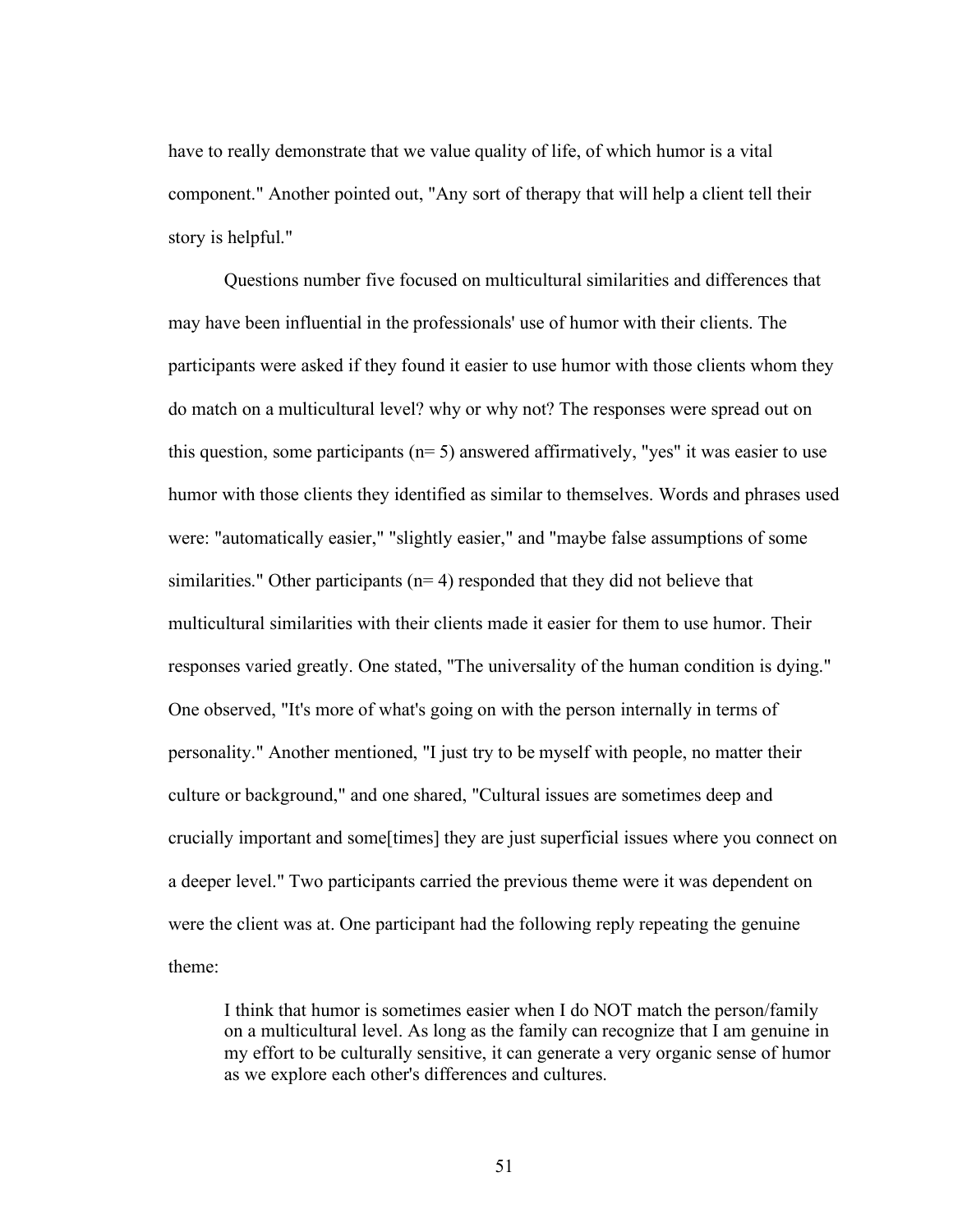One participant stated she had not really paid attention to the issue and didn't have a response. In reference to noted differences, the participants mentioned: religion, race/ethnicity, age, socioeconomic level, marital status, family of origin and education.

To determine if there were other facets beyond cultural ones, the participants were queried about those and if those made using humor more or less likely to occur? All participants (n= 12) that were asked replied with a variety of responses. One established theme was the family: "family culture," "family atmosphere," "client / family fear that the other will be hurt," and "just meeting the family for the first time." Another established theme concerned psychological aspects of the client: depression, defenses, grieving, or "freaking out." Make note that: "defenses," "the end-of-life continuum," and "start were the client is," were all mentioned in response to this question as in previous questions. The following passage is one participant's viewpoint:

Yes. Well the very, very, very, near end of life, people are frail and moving on to letting go. More or less likely if they're in the middle of grieving and someone is crying it's not appropriate to crack a joke. That's sort of obvious, um… and if someone is on their deathbed I just don't, unless like I said, unless they initiate it. But I tend, I tend just like we're taught in Social Work 101. I tend to start where the patient, where the client is. So, I'm usually taking cues from them, and if they are sort of quiet and sort of solemn that's where I'm going to be. Now if the patient has started laughing about something we had talked about a few weeks before, you know, I could laugh with her. I could go with her, but I think it naturally happens anyway, the longer you are in the work the more, I think you unconsciously adjust how you are in the relationship to where that patient is, including whether they are in a heavy place or a lighter place, or a humorous place or a grieving place.

Novel responses to question six were: non-normative life experiences - "surviving a horrible car accident," or "a parent died when the client was two years old," "upbringing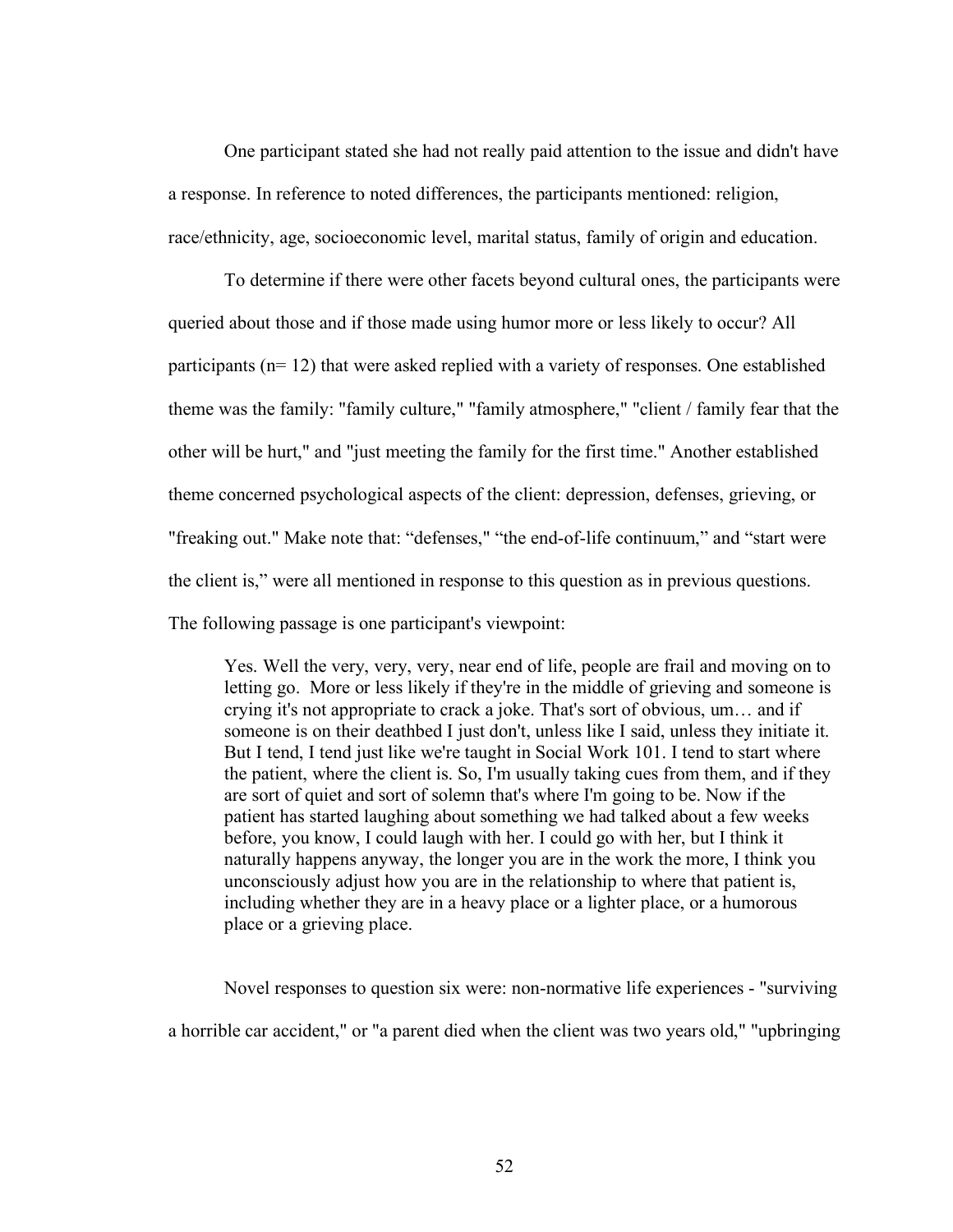in another part of the nation," "different stages of diagnosis in the client's illness," and environment - public or private.

Curious how the participants used humor, and what it meant to them, I posed the seventh question "What does incorporating humor into your work mean to you?" Three predominant themes presented themselves: humor as a tool, humor presented through the self, and self care. Some of the participants  $(n=6)$  spoke about humor as a tool: "it's another tool in the tool bag," "to lighten the mood," "making funny analogies," "to make a lot more difficult things less threatening," and "to make me approachable." Another predominant theme was humor presented through the self. Other participants  $(n=6)$ replied with: "It means being myself, using my creative force in my work," "I can be my real self with my patients and families," "It means that it is a simple human natural expression of need and desire," "It is a way of my being," "It means revealing myself as fully human," and "being authentic." One participant talked about possible excessive use of humor:

Part of it is a way of my being, so I think that is the most meaning. It's a way of my being. I've had to learn to temper it, based on were the client/patient is at. To me it is a very useful tool to put people at, to be more relaxed. I mean I have patients that call me 'XXXX XXXX.' Sometimes I think that "oh, I've gone overboard, I've gotten too much. But then well they tend to keep coming back so… it must be working.

Two participants mentioned the aspect of self-care and humor. One of them shared, "It means being able to sustain myself in this work." The other said, "It helps me reduce some stress."

Question number eight carried more weight in that the focus was on talking about death and dying with clients. The question was, "Are you able to discuss what will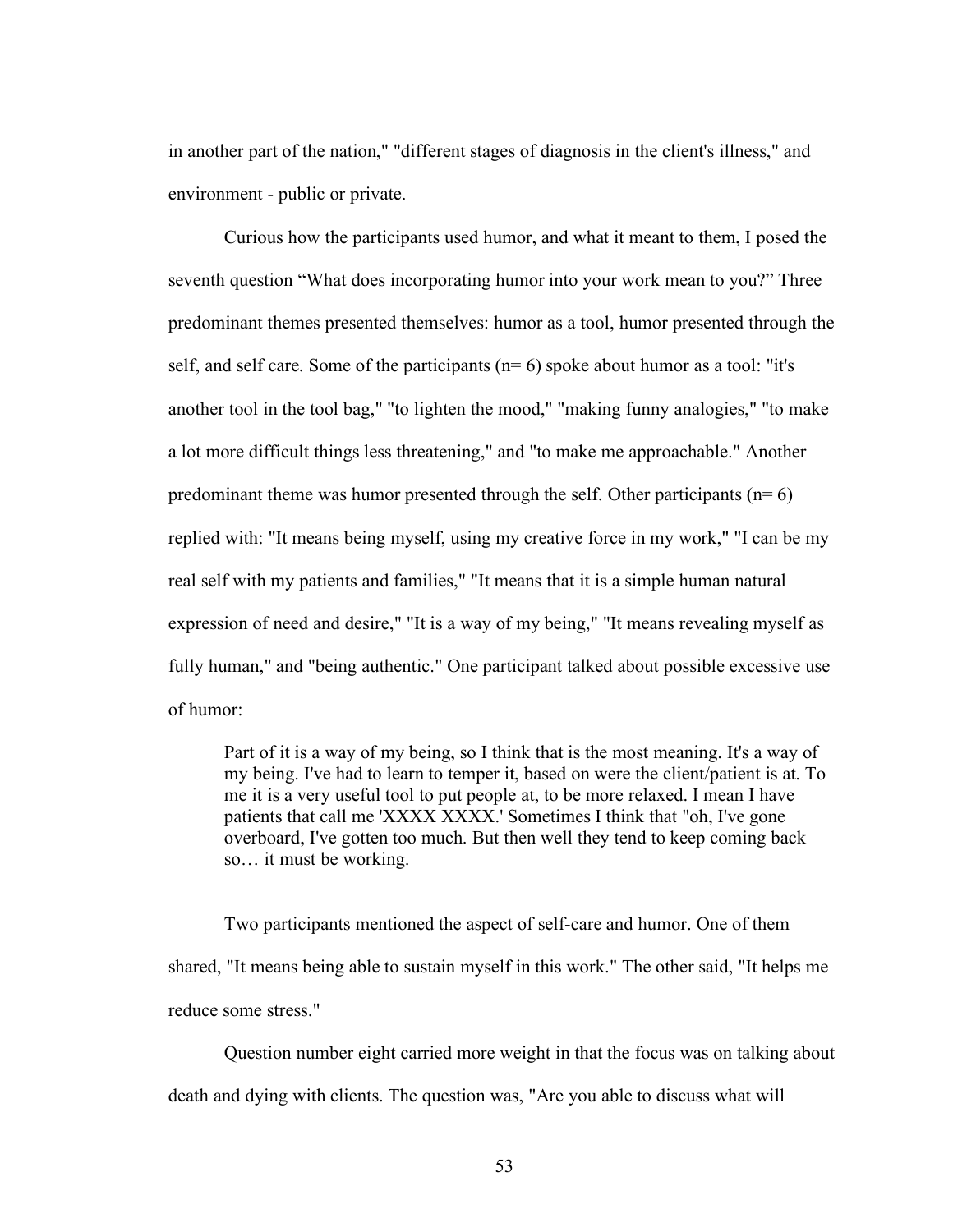happen to her/him at or approaching death in a humorous way with your client?" Some professionals (n= 5) were not able to discuss death and dying with their clients in a humorous way. There were no common themes in their responses. One participant noted there was a difference from supporting adults and children, "When I worked with adults this was a bit easier." "It is very difficult to approach the end of a child's life with humor." Another made note of using a certain type of humor, not with clients:

I've done it with funeral directors. Now that's different because we were sort of equals, and we were in a car together and because it was just us. I'm not sure gallows humor is appropriate at end of life. Some people might find it humorous that someone's kicking the bucket, it may be funny. This is not the time for that humor. It's not.

For other participants ( $n= 5$ ) the general reply was that they would follow the client / family lead. Again participants produced phrases like: "go with the patients' flow," "follow their lead," "take my cue from the client," and "follow the client." The remainder of the participants ( $n=3$ ) communicated that they can and that they have discussed death and dying with their clients in a humorous way. One participant shared some of the death and dying analogies used at their facility:

Yes, and there are many analogies…some have asked ahead of time that we let them know when: TO GET THE SHOVEL, PACK THEIR BAGS, GET THE BUCKET, CALL THE UNDERTAKER, OR WHETHER THE ANGELS ARE SINGING, RALLY THE TROOPS; TO NAME A FEW. Other themes that may give rise to humor is the question posed to the Hospice staff: WHY ARE THEY BEING NICE TO ME? WHY ARE THEY WHISPERING?

*Transference, Countertransference and Use of Self*

Having a sense of humor has been recognized as a coping mechanism. The participants were asked if they believed that a clinician who works in palliative care has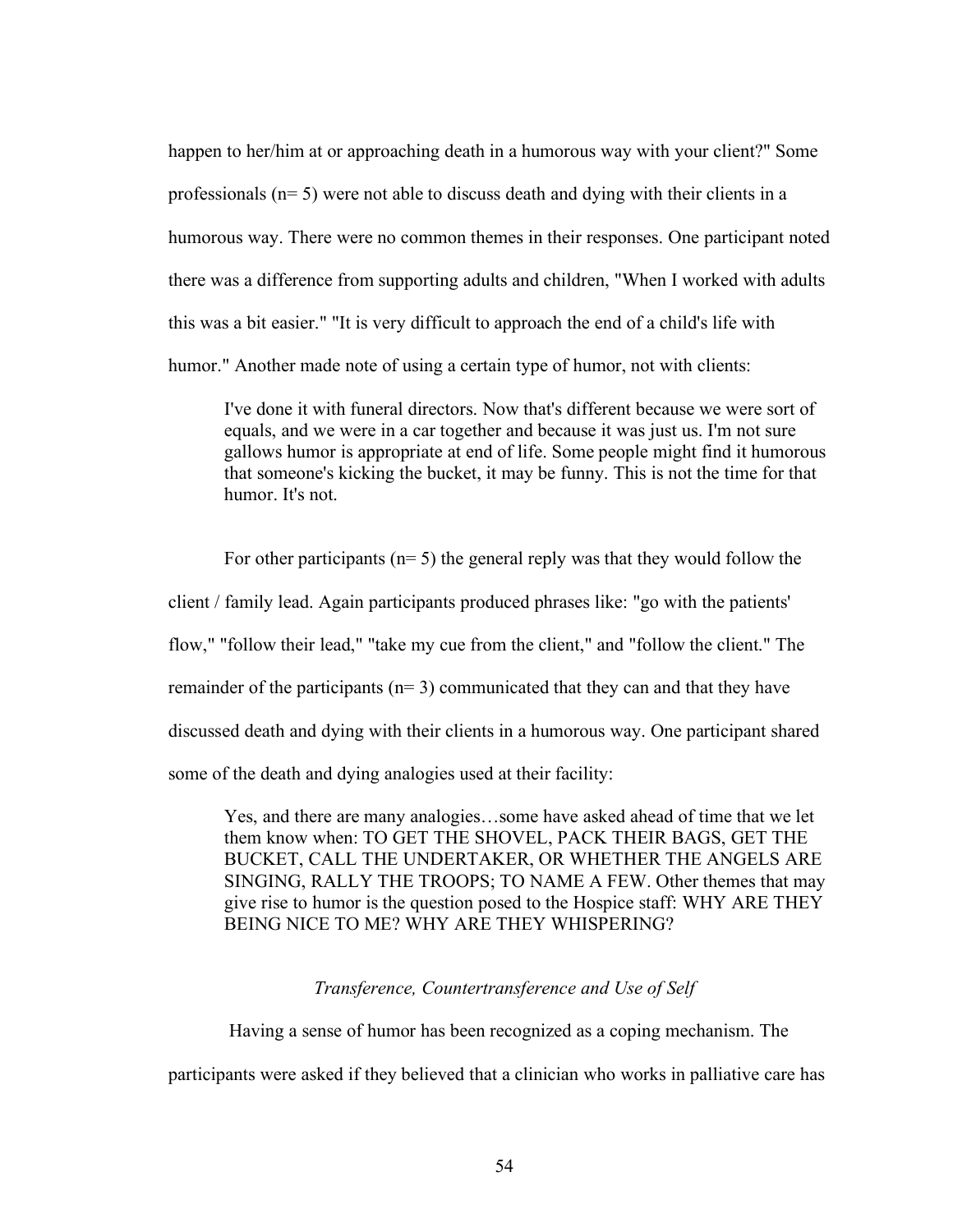to have a sense of humor? why or why not? All participants (n= 13) believed that having a sense of humor was helpful, but some (n= 3) didn't believe it was necessary. The common themes revealed were: self-care, client focused, and hiring. In reference to the self-care theme the majority of participants ( $n=8$ ) asserted it. One participant shared this:

You know why I'm laughing, what it is? If you don't have a sense of humor and I'm thinking about all that we do. What do they call it? Like the graveyard humor that you see. The GALLOWS HUMOR, yes that's it exactly! That you know there comes a point that you are soooo full of grief and loss that you're either going to laugh or cry! And so I think that people do that gallows humor kind of thing especially with their colleagues or something; it looks morbid from the outside. [But] it's a release of tension.

A clinician stated, "It is sometimes a darker sense of humor, but that is a coping mechanism." "Again used to sustain the clinician in this work." Other responses were: "lest we get depressed ourselves," "to blow off steam," "have to do something or it will kill them," Some of the participant (n= 5) replies were focused on the client. This is what one clinician shared:

When it comes to use of it (humor) in palliative care, because palliative care again is about allowing the natural to unfold in every level of one's being without too much direction. Another words, it's not just the natural unfolding in a physiological sense, but it's a natural unfolding in a psychological sense, and in a spiritual sense. You know I think that's what palliative care should be about. And so humor and sadness, joy and anger, all of those have a place. If you can't meet or at least allow for a natural unfolding of all emotions, which can sometimes move into humor, and use of humor, then I think that makes the whole process more difficult.

This is another clinician's perspective of having a sense of humor and working

with clients:

I think knowing that humor can help and hinder is important. Between knowing that humor is a part of working with people and knowing how it can bring you a little closer to connect with people is important. How it can defuse a situation.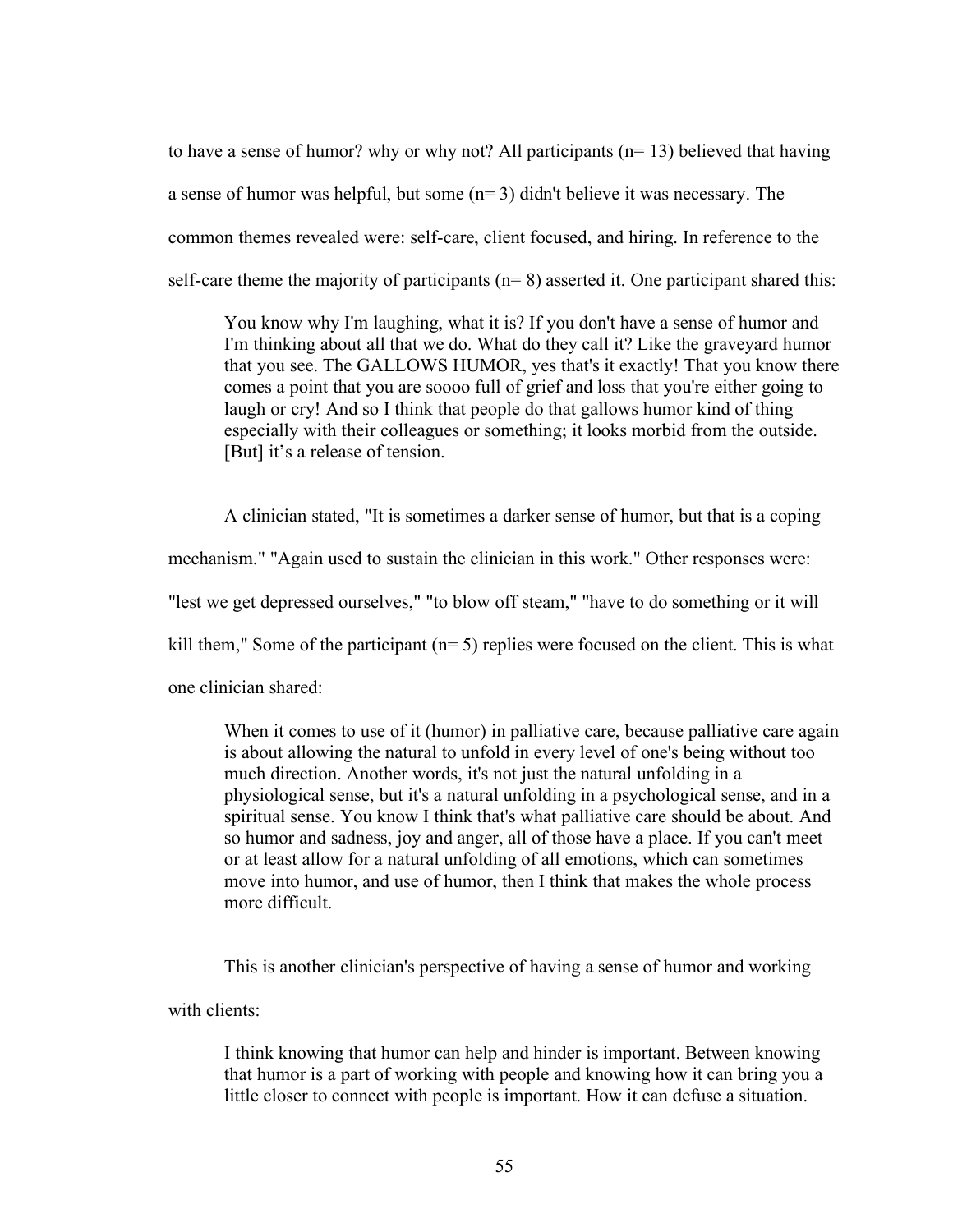How it can reinvigorate a conversation. Or how the person can use it as a coping or defense mechanism. How sometimes people are using humor to not address what is going on. So, it's like anything else, it's something… that needs to be looked at and hopefully clinicians will sort of um... have some radar about that in their own work or if they [are to] use it or not to use it.

The clinician brings up another previous theme, that humor can be helpful and

may hinder too, that it needs to be used judiciously.

The last common theme and an unexpected one was being mindful of someone's

sense of humor when hiring future professionals. Two participants brought this up in their

responses, the first had shared this:

You know, when I interviewed to hire social workers at the hospital in this program, I did take a look at their lightness and whether they could be light and smile during the interview. I appreciate the theory on this and some people come into the work to be at a peaceful state with the people. But I really, I think if I hire anybody, I would take a look first at how light they can be, and if they could be. But that's, it's pretty big for me. It's sometimes hard, NO, it's pretty easy to tell in an interview.

The other response in reference to having a sense of humor and hiring was:

It's helpful. It's certainly not in anyone's job description, but I would look for it if I were involved in interviewing prospective staff. We have such an intimate relationship and for our palliative care clients, we are in their homes and bedrooms, we meet family members and we may see them for over a year. If we can't find something to laugh about in that time, we're not doing our job.

Inquiring about transference and countertransference aspects, I asked the

participants if they thought they might have influenced clients with their own sense of

humor? The majority of professionals (n= 9) responded affirmatively that they did

influence their clients with their sense of humor. A few participants  $(n=3)$  replied that

they didn't or were not sure if they did influence their clients. One participant responded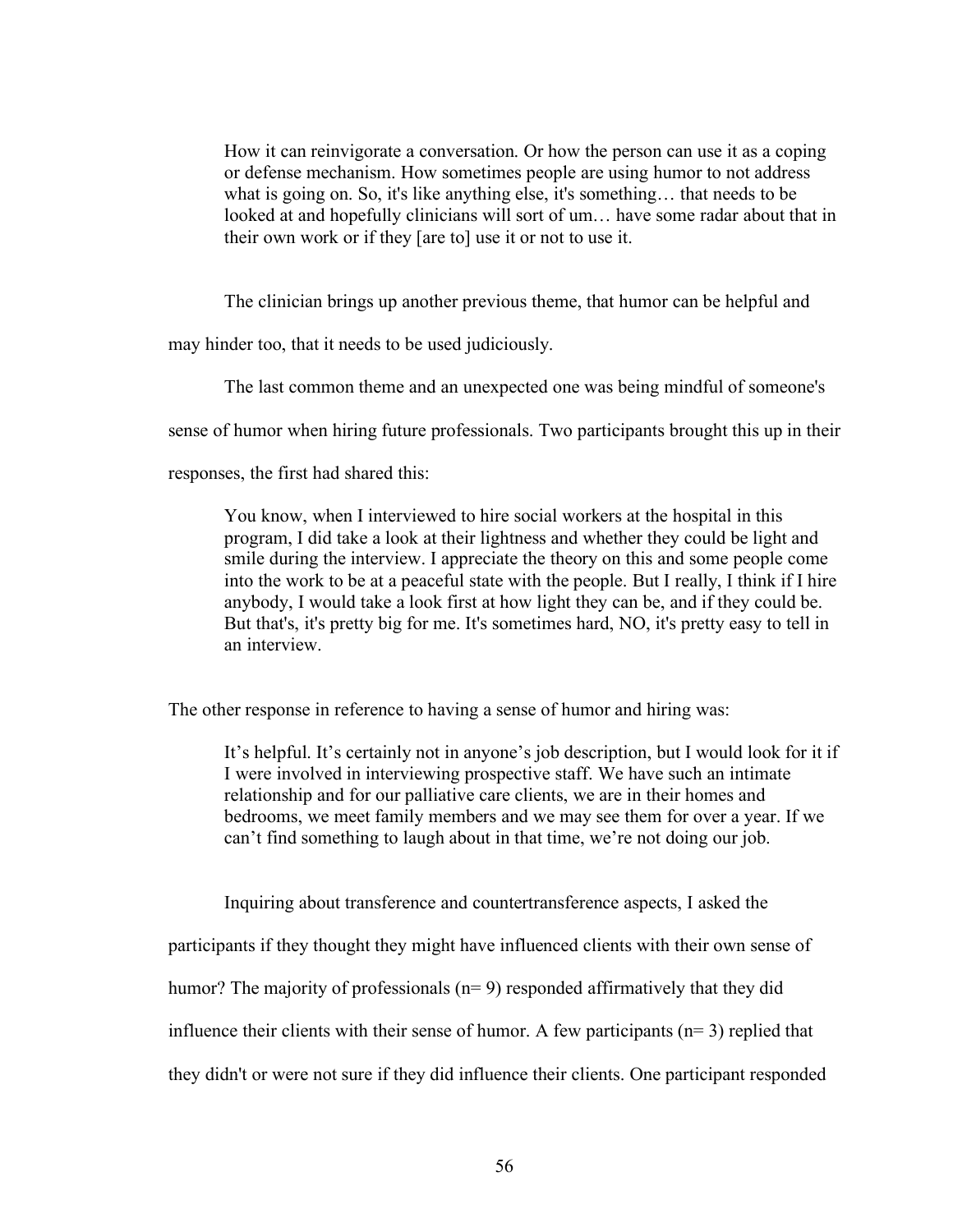with a poignant statement, "I think that I can lighten their experience of what is happening to them without making light of their experience." There were two themes that carried throughout the replies, the professional's use of self and being cautious. One professional pointed this out about the positive and negative outcomes of use of self:

Yes, I think in a good way it can loosen them up. Like I said to get to things that you might not have otherwise. If I move into humor because I'm nervous about something, um.. I think that that can be used in a negative way, in a way that I'm not intending. Because if someone is in a more serious place for whatever reason and I'm anxious or whatever or nervous, or something is going on internally with me and I use humor as an outlet for my own anxiety and they're not there, that could stop conversation as well. So I guess humor could be used both ways. As a conversation stopper and it also could be an opening.

Others responded with: "It helps me join with them," "A client warms up and a small bit of humor gets interjected," "I try to bring the gift of themselves," "It's very allowing and allows them to have it," and "I have to teach coping strategies."

Some participants  $(n=3)$  replies carried the cautious theme. Their responses were: "I try to be mindful that I can do that and be careful," "You kinda err on the side of caution," and "I have to be cautious."

With a focus on transference the participants were queried, "Do clients typically feel the need to have you be humorous with them, or not?" and "How do you address this issue?" The majority of participants ( $n=7$ ) stated that they did not believe that their clients typically needed the professional to be humorous with them. Some participants (n= 3) responded that yes they did believe that their clients typically needed the professional to be humorous with them. A few participants  $(n=3)$  stated it was dependent on were the client was at. The major theme was the concern about the "need" of humor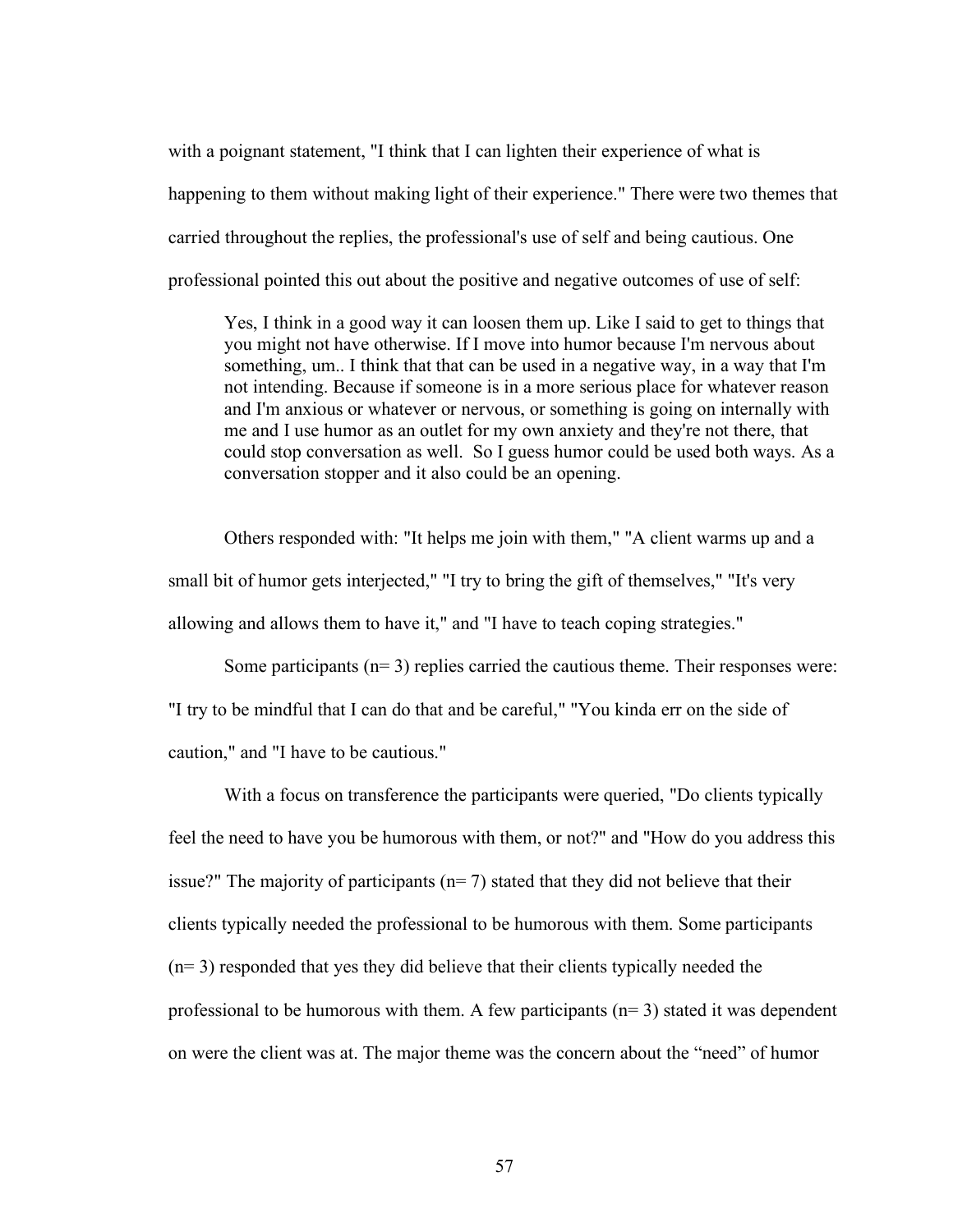from the professional  $(n=4)$  by the client, raising more questions about the client's denial,

defenses and masking. One participant shared a poignant lesson:

Rarely, I think most of my patients -- I don't really know if this is true -- but I think most of my patients probably experience me as warm, you know, and so I don't think they NEED to look for other stuff. You know: other manifestations of my liking them or being happy to see them, or you know be comfortable with them, that kind of thing. So I think, you know when people NEED you to be funny. You know, I have this one patient who is sort of a joker, um, he's an anxious guy and he is very creative and he is very, very smart. He has a bad prognosis of his illness, he is very functional still, you know he gets around, travels, raising a family, um. You know I think that one of the challenges in working with patients in all settings is that, um, you know, following someone's lead doesn't necessary mean doing what they are doing. So if someone makes a joke about dying, it's not necessarily asking you to make a joke about dying. It might just be asking you to help them to talk about dying. And it may be that the best response to their humor is a very, very serious discussion about dying. Um, so you know it's sort of like, it's sort of like, you know, if you're a WASP, and sitting with another WASP, the WASP can make a joke about being a WASP, you know. If you're sitting with a, you know, a Pentecostal, or a Jew, ha, ha, ha, and they're making a joke about WASP, you might be offended, you know, so, none of my patients have reason to believe that I have a risk of dying. So [in] that I'm not imminently dying, I'll let them make the jokes about dying, you know, and be very, very careful about making jokes about dying. Um, now I say making jokes, but there are lots and lots of ways of making humor. Um, sometimes what you're laughing about isn't so much about dying. What you're laughing about is ah... how frantically people cling to life.

Another theme that had evolved earlier and came out again was the need for a

professional to be real and authentic. One participant responded, "They just want me to

be real with them." In reference to those professionals who experienced clients needing

them to be humorous was this reply:

I have a couple clients who come back that say "I love meeting with you and I love, and I just want to see you for a few minutes so that I can smile or feel light." There are a few -- whether it's, some of it is just my nature. I mean I have intent with my humor. But I also have this nature of mine.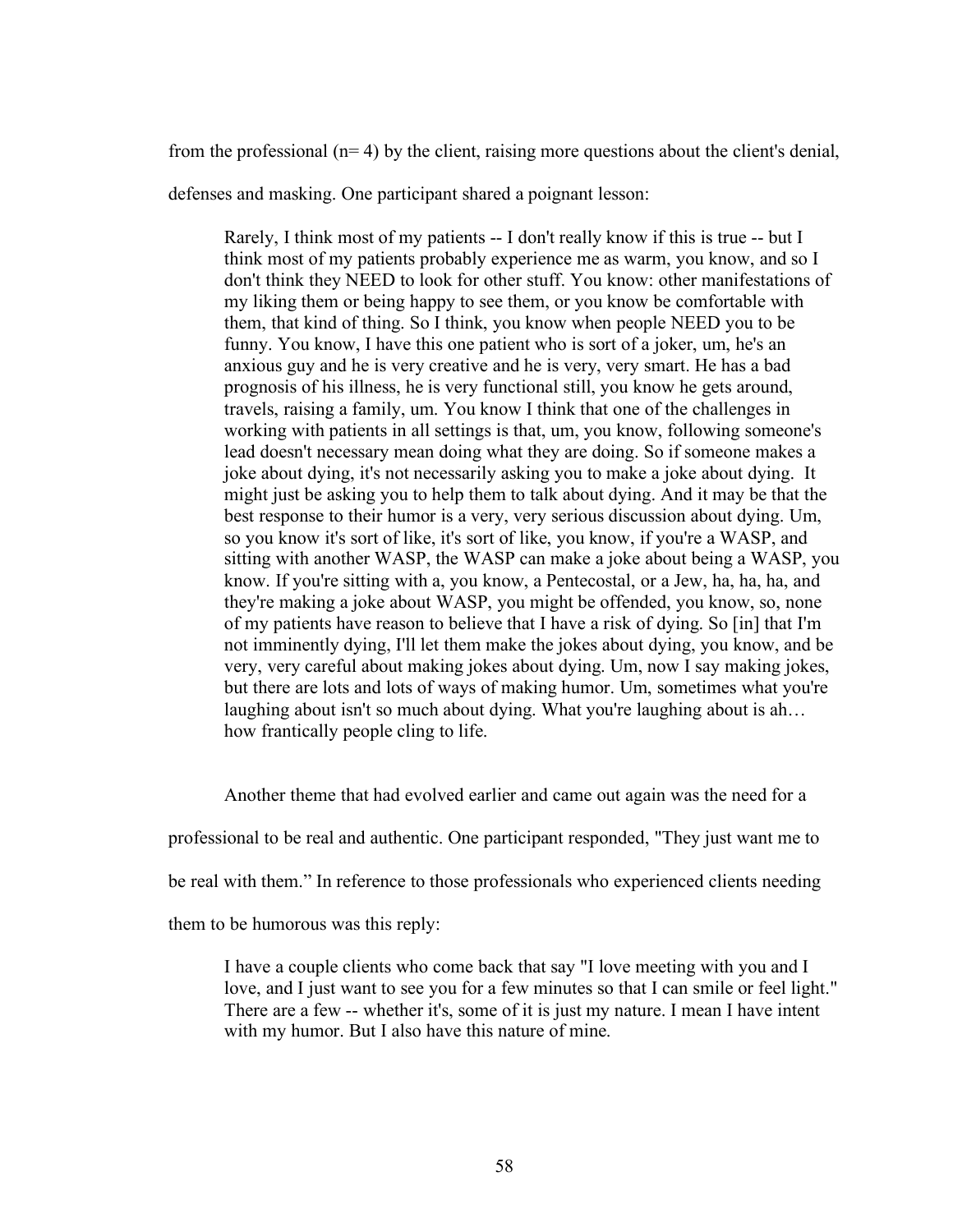One participant brought up an interesting point that speaks to our society's

comfort / attitude with death and dying and how that may be internalized by some clients.

The respondent shared this:

I don't think it's typical. Um, I think, um, they usually anticipate the opposite from people. That they um, when if they are dying, people will come in and be all serious, crying and be met with doom and gloom. Um, I mean you hear it all the time. When people ask you what you do, and you tell them I work in hospice or you're a grief counselor. They'll go "oh, doesn't that make you sad all of the time." It's sort of a cultural anticipation. Um, so I think what happens is that when humor is used there is almost always some sense of a corresponding spark of an okay-ness, an allowance for it.

Another participant spoke about a professional's training and comfort with using

humor. This person shared:

I haven't heard it, maybe it's because of it's my style, to move there at times, once I have that relationship. I think more and more experienced clinicians will go there more easily. [Not at first] the psychoanalytic oriented ones, because initially the training is so, can be so, seemingly rigid and less relational. I think the longer you're in the work and the more comfortable you are with your own style and your personality style and how you work, you're not trying to mold yourself into someone else's way of doing the work. Then it's easier to allow yourself to use [humor] if you have that little light-hearted piece to go there sometimes.

Probing about possible discord, the participants were asked if the client's humor was not in accordance with their own and what if there is a conflict / offense? Some participants (n= 6) replied that it's about the client not about the professional, and they would not join in. Several participants  $(n=3)$  responded that they would not say anything and let the offense pass. One participant's focus was on the size of the offense. They stated that if the offense was small they might address it in a "sort of light way," if the offense was "egregious and would make me feel really icky, I would say something." Another participant's focus was on how well they knew the client. They stated, "If it's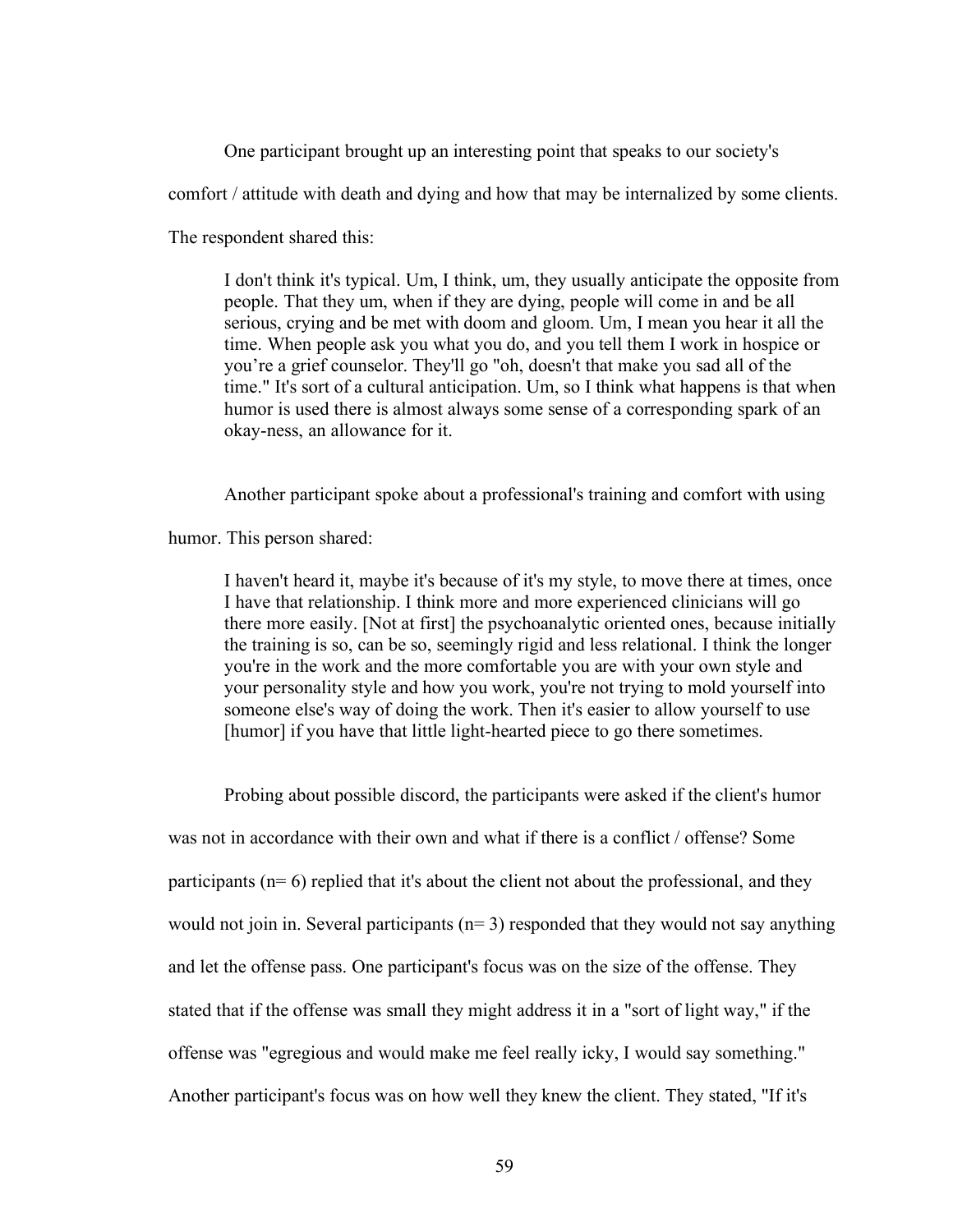somebody I don't know too well, I'm probably not going to say anything." "If it's someone I know pretty well, I'd probably use humor to confront them." Another "kind of a politically correct" participant focused on an opportunity to "do some inter-educational interjection" with any offense presented. One other participant took a diplomatic approach and stated that she would, "apologize and ask if there's another interpretation of what the professional misunderstood."

A few other themes were articulated, such as the importance of maintaining the client / professional relationship and a willingness of the professional to explore further when necessary or unclear. Other perspectives were: the awareness of the environment, private sessions versus group, and being in someone else's home. The client's offenses, biases or prejudices stated by the professionals in their responses were centered around: racism, socioeconomics, obesity, and homophobia. This is the response from one participant:

Um, I remember this one guy using the "Nigger" word A LOT, and I felt that I was in his home. It's just like smoking, I don't smoke, I may not want to be around people smoking, but I'm in their home serving them [so] I need to kind of tuck it away.

Wanting to explore the religious / spiritual influences on palliative professionals' approach to working with their end-of-life clients, I asked, "Do you believe there is an afterlife?" "Does this influence how you approach your work with clients, and [if so] in what ways?" The majority of the professionals  $(n=6)$  responded to the first part of the question stating that they were not sure if there is an afterlife. Some participants ( $n=5$ ) replied that they do believe in some form of an afterlife or eternal life. The remaining two participants stated definitely that they do not believe in an afterlife.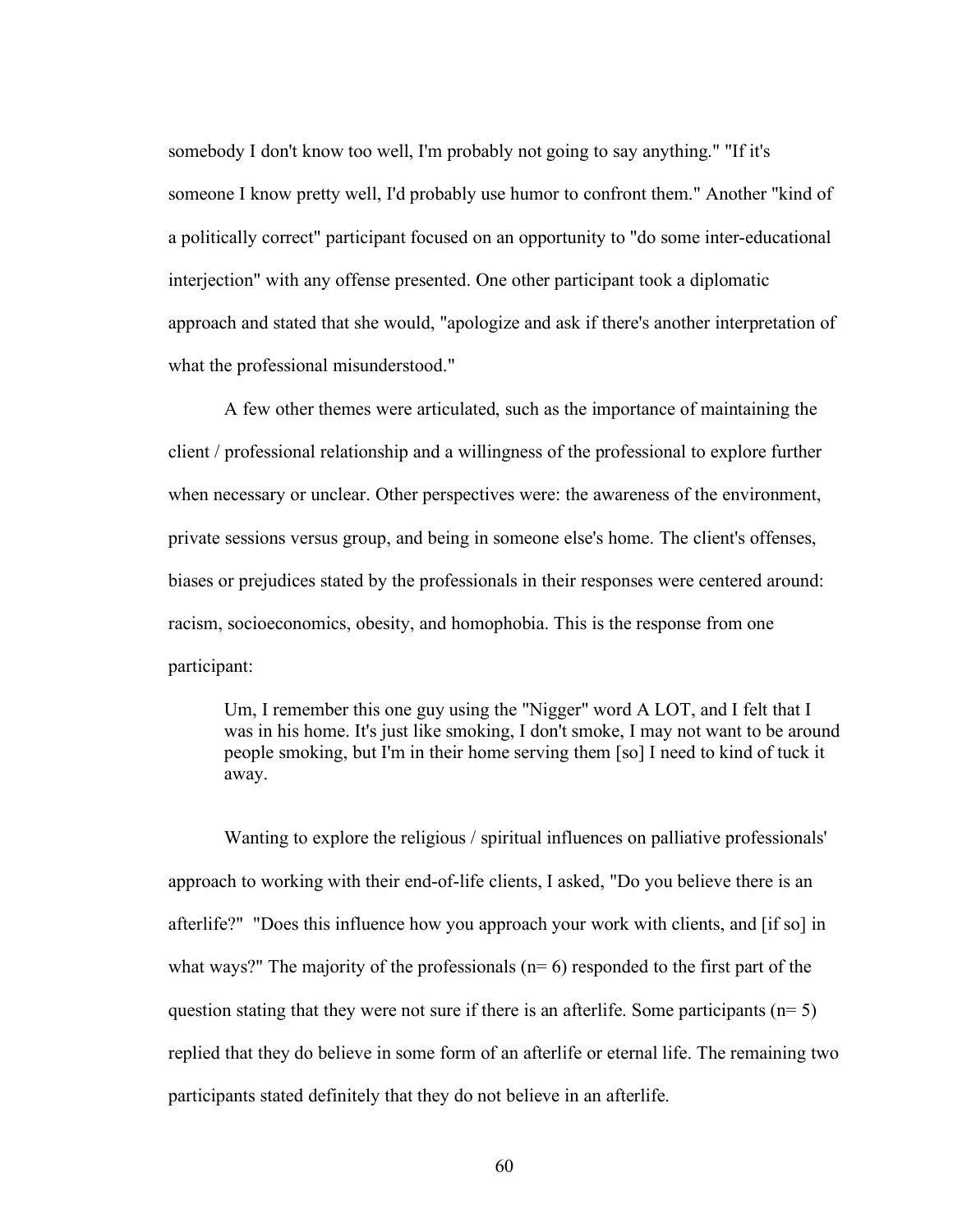To the second part of the question, "Does this influence how you approach your work and in what ways?" again, the majority of participants (n=10) responded "yes," it did influence how they approached their work with clients. The remaining three participants stated that no, their beliefs did not influence their work with their clients. The unfolding theme was that professionals would explore such an issue further with their clients. One participant shared this:

I will ask. I will often ask people what they are thinking, have they been visited by somebody. In bereavement you often hear about visits from loved ones in different ways, in dreams coming to them outside, and different places. I always ask, and I believe what they tell me. I take seriously what they say.

Another professional who believed in an afterlife shared this:

I do see death as a journey. I see and hear angels at times. This is beautiful, mystical and life altering for me, every time.

Other responses in reference to ways the professionals worked with clients were: "work to support the patient and families wherever they are," "don't criticize my client's differing religious beliefs," and "find meaning in their belief."

Exploring further influences on palliative professionals' approaches to working with their end-of-life clients, I asked, "If clients do or do not have a belief in an afterlife, how does this influence your approach to care?" "Specifically, how does this influence your use of humor, if it does?" A number of participants  $(n=6)$  responded that their client's belief or non-belief in an afterlife had no influence on their approach to care or use of humor. One of the professionals replied, "Well, it doesn't influence my approach to care at all, and it wouldn't influence my approach to my use of humor because I try to match my humor to what theirs is." Other participants ( $n=5$ ) stated that their client's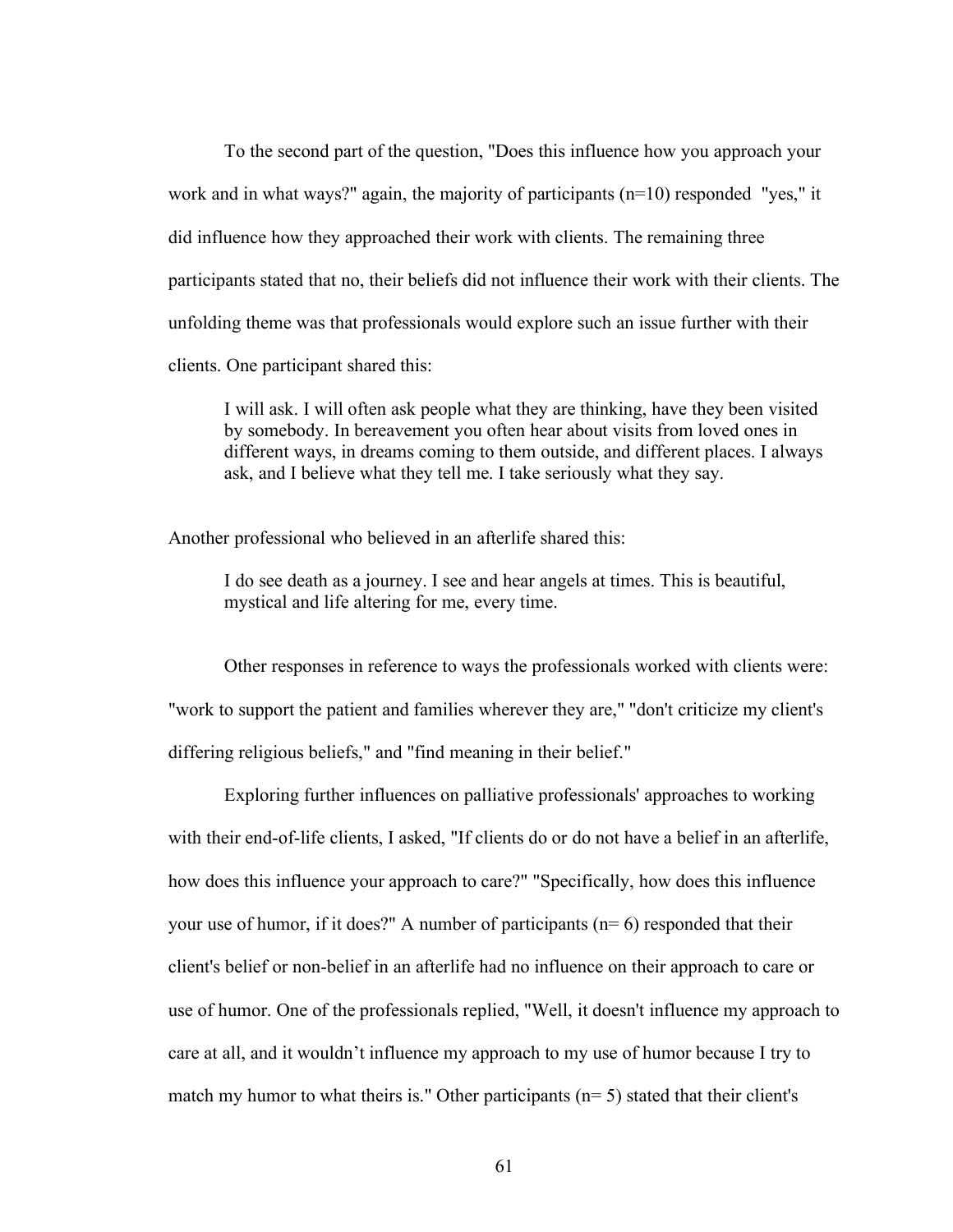belief or non-belief in an afterlife did have an influence on their approach to care and / or use of humor. One participant's reply was ambiguous and one other participant passed on the question. Two themes were uncovered: the first was a professional's curiosity about what gives comfort to the clients, and the other, discussed earlier, matching the clients, specifically in their humor.

One of the professionals who stated that the client's belief or non-belief in an afterlife did have an influence on their approach to care and use of humor claimed:

Well, maybe if clients don't have a belief in the afterlife per se, you know, I'll ask folks what does or doesn't bring you comfort. You know, what helps you cope with your illness? What or how do you cope with your impending death? And for some that is humor for them. So that would definitely influence, you know, how we would interact, how I would work with them. You know so that is identified, as something that may be foreign to them.

Others responded with, "It gives you a possibility of greater subject material, if you believe in an afterlife you can use humor about the afterlife, ha, ha, ha." "It opens a conversation about what happens when a person dies and what that means or has meant for their life/legacy." "My use of humor in this area would depend on the relationship and rapport I have with the client."

To allow the participants an opportunity to reveal some of the major countertransference concerns, I queried, "What countertransferential issues have been most challenging for you?" The major themes were: family parallels (with the client's circumstances), personally identifying with clients, and wanting to make things better for the client. The majority of the participants' responses  $(n= 7)$  were centered on family parallels and personally identifying with their clients. A few of the participants' responses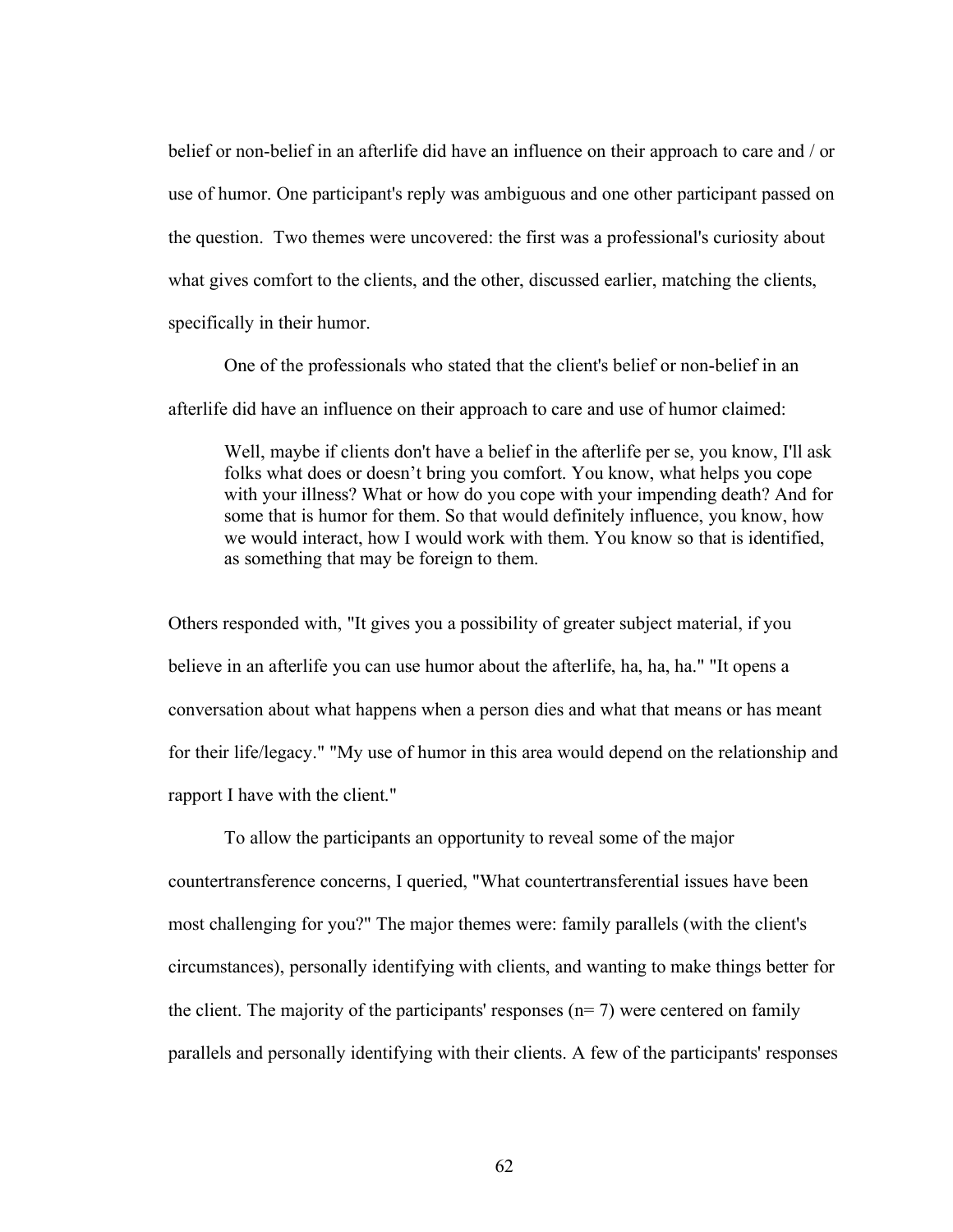(n= 3) were centered on wanting to help improve the client's end of life journey. Three of

the participants had very unusual responses.

One of the participants whose response was centered on family parallels and

personally identifying with the client and her use of humor shared this:

I think after my father died, and I would meet other people with lung cancer who were dying it was very, very difficult to hold back. It talks about my experience with my father and wanting to influence, and this was unconscious until it became conscious, trying to influence family members to have a different experience. So I think that that was probably be, would be the most… you know when there is a very similar story and after my dad died, I think the first two years. After the first time it happened it was like when I walked away and got to my office I went, "Oh my god, what did I just do?" So I had more of an awareness, but I found myself still kind of 'eecking' things in and it took, I think it was just part of my own grief process. So, my story is my story, and I pretty much just keep there. The other challenging part is if any of the other people ask me if I had cancer or not. Um, I really wrestle with myself, if I tell them, if I do or not. When I first started I did, and ... because I thought it would be helpful for people. But then after a while I got to see that they started spending more time on me, their wanting to spend more time on me and my experience and I wasn't necessarily moving them into their own experience. So then I just totally just stopped telling people. Not necessary lie about it, but I do try to get around it. That's where humor comes in. HA, HA, HA! That's where I use my humor, it's really deflecting. Deflecting off myself.

One of the participants whose response was centered on wanting to help improve

the client's end of life journey shared this:

I think I get really caught up in wanting some, wanting people to be at some peace. Like especially if there is a lot of family discord, you know. That's maybe not as hard as it used to be, you know, but it still pulls the heart strings. Really wanting to get things tied up in a bow. You know, clients are saying how they would love to reconcile with family members or this or that, whatever, you know, because I think it pulls you, you know, it's heart breaking and it makes you think about your own family and what if we were ... you know, what if something happens like that. So I think that's big. And a lot of countertransference comes I think inside of me when people don't have many folks, or none.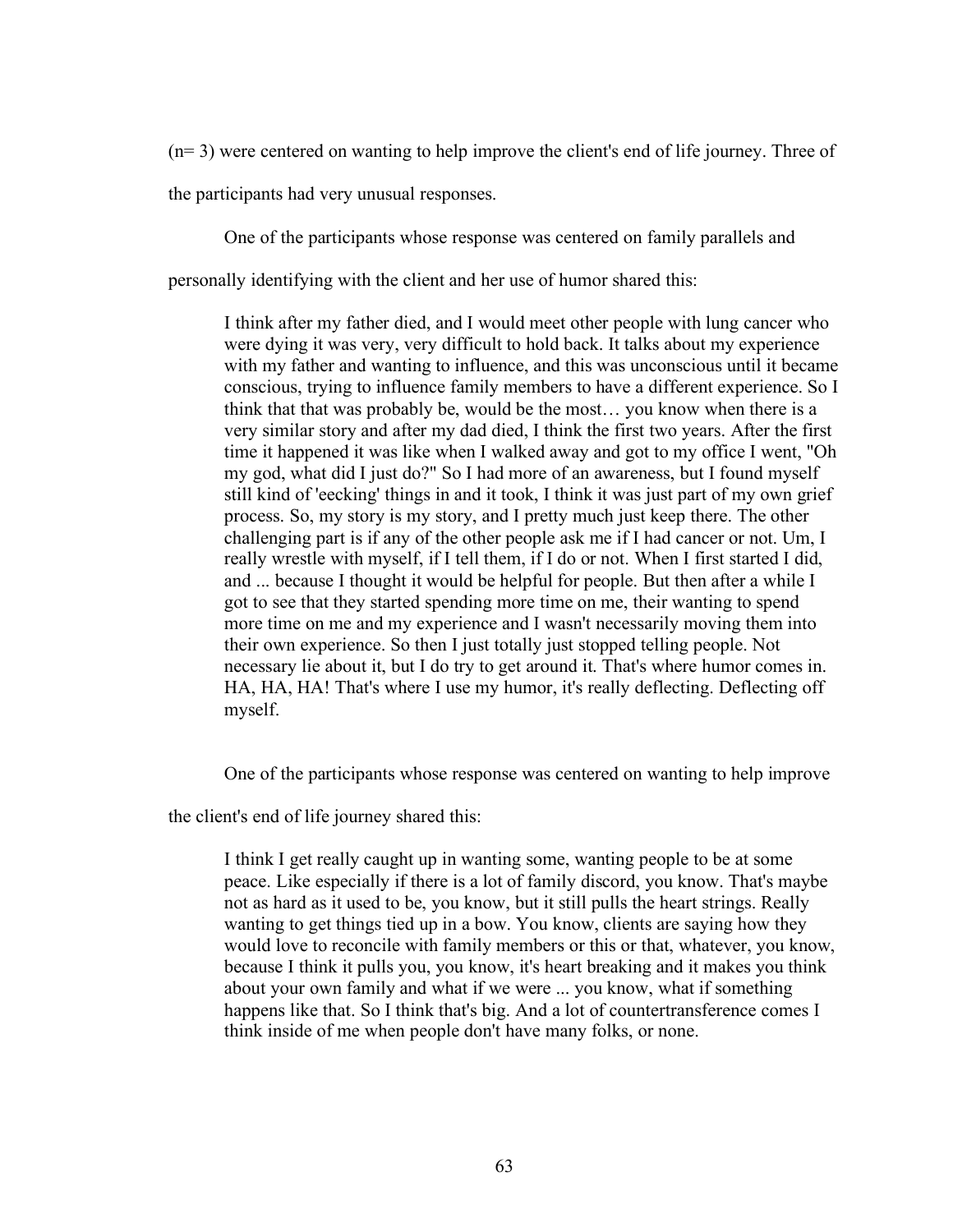One participant had a unique response in reference to abusive and neglectful

clients:

I have a client that I believe is verbally abusive towards his wife, and may be physically abusive towards his dog. I have to work harder to try and relate meaningfully and value this dying man as worthy of my respect – even if I don't like him. Some family members are neglectful of their dying parent's physical and emotional needs. Again, I work hard to respect them and listen empathetically – when they upset me.

Another participant had a unique response in reference to orthodox beliefs:

Probably the most difficult for me would be working with somebody who has a very orthodox, um, belief system that is punitive and exclusive in anyway. Oh for instance somebody who, let's say has a family member who is upset with the person who is dying because they have not accepted Jesus into their life, or the way in which the family member NEEDS to accept Jesus into their life. To believe that that person might actually have some possibility of a good afterlife and knowing that the grief process and bereavement processes of the person as well as the ongoing relationship with the person who is dying. All of that could cause great suffering because of a very punitive belief system.

A participant had a rich response in reference to specific clients, personal values, and

insecurities:

Really, angry, accusatory patients that I feel they are like, unjustly accusing me of something I didn't do, those are hard, and it's usually displaced anger about what's going on with them and I have to do a lot of processing around that. I also have to look at if I did anything to cause this, and I hate to stir this up, but there are more borderline type patients were you can get a lot of crap, and that's just part of the transference stuff, and that doesn't change just because they're dealing with endof-life, because it can just intensify it. Those are tough, but I usually do want to see someone before they die, for my own closure. Especially if it's someone I really cared about, and there is something about working with people at end-oflife for me. It's such an intimate work, you do. For me I do get very close to many of these patients and that's hard because you want to be there near the end, in some way, just to visit at least, put closure for myself. So that's a CT for me, I know that. You know I lost my whole family tree in the Holocaust. It's no accident that I'm working [with] dying people. It's no accident that I'm working with my grief every day, grieving survivors, so I know that I'm sensitive to those areas. Um, you just don't forget that stuff.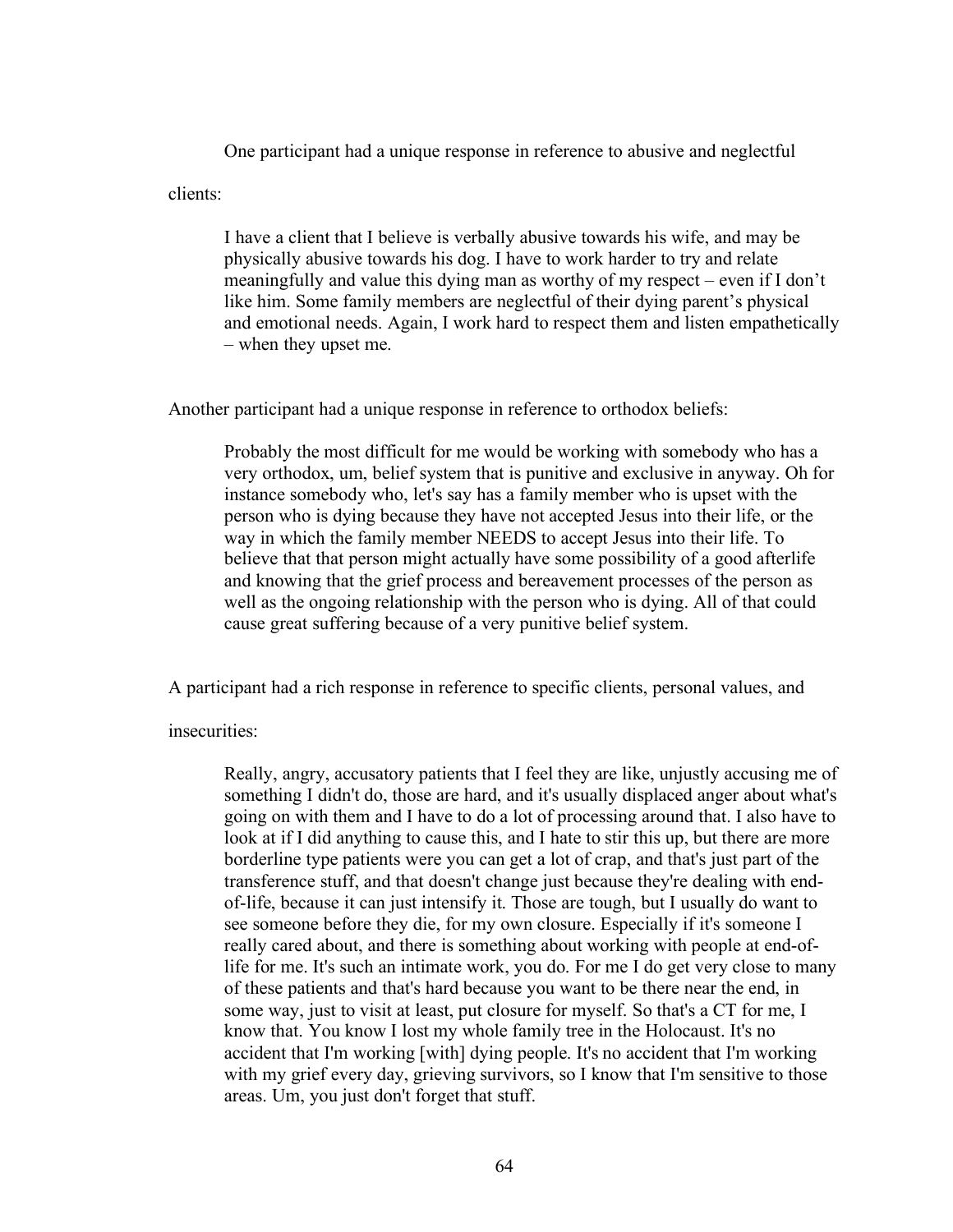Part of it and the other sort of CT is for the reality piece, too. I think that goes in here, it's sometimes getting really clear what your values are. And one of the teachings of my own religion is you definitely do good deeds, period. It's commanded, it's not just altruistic, it's more than that. So for me making extra time for my patient or taking time out of my schedule to do that or whatever is a mitzvah. It's also what I'm supposed to, it's part of my value system. So keeping my own value system, the work I'm doing, from my own needs to put closure, those all get wrapped up together.

Well here are [what] some of the other top CTs are: when someone has children and they are dying. When I can't say good-bye to a patient for whatever reason, because it's too painful for them to see me again. Because I remind them again of their diagnosis or whatever, that's hard.

Another issue comes up that's very interesting, is when you are working with a patient and you have one set of recommendations for them, and but you know the social worker from "lalalala" said that we could do this, and I'm saying something totally opposite. So you're going "Hum, okay so tell me more about that, and so the CT piece there is, am I off? Did I say something wrong? Or, am I right?" And that's a really new social worker. What is that? And so it's mine, I'm calling up XXXX, "So this is it, lalala, this the patient, this is the social worker, this is what I said, what do you think?" So it's that insecurity even 30 years in the work! Oh did I do something wrong! So wrong! ... That comes up occasionally, which is interesting. And the other thing that I think is going to come up is and I don't know how exactly how all of that will manifest more in my own heart, heartstrings which is what I talked to about with mitzvah and being with people is with the new Death With Dignity Act. If I'm asked to be with someone, as they take the medication, that could be really hard. And I support choice, near the endof-life, and I also support really good hospice pain-and-palliative care. So that would be hard. (In a soft voice), I think that could be really hard.

One professional summed up the response to the countertransference question with this

perspective, "So, you could argue whenever you misread a patient it is a

countertransference error, right? You know, reading people is instinctually, it's habitual,

it's a learned behavior that is largely unconscious. Um, and whenever you react to

anybody, you are reacting to everybody you have ever reacted to."

There was some controversy in that a few professionals believed that, with time,

as they matured as professionals, and / or completed their grieving and bereavement that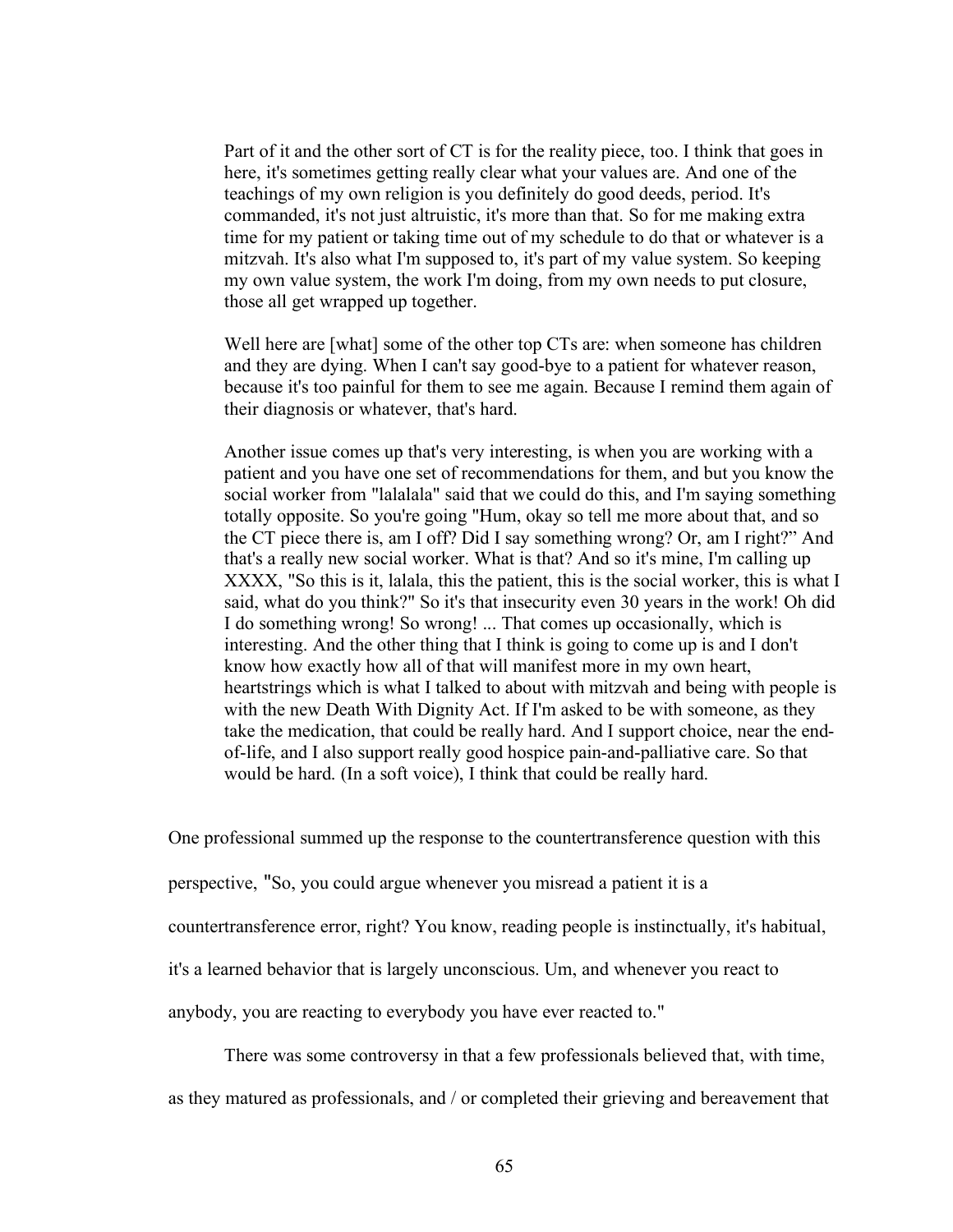the countertransference gets better or disappears; others conveyed that countertransference never goes away. A few professionals addressed self-care again, talking about the benefits of participating and seeking out supervision, consultations, and team support. Several mentioned the use of humor to deflect attention off themselves.

### *Personal Experiences*

To learn more about how professionals have used humor, I asked the participants if they would share two stories where they felt humor made a significant difference for a client (one where humor was helpful, and one where it was not helpful). The major theme centered on relationships, with the stories where humor was helpful: "creating a deeper sense of community with the client," "family and the hospice team," "building a supportive relationship between a client's spouse and the clinician," and "reinforcing ties to the professional." A few solo ideas presented acknowledged a professional's own humanity and sense of humor, diffusing sensitive issues, and wisdom. A participant shared this unique experience:

I'll share one story where it probably was helpful...probably one in which I was probably the client, sort of, ... and [in] that situation I was with a friend of mine. I was with this friend of mine in his dying process and at the time of his death. We had called the funeral home to come, um, and they came, um, as they do, to put the body in a bag and take him out of the home, and most funeral homes, you know people are taught to have a certain demeanor when it comes to this kind of thing. So I recall when they came in, and I was truly grieving. The person who had died had been a hospice chaplain, and a bereavement person and also worked in organ procurement. So, you know he had his own sense of humor about these things. One of the things that he had when he left the organ procurement place was, everybody had signed a body bag and gave it to him as a gift. Everybody had signed this body bag. So in the midst of how sad this was, yet I saw these two guys and they were going to take out their body bag to put XXXX in the body bag and I said, "Wait, just a minute, he has his own! HA, HA, HA, HA!" I gave that to them and there were these signatures of all these people over it. Just, it, their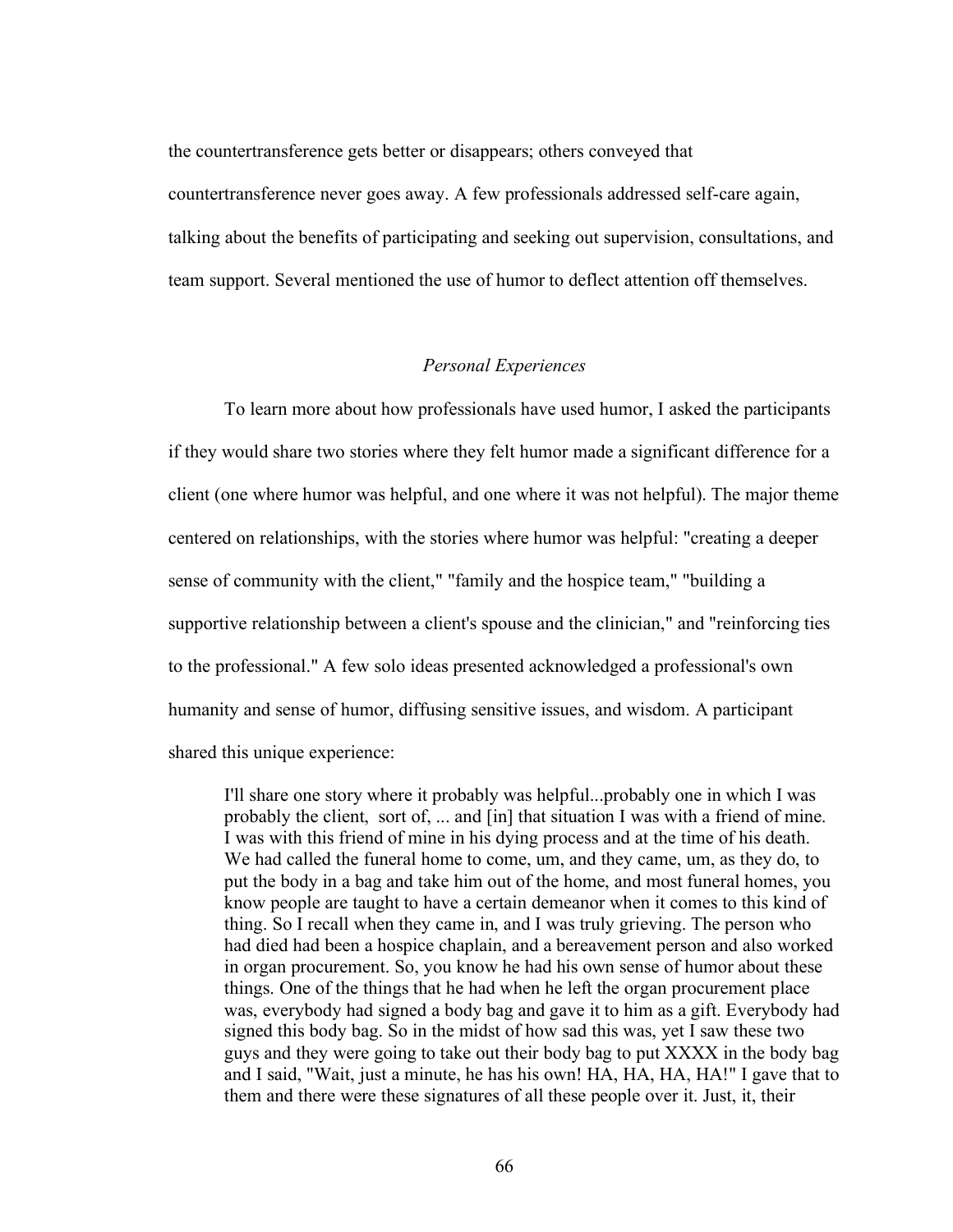faces, it was just unbelievable! And what that did in terms of being helpful for me was that it, in that moment, was to remember how truly wonderful XXXX was in his humor as well as his serious side. How he could take anything really and bring the fullness of human experience into life.

Another participant gave this perspective on some of the rewards working with clients in

end-of-life:

… and I think in this population, particularly, laughter is often a form of manifest wisdom. You know, it's a real sense of what it's all about and it comes across in their humor, and that makes the work very, very satisfying. I need all the wisdom I can get. So patients that are willing to share with me, I am grateful.

The major theme regarding the client's well-being arose in reference to the stories

where humor was not helpful. Some of the stories revolved around family members

becoming upset. One participant noted this story with a client focus:

Oh, about 7 years ago now, I was working in another health system as an intern and I wore my funny clown hair and my red nose on April Fools' Day, um, and two women in a particular room screamed. They had to be medicated heavily because they thought I was a demon. They had Alzheimer's and that's when I realized that one doesn't do that. Ha, ha, ha! It was inappropriate.

Another participant cited this example of a client's hindrance to care:

When I facilitate support groups I definitely bring humor into it, but I also think I overstep my bounds in support groups with humor. In that, it has stopped in a deeper level of discussion. I did have a patient and his wife meet with me after group a couple weeks after, saying that they were uncomfortable with that. So that they just felt that they were in such a crucial place in their life and to make light of it just… it was hurtful for them. So, I was probably trying to care of everyone in the group but them.

In reference to experiencing a situation were humor was not helpful, a professional

offered this therapeutic perspective: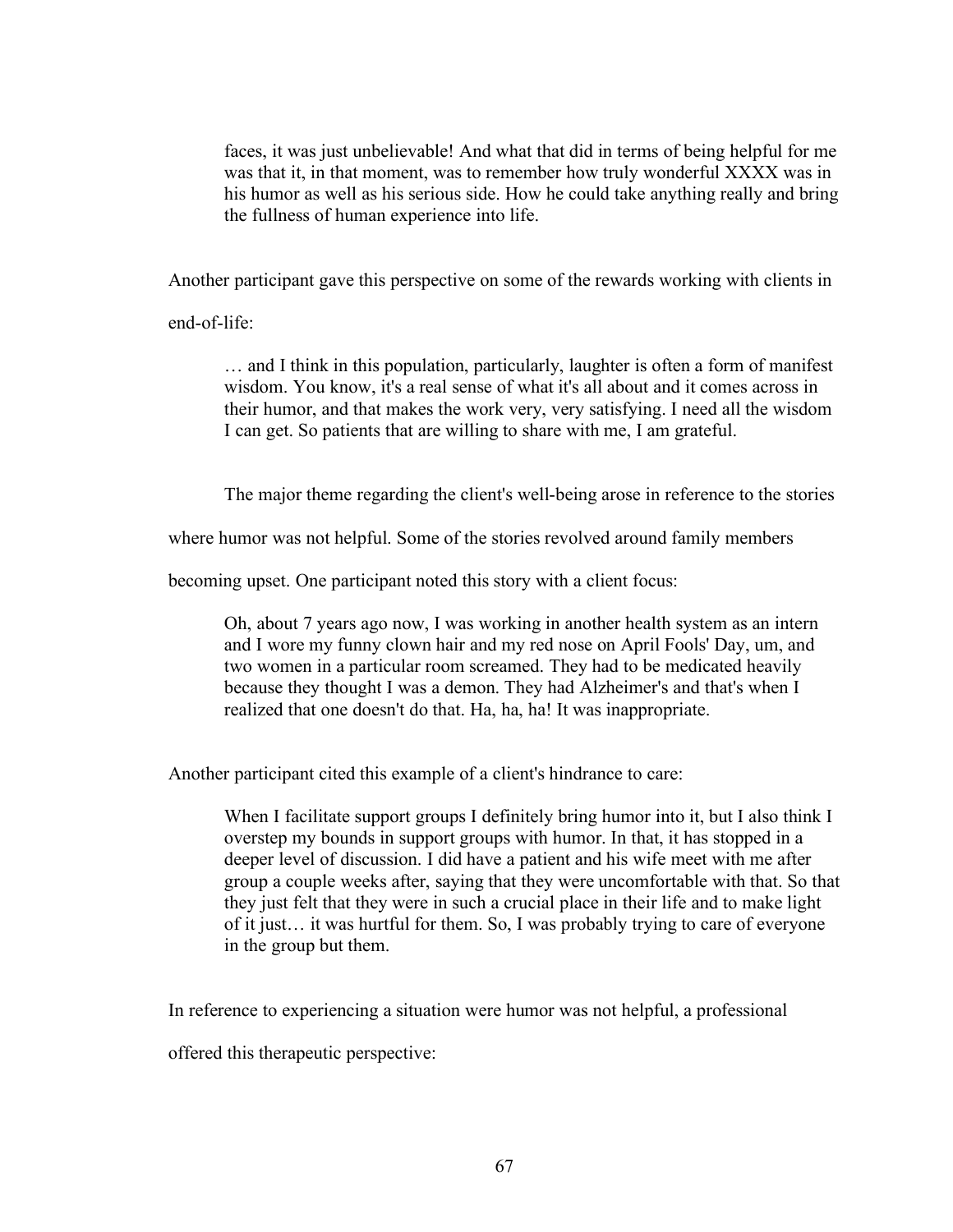…but what you have to understand. Those that may appear to be unhelpful in the moment, I have always found that it is always grist for the mill, as the saying goes. It does something, it's part of the alchemy and so um…. possibly down the line it would be seen as maybe not helpful but part of what had to happen.

To recognize and to better understand any consistencies working with clients in end-of-life care the participants were asked, "Have you noticed any patterns or themes in your work with patients in end-of-life?" The themes focused on both the client and the professional. There were many client-focused patterns and themes: finding meaning, fears, anxiety, guilt, sadness, remorse, anger, grief, surprise, relationships, questions about the unknown, "struggling with hope," "still living while dying," "having to think positive," "can never let your guard down," "wanting to go to sleep and never wake up," "wanting to talk about their illness / death and dying," "not wanting to talk about it," faith and spirituality, and "the cultural and terminology of cancer." A professional shared this:

I think finding meaning, people finding meaning in the illness, finding meaning in their life, right, finding meaning in their current roles. You know sort of grieving loss [of] life… grieving the loss of the future, lost productivity, changes in relationships, you know real substantive stuff like that. Grieving loss of kinda of autonomy and control of your destiny, or the illusion of [it]. Ha, ha, ha. Our destiny, you know um… ha, ha, ha. That's big and you know ah… and still the importance of a relationship, regardless. Even for folks that are more solitary there is still that level, some kind of relationship can be important.

Another professional gave several perspectives: cultural, talking about it, and medical

# professionals:

There is a lot of this, you know, I have to be positive. I have to stay strong. Um… this sort of culture and terminology of cancer. We're going to fight this thing, we're going to beat this thing. So there's a lot around the militaristic language of fighting. I'm going to fight this thing. And when they realize that the battle is, [that] they're losing their battle, there is [this] set up, by that language. Then it's the permission to talk about it. You know what, I've had a lot of conversations with patients who have said, my family does not want to address that I am dying,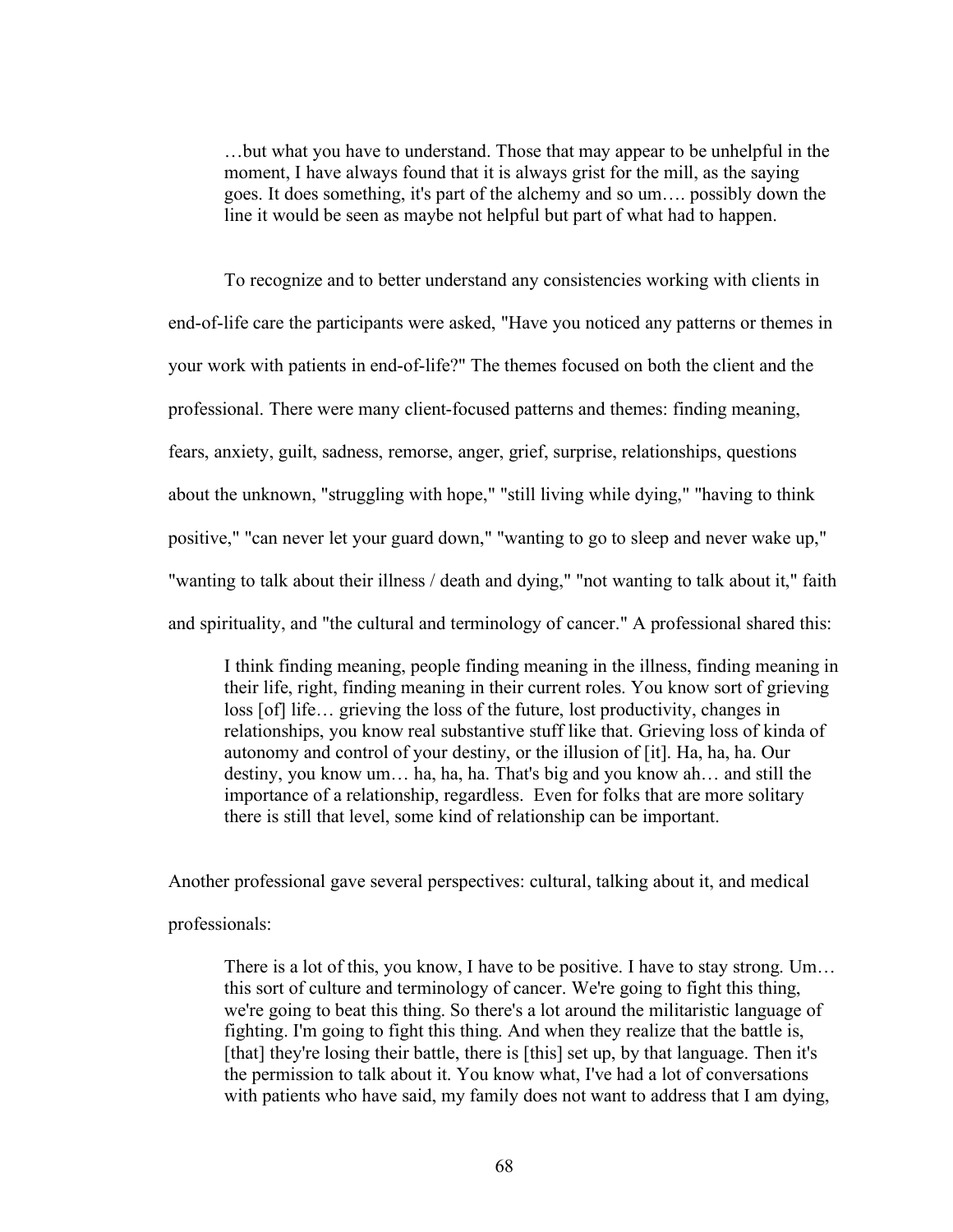they just don't want to talk about it, and I want to talk about. How do I talk about it? That's a theme, especially in oncology; even amongst the physicians this is a constant um… sometimes the physicians don't want to talk about end of life care!

This participant concurred:

I'm filling a gap that would really painfully be unfilled if we didn't have everybody taking care of this person. People will broach topics with me that they won't broach with other people. I mean one that came up several times in a very short period of time this month, it was very striking. It was patients asking me, how am I going to die? And I said well it looks like you're going to die of metastasized cancer. "But what happens, how do I actually die?" I'm like "I'm the psychiatric; they don't want to ask the medical oncologist?" Actually on a few occasions people had asked the oncologist and felt that the oncologist had refused to tell them, that they hemmed and hawed. Or they go, "People die in different ways, or any number of things could happen, you know we won't know until we get there." That kind of stuff, and I said this is how it works, this is how it works, this is what is happening, the vulnerabilities that you have, these are the different ways that people die. Rather than saying, oh, people die in different ways. I say "Here they are: these are the ways that people die, these are some of the ways." And they'll say, "Well, what do you think will happen to me?" And I'll say "Wow, I don't know what will happen to you, but given the x y z's that have happened so far, the worst example of that seems like a reasonable answer." I give them books about dying, and that sort of stuff. They just don't get that at anywhere else. I think that maybe one or two of the social workers have substantial hospice experience and are better able to answer some of those questions but I feel that the patients don't ask them.

The words and phrases and themes that developed around clinicians were:

"having a sense of seriousness," "being quiet," "active listening," "supportive,"

"following the patient," "being there for them," "everything about them," "keeping myself

out of it," "let people feel taken care of and safe," "teaching an allowance of just a normal

condition," "making referrals," and "allowing them to talk about it." One professional

talked about being client-focused and available, no matter what:

Following the patient, listening to them completely, being there for them. Having it to do with nothing about me, and everything about them. Keeping myself out of it makes it an entirely different outcome. Knowing that you can be there for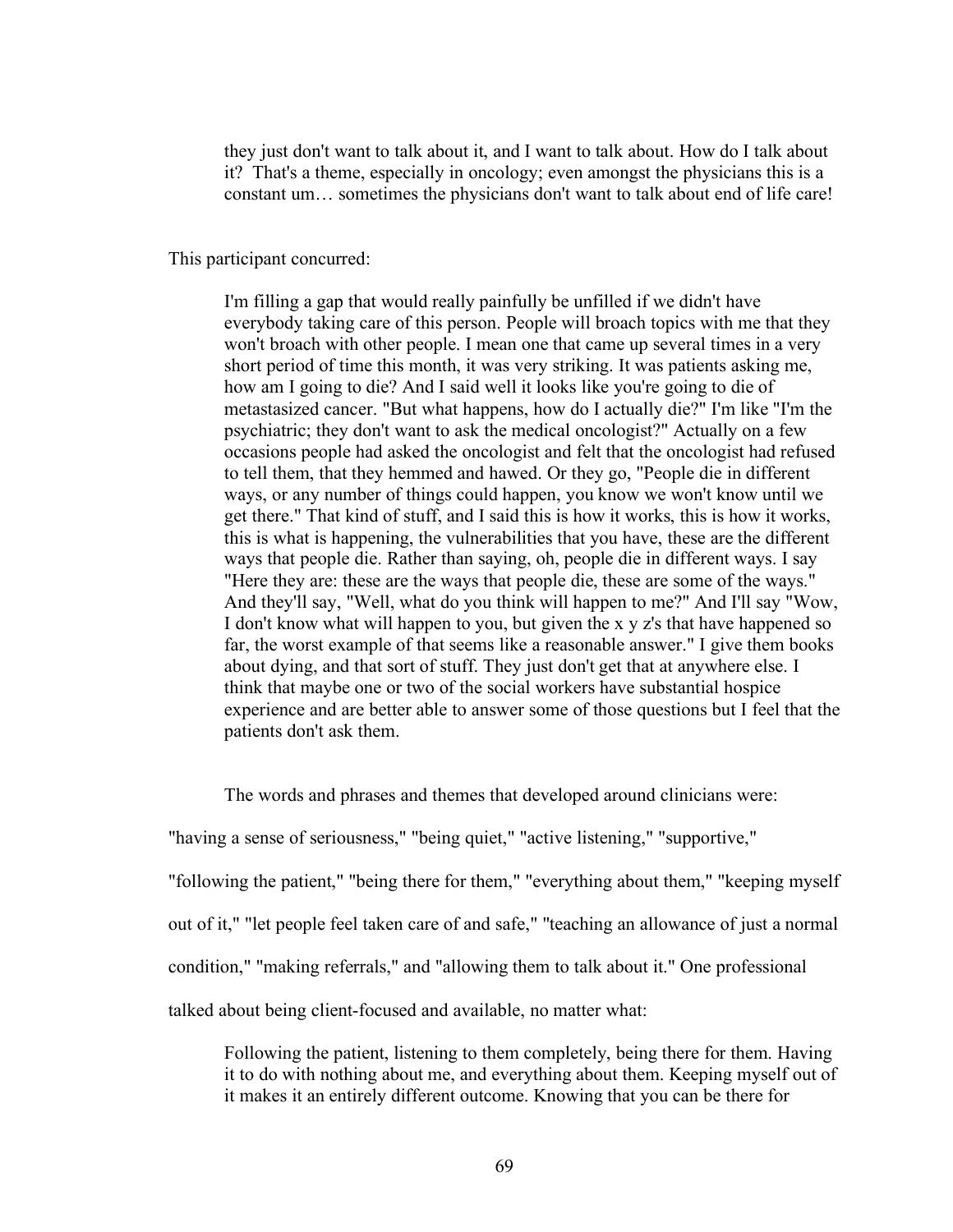somebody or having somebody feel that you're there for them and that nobody can say nothing, that they can't do anything that will make you stop from coming back.

Wanting to know more about the concerns of clients in end-of-life care, I probed

the participants with, "Have you observed any particular influences that have repeatedly

caused anxiety and strife for clients in end-of-life care?" A plethora of anxiety causes

were cited, the major themes were: physical pain  $(n= 5)$ , family / relationships  $(n= 5)$ , the

medical team ( $n= 4$ ), fear of death and dying ( $n= 3$ ), the unknown ( $n= 3$ ), and religion /

spirituality  $(n=2)$ . This professional talked about the anxiety of pain:

The anxiety around pain comes up and hospice is very good with that, taking care a lot of that. But when it's not well managed in a hospital setting, or something like that, that is so… terrifying for them I think. It's often difficult for the family to watch, and you probably know that hospitals don't have the same regulations to up the morphine or whatever to relieve the pain, as does hospice.

Another professional shared an interesting perspective on family / relations:

Family conflict, it takes at least two different forms, one is being in conflict with a family member, the other is um.. feelings of guilt or regret over not behaving with other family members in a certain way. The other is, another is um… feeling responsible for unresolved conflict between other family members. And feeling like it's your job before you go, that kind of thing.

This professional addressed possible client anxiety brought on by the medical team:

Yes, when providers can not, um… have, um… open conversations. When they don't leave time and allowances for people to express what people are experiencing, without the provider jumping in from the very beginning and directing the whole thing. In the direction that they feel it should go! Then I think it makes for a hell of a lot of anxiety and strife.

Some of the other causes of anxiety and strife for the client were: being a burden and

becoming dependent, unable to do things, psychological suffering, "prior traumas," not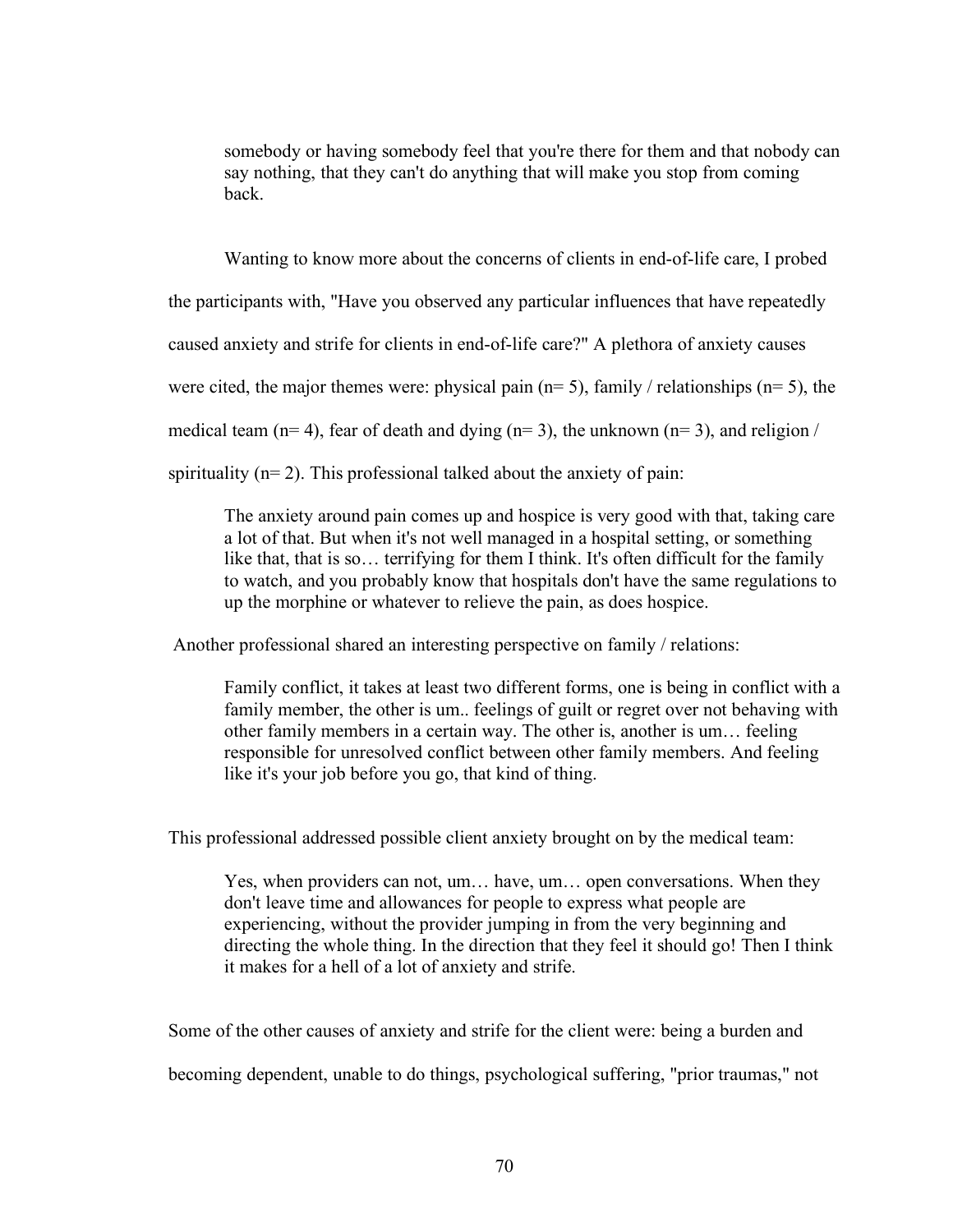being in control, "what I look like," "why me?" "regular check-ups," "care giver issues," "treatments," "being alone," and "hanging on or letting go." A few unexpected responses were: "computer glitches," "clinicians who try to normalize things," "comatose clients are challenging," "reactions and coping mechanisms of family and loved ones."

Wanting to know more about how to help mitigate the anxieties of clients and if clients turned to humor, the participants were asked, "Have you observed any particular influences that have repeatedly offered solace to clients in end-of-life care?" Again there was an abundant number of ideas with the major themes being: touching  $(n=4)$ , the hospice team  $(n= 3)$ , music therapy  $(n= 3)$ , pain management  $(n= 3)$ , faith / prayer  $(n= 3)$ , relationships ( $n= 3$ ), being able to talk about it ( $n= 2$ ), and being able to say good-bye ( $n=$ 2). The words and phrases from the participants in reference to touching were: "gentle touch," "touch," and "sex, massage, and snuggling." The responses in reference to the hospice team were: "having the hospice team," "their treatment team - hospice," "well hospice for sure, some of those great chaplains, some wonderful nurses, and wonderful social workers," and "hospice social workers." The words and phrases used in reference to pain management were: "resources to address pain," "having people's pain managed," and "ensuring that our clients are as comfortable as possible."

Humor was not one of the major themes, but it was mentioned by one participant, as offering solace to clients in end-of-life care. Several of the other influences mentioned were: "meaning making / finding," "keeping life as normal as possible," "having choices," "achieving last wishes," and "the promise of a better life." There were no surprise responses.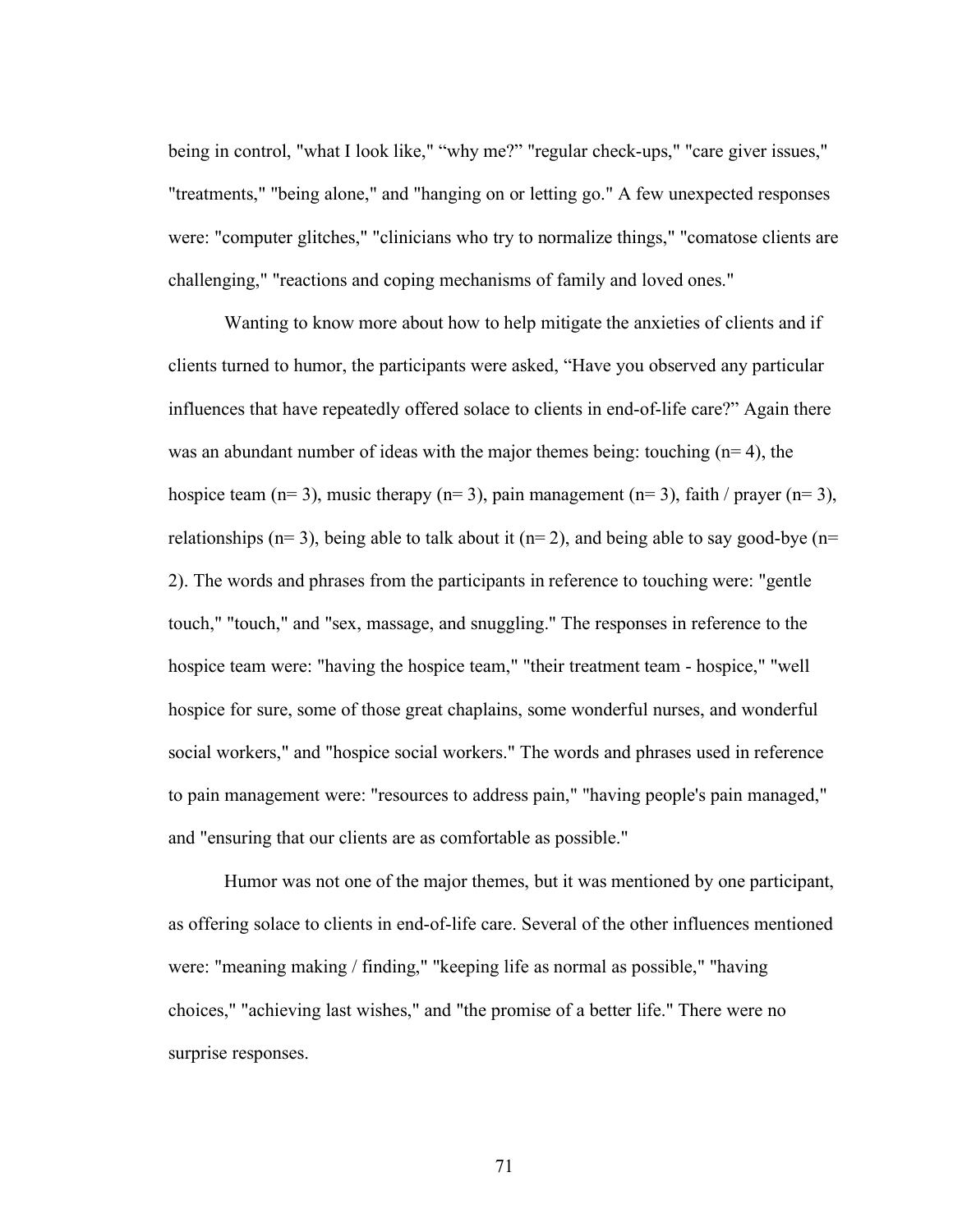To better understand the influence of humor on the participants, they were asked, "What role does humor play for you in your personal life?" A copious number of replies, the major themes, words, and phrases were: the use of the word "love" in reference to humor ( $n= 12$ ), participants partake in humor with others ( $n= 8$ ), the significance of humor in the participants' personal lives  $(n= 7)$ , humor helps when things are not going well ( $n= 4$ ), and humor is an important part of their marriage ( $n= 2$ ). The professionals "love laughing and love to join in," "love a good laugh," 'love creating puns, or humorous toasts," "love knock-knock [jokes]," "love to play with people," "love to tease," "love a good giggle," "love to be around all those people that stimulate that in me," "love those people," and "love slapstick, physical humor satire, and British humor." The professionals enjoy their humor with other people in their lives: "family," "friends," "grandsons," "my kids," "wife," "husband," "co-workers," "peers," and "clients." Humor is significant in many of the professionals lives: "it's a pretty big part," "it's pretty big," "plays a large part," "very important part of my life," "important in my life," and "a very significant role." When things are not going well for some of the professionals they turn to humor: "I have a tendency to make jokes about stuff not going well… a way I let off steam," "I turn to humor when I have had a bad day, helps keep me de-stress," "I also use humor sarcastically when I'm angry" and "I seem to find irony in situations, the hard moments." Two participants shared how important it was in their marriages, one stated:

Well, it has to play a large part because I've been married for over 30 years to somebody who is my opposite. HA, HA, HA!!! And so if you don't have a sense of humor you're really S.O.L. Ha, ha, ha!

72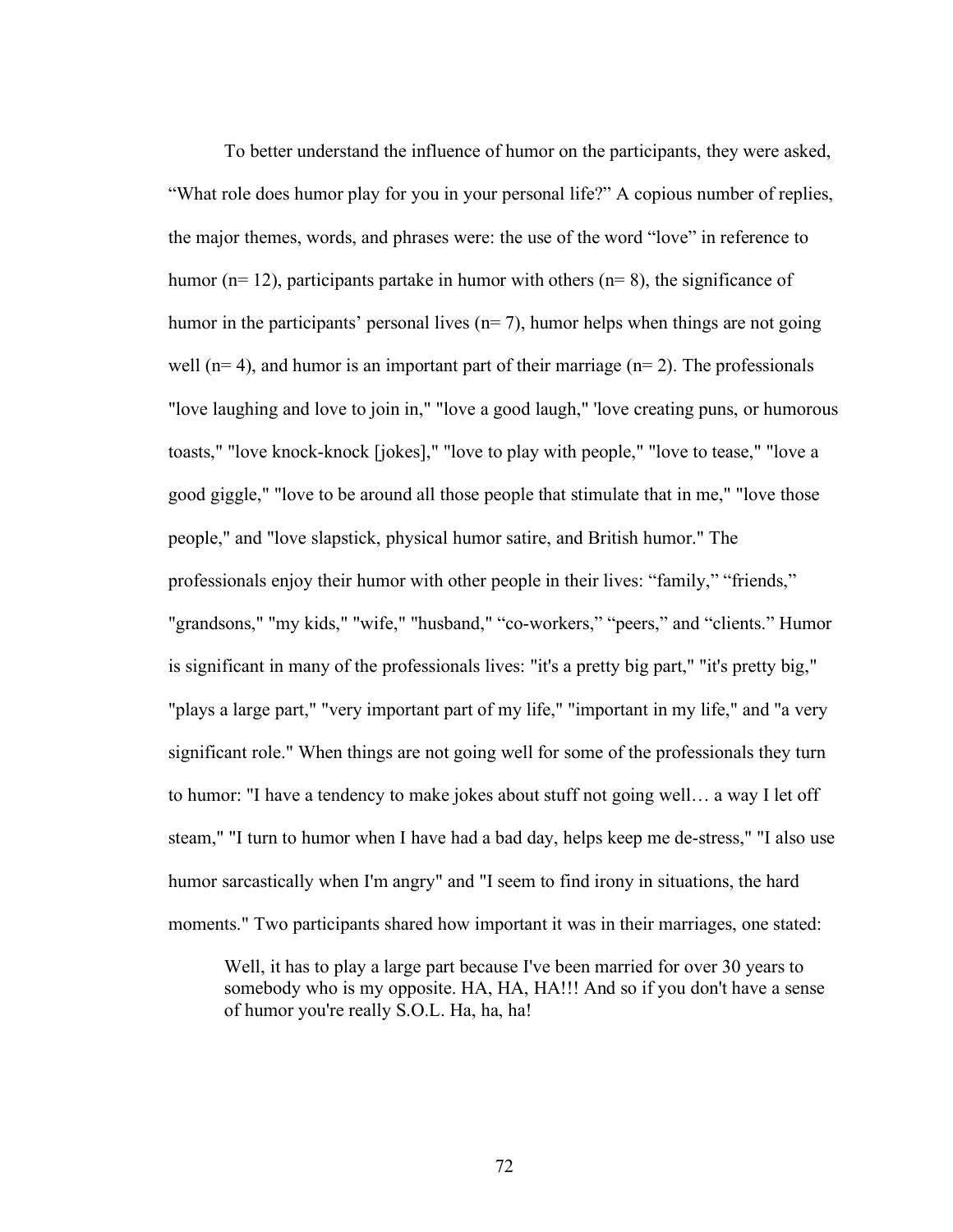The other shared:

Just in the last, in the last month or two, my wife said to me that she thought that I had a good sense of humor, and she thought that was an important part of our marriage. That, that helped kind of thing, and it would never have occurred to me if she hadn't told me. So I think that I asked her to elaborate on it, and what she pointed out was something about, um, not letting stuff get to you, shit happens! Yeh! It's too bad. Wait around; it will happen again.

One participant talked about how he used humor as a child and the impact it had

on him as a palliative care professional:

Very different now than when I was growing up. I was a very thin frail kid, afraid of my shadow. I'd had a brain injury that caused me to have limited motor responses in my hands and kids laughed at me, and it was an incredible painful experience for the first 15 /16 years of my life. Ah… going through Coast Guard boot camp, having some other training, ah… perhaps I became more of who I am because of that sort of rejection. I used humor back then to mask all the feelings I had and [was] unable to say. So I told jokes, half of which were inappropriate and I joked my way out of masking real sorrow and pain. Which is why it would be impossible to [be] doing that in a patient's pain.

Another clinician shared an earlier time in the person's life as a palliative care provider:

I try to laugh whenever possible. There was a time in my early life as a palliative care worker when I felt like I had lost my sense of humor. Everything felt very serious and I even found it somewhat difficult to relate to others. After taking a close look at that, I realized the increased need for self care in this line of work. I can't stress how important that is. I try to leave work type of things at work and not take them into my personal life.

Another professional closed with this in his response, "It's true, one of the greatest challenges of life it what to take seriously and what not to take too seriously. How to never take yourself too seriously, that kind of stuff is the difference of being miserable and being ready for the next day."

# *Professional Development*

According to the Association for Multicultural Counseling and Development,

culturally skilled counselors seek out educational, consultative and training experience to

improve their understanding and effectiveness in working with culturally different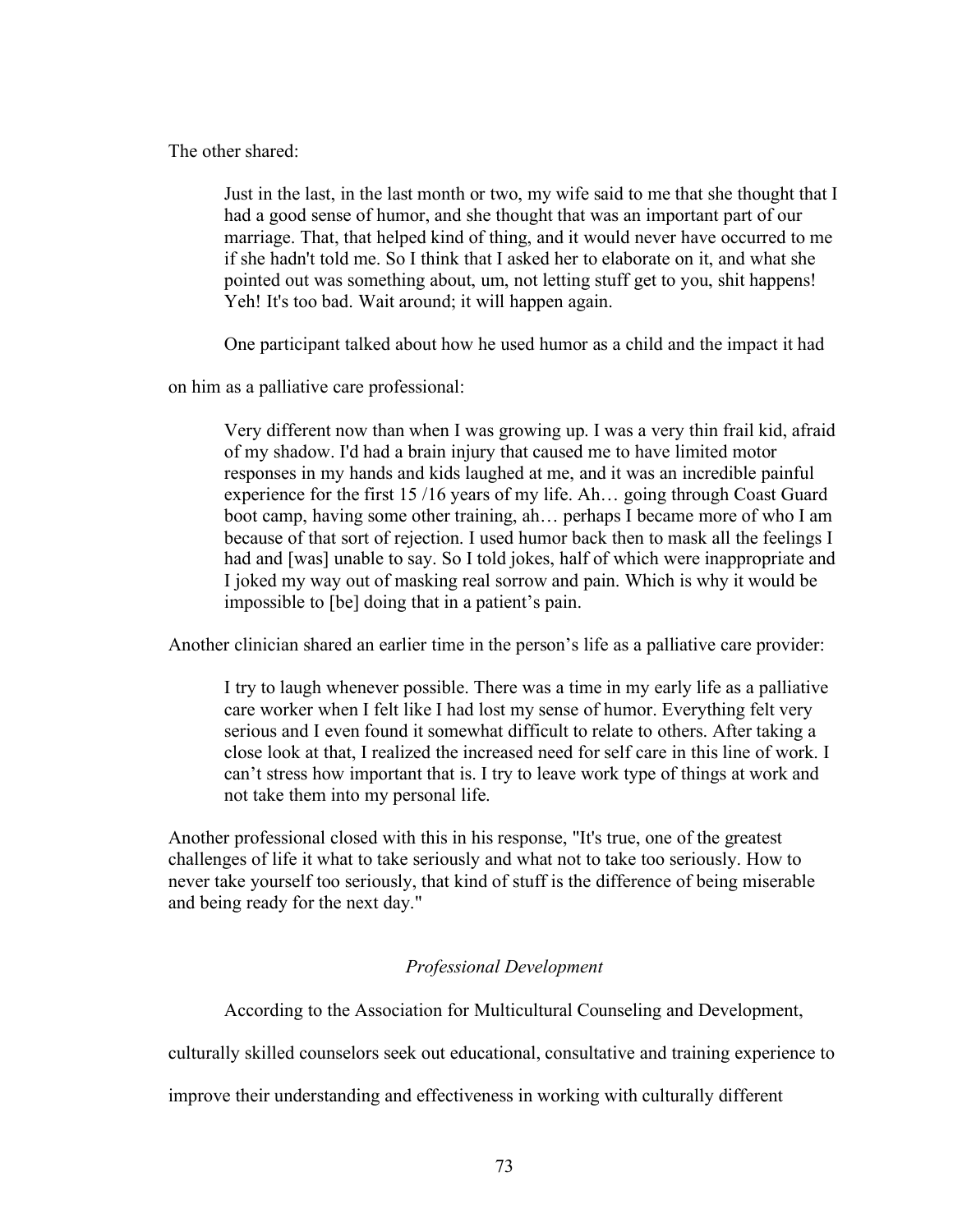populations. (Murphy & Dillon, 2008). The questions in this portion of the interview focused on professional development, the first focused on cultural competency. The participants were asked, "As a professional, what does cultural competency mean for you?" The participants had a surfeit number of remarks, major themes were: professionals need to keep learning  $n=12$ ); cultural differences were mentioned often  $(n=$ 8); professionals saw the value in learning from their diverse clients ( $n=7$ ); participants believed being aware / curious was beneficial  $(n=5)$ . A few participants did not believe that any of us could be culturally competent  $(n=3)$ ; several believed every person should be approached as being different, even from the same culture  $(n=3)$ , and some reported that saying, "I don't know," is a good thing  $(n=3)$ .

All but one professional commented on being open to learning. The following phrases were used: "you can educate yourself," "better understand their culture," "find out about," " trying to understand somebody else's story," "try to be educated," "possibilities of exploration," and "so that you never stop learning." The participants pointed out differences, and only once mentioned similarities. Some of those stated differences were race, ethnicity, socio-economic status, religion, and generational.

The majority of professionals believed that their key way of being educated was by their clients. The following phrases were used to convey this: "inviting my client to help me understand," "my client is my teacher," "they'll teach me," "asking the family," "asking all the right questions," and "possibility of exploration and for that to be offered." Several participants voiced the perspective of always being culturally "aware," "curious," and "open." A few professionals stated that they don't believe that any of us can be culturally competent. One participant shared this:

74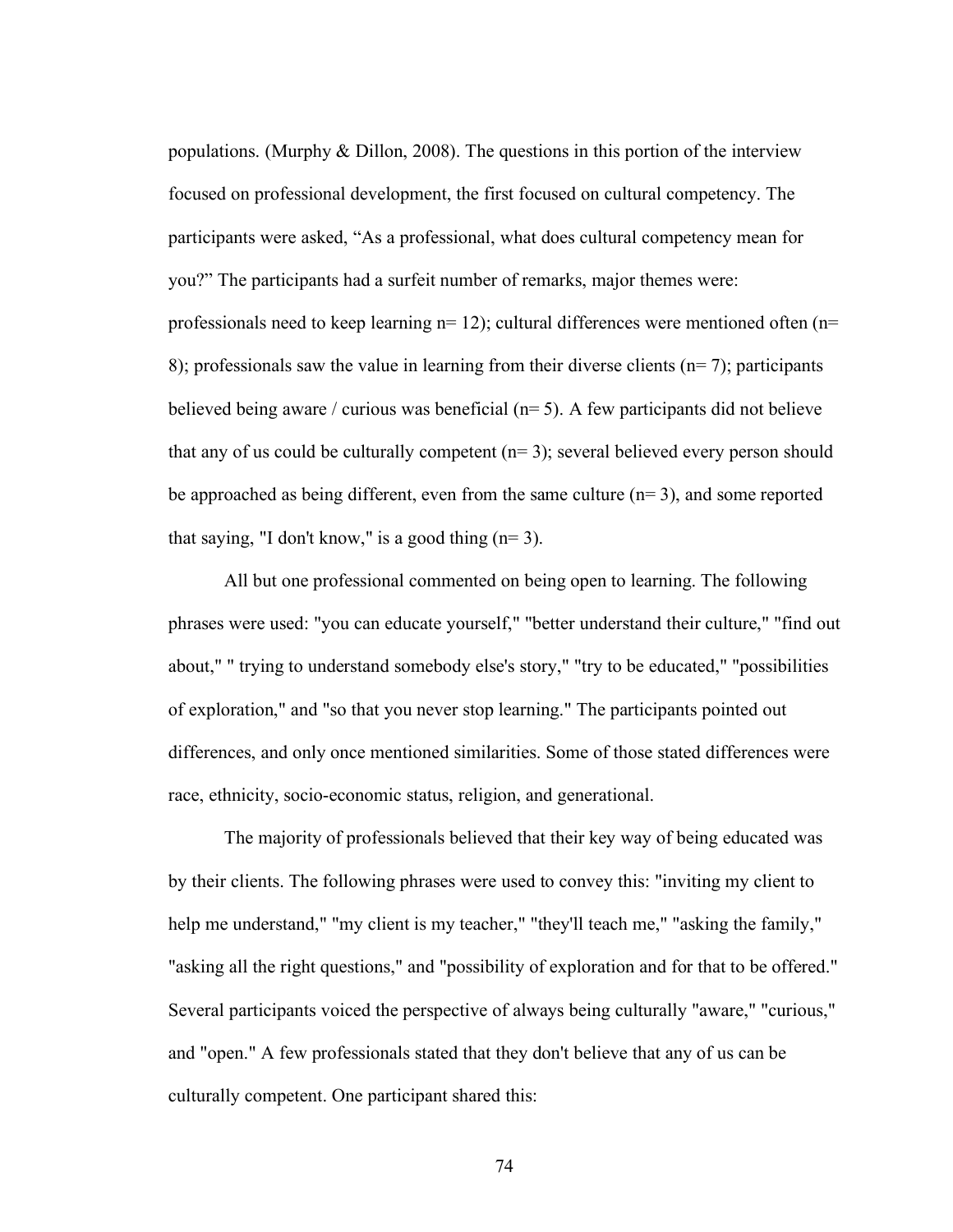Cultural competency, I don't think we are ever culturally competent, because every person is different, even from the same culture, is different. If I go to another Jewish daughter of a Holocaust survivor, their experience around that is going to be different than mine. I can't make any assumptions. Depending on when their parents were married, or if they were abroad. I can't make any assumptions.

A small number of participants consider that not knowing is okay. One professional had this comment: "I think, you know the three most important words for a clinician are, 'I don't know.' So I think the ground of cultural competence is not knowing."

One participant spoke regarding historical experiences and skepticism that bears

mentioning.

…let's say you take a culturally competency class on working with African Americans, and Latino clients in a health care model, and learning about cultural context. Things like body language and eye contact, and um… you know how different cultures may, MAY BE, more influenced by this thing historically or whatever. It can come into, it can be barriers, BARRIERS to access to care. So sometimes people may be skeptical of the medical system. So when you're coming, being mindful of those things.

The majority of participants agreed incorporating humor was helpful for the client in end-of-life care. It seemed logical to ask in reference to professional development if they believed that clinicians could be taught on how to use humor with their clients, why? or why not? The majority of participants  $(n=8)$  did believe that clinicians could be taught how to use humor with their clients. A few professionals  $(n=2)$  qualified their affirmative response in that they agreed that professionals can be taught the freedom or permission to use humor. A couple of participants  $(n=2)$  did not believe that humor could be taught. One participant's reply was ambiguous. Another, perhaps contradictory theme was that humor or one's sense of humor is inherent (n= 7). Words or phrases used were: "some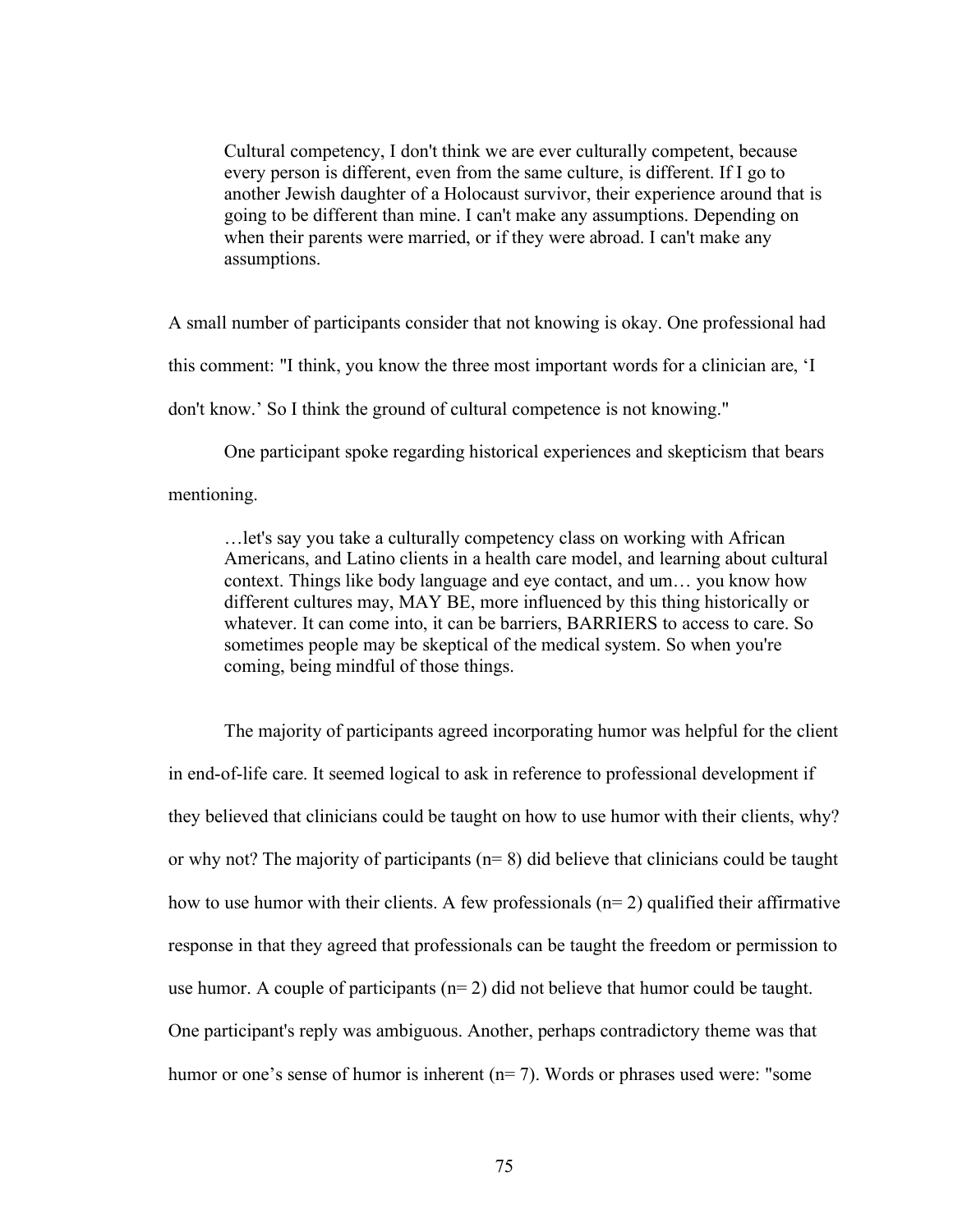people are just more natural," "a person's nature," "style," "instinctual," and "it is intrinsically in you."

A few participants ( $n=3$ ) had ideas on how one could learn or be taught how to use humor through "observation," "role modeling," or "role playing" from other clinicians. Several participants ( $n=3$ ) considered the use of humor with their clients as another tool / skill. Two participants were concerned that professionals learn the appropriate use of humor, "if the timing is right and it's appropriate," and "how to do things appropriately, to use it or not to."

A participant, a supervisor, brought up this observation about previous students:

So I think there are people who have a humorous nature but don't know how to use it, they would be easier to teach how to use it and how it would be a good therapeutic intervention. I think about I look at the students I've had who um.. at YYYYYY. There are some that would never be able to pull it off, and then there are others. It's all about nature and how to use it therapeutically.

Another professional concurred, that it was all about nature:

Oh, I don't think so. Some things, I don't believe anyone can learn how to have a heart and soul. You either got it, you either got the gifts and graces or you don't. Education can teach you wonderful things in books. I've never had a course that taught you how to be fully human, ever taught me how to be a real person, ever told me what it toke to have a heart and especially never told me even in seminary what it was like to have a soul. You can't be taught stuff that you can't see, touch or feel. Some people got it and some people don't.

The professional's perspective stated immediately above was refuted by the following participant's statement:

There is an enormous range of clinicians in appreciating what aspects of themselves are helpful with patients and what are not… .You know what the goal of the physician, or any clinician is to be, [to be] clinically effective. You know and that means that everything that you do should be oriented in that direction. Everything that you do should be oriented to clinical effectiveness. Especially in an era were value is so huge. We are so focused on making sure that we're doing the things that are evidence based, that are reasonable, that are efficient. That are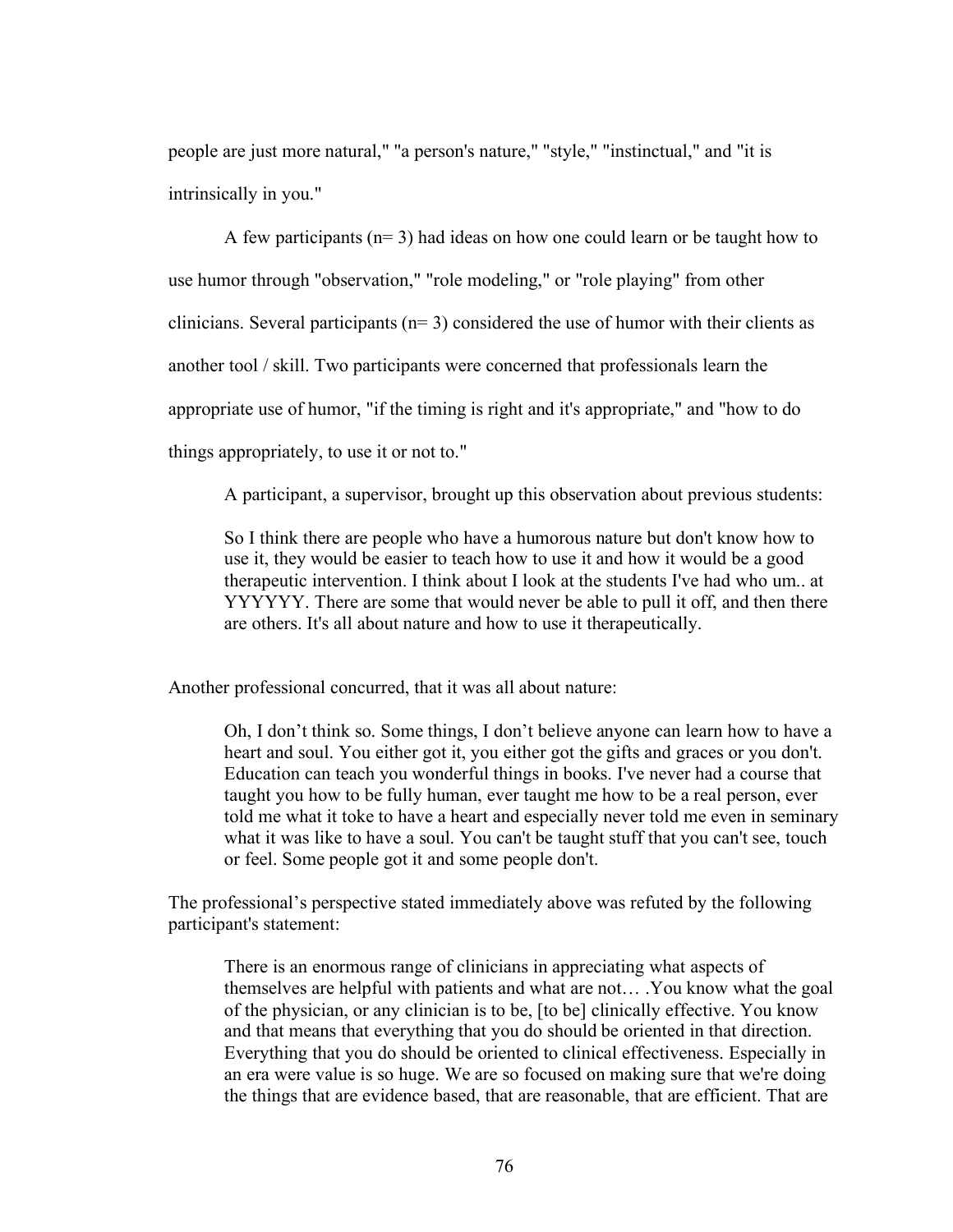effective, [have] value you know, and… um.. I think that it's a great thing that has changed medical education in the last 10-15 years. More emphasis on the patient / doctor relationship, more and more emphasis on the quality of interactions clinicians have with their patients. Um, and I think it's something that you really have to work on it. And I think that it may be one of the things that appealed to me in psychiatry, is that that's what it's all about. That's what it is all about. But in psychiatry, it's EXPLICITLY what it's all about. Yah, you know. There is a great story about Freud, were Freud tells this story about were he needed to hire a nanny so he put an ad in the paper, and he would interview [the applicants] to see who he would hire to take care of his daughter and ah… one woman came in and he asked her "Who are you?" and she told him and he says, "Do you have any experience?" And she says "Well yes, I was once a child myself." And… I think a lot of clinicians approach their interactions with their patients the same way. They think just as long as they have been alive, interacting with people, as long as they have been interacting with people and they are essentially successful in their interactions with people, that they know what they are doing! And they don't, they don't! (Quietly). Because when I think about how much time and energy I have devoted to figuring out what the hell I'm doing. Ha, ha, ha! Over the last 30 years, I still don't know what the hell I'm doing. Ha, ha, ha! It's a lot of work. But it's teachable, it's learnable. It's not you either got it or you don't. Um… Having it helps, but it's not [all of] it. You can teach people this, if they are open to learning it.

To comprehend the teachable moments, and the communities' culture settings, the final question in the professional development section asked participants if they had talked with supervisors and peers about the use of humor in therapy and if so, what have been their opinions / perspectives. The majority of participants ( $n= 7$ ) had talked with supervisor, peers or supervisees about the use of humor. Several of the participants in the study are supervisors. The remainder  $(n=6)$  replied that they had not had any discussions about the use of humor with supervisors or peers. There were a wide variety of opinions given, there were no major themes identified. The following is a list of stated opinions:

- 1. "Humor can be a great tool if you have the knack."
- 2. "It can make people feel at ease and make it easier to join with them."
- 3. "Be who you are."
- 4. "If it isn't you, you don't do it."
- 5. "Knowing your limitations."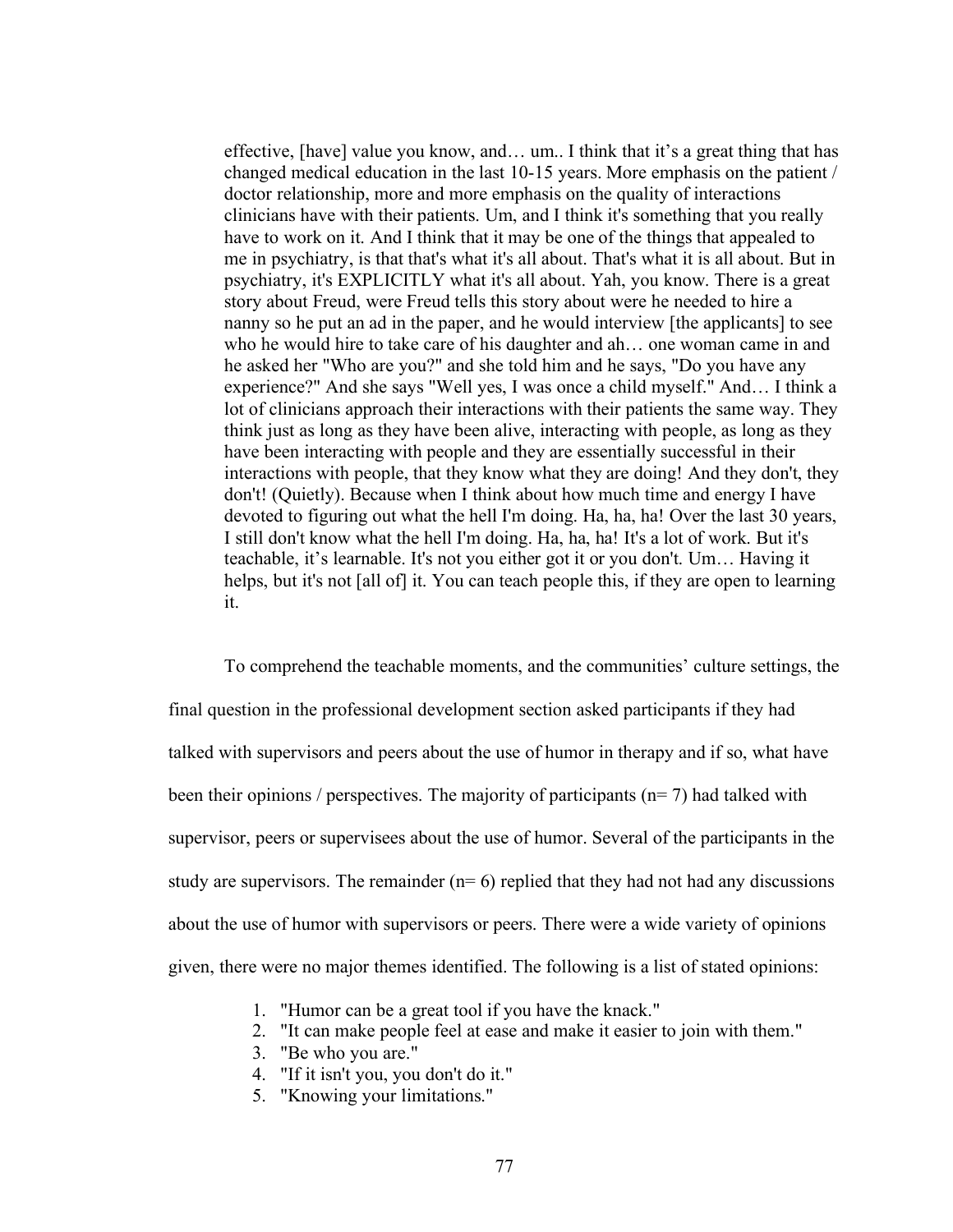- 6. "Making sure that humor doesn't mask something else."
- 7. "It is valuable in large group settings."
- 8. "Using it as nurturing doesn't work."
- 9. "That humor is part of resiliency, being resilient as a human being is good, and the importance of promoting the resiliency in clients."
- 10. "Humor might be used with physicians."
- 11. "You have to laugh in this line of work."
- 12. "Need more dialog and education, think of Patch Adams, and clowning."

A participant had this comment about using humor and humor therapy:

I think the first thing people think of humor therapy [are people] like Patch Adams, or like someone who is sort of a clown, or someone who is coming into a medical environment who is bringing in FUNNY. To having someone, just a clinician, a practitioner who uses humor, who can use story, to use imagination to help heal, and to help honor where somebody is in their healing [is enough]. So that is the education piece, is to let people know that it can be used by anybody, because we do it anyway. But just to identify it, and it's not about. I think it's about educating, it's about educating people. Humor therapy isn't necessarily, it doesn't have to be systematic, like you have to be trained in humor therapy, or you don't have to be, it's not something formal, were you have to have someone come in and DO humor.

## *Additional Thoughts*

Bringing closure to the interview the participants were given the opportunity to

share anything else they wanted to with future social workers entering the palliative care

field. The obvious five major themes were: 1) self awareness, 2) self-care, 3) putting

aside your own agenda, 4) the patient / client tell us what they want, and 5) that we need

to be authentic and genuine.

One participant recapped with "[the need to] be aware of, and counter your own

countertransference," another added "the self awareness piece is critical." One

professional shared how crucial self-awareness is:

Just about your own beliefs about palliative care, about end of life, not that you have figured out the meaning of life, or what happens to us when I die, but just that you are more aware about what your buttons are, what the hard things are,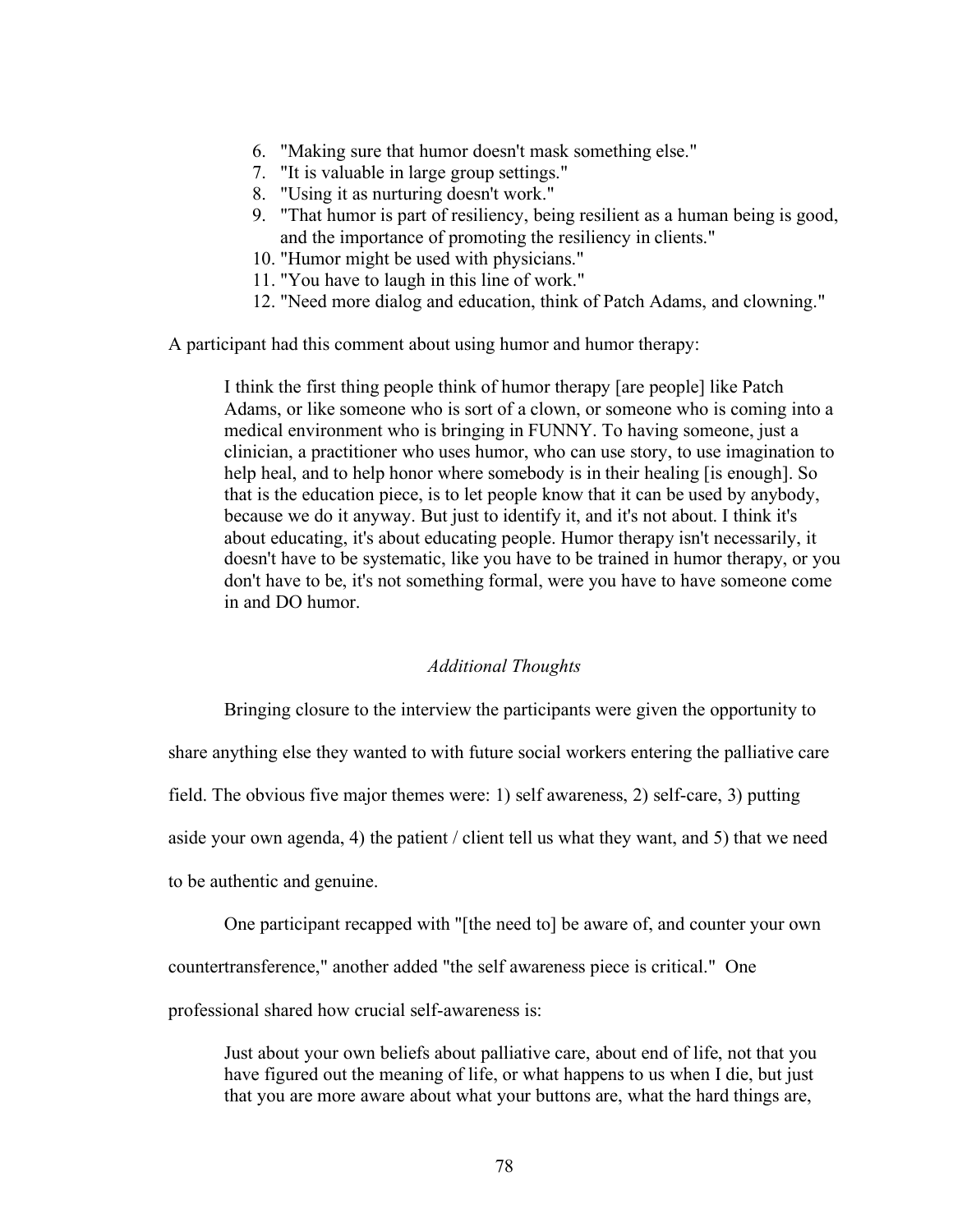what are the things you are pretty certain about, so you can separate what's yours and what's [the] client's stuff.

A clinician believed that palliative care can be both rewarding and challenging work. "As palliative care workers, we carry a lot of grief." "It's important to take care of ourselves." Another participant suggests the same but for a different reason, "Make sure you take good care of yourself as you do this work - you cannot be effective with your clients unless you practice good self care. One participant reiterated, "It's very rich work, it's very difficult work; I guess you get to find your place in it." "Remember, self care and all of those things that you need."

A few of the professionals had more reasons to put aside their own agendas. One

clinician suggested, "checking your agenda at the door " because:

…sometimes people do enter this field, they see themselves as making it all better. Or um, whatever's ok, they have some belief in that, or value and that's their agenda. And it's always important to check your agenda at the door and figure out what it is that the patient and the client needs, because they may not want anything that is on your agenda. And if they don't know? Well, ask!

Another perspective on agendas:

Try to put aside your agenda and worry about doing the right thing. You'll find out from people what's going on in their head or about their worries and hopes. Because their world has lots of agendas, you know the curative, etcetera. But trying to sit back, take a deep breath, and relax, and you know [of] course that is the goal of all therapy.

The above quotes also pointed out that you will learn what your clients need from

you. Here is another supporting response:

We are going into people's homes and it's their home, they have a right to throw us out. They have a right to tell us what they need. Most of the time people know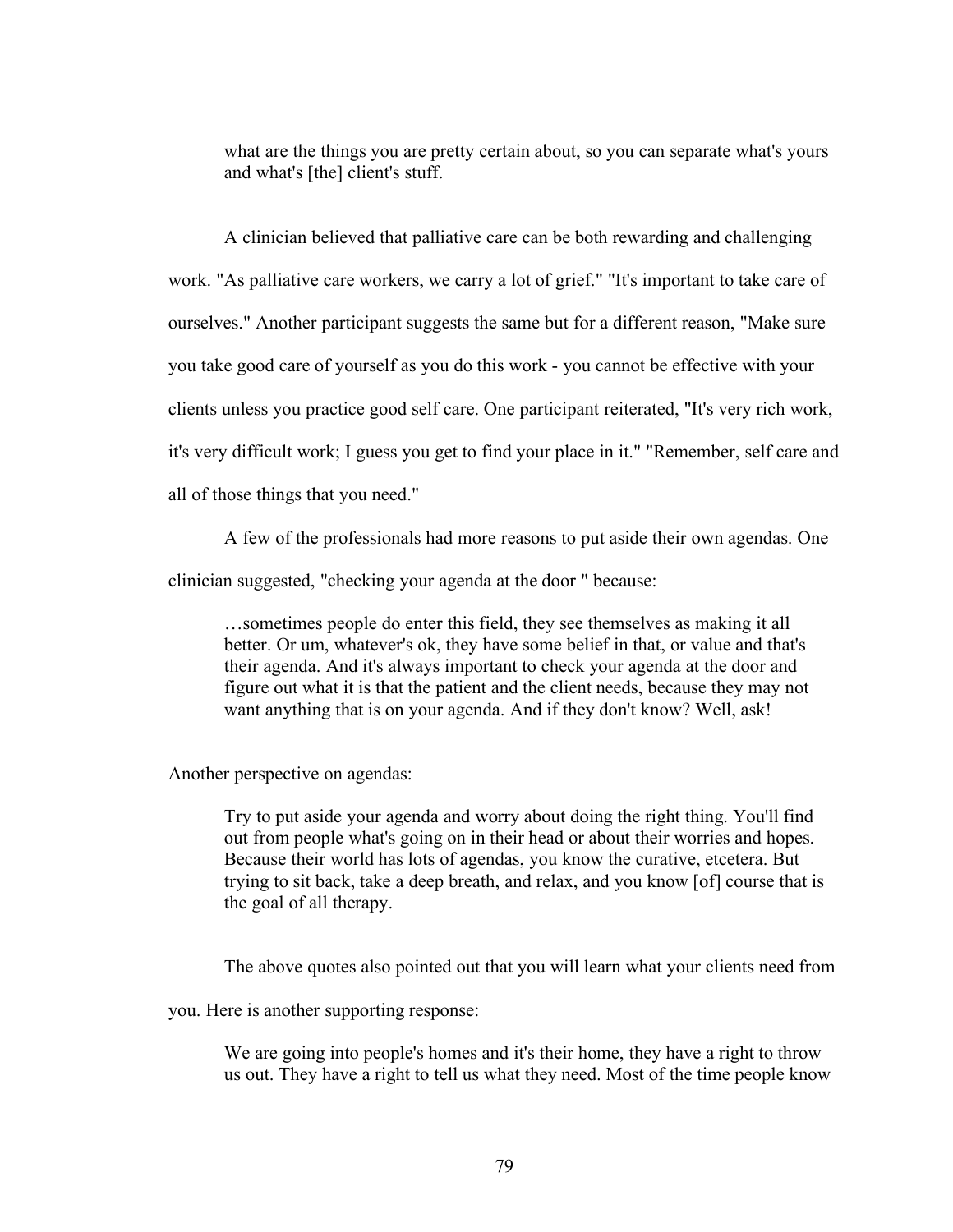what they want, they just need us to encourage it. Ah… people don't need to be told what to do, and if there is a problem, it's probably our problem and not their.

A few of the participants' final responses reinforced being authentic and genuine.

Another was, "Start caring now!" One clinician shared these last words:

Don't be afraid to be humorous or to use humor, and again gauge how it is working with the person, or even ask them. I think it's one of those things we can give [them]. [We can ask, "Are there ways that you would like me to bring humor into your life?" So don't be afraid to bring it up.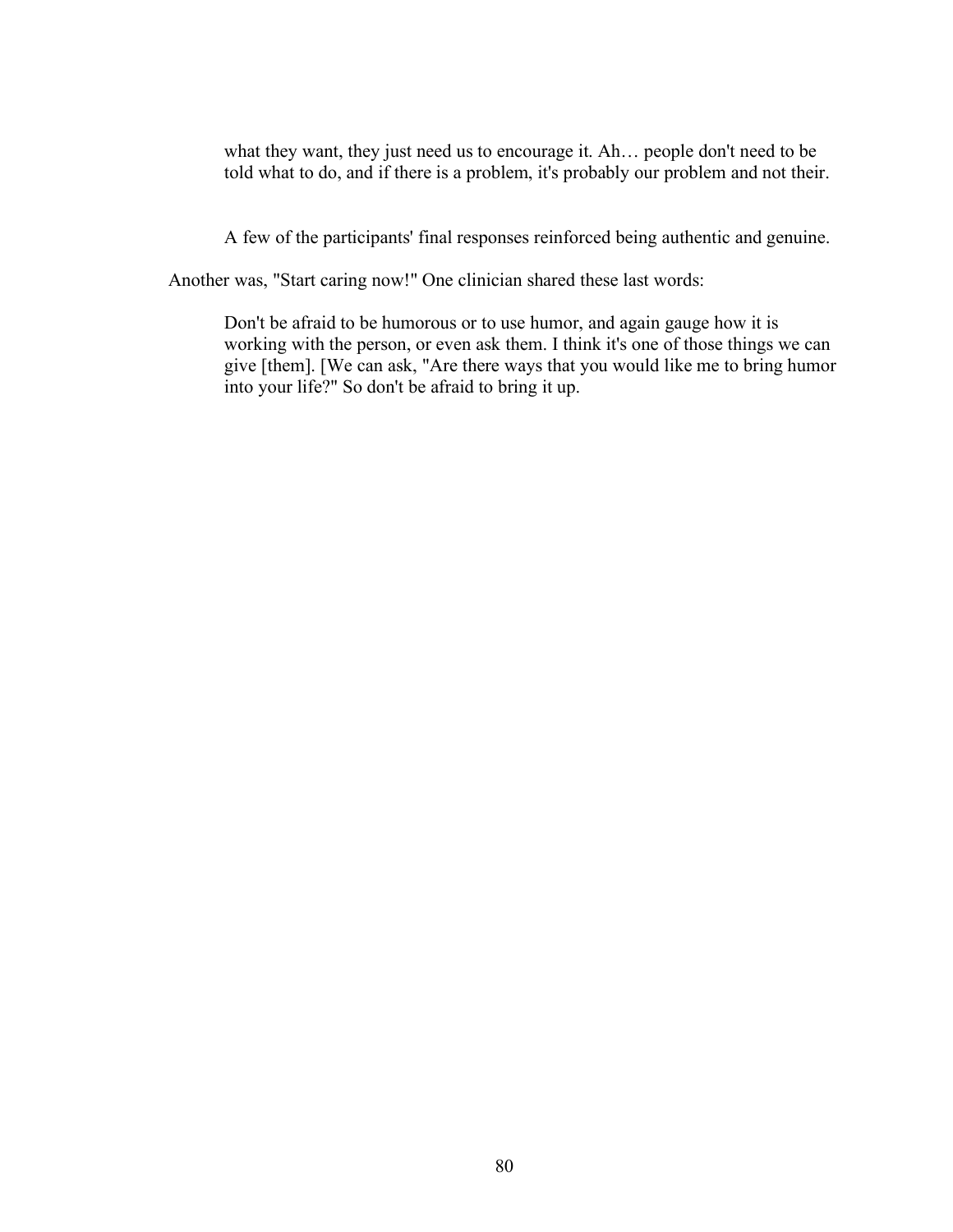## CHAPTER V

#### DISCUSSION

A primary objective of this qualitative study was to explore the skills and techniques that palliative care professionals use when working with clients in end-of-life care: the use of humor, multiculturalism and other facets in the therapeutic dyad were explored through the narratives of the seasoned professionals in the palliative care field. This chapter discusses the findings in the following order: 1) key findings, 2) implications, 3) limitations, and 4) conclusion.

# *Key Findings*

The results are presented in detail in the FINDINGS chapter; therefore, they will be only briefly summarized here. They participants interviewed said that:

- They do initiate use of humor with terminally ill clients, but whether they use it is dependent on the client and on whether the professional feels it is appropriate -- "trusting [their guts], being sensitive to the client and it being natural."
- They will wait for the client to initiate humor, and follow the client's lead.
- They believe that incorporating humor is helpful and appropriate, but with stipulations. They find that multicultural similarities do have some positive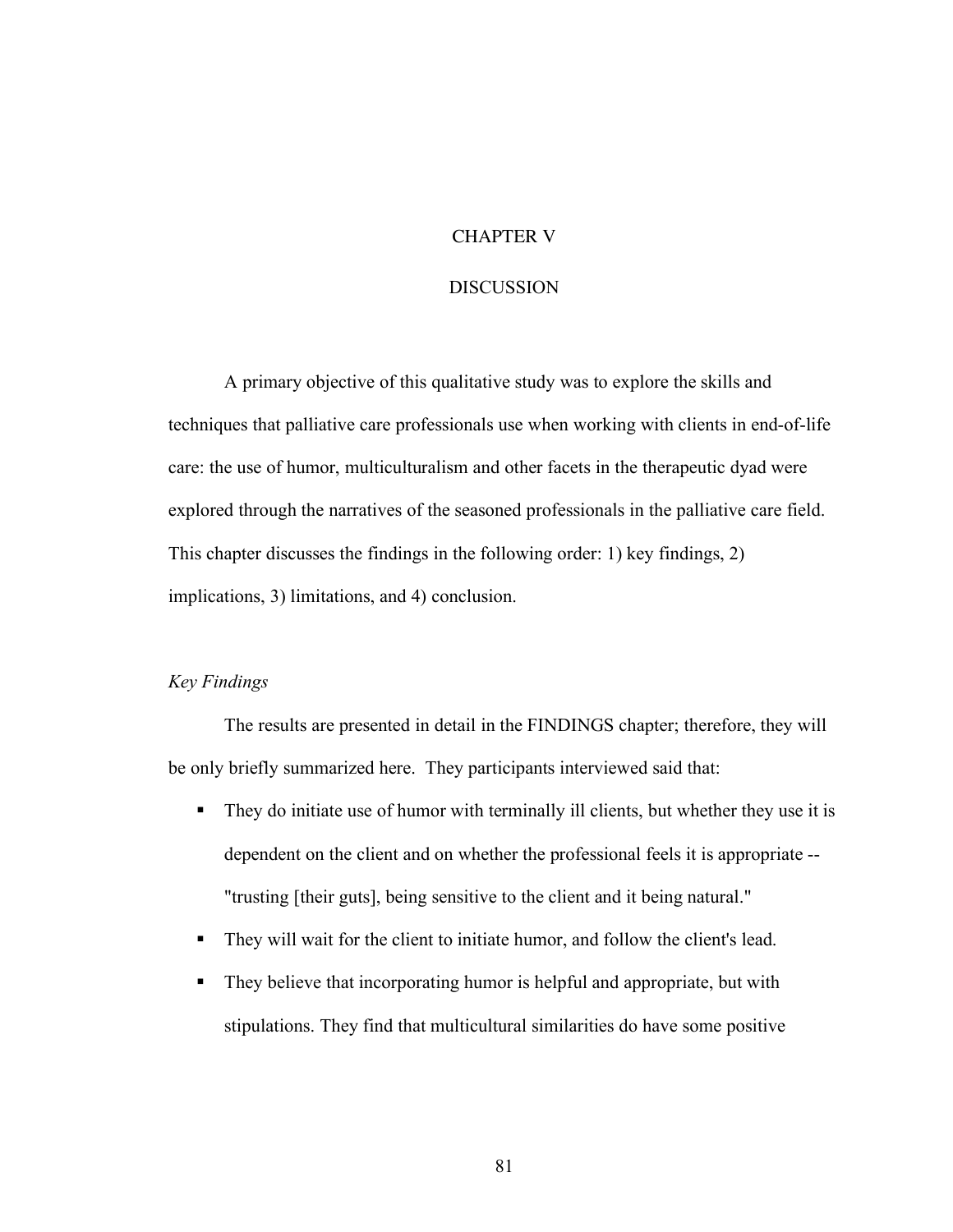influence on the professionals' use of humor, tending to increase the use of humor when there is a cultural match between client and therapist.

- Other influences on participants' use of humor were: family participation and the clients' psychological well-being.
- **Participants felt that incorporating humor meant the humor was used as a tool, and** that it was presented through the use of self.
- That participants do talk about death and dying with their end-of-life clients, some waiting for the lead from the clients.
- These 13 professionals believe that having a sense of humor is helpful, but not always necessary.
- These professionals do believe that they do influence their clients with their sense of humor. They do not believe that their clients need them to be humorous, if such a need seems to be evident, the clinician should be concerned with denial, defenses and masking.
- If a client's humor was offensive to the therapists or in conflict with the palliative care professionals' own values, the participating clinicians would not join in with the client.
- These palliative care professionals are not sure about an afterlife.
- Their opinion is that a belief in an afterlife would impact their approach to working with their end-of-life clients; however, the client's belief in an afterlife would not influence the participating palliative care professionals' use of humor.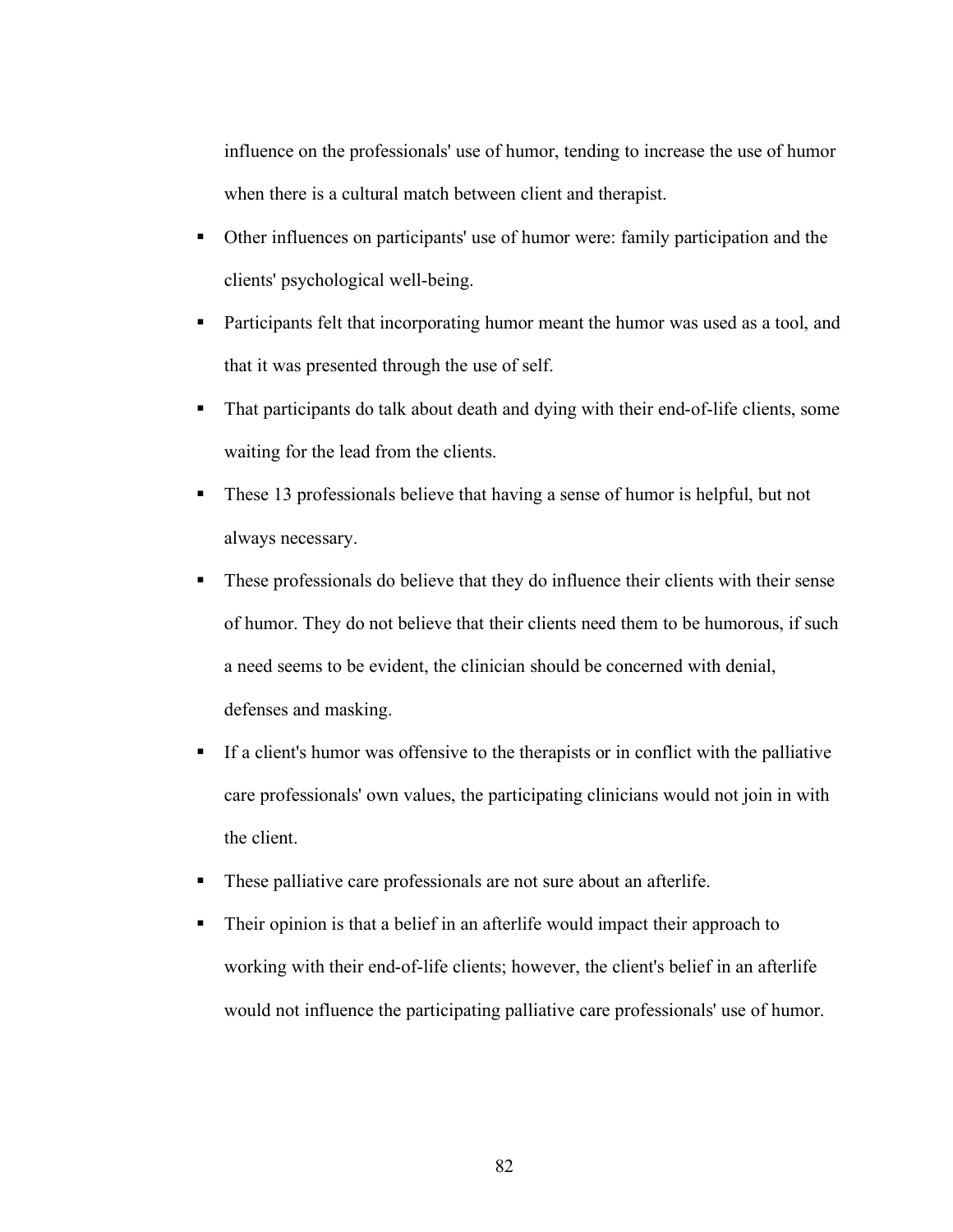- Professionals identified three countertransference themes: family parallels, personally identifying with the client, and wanting to make life better for the client.
- The positive personal experiences that participants shared focused on creating a deeper relationship with the client and their family.
- The negative personal experiences that participants shared focused on creating a discourse with the client or their families.
- The professionals identified a plethora of patterns and themes working with people in end-of-life: finding meaning, fears, anxiety, guilt, sadness, remorse, anger, grief, questions of the unknown, struggles with hope, still living while dying, wanting to talk, and not wanting talk, faith and spirituality.
- The results indicated that there are also myriad influences that cause anxiety and strife: physical pain, family relationships, medical team conflicts or lack of skills, fear of death and dying, the unknown, and religion and spirituality.
- Factors that participants said mitigated their clients' anxieties and strife were: touch, the hospice team, music therapy, pain management, faith and prayer, relationships, being able to talk about it, and being able to say goodbye.
- One participant stated that humor lessened their clients' anxieties.
- Humor is loved by the responding palliative care professionals, who valued sharing it with others, its being significant in their lives, and its used as a coping strategy.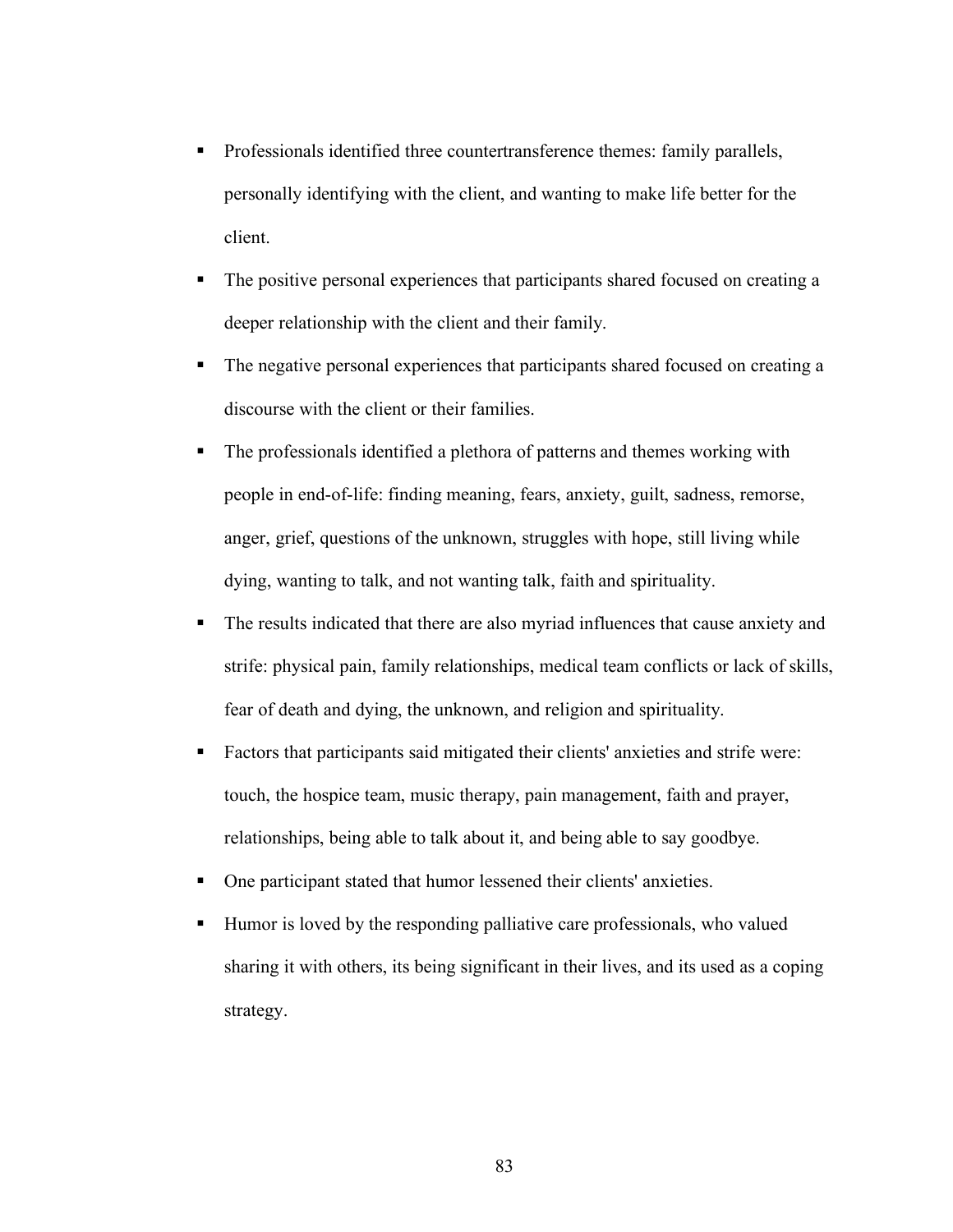- These palliative care professionals believe that they need to keep learning about their clients' cultures and that the clients are their best teachers. Respondents stressed the need to be aware, open and curious.
- The respondents believed that clinicians can be taught how to use humor.
- **These professionals do talk with supervisors and peers about using humor with** clients and self care.
- Participants in this study wanted to pass on to novice palliative care social workers their hope that these workers would be self aware and pay attention to countertransference, self care, put aside their own agendas, know that the patient will tell them what they want, and know that they need to be genuine and authentic.

# *Implications*

The group of palliative care professionals participating in this study may not have offered a representative sample that can generalize to the entire group of palliative care workers. Although these 13 professionals cannot be presumed to represent an allinclusive group, their opinions may be useful in suggesting topics to include in future research with a larger and more representative group.

Palliative care professionals reported that incorporating humor is helpful for clients during end-of-life care the majority of the time. Their personal experiences illustrated that there could be times where incorporating humor is not appropriate, but that the negative experience could also be utilized as an opportunity to deepen the relationship when these dysregulations were used for repair. As a palliative care professional, workers will learn as they go, these participants said, and much learning

84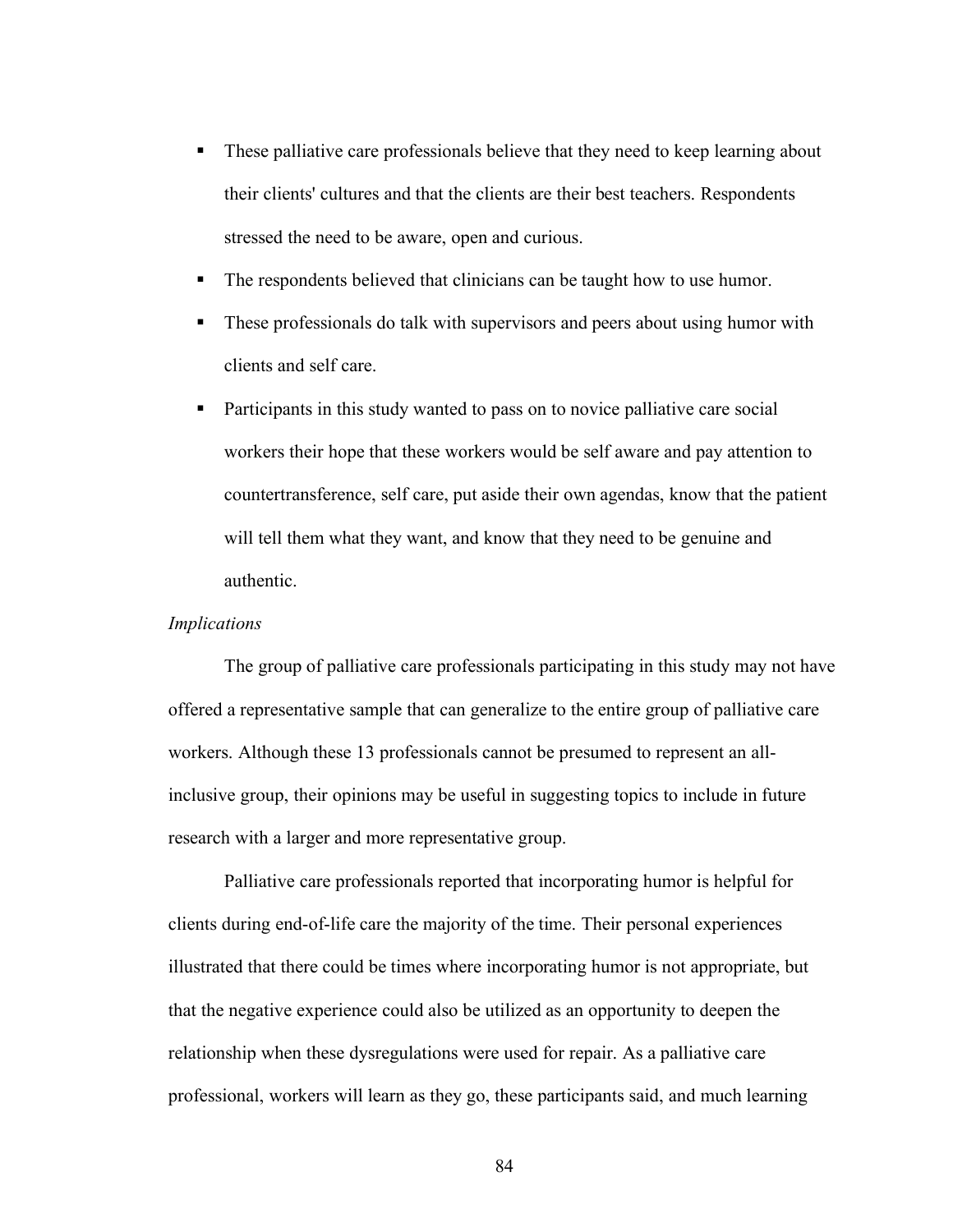will come from the clients. It is in the clinicians' and the clients' best interest that the clinicians familiarize themselves with their clients' culture beliefs, practices pertaining to death and dying, as well as how -- within their cultures -- to interpret family dynamics and loss.

Time was a limiting factor and it is hoped that future research can be conducted with a larger sample. Future research might be done with a larger number, and particularly with representatives of diverse populations.

#### *Limitations*

The limitations were the lack of diversity in the racial and ethnic composition of the group. There may be geographical or cultural differences across the United Stated that are important to the understanding social workers' skills in providing end-of-life care. The clients referenced in the study by practitioners also lacked diversity in their racial and ethnic composition; again there may be geographical or cultural differences across the United Stated.

The sample of self-selected participants was not a random sample. The sample size of thirteen is a small representation of palliative care professionals which only offers a glimpse into the experiences of a few in the field of palliative care. Because some of the interviews were done in person, those participants may have been influenced by my mannerisms, voice, and dress. My biases may have influenced the study. I performed stand-up comedy and I use humor as a major coping strategy. There were some inconsistencies with collecting some of the data over the internet. I created the interview questions researching past research using my own subjective verbiage.

85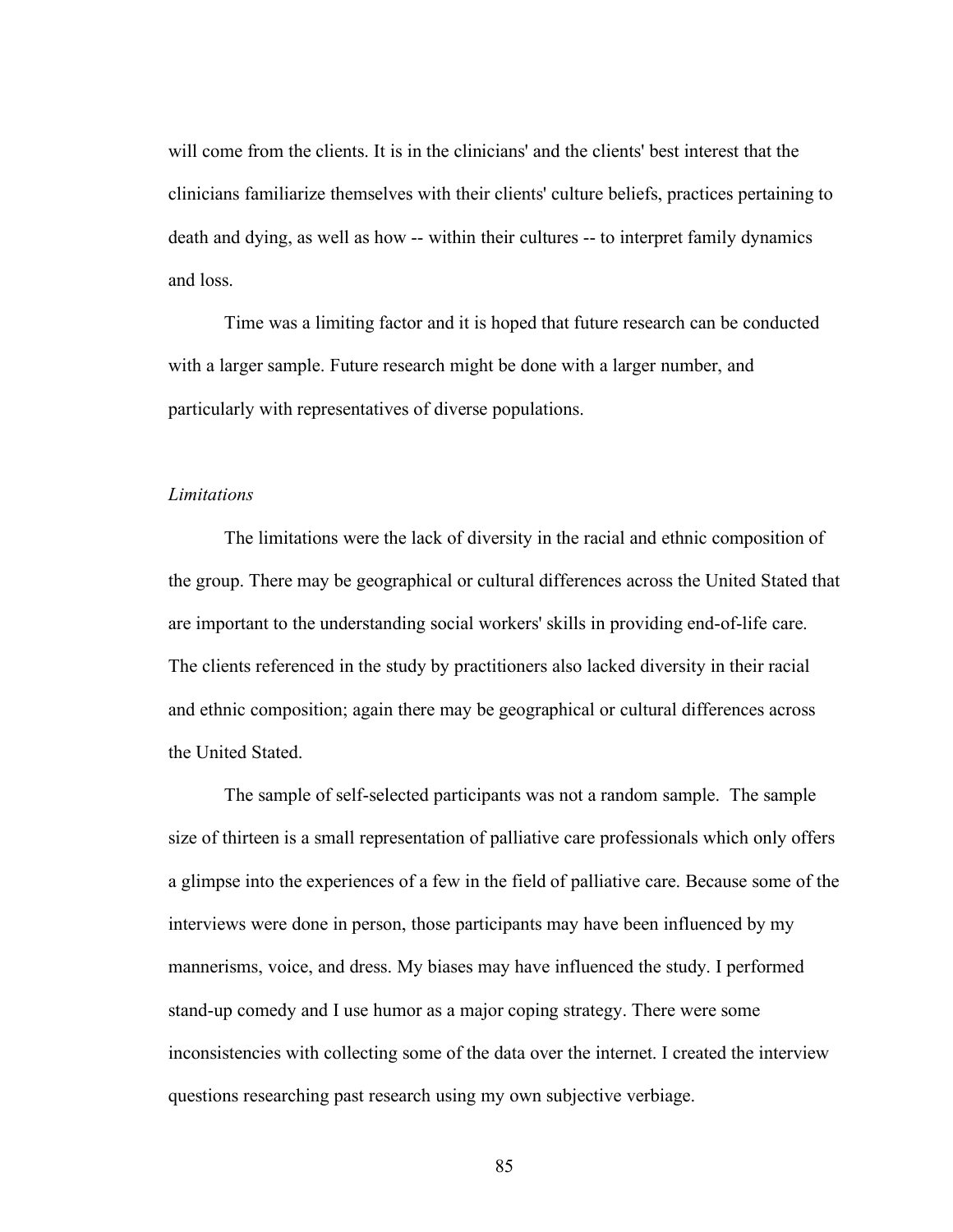# *Conclusion*

A growing body of research is demonstrating that the use of humor in palliative care is both positive and normalizing for the client, allowing the client to continue to live while dying. The narratives in this study offered positive and negative experiences of palliative care professionals while incorporating humor into their work. The purpose of this study was to determine if there were multicultural and / or other facets that would inhibit palliative care professionals from utilizing humor in a therapeutic relationship. Social workers are encouraged to be aware of cultural differences and actively to explore the diverse cultures of their clients.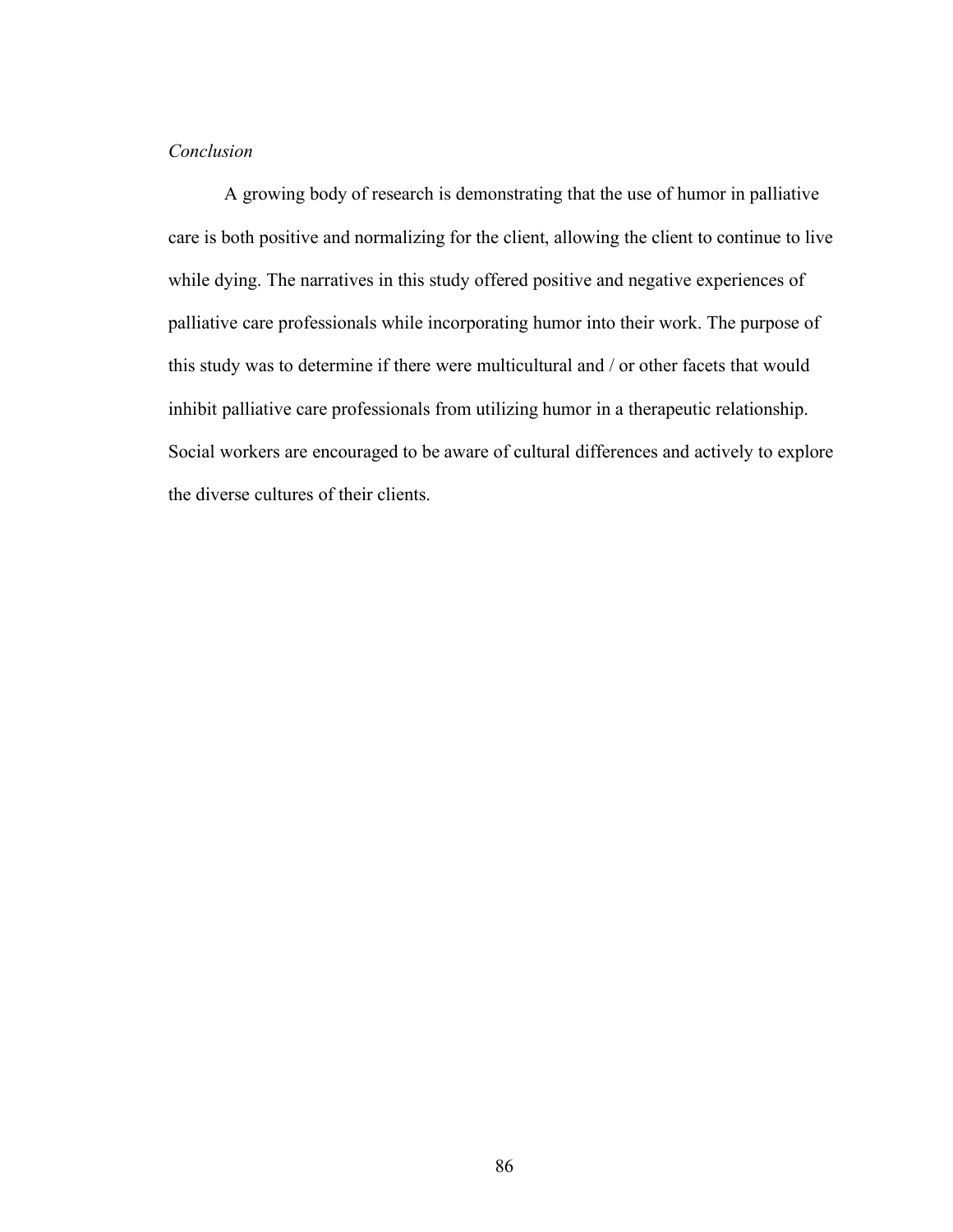#### *References*

- Adamle, K. N. & Ludwick, R. (2005). Humor in hospice care: Who, where, and how much? *American Journal of Hospice and Palliative Medicine, 22,* 287-290.
- Adams, P. & Mylander, M. (1998). *Gesundheit!: Bringing good health to you, the medical system, and society through physician service, complimentary therapies, humor, and joy.* Rochester, Vermont: Healing Arts Press.
- American Psychiatric Association. (2000). *Diagnostic and statistical manual of mental disorders* (4th ed.). Washington, DC: Author.
- Ayonrinde, O. (2003). Importance of cultural sensitivity in therapeutic transactions. *Disease Management and Healthcare Outcomes, 11*(4), 233-248.
- Berk, R. A. (2001). The active ingredients in humor: Psychophysiological benefits and risks for older adults. *Educational Gerontology, 27*, 323-339.
- Berzoff, J., Flanagan, L., & Hertz, P. (2002). *Inside out and outside in: Psychodynamic clinical theory and practice in contemporary multicultural contexts.* Lanham, Maryland: Rowman & Littlefield Publishers, Inc.
- Boyle, G. J. & Joss-Reid, J. M. (2004). Relationship of humour to health: A psychometric investigation. *British Journal of Health Psychology, 9,* 51-66.
- Capps, D., (2006). The psychological benefits of humor. *Pastoral Psychology, 5(54)*, 393-411.
- Cousins, N. (1979). *Anatomy of an illness as perceived by the patient: Reflections on healing and regeneration.* New York: W. W. Norton & Company.
- Cramer, P., (1987). The development of defense mechanisms. *Journal of Personality, 55 (4)*, 597- 618.
- Cramer, P., (1997). Evidence for change in children's use of defense mechanisms. *Journal of Personality, 65(2)*, 233-247.
- Cramer, P., & Brilliant, M. A., (2001). Defense use and defense understanding in children. *Journal of Personality, 69(2)*, 297-322.
- Culver, J. L., Arena, P. L., Wimerly, S. R., Antoni, M. H., Carver, C. S., (2004). Coping among African-American, Hispanic, and non-Hispanic White women recently treated for early stage breast cancer. *Psychology & Health, 19(2)*, 157-166.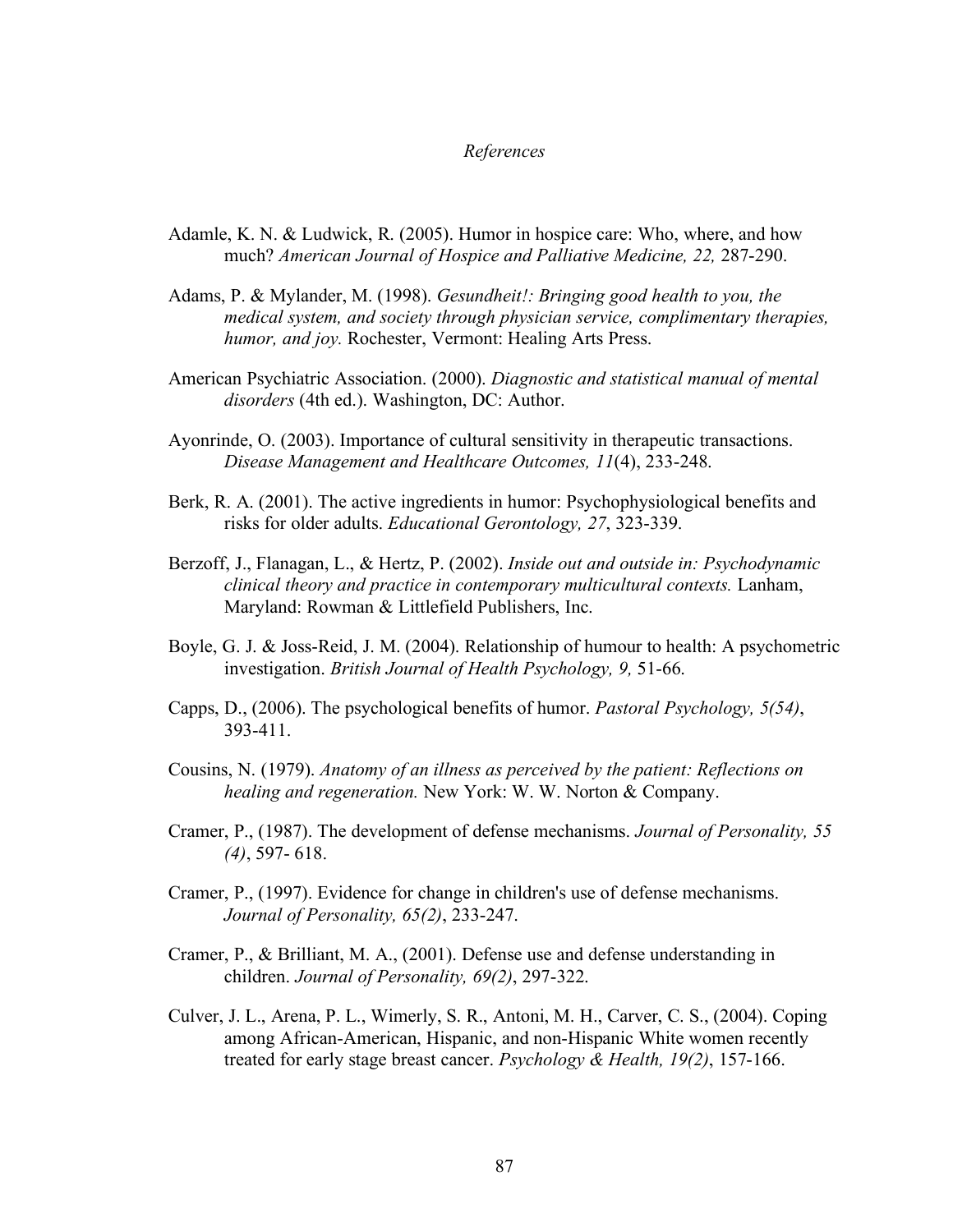- Davies, D. (2004). *Child Development: A practitioner's guide* (2<sup>nd</sup> ed.). New York: The Guilford Press.
- Dyche, L. & Zayas, L. H. (2001). Cross-cultural empathy and training the contemporary psychotherapist. *Clinical Social Work Journal, 29(3)*, 245-258.
- Elliot, J. & Olver, I. (2008). Choosing between life and death: Patient and family perceptions of the decision not to resuscitate the terminally ill cancer patient. *Bioethics, 22(3)*, 179-189.
- Franzini, L.R. (2001). Humor in therapy: The case for training therapists in its uses and risks. *Journal of General Psychology, 128(2)*, 170-193.
- Freud, S. (1959). Humor. In J. Strachey (Ed.), *Collected papers of Sigmund Freud:* Vol. 5. New York: Basic Books.
- Gadzella, B. M., Pierce, D., & Young, A. (2008). Development and analyses of the coping stress inventory. *College Student Journal, 42(2)*, 254-264.
- Gilbar, O., Or-Han, K, & Plivazy, N. (2005). Mental adjustment, coping strategies, and psychological distress among end-stage renal disease patients. *Journal of Psychosomatic Research, 58,* 471-476.
- Jolley, G. M. (1982). *The use of humor in psychotherapy*. Unpublished master's thesis, California State University, Hayward, CA.
- Jones, C. D., (2008). The secret source of humor is sorrow…: Humor as a coping mechanism in the dying process. *Dissertation Abstracts International, 69* (2B), (UMI No. 3303063).
- Kastenbam, R. J. (2004). *Death, society, and human experience,* New York: Pearson Education Inc.
- Katz, R. S., & Johnson, T.A. (2006). *When professionals weep: Emotional and countertransference responses in end-of-life care.* New York: Routledge, Taylor & Francis Group.
- Kinsman, R. A., & Major, J. E., (2008). From critical care to comfort care: The sustaining value of humor. *Journal of Nursing, 17(8)*, 1088-1095.
- Kuhl, D. (2002). What dying people want: Practical wisdom for the end of life. New York: Public Affairs.
- Kutner, J. S., Steiner, J. F., Corbett, K. K., Jahnigen, D. W., & Barton, P. L. (1999). Information needs in terminal illness. *Social Science & Medicine, 48,* 1341-1352.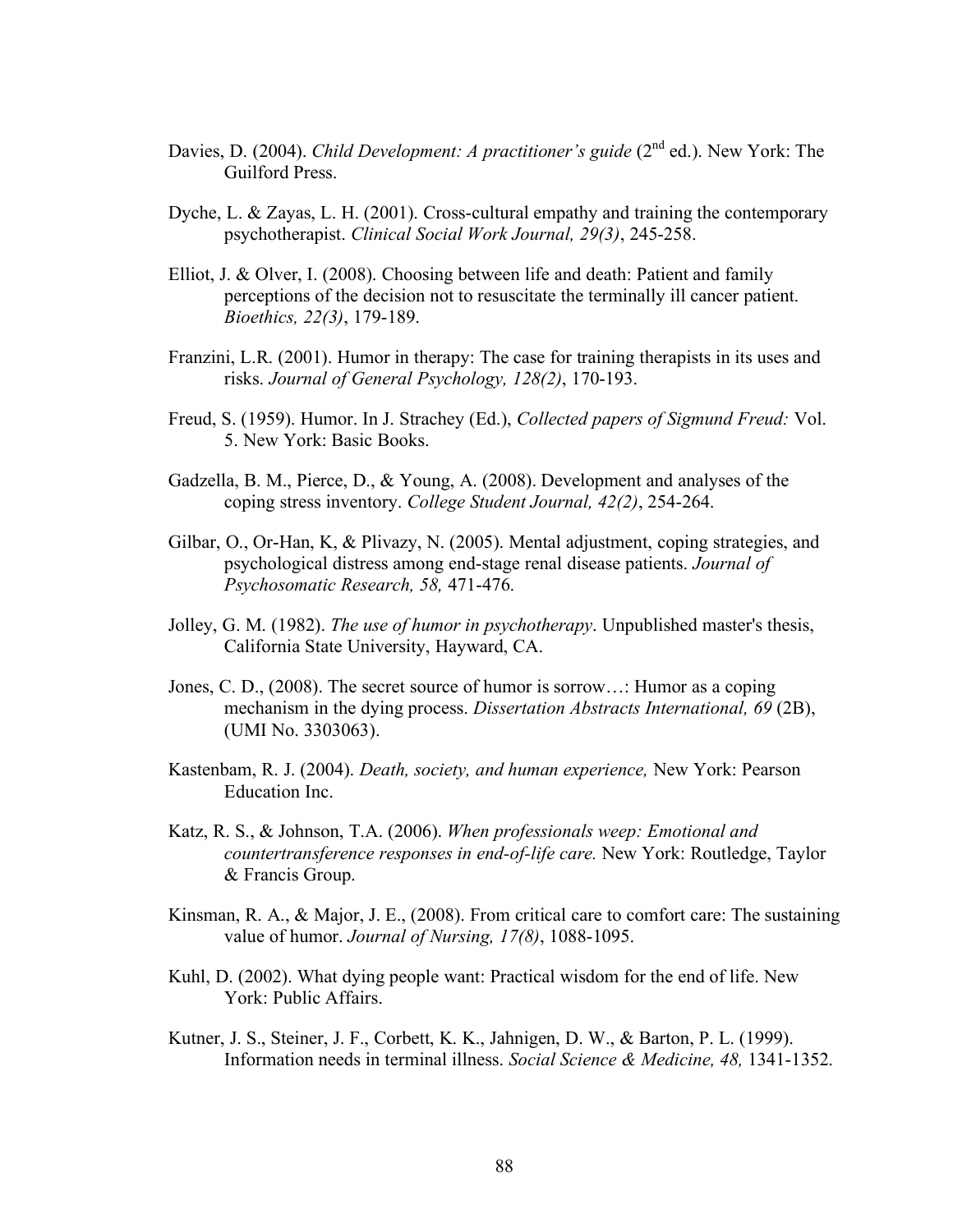- Langley-Evans, A., & Payne, S., (1997). Light-hearted death talk in a palliative day care context. *Journal of Advanced Nursing, 26*, 1091-1097.
- Malekoff, A. (2004). *Group work with adolescents: Principles and practice* (2nd ed.). New York: The Guilford Press.
- Martin, R. A. (2004). Sense of humor and physical health: Theoretical issues, recent findings, and future directions. *Humor, 17,* 1-19.
- Mazanac, P. & Kitzes, J. (2003). Cultural competence in hospice and palliative care. In W. B. Forman, J. A. Kitzes, R. P. Anderson & D. Kopchak-Shehan, *Hospice and palliative care concepts and practice.* (2nd ed., pp.177-191). Sudbury, MA: Jones & Barlett Publishers.
- McCreaddie, M. & Wiggins, S. (2007). The purpose and function of humour in health, health care and nursing: A narrative review. *Journal of Advanced Nursing, 61(6)*, 584-595.
- McPherson, C. J., Wilson, K. G., & Murray, M. A., (2007). Feeling like a burden: Exploring the perspectives of patients at the end of life. *Social Science & Medicine, 64,* 417-427.
- Mindess, H. (1971). *Laughter and liberation.* Los Angeles: Nash.
- Minear, M. D., (1998). Recurrent cancer and quality of life: A description of the experience of oncology patients *Dissertation Abstracts International, 58* (7-A), UMI No. 9738292).
- Mitchell, S. A., & Black, M. J. (1995). *Freud and beyond: A history of modern psychoanalytic though.* New York: Basic Books.
- National Association of Social Workers. (2004). *NASW standards for palliative and end of life care.* Washington, DC. Author.
- National Association of Social Workers. (2006). *Code of ethics of the National Association of Social Workers,* Washington, DC. Author.
- Oliviere, D. & Monroe, B. (2004). *Death, dying and social differences.* Oxford: Oxford University Press.
- Robert Wood Johnson Foundation, (2009, May 12). Five principles of palliative care. Retrieved May 12, 2009, from http://www.rwjf.org/files/publications/other/meansbetterend.pdf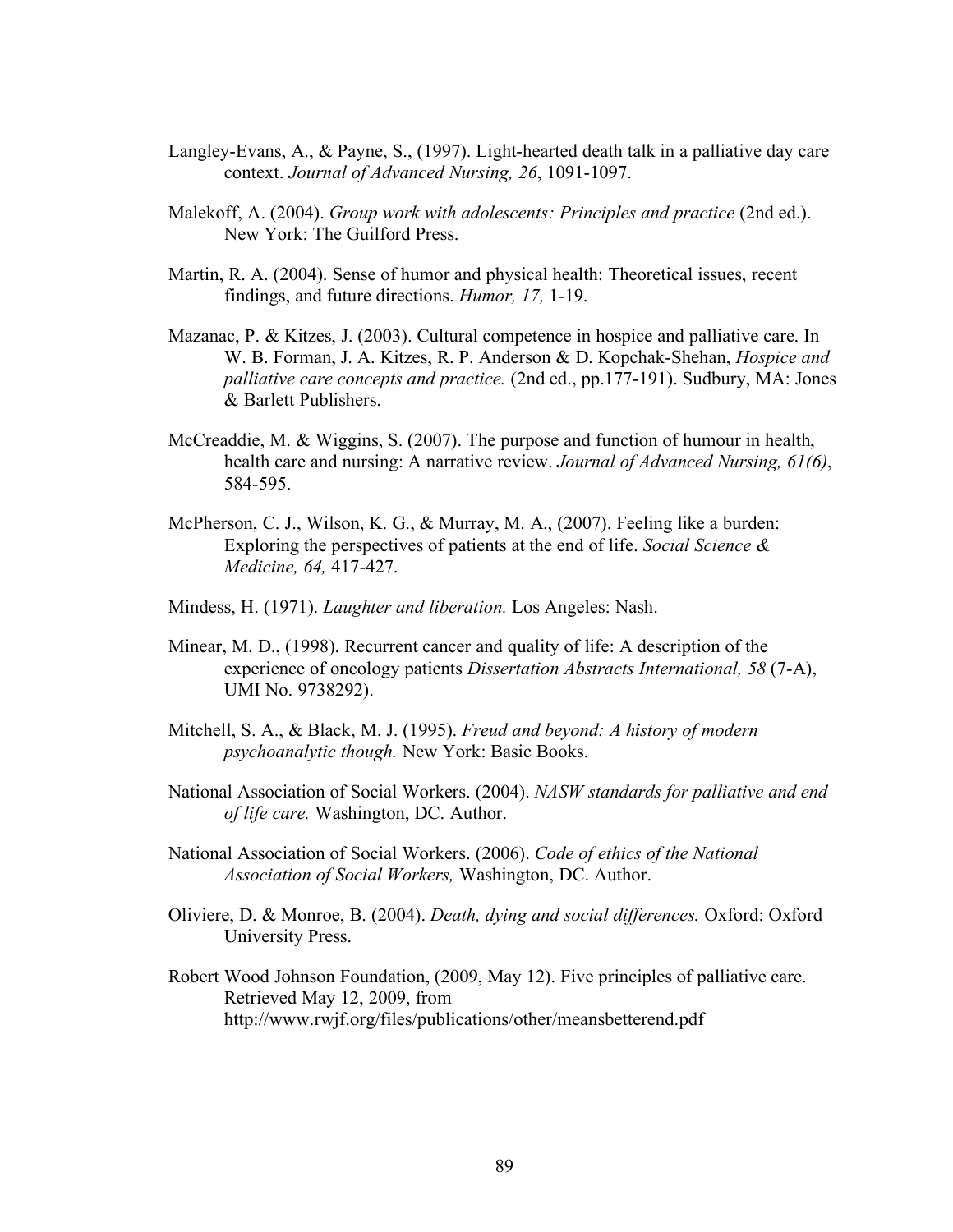- Sigal, J. J., Ouimet, M. C., Margolese, R., Panarello, L., Stibernik, V., & Bescec, S., (2006). How patients with less-advanced and more-advanced cancer deal with three death-related fears: An exploratory study. *Journal of Psychosocial Oncology, 1(26)*, 53-67.
- Singh, K. D. (2000). *The grace in dying: A message of hope, comfort, and spiritual transformation.* San Francisco: HarperCollins Publishers Inc.
- Strean, H. S. (1994). *The use of humor in psychotherapy.* New Jersey: Jason Aronson, Inc.
- Sulmasy, D. P. (2002). I was sick and you came to visit me: Time spent at the bedsides of seriously ill patients with poor prognosis. *American Journal of Medicine, 111*, 385-389.
- Tanner, D. (2007). Starting with lives: Supporting older people's strategies and ways of coping. *Journal of Social Work, 7(1)*, 7-30.
- Thorson, J. A., & Powell, F. C. (1993). Development and validation of a multidimensional sense of humor scale. *Journal of Clinical Psychology, 49(1)*, 13-22.
- Vaillant, G. E., (2000). Adaptive mental mechanisms: Their role in a positive psychology. *American Psychologist, 55(1)*, 89-98.
- Vaillant, G. E. (2002). *Aging well: Surprising guideposts to a happier life from the landmark Harvard study of adult development.* New York: Little: Brown and Company.
- Wright, J. H., Basco, M. R., & Thase, M. E. (2006). *Learning cognitive behavior therapy: An illustrated guide.* Washington, DC: American Psychiatric Publishing, Inc.
- 2Spare Endless Entertainment to Spare (2009, May 10). 30 funniest Jerry Seinfeld quotes, Retrieved May 10, 2009 from http://www.2spare.com/item\_61549.aspx.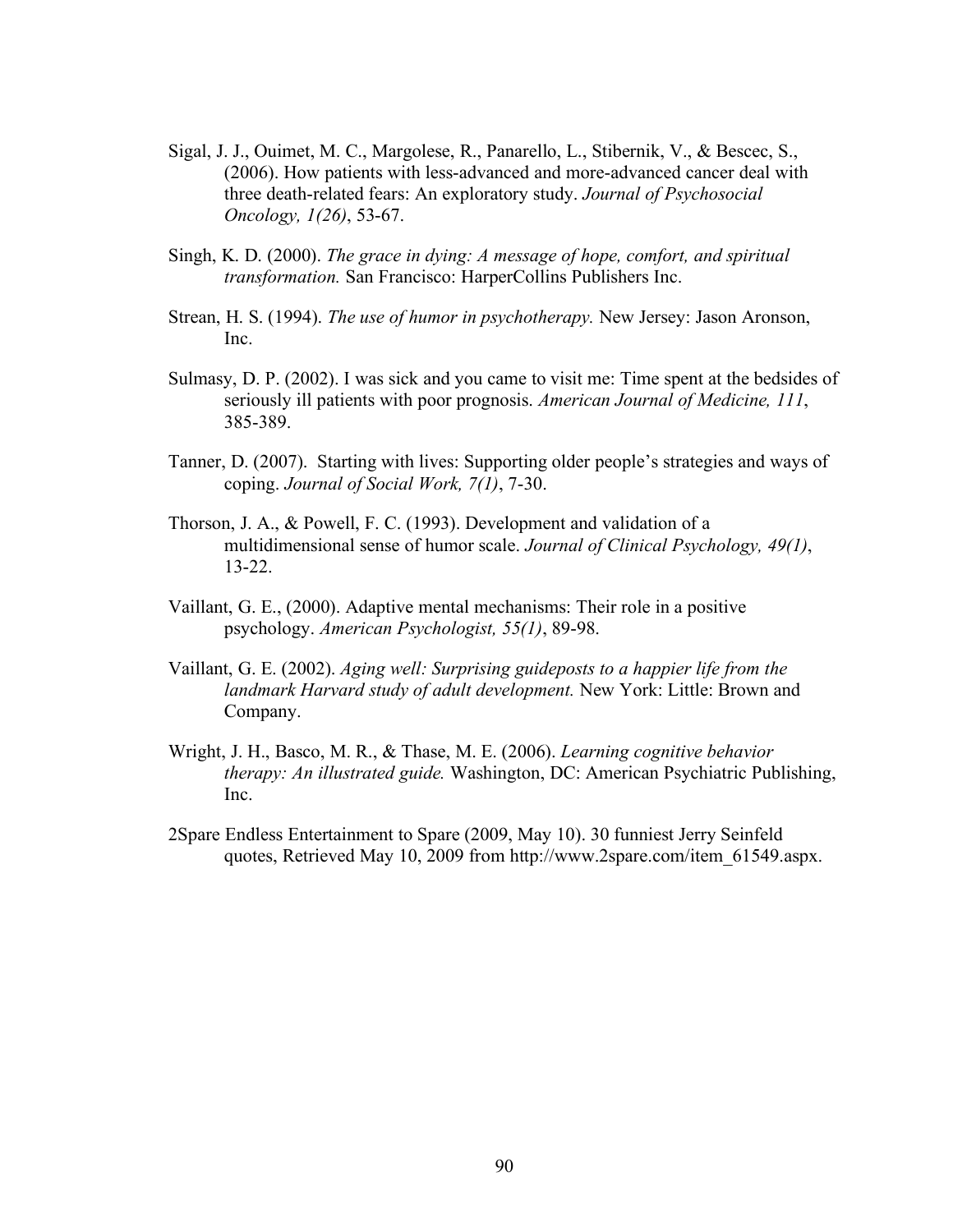# Appendix A

March 10, 2009

Susan Lutzke-Hoff

Dear Susan,

Your revised materials have been reviewed and all is now in order. We are happy to give final approval to your study.

*Please note the following requirements:*

**Consent Forms**: All subjects should be given a copy of the consent form.

**Maintaining Data**: You must retain all data and other documents for at least three (3) years past completion of the research activity.

*In addition, these requirements may also be applicable:*

**Amendments**: If you wish to change any aspect of the study (such as design, procedures, consent forms or subject population), please submit these changes to the Committee.

**Renewal**: You are required to apply for renewal of approval every year for as long as the study is active.

**Completion**: You are required to notify the Chair of the Human Subjects Review Committee when your study is completed (data collection finished). This requirement is met by completion of the thesis project during the Third Summer.

Good luck with your interesting project. It will be interesting to see if EOL professionals want to sign on to a study on humor. That alone will be a finding!

Sincerely,

Ann Hartman, D.S.W. Chair, Human Subjects Review Committee

CC: Gael McCarthy, Research Advisor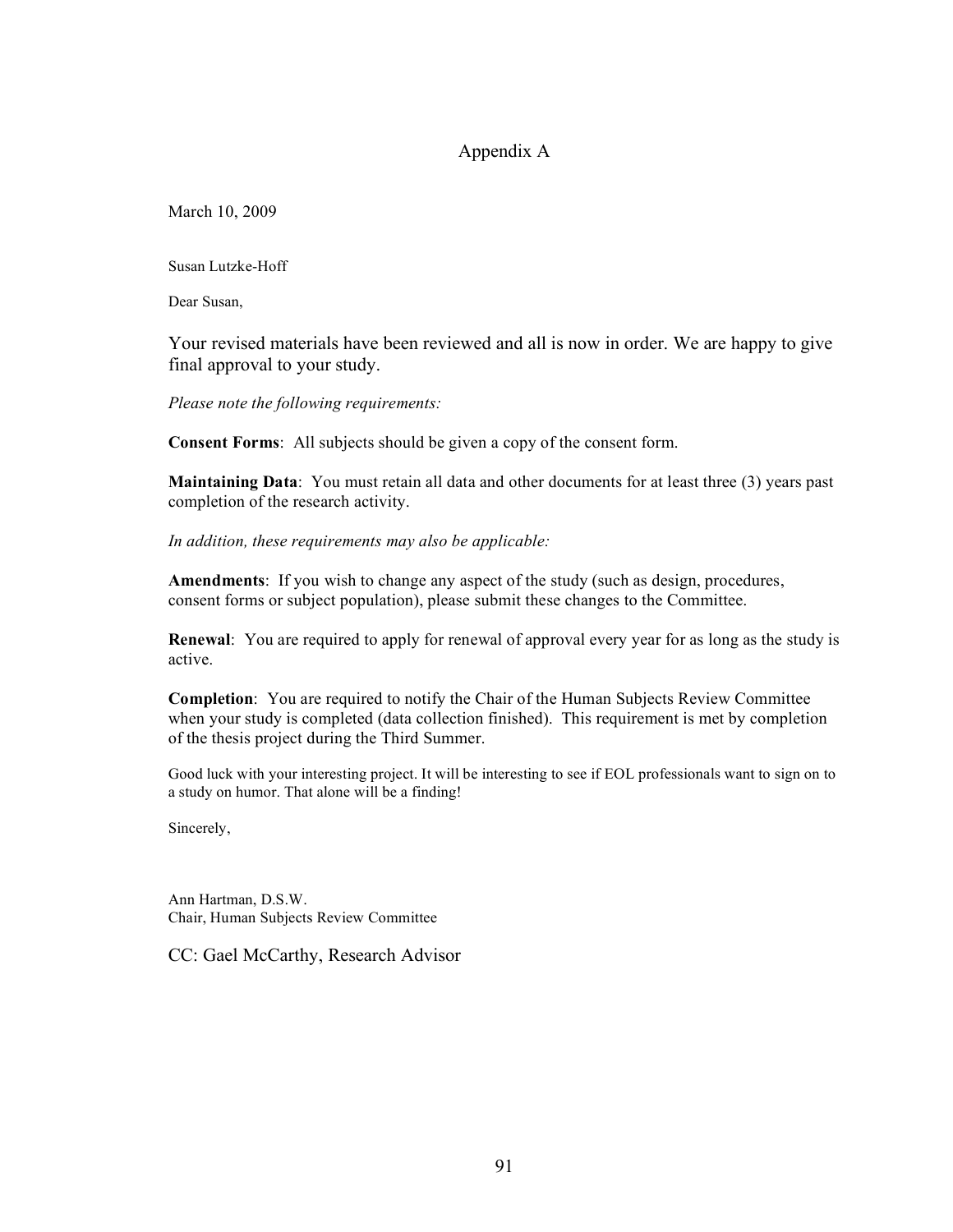# Appendix B

## **HOW PALLIATIVE CARE PROFESSIONALS IN MULTICULTURAL OR MONOCULTURAL DYADS INCORPORATE HUMOR IN THEIR WORK : RESEARCH STUDY NARRATIVE INTERVIEW QUESTIONS.**

#### **Use of Humor**

1. Do you introduce / initiate humor with your clients in end of life care? If so how?

2. Do you wait for the client to introduce / initiate humor? Why or why not?

3. Do you think incorporating humor is helpful for the client in end-of-life care? Why or why not?

4. Do you think incorporating humor is appropriate for the client in end-of-life care? Why or why not?

5. Do you find it easier to use humor with those clients whom you do match on a multicultural level? Why or why not?

6. Are there aspects other than cultural ones that may make using humor more or less likely to occur? What are they?

7. What does incorporating humor into your work mean to you?

8. Are you able to discuss what will happen to her/him at or approaching death in a humorous way with your client?

## **Countertransference/ Use of Self**

9. Do you believe that a clinician who works in palliative care has to have a sense of humor? Why or why not?

10. Do you think you may influence clients with your own sense of humor?

11. Do clients typically feel the need to have you be humorous with them, or not? How do you address this issue?

12. What if their humor is not in accordance with your own? What if there is a conflict/offense?

13. Do you believe there is an afterlife? Does this influence how you approach your work with clients? In what ways?

14. If clients do or do not have a belief in an afterlife, how does this influence your approach to care? Specifically, how does this influence your use of humor, if it does?

15. What countertransferential issues have been most challenging for you?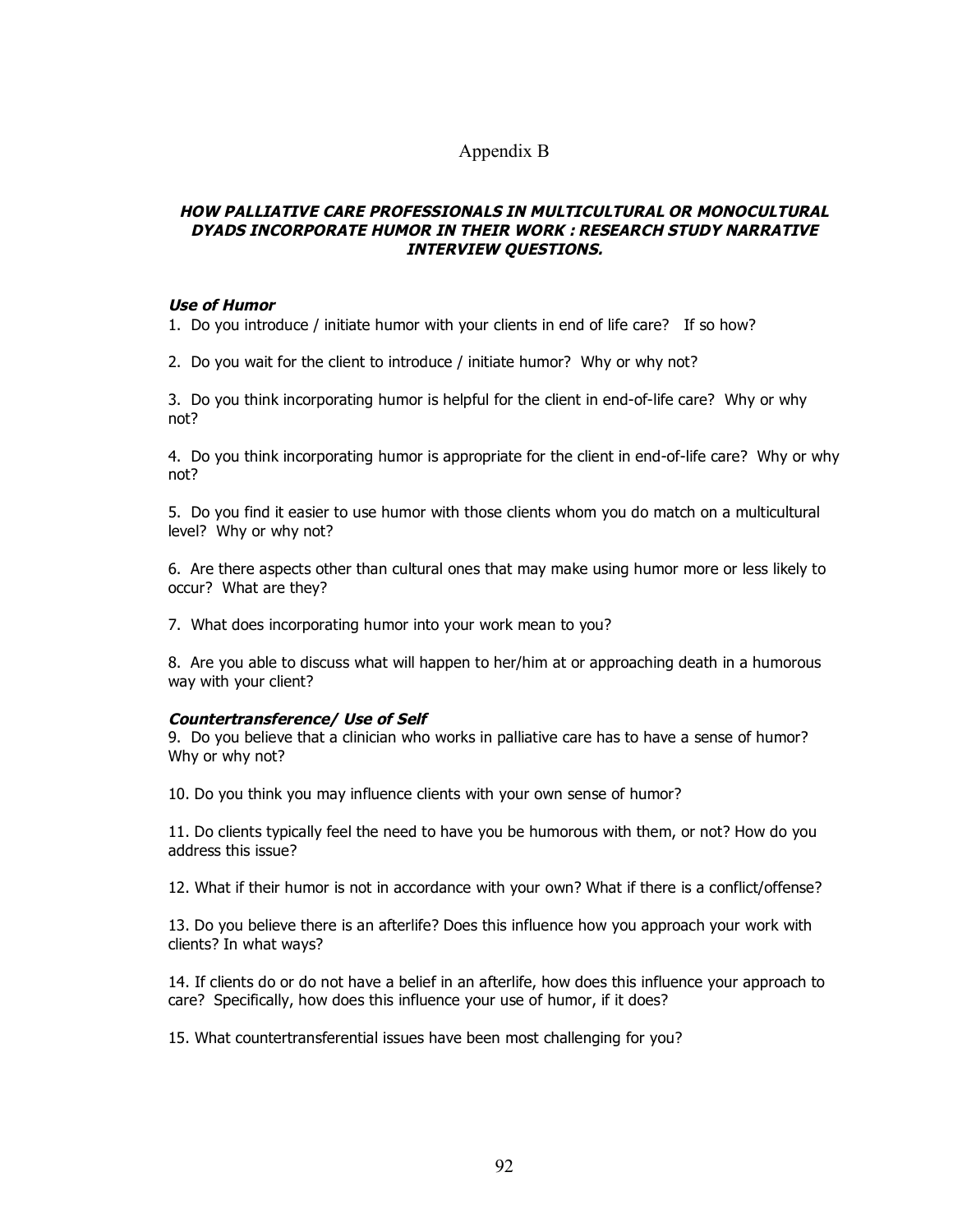#### **Personal Experiences**

16. Can you share two stories where you feel humor made a significant difference for a client (one where humor was helpful, and one where it was not helpful)?

17. Have you noticed any patterns or themes in your work with patients in end-of-life care?

18. Have you observed any particular influences that have repeatedly caused anxiety and strife for clients in end-of-life care?

19. Have you observed any particular influences that have repeatedly offered solace to clients in end-of-life care?

20. What role does humor play for you in your personal life?

#### **Professional Development**

21. As a clinician, what does cultural competency mean for you?

22. Do you believe that clinicians can be taught how to use humor with their clients? Why or why not?

23. Have you talked with supervisors and peers about the use of humor in therapy? If so, what have been their opinions?

#### **Other**

24. Is there anything else you would you like to share with future social workers who will be entering palliative care?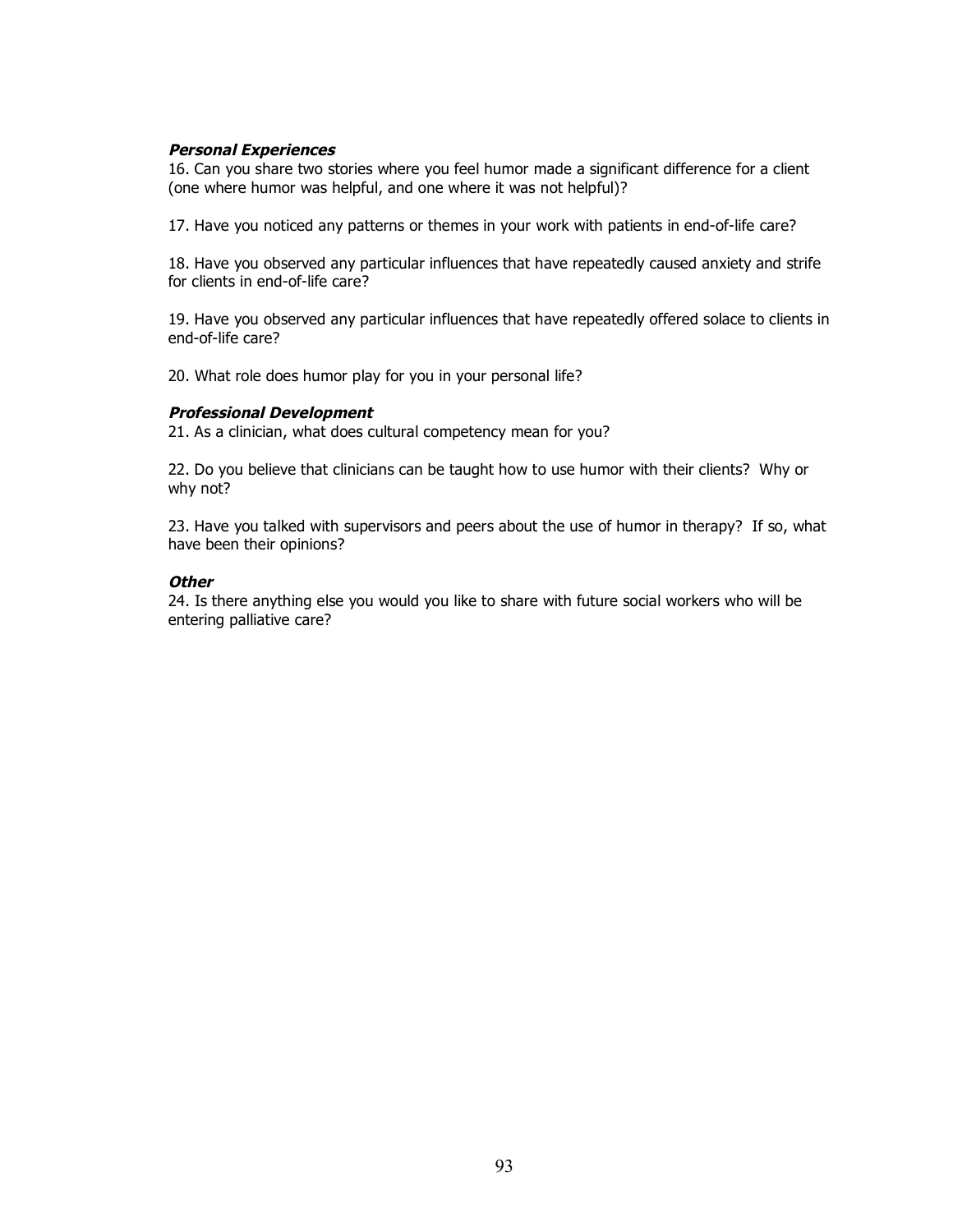Appendix C

# Informed Consent Form

March 9, 2009

Dear prospective research participant:

My name is Susan Lutzke-Hoff; I am a graduate student working on an independent research project as part of the work for my master's degree in social work through the Smith College School of Social Work. The data collected will be used for my thesis and other presentations and publications. In this study, I hope to learn about clinicians' perceptions of the benefits and effects of the use of humor in the therapeutic relationship between multicultural and monocultural clinicians and their clients with terminal illness.

Your participation is requested in this research study if you have, at a minimum, a master's level professional license in a mental health related field (e.g., social work, clinical psychology, psychiatry), have had three (3) years or more end of life (EOL) work experience and are currently providing services to clients faced with EOL.

If you decide to participate, I will:

- o Call/e-mail and arrange an interview time/location to accommodate both of our schedules. I will gather your mailing address information to send you a demographic questionnaire and a Multidimensional Sense of Humor Scale (MSHS).
- $\circ$  I will follow-up with a reminder telephone call/e-mail two days prior to the interview.
- o You will bring with you to the interview the demographic questionnaire and the MSHS. Completing both documents should not take you more than 10-15 minutes.
- o The narrative interview, to be conducted in person with you, will require an estimated time of one (1) hour. A voice recorder will be utilized with the interviews.

Data collection for this research study will begin as soon as possible and conclude April 15th, 2009.

I do not see any foreseeable risks to you as a participant, though a few uncomfortable feelings may arise as you recall situations with your terminally ill clients.

There will be no financial compensation for participation in this project. This study is intended to contribute knowledge to those professionals who provide end of life care, which in turn will hopefully benefit those vulnerable people facing their own death. I hope this study's results may enhance your own expertise; I cannot guarantee, however that you will receive any professional benefits from this study.

Your identifying information in the study will be kept confidential, adhering to federal regulations and the mandates of the social work profession. Data will be stored securely and will be made available only to myself. My academic advisors will see the data only after identifying information is removed. If a data transcriber is utilized s/he will assure confidentiality of the research data by signing a confidentiality pledge. All data will be reported without connection to any identifying information. The data will be stored in a locked file for a minimum of three (3) years. After three (3) years all data will be destroyed unless I continue to use it, in which case it will remain in a secure, locked location. The data will be destroyed when they are no longer needed. Findings from this study may be published or presented in various forms beyond this master's thesis; if so, the data will be presented as a whole. However, if some illustrative quotes are used in the thesis or future presentations they will be carefully disguised. No reference will be made in oral or written reports which could identify participants in the study.

Your participation in this study is voluntary; you may decline to participate without penalty. You have the right to refuse to answer any question(s) in this survey without penalty. If you decide to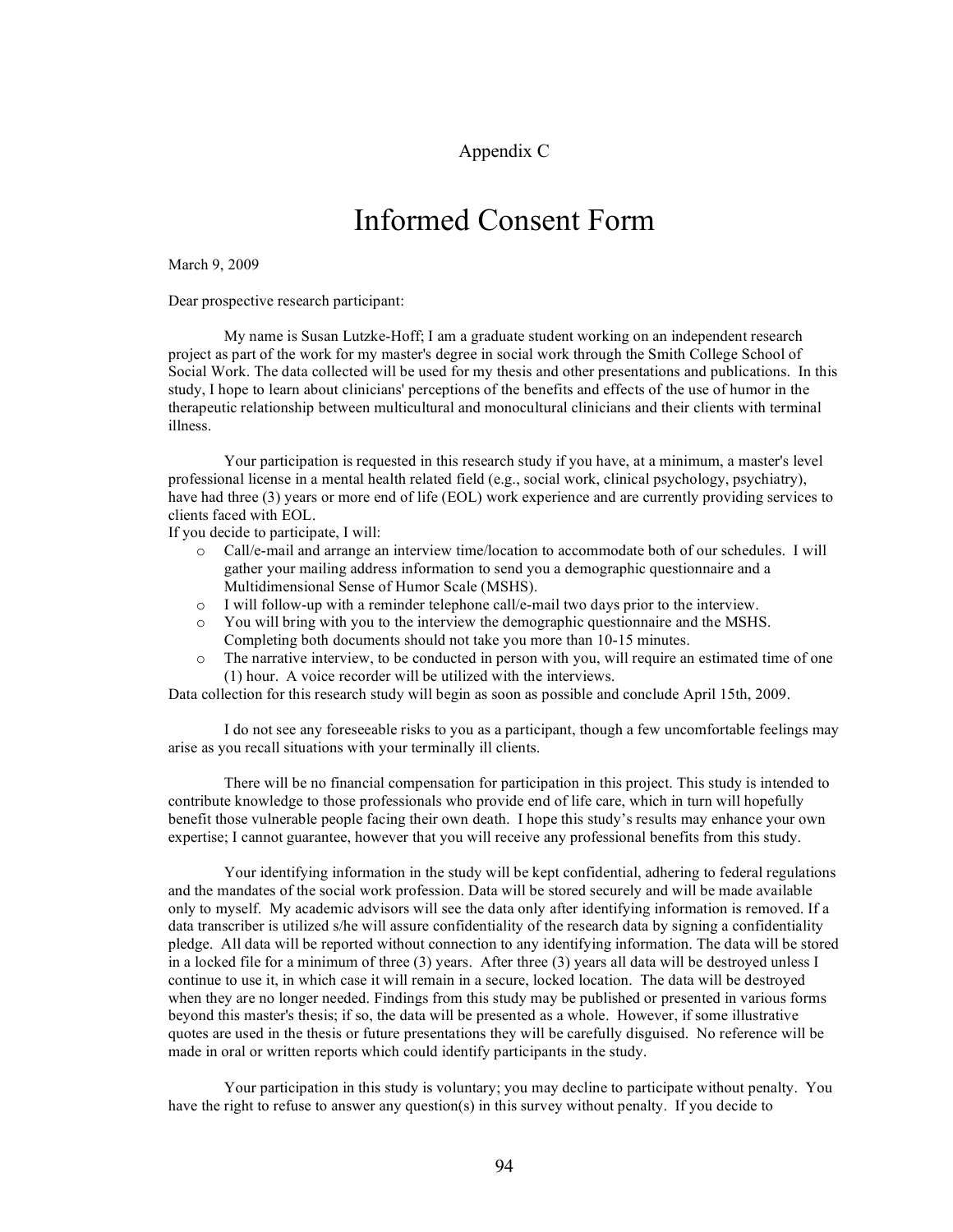participate, you may withdraw from the study at anytime without penalty until April 15th, 2009, when the final report will be written. If you withdraw from the study before data collection is completed, all information pertaining to you will be destroyed. You may withdraw from the study by contacting the researcher via telephone. If you have questions at any time about the study or the procedures, (or if you experience adverse effects as a result of participating in this study,) you may contact the researcher, at telephone number 541.292.7205. If you have questions about your rights as a participant, you may also contact the Chair of the Research Sequence or the Chair of the Human Subjects Review Committee at Smith College School of Social Work, telephone number: 413.585.7974.

YOUR SIGNATURE INDICATES THAT YOU HAVE READ AND UNDERSTAND THE ABOVE INFORMATION AND THAT YOU HAVE HAD THE OPPORTUNITY TO ASK QUESTIONS ABOUT THE STUDY, YOUR PARTICIPATION, AND YOUR RIGHTS AND THAT YOU AGREE TO PARTICIPATE IN THE STUDY.

Participant's Signature Date

Researcher's Signature Date

PLEASE KEEP A COPY FOR YOUR RECORDS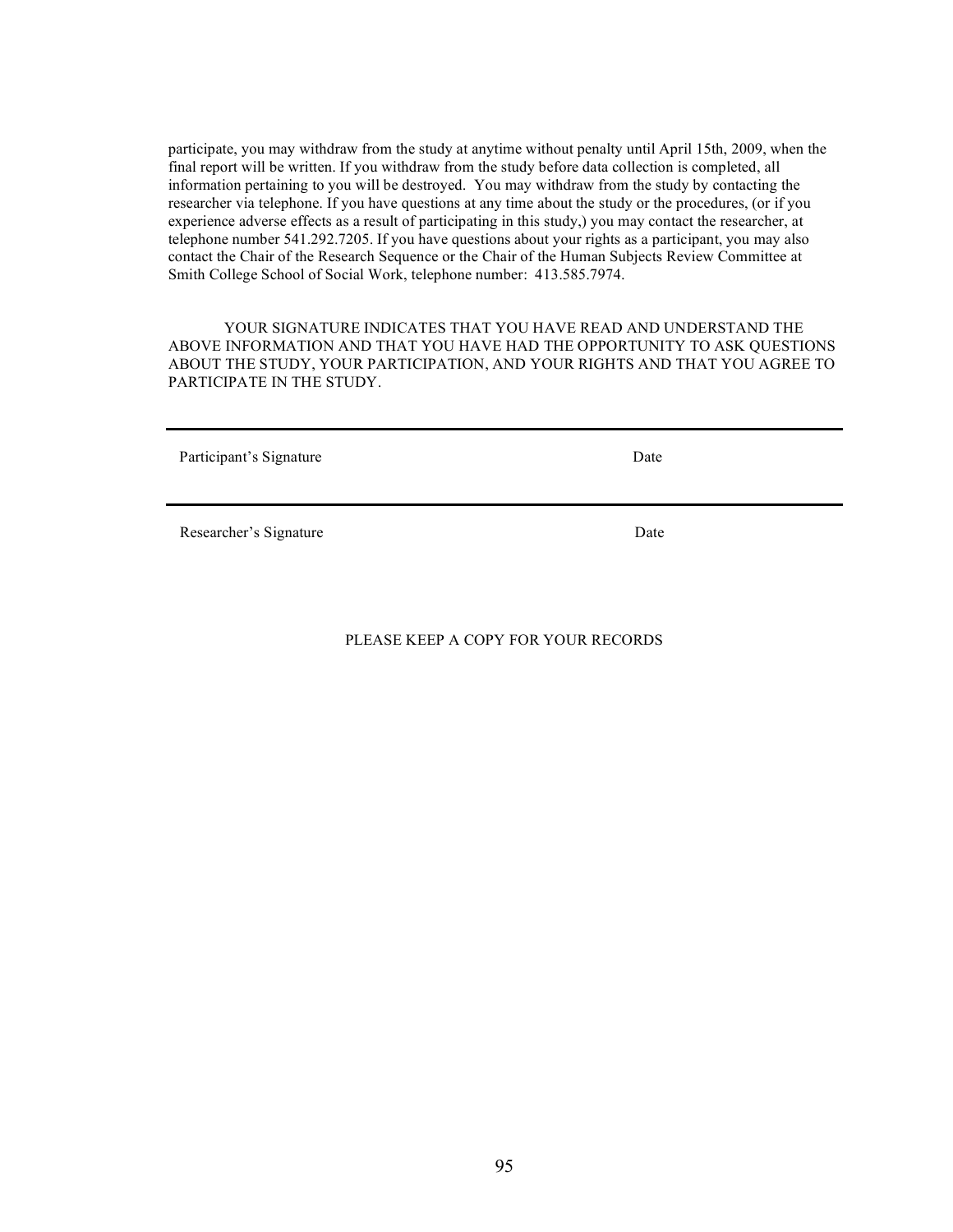# Appendix D

#### **HOW PALLIATIVE CARE PROFESSIONALS IN MULTICULTURAL OR MONOCULTURAL DYADS INCORPORATE HUMOR IN THEIR WORK : RESEARCH STUDY DEMOGRAPHIC INFORMATION.**

The object of this study is to explore the impact of multiculturalism on the use of humor in palliative care. In order for me to gather information that will allow me to document the scope/diversity of my participant sample, I would be most appreciative if you would provide the following demographic information about yourself, your background, and clientele by answering the following questions. Please circle and/or fill in the blank with the appropriate answer.

#### **Demographic Information of Therapist**

#### **1. Age in years:**

- A. 21-30yrs.
- B. 31-40yrs.
- C. 41-50yrs.
- D. 51-60yrs.
- E. 61-70yrs.
- F. 71yrs. or over.

#### **2. Gender:**

- A. Female.
- B. Male.
- C. Transgender.
- D. Other. \_\_\_\_\_\_\_\_\_\_\_\_\_\_\_\_\_\_\_

#### **3. Ethnicity/Race:**

- A. European American/White.
- B. African American/Black.
- C. Asian.
- D. Pacific Islander.
- E. Native American or Alaska Native.
- F. Spanish/Hispanic/Latino.
- G. Biracial/Multicultural (please specify) \_\_\_\_\_\_\_\_\_\_\_\_\_\_\_\_\_\_\_\_\_\_\_
- H. Other (please specify)\_\_\_\_\_\_\_\_\_\_\_\_\_\_\_\_\_\_\_\_\_\_\_\_\_\_\_\_\_\_\_\_\_\_\_

#### **4. Socioeconomic status:**

- A. Lower
- B. Lower middle
- C. Middle
- D. Upper middle
- E. Upper

## **5. Geographic location:**

City/Town \_\_\_\_\_\_\_\_\_\_\_\_\_\_\_\_\_\_\_\_\_\_\_\_\_\_\_\_\_\_\_\_\_\_\_\_\_\_\_\_\_\_\_\_\_

State \_\_\_\_\_\_\_\_\_\_\_\_\_\_\_\_\_\_\_\_\_\_\_\_\_\_\_\_\_\_\_\_\_\_\_\_\_\_\_\_\_\_\_\_\_\_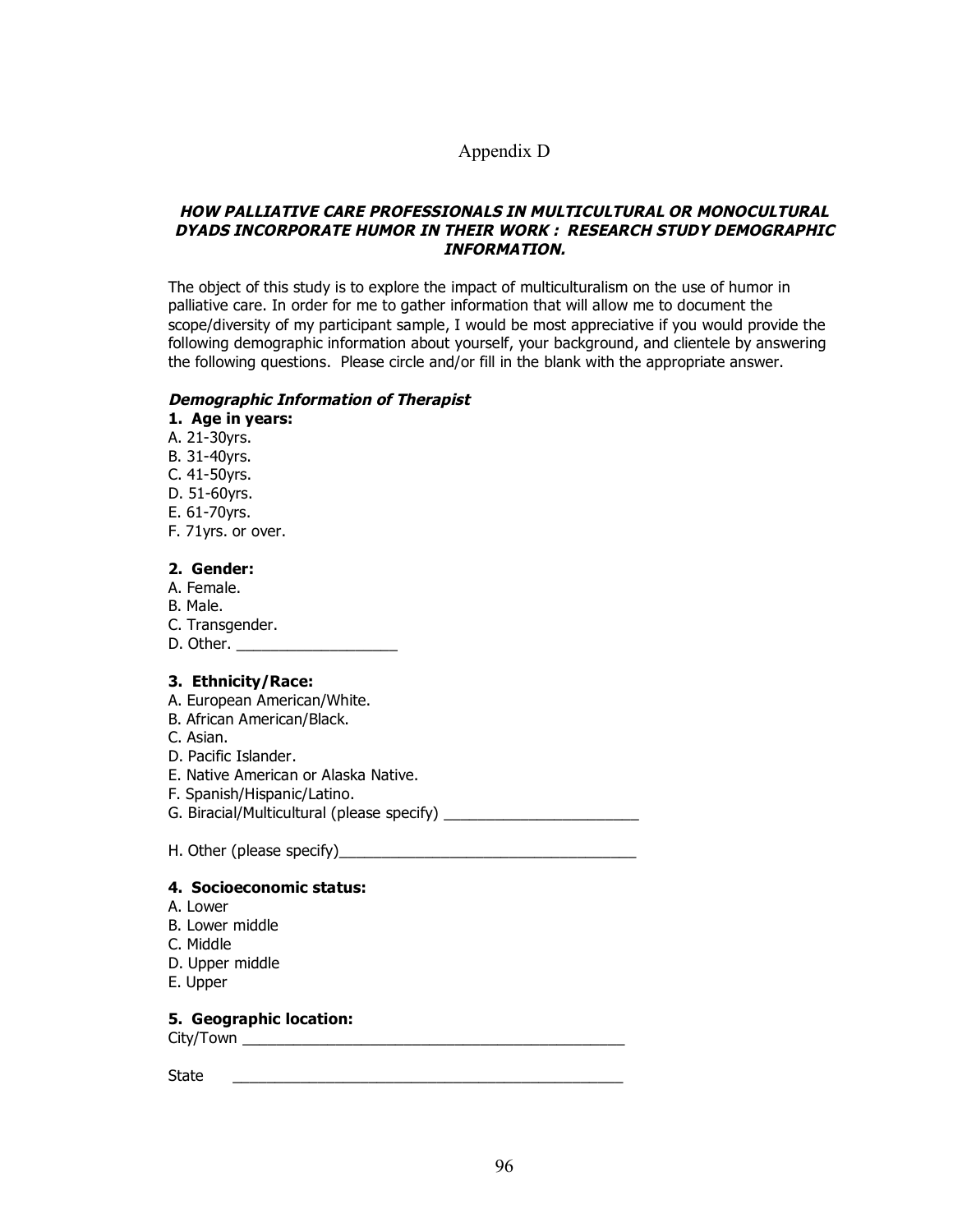#### **6. Palliative care setting:**

- A. Hospital.
- B. Hospice facility.
- C. Client residency.
- D. Other (please specify).\_\_\_\_\_\_\_\_\_\_\_\_\_\_\_\_\_\_\_\_\_\_\_\_\_\_\_\_\_\_\_\_\_

## **7. Years experience in therapy:**

- A. 1-3yrs.
- B. 4-6yrs.
- C. 7-10yrs.
- D. 11-15yrs.
- E. 16-20yrs.
- F. 21yrs. and more.

#### **8. Years experience in palliative care:**

- A. 1-3yrs.
- B. 4-6yrs.
- C. 7-10yrs.
- D. 11-15yrs.
- E. 16-20yrs.
- F. 21yrs. and more.

#### **9. Where did you receive training in palliative care?**

Institution \_\_\_\_\_\_\_\_\_\_\_\_\_\_\_\_\_\_\_\_\_\_\_\_\_\_\_\_\_\_\_\_\_

City/Town \_\_\_\_\_\_\_\_\_\_\_\_\_\_\_\_\_\_\_\_\_\_\_\_\_\_\_\_\_\_\_\_\_

State  $\Box$ 

## **10. Have you had formal training in humor therapy?** YES / NO.

If so, what kind of training or degrees do you hold?

#### **11. Do you primarily match your clients on a multicultural level?** YES / NO

11.A. In what way(s) do you match your clients? (Please select ALL that apply)

- A. Ethnicity/race
- B. Social/economic status
- C. Education
- D. Religious preference
- E. Other (please specify) \_\_\_\_\_\_\_\_\_\_\_\_\_\_\_\_\_\_\_\_\_\_\_\_\_\_\_\_\_\_

11.B. In what way(s) DON'T you match your clients? (Please select ALL that apply)

- A. Ethnicity/race
- B. Social/economic status
- C. Education
- D. Religious preference
- E. Other (please specify) \_\_\_\_\_\_\_\_\_\_\_\_\_\_\_\_\_\_\_\_\_\_\_\_\_\_\_\_\_\_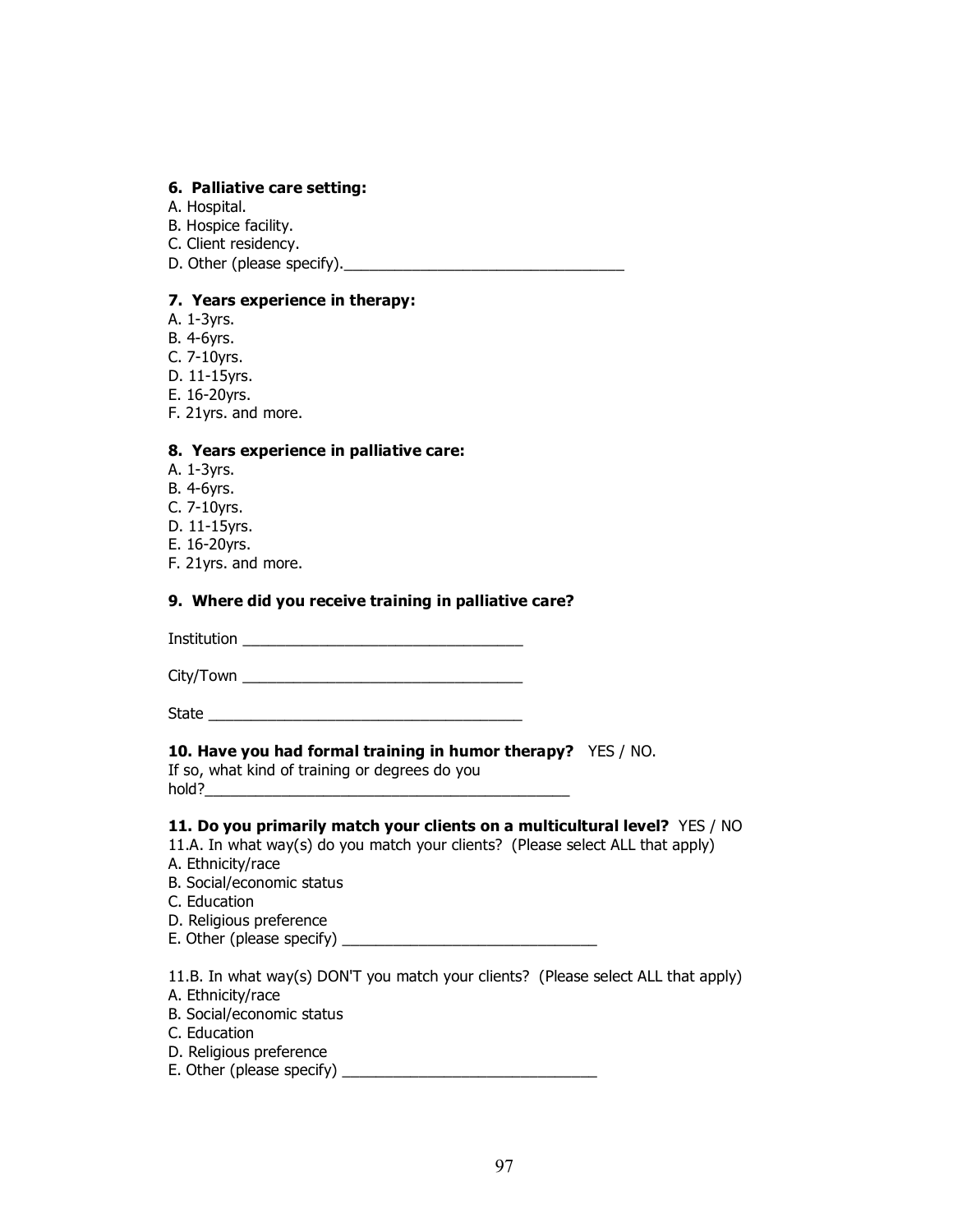## **Demographic Information re: Therapist's Clientele**

#### **12. Client age range percentages :**

- \_\_\_\_\_\_% children
- \_\_\_\_\_\_% adolescents
- \_\_\_\_\_\_% young adults 21- 45
- \_\_\_\_\_\_% middle aged adults 45- 65
- \_\_\_\_\_\_% adults over 65

## **13. Is there a predominant ethnicity/race?**

- \_\_\_\_\_\_% European American/White.
- \_\_\_\_\_\_% African American/Black.
- \_\_\_\_\_\_% Asian.
- \_\_\_\_\_\_% Pacific Islander.
- \_\_\_\_\_\_% Native American or Alaska Native.
- \_\_\_\_\_\_% Spanish/Hispanic/Latino.
- \_\_\_\_\_\_% Biracial/Multicultural (please specify) \_\_\_\_\_\_\_\_\_\_\_\_\_\_\_\_\_\_\_\_\_\_\_\_\_
- \_\_\_\_\_\_% Other (please specify)\_\_\_\_\_\_\_\_\_\_\_\_\_\_\_\_\_\_\_\_\_\_\_\_\_\_\_\_\_\_\_\_\_\_\_\_\_

#### **14. Socioeconomic status:**

- \_\_\_\_\_\_% Lower
- \_\_\_\_\_\_% Lower middle
- \_\_\_\_\_\_% Middle
- \_\_\_\_\_\_% Upper middle
- $\overline{\phantom{a}}$ % Upper

#### **15. Type of medical diagnosis most commonly seen:**

- \_\_\_\_\_\_% cancers
- \_\_\_\_\_\_% cardiovascular illness
- \_\_\_\_\_\_% endocrine illnesses (diabetes, etc.)
- **wide the U** ost-traumatic conditions
- \_\_\_\_\_\_% AIDS
- \_\_\_\_\_\_% Dementia
- $\overline{\phantom{a}}$ % ALS
- \_\_\_\_\_\_% MS
- \_\_\_\_\_\_% Parkinson's
- **Example 26 Debility unspecified.**